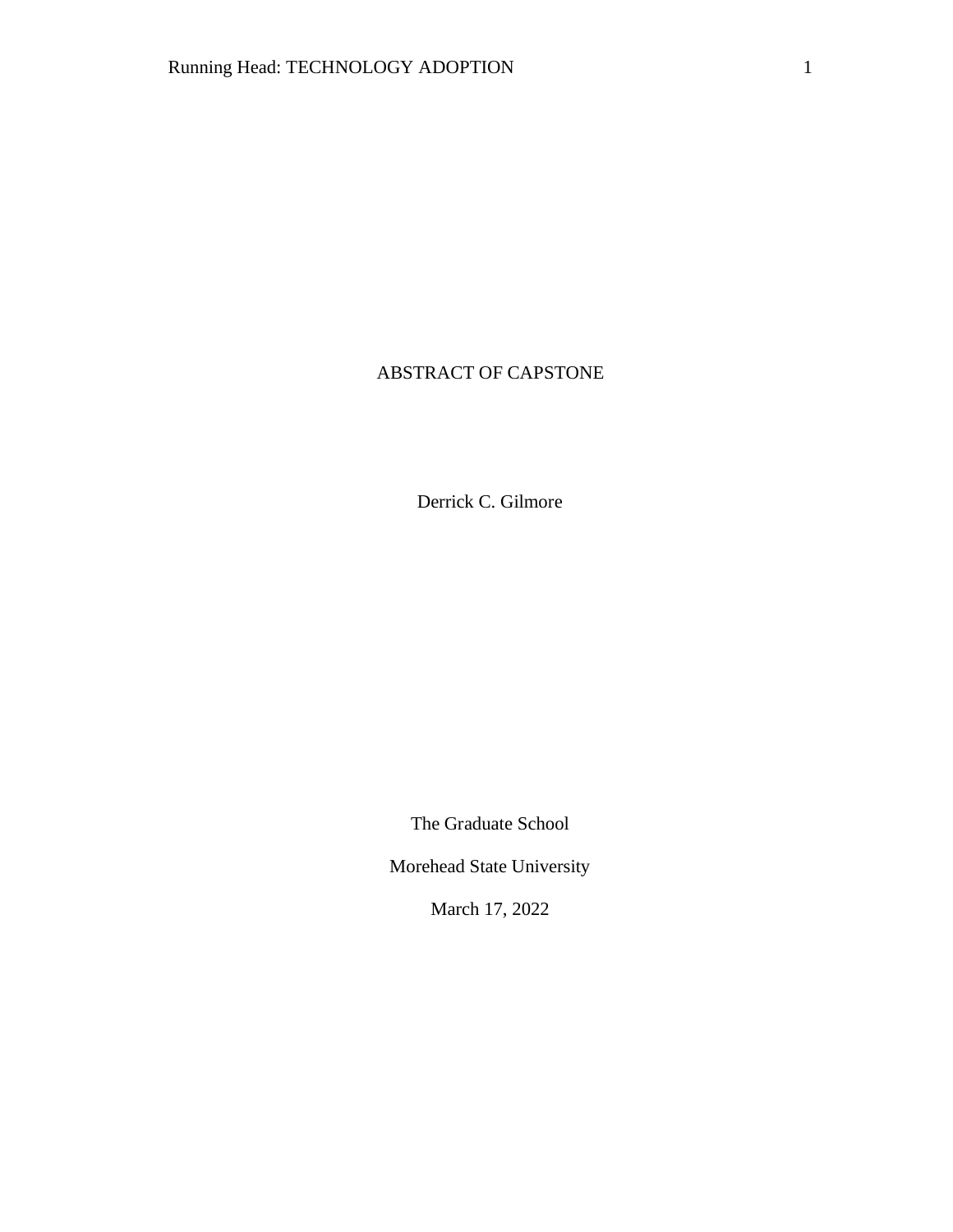## RESEARCH ADMINISTRATION OPEN-SOURCE PLATFORMS: AN ASSESSMENT OF INSTITUTIONAL ADMINISTRATORS INTEREST IN TECHNOLOGY ADOPTION

Abstract of Capstone \_\_\_\_\_\_\_\_\_\_\_\_\_\_\_\_\_\_\_\_\_\_\_\_\_\_\_\_\_\_\_\_\_

\_\_\_\_\_\_\_\_\_\_\_\_\_\_\_\_\_\_\_\_\_\_\_\_\_\_\_\_\_\_\_\_\_

A capstone submitted in partial fulfillment of the Requirements for the degree of Doctor of Education in the Ernst and Sara Lane Volgenau College of Education At Morehead State University

By

Derrick C. Gilmore

Montevallo, Alabama

Committee Chair: Daryl R. Privott, Associate Professor

Morehead, Kentucky

March 17, 2022

Copyright © Derrick C. Gilmore, March 17, 2022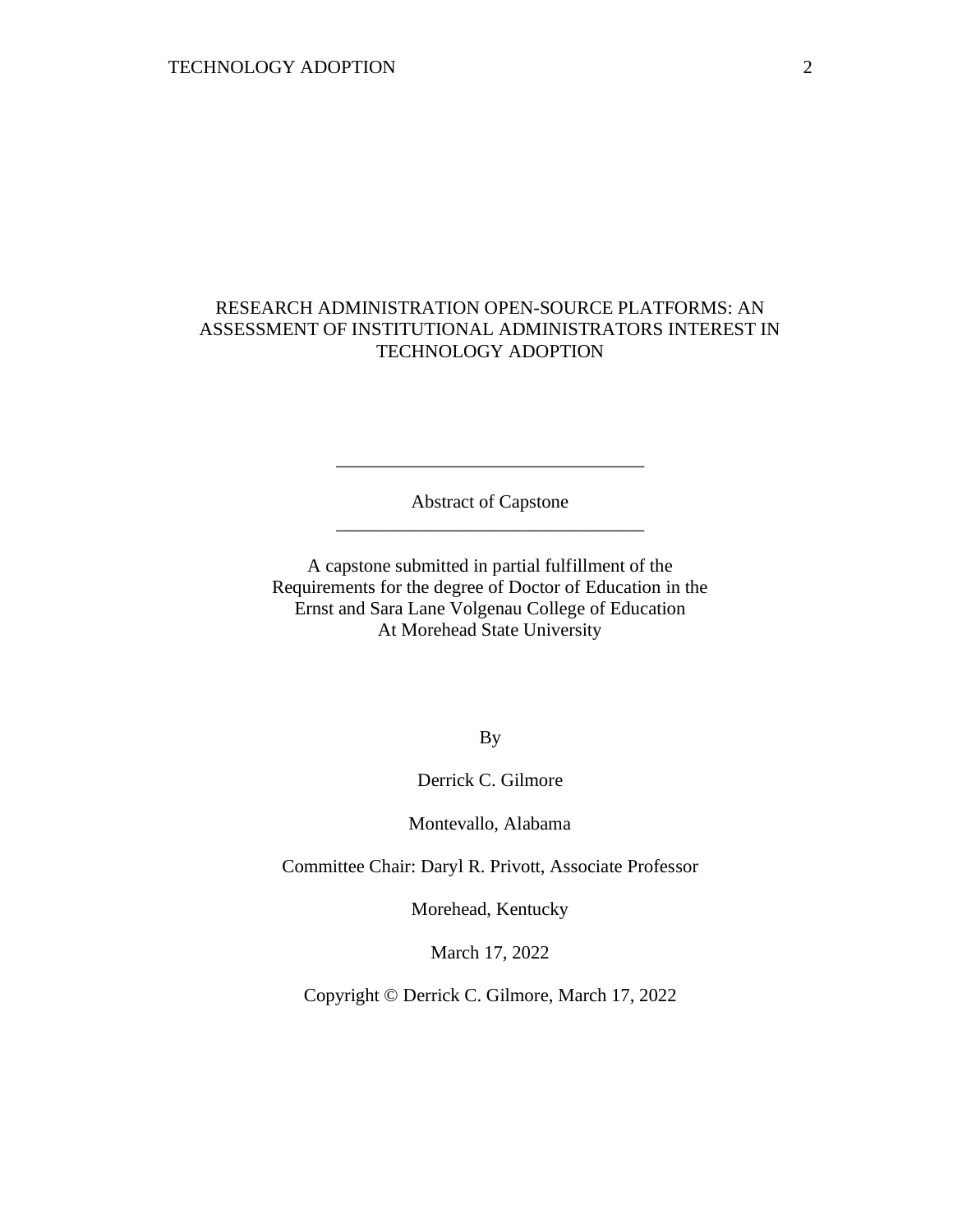#### ABSTRACT OF CAPSTONE

## RESEARCH ADMINISTRATION OPEN-SOURCE PLATFORMS: AN ASSESSMENT OF INSTITUTIONAL ADMINISTRATORS INTEREST IN TECHNOLOGY ADOPTION

Research administration is a matter of concern for institutions of higher education. While national trends reveal a lack of interest in investing in higher education institutions through federal and state allocations, such institutions have turned to sponsored research as a means of addressing critical issues of instruction, research, and public service through grantsmanship to propel them towards their missions. Smaller institutions of higher education, however, face a more uncertain future in sponsored research administration due to limited resources in the procurement of administrative tools to manage and ensure compliance according to federal, state, and private foundation guidelines. The purpose of this study is to assess institutional interest in technology adoption of open-source software as an administrative tool of sponsored programs at a small college in the Southeastern United States. The findings of this study may support administrators in their understanding of the theories and models of technology adoption and the consideration of open-source platforms as a viable means of increasing efficiency and effectiveness of research administration. This study determined that the primary obstacle of technology adoption rests in the lack of inclusion of information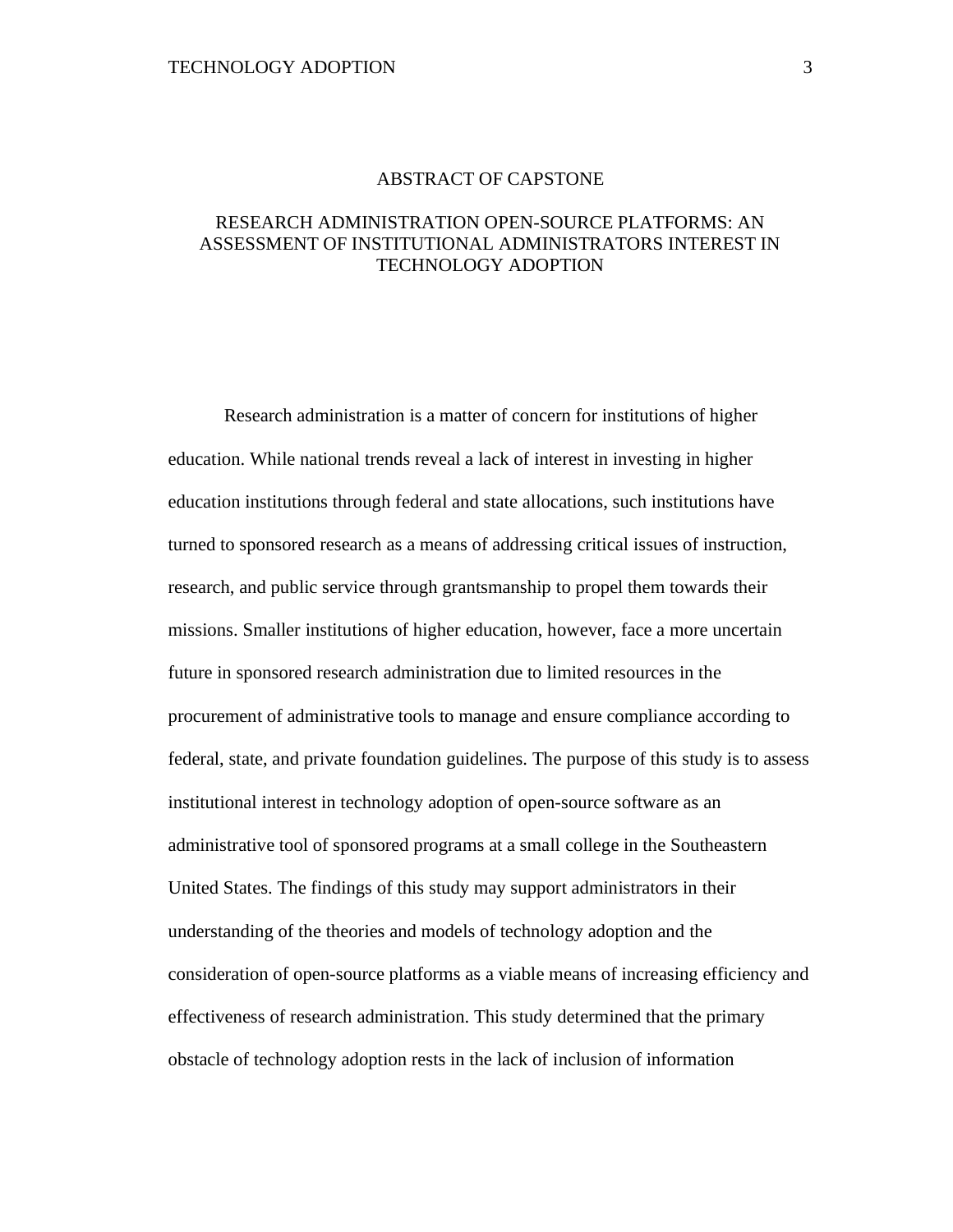technology officials in the decision-making processes of technology adoption universally appropriated at the given institution. The study also detected that the communication of adopted technologies was limited to individual departments and/or units. Furthermore, the study found that, while all the administrators supported technology adoption and the use of open-source platforms, security from malware and computer hacks proved to be a major concern. Additionally, the study identified technical support and training as barriers to adopting technologies from open-source platforms.

KEYWORDS: Sponsored Research Administration, Technology Adoption, Opensource Software

> \_\_\_\_\_\_\_\_\_\_\_\_\_\_\_\_\_\_\_\_\_\_\_\_\_\_\_ Candidate Signature

> \_\_\_\_\_\_\_\_\_\_\_\_\_\_\_\_\_\_\_\_\_\_\_\_\_\_\_ Date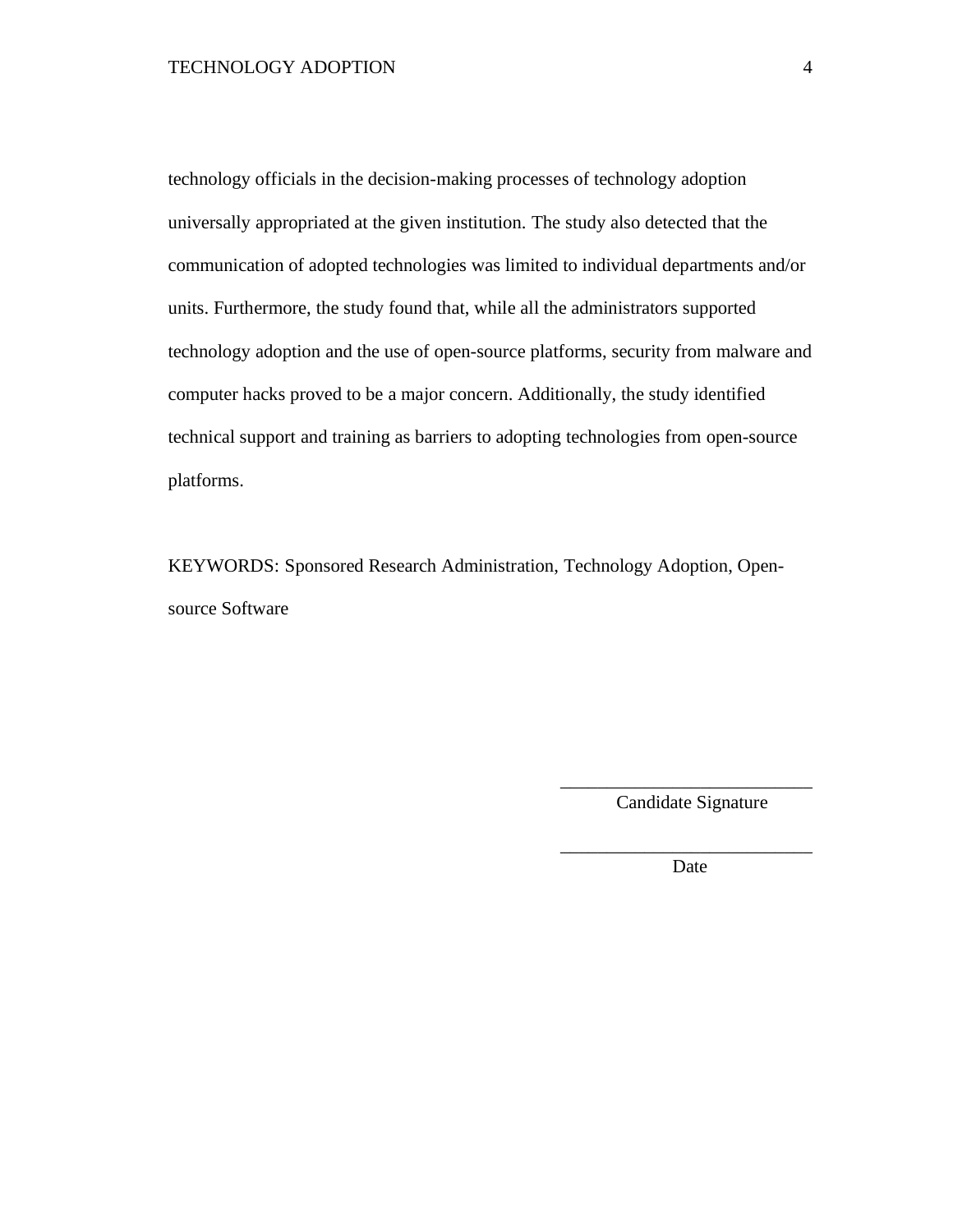# RESEARCH ADMINISTRATION OPEN-SOURCE PLATFORMS: AN ASSESSMENT OF INSTITUTIONAL ADMINISTRATORS INTEREST IN TECHNOLOGY ADOPTION

By

Derrick C. Gilmore

Approved by

Teresa Merriweather Orok Committee Member Date

\_\_\_\_\_\_\_\_\_\_\_\_\_\_\_\_\_\_\_\_\_\_\_\_\_\_\_

\_\_\_\_\_\_\_\_\_\_\_\_\_\_\_\_\_\_\_\_\_\_\_\_\_\_\_

\_\_\_\_\_\_\_\_\_\_\_\_\_\_\_\_\_\_\_\_\_\_\_\_\_\_\_

\_\_\_\_\_\_\_\_\_\_\_\_\_\_\_\_\_\_\_\_\_\_\_\_\_\_\_

Lee Nabb Committee Member Date

Daryl R. Privott Committee Chair Date

Timothy Simpson Department Chair Date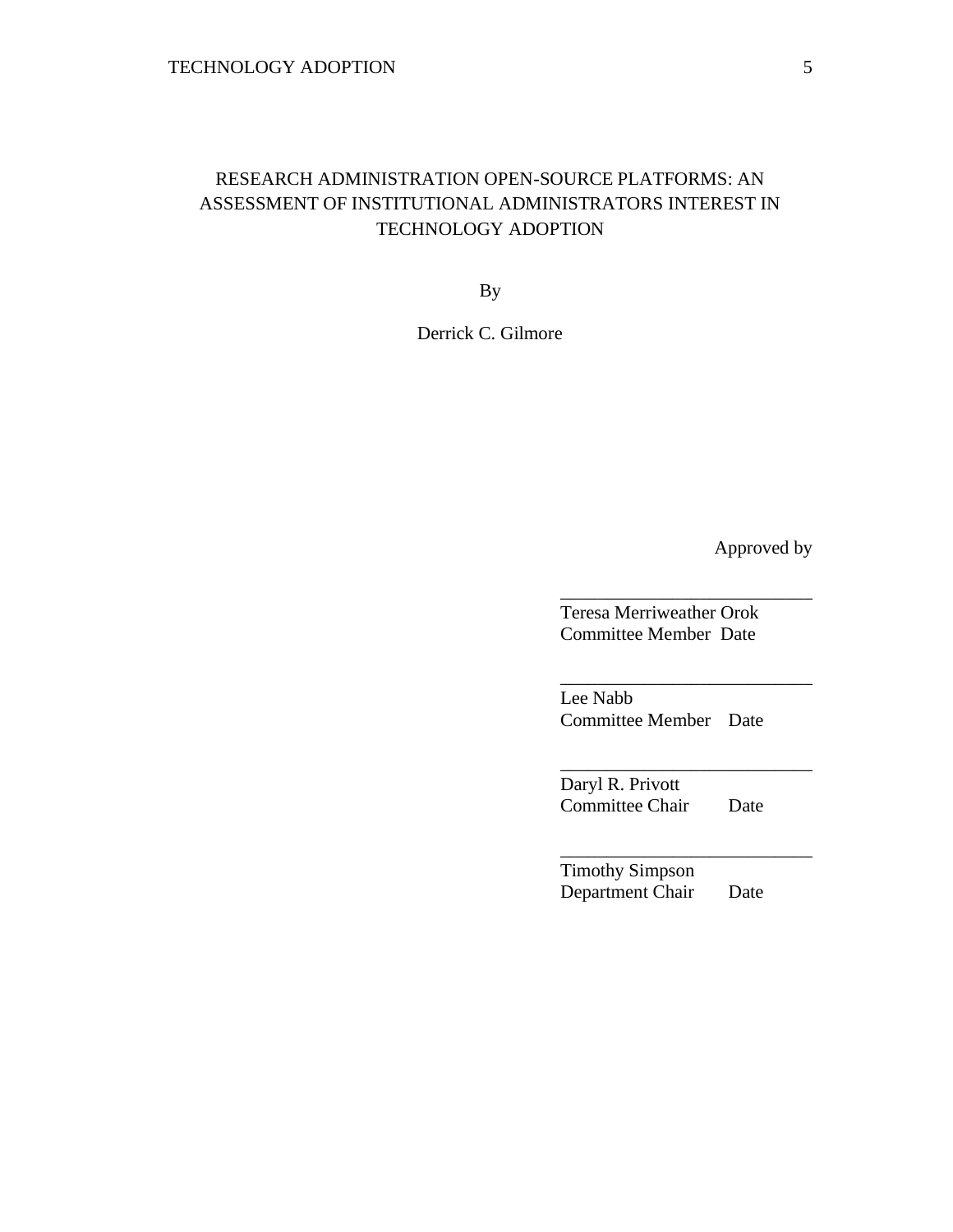## RULES FOR THE USE OF CAPSTONES

Unpublished capstones submitted for the Doctor's degree and deposited in the Morehead State University Library are as a rule open for inspection, but are to be used only with due regard to the rights of the authors. Bibliographical references may be noted, but quotations or summaries of parts may be published only with the permission of the author, and with the usual scholarly acknowledgements.

Extensive copying or publication of the capstone in whole or in part also requires the consent of the Dean of the Graduate School of Morehead State University.

A library that borrows this dissertation for use by its patrons is expected to secure the signature of each user.

| <b>Name</b> | Date |
|-------------|------|
|             |      |
|             |      |
|             |      |
|             |      |
|             |      |
|             |      |
|             |      |
|             |      |
|             |      |
|             |      |
|             |      |
|             |      |
|             |      |
|             |      |
|             |      |
|             |      |
|             |      |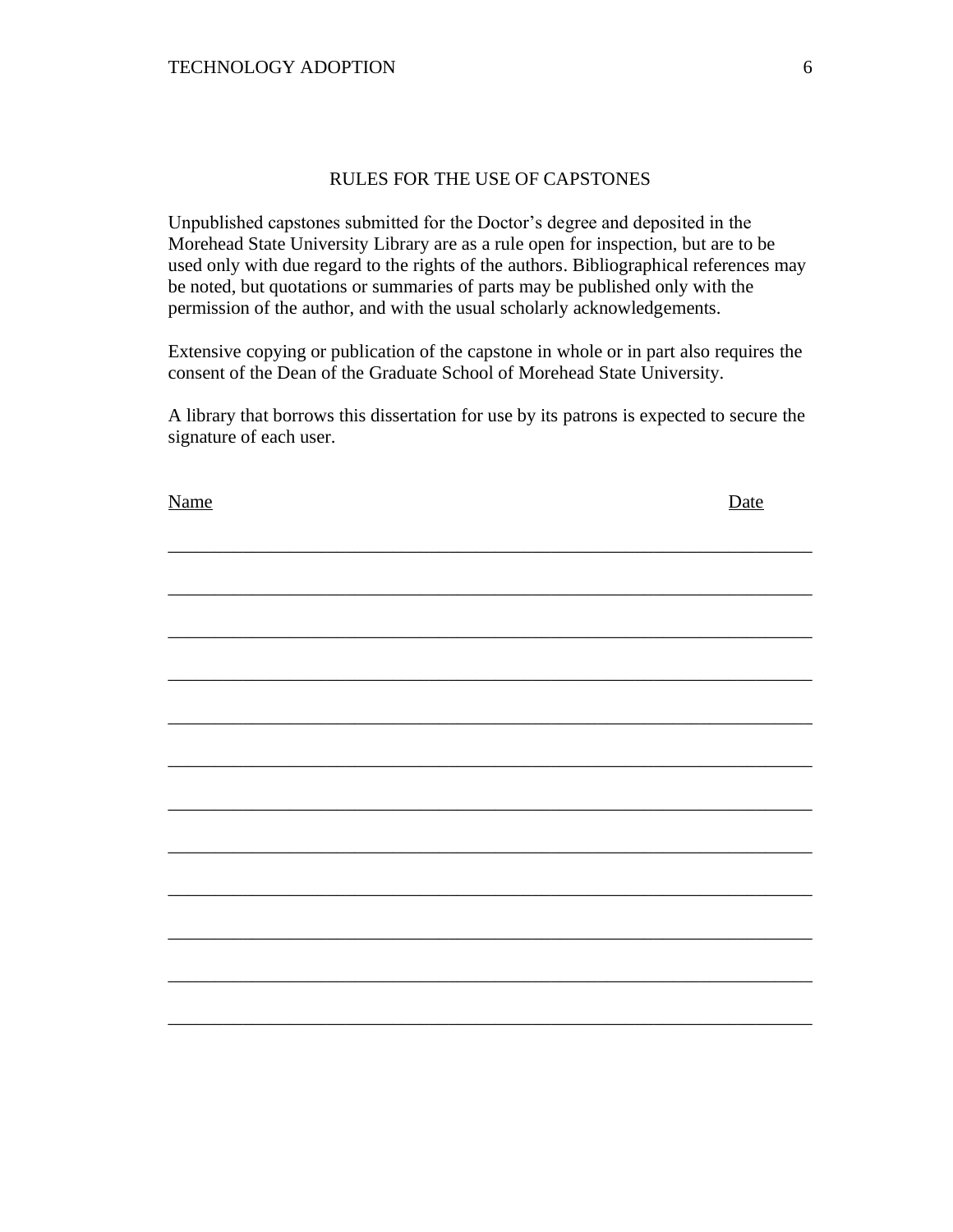# CAPSTONE

Derrick C. Gilmore

The Graduate School

Morehead State University

March 17, 2022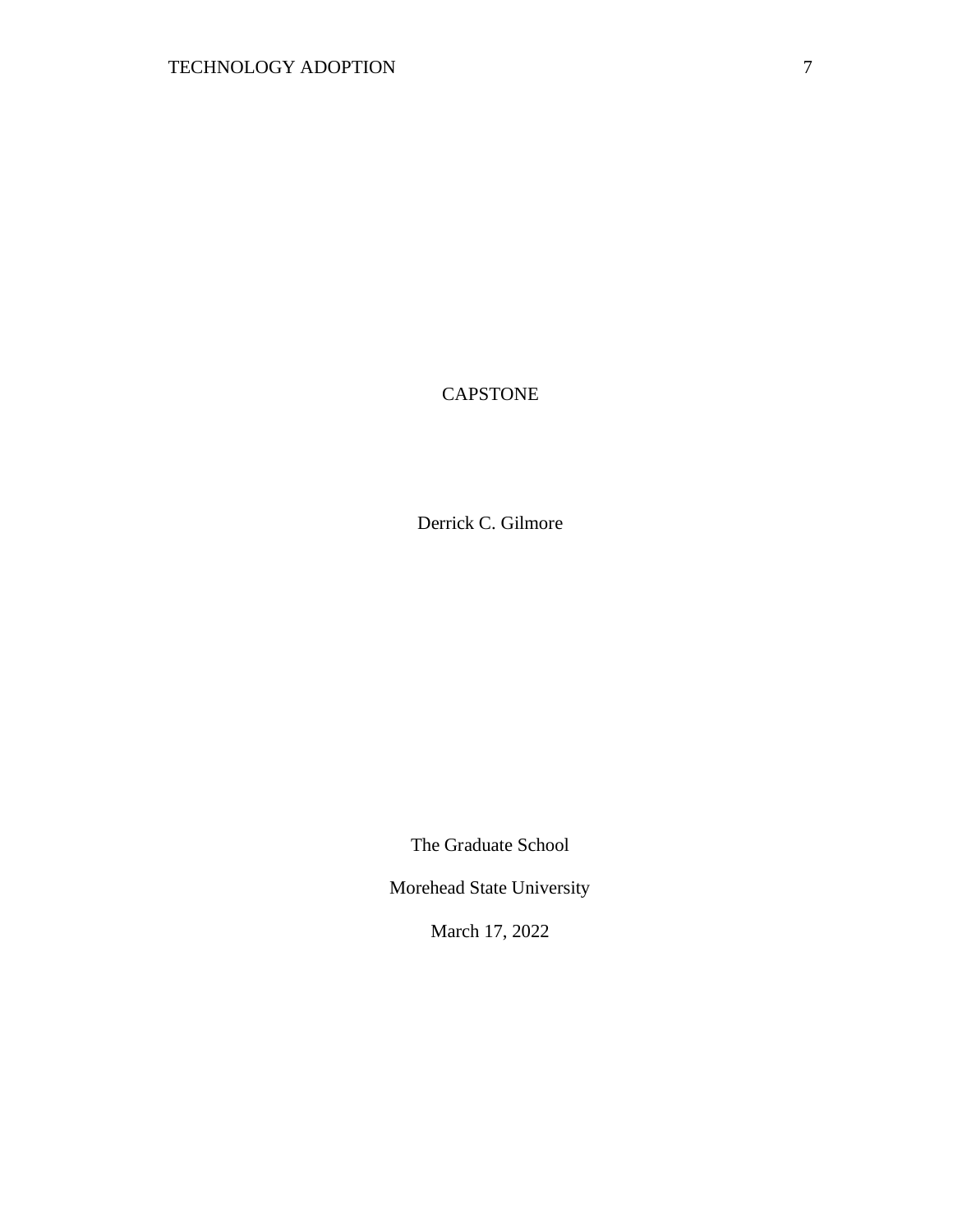## RESEARCH ADMINISTRATION OPEN-SOURCE PLATFORMS: AN ASSESSMENT OF INSTITUTIONAL ADMINISTRATORS INTEREST IN TECHNOLOGY ADOPTION

Capstone \_\_\_\_\_\_\_\_\_\_\_\_\_\_\_\_\_\_\_\_\_\_\_\_\_\_\_\_\_\_\_\_\_

\_\_\_\_\_\_\_\_\_\_\_\_\_\_\_\_\_\_\_\_\_\_\_\_\_\_\_\_\_\_\_\_\_

A capstone submitted in partial fulfillment of the Requirements for the degree of Doctor of Education in the Ernst and Sara Lane Volgenau College of Education At Morehead State University

By

Derrick C. Gilmore

Montevallo, Alabama

Committee Chair: Daryl R. Privott, Associate Professor

Morehead, Kentucky

March 17, 2022

Copyright © Derrick C. Gilmore, March 17, 2022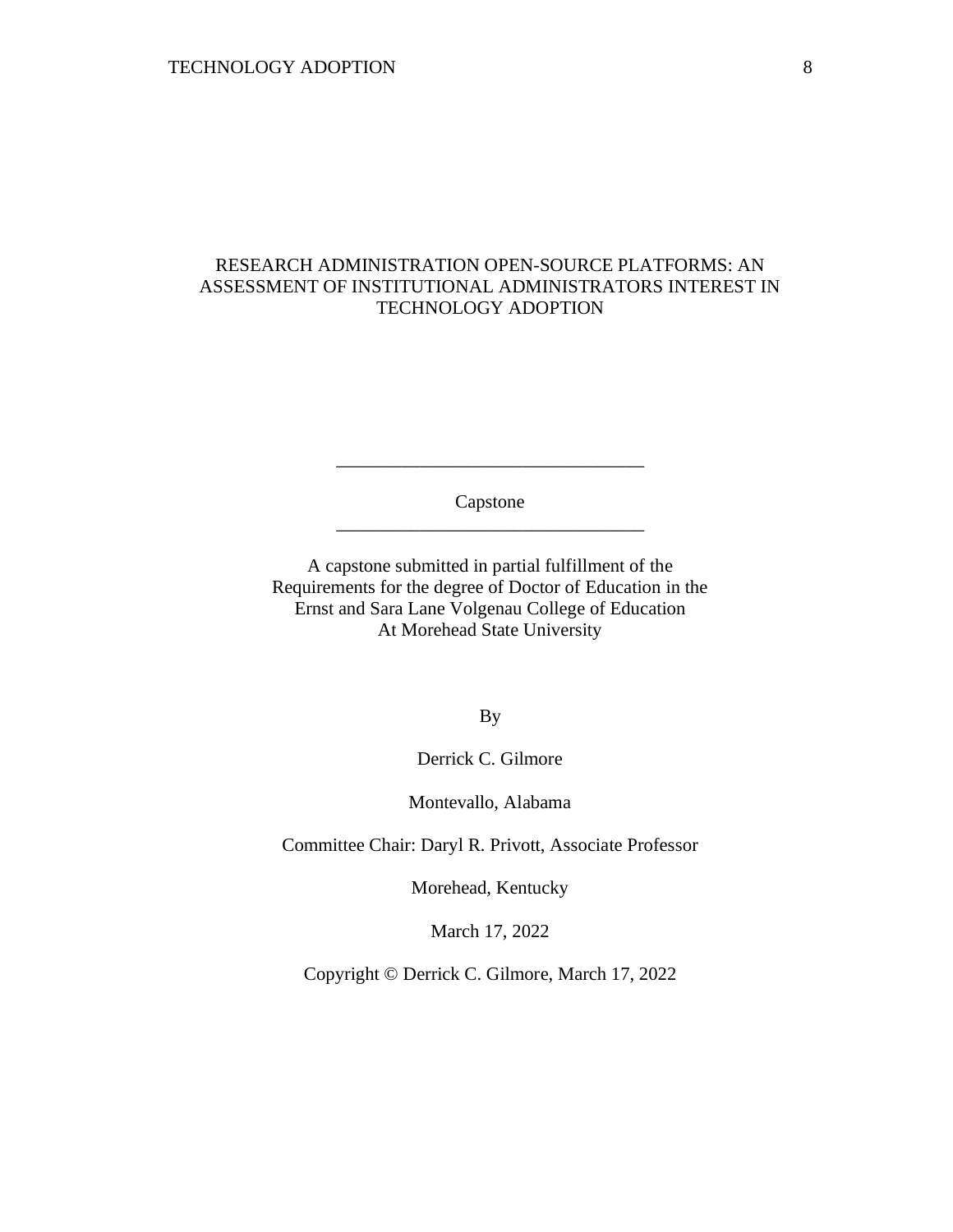### DEDICATION

I dedicate my work to my family and friends. A special note of gratitude is extended to my wife, Karla, whose words of support and encouragement prove to be a calming and soothing note in the winds of turmoil and moments of doubt. To my son Jabbar, you serve as my northstar and drive me to my calling and purpose.

To my wonderful mothers, Jessica Gilmore and Alice Merritt, you are my balance and conscience that keep me focused on the important matters of life and family. For your support and love, I am truly grateful and made whole.

To Dr. Cynthia Warrick, seventh President of Stillman College, thank you for helping me visualize the possibilities of the future and sharpening my skills and resiliency in my labor and love for the work at Historically Black Colleges and Universities (HBCUs). To Drs. Michael and Teresa Merriweather Orok, I dedicate this work to you for your friendship, mentorships, prayers, encouragement, and dedication to my personal and professional growth.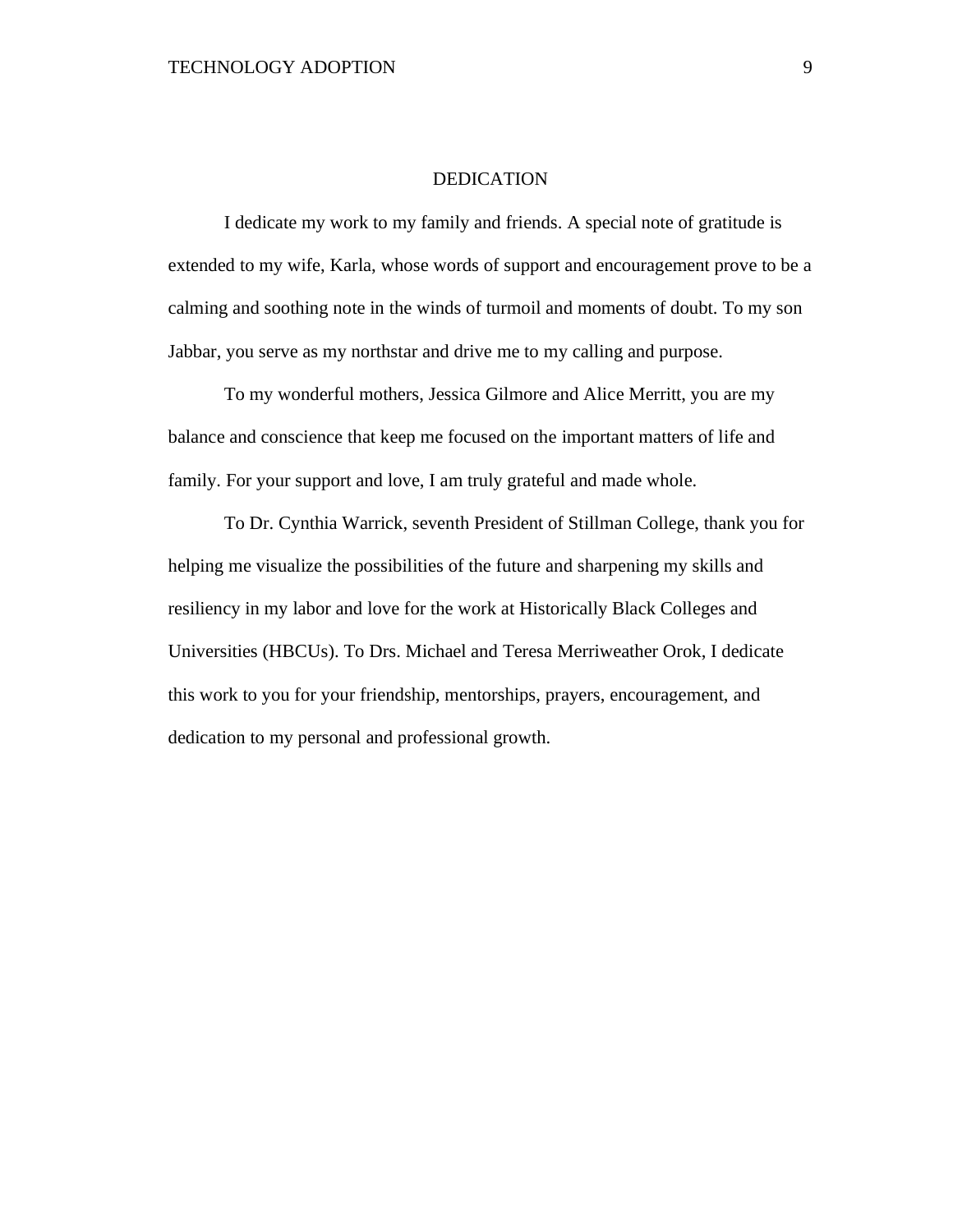#### ACKNOWLEDGEMENTS

I woud like to express my deepest appreciation to my committee members, Drs. Daryl R. Privott, Teresa Merriweather-Orok and Lee Nabb. I am indepted to you for your support and encouragement through this process. I extend much gratitude to Dr. Daryl R. Privott for his willingness to serve as the chair of my committee, but also as a voice of reason and guidance throughout my time in the doctoral program at Morehead State University. You have shown a profound belief in my work and career aspirations. I am also grateful to the the faculty of the School of Education for their steadfastness in ensuring my understanding of foundations and future needs, trends, and emerging pathways in educational leadership. I would also like to recognize the Platoon cohort of the Adult and Higher Education Leadership program: your helpful advice, unwavering support, and friendship throughout this process has been instrumental in my successful completion of this graduate program.

A Special thank you to the organizations and individuals that participated in this capstone project. You have provided new information to the academy's body of knowledge related to the perceptions of technology adoption and the use of opensource software systems. To the thousands of research administrators of small colleges and universities that do the impossible on a daily basis by cataloging the ideas of faculty, facilitating the grants submission processes, monitoring post award processes, and managing compliance efforts that support stability and growth in knowledge and resources through sponsored programs - your dedication inspired this work.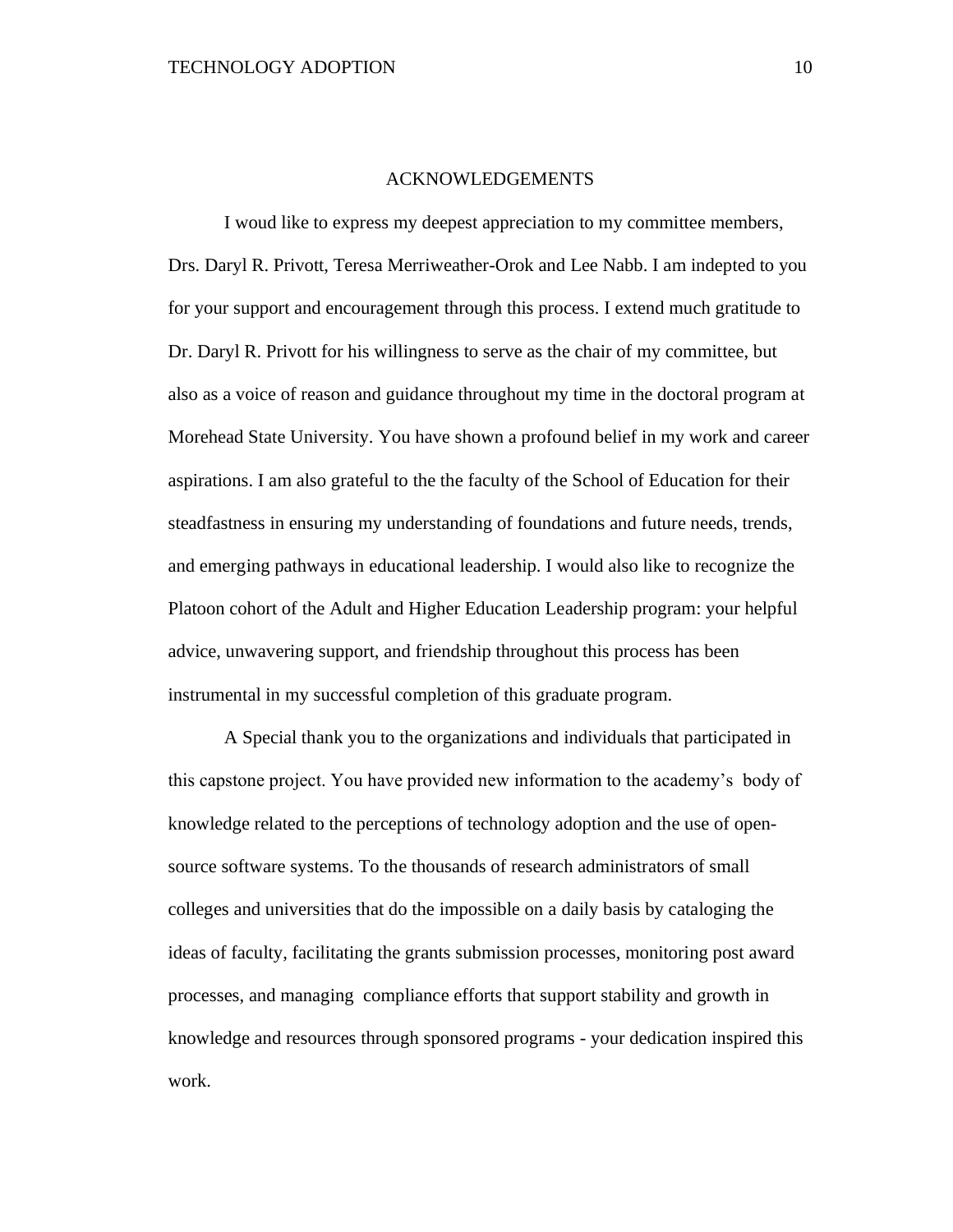# TABLE OF CONTENTS

| Page |
|------|
|      |
|      |
|      |
|      |
|      |
|      |
|      |
|      |
|      |
|      |
|      |
|      |
|      |
|      |
|      |
|      |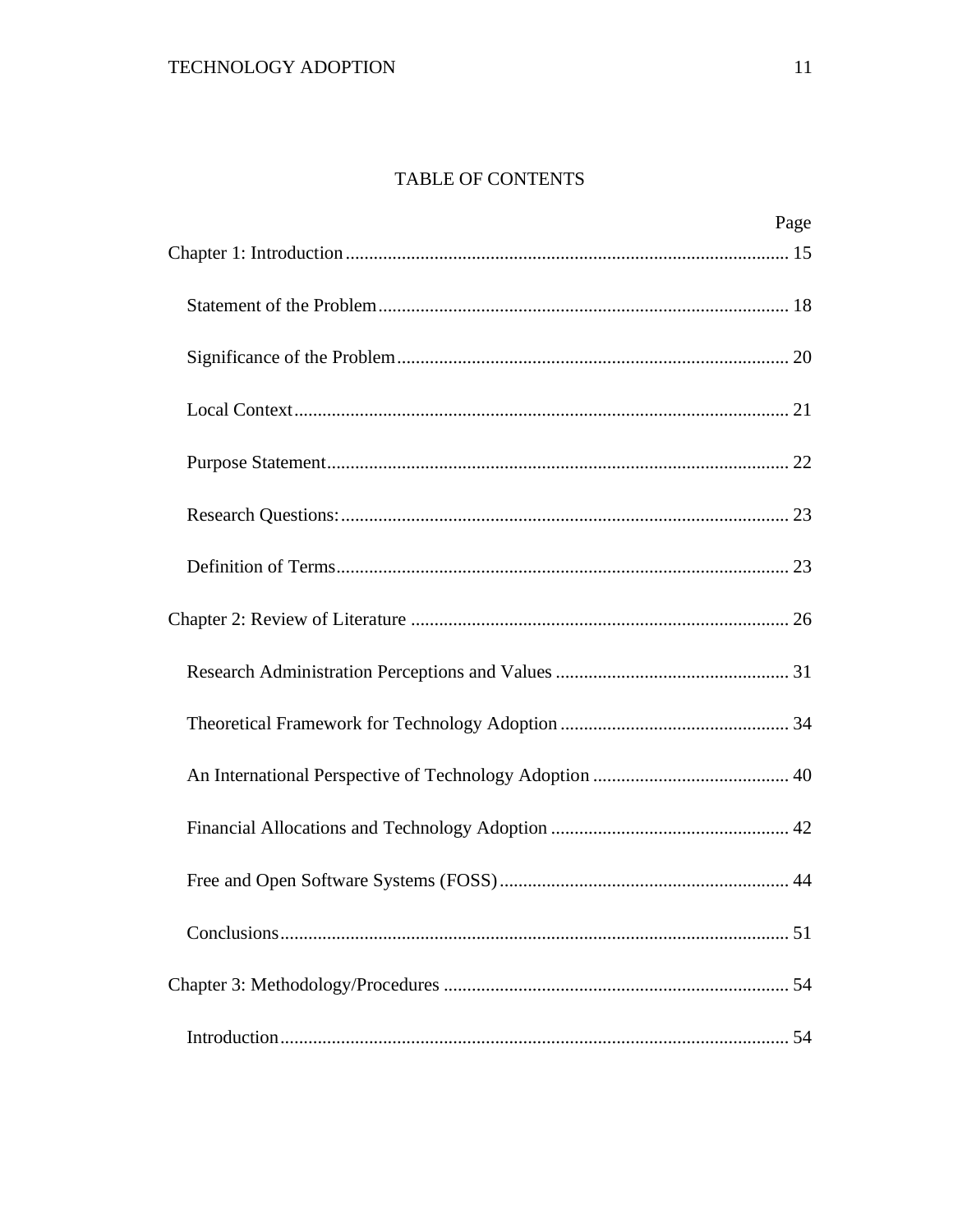| Theme 2: Relationship between years of service and perception on technology |  |
|-----------------------------------------------------------------------------|--|
|                                                                             |  |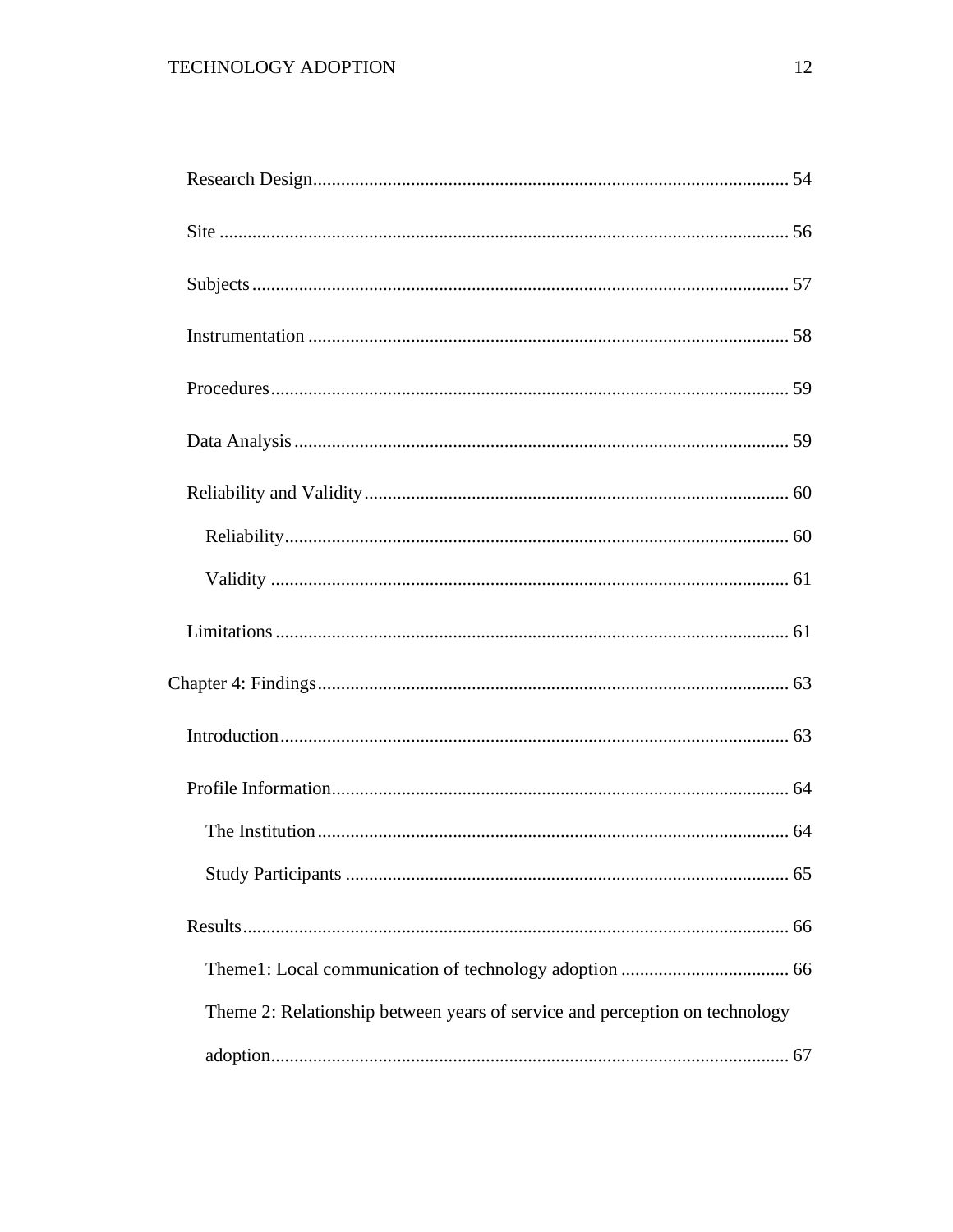| Theme 3: Staffing and resources as a barrier to technology adoption  69         |
|---------------------------------------------------------------------------------|
| Theme 4: The hack of 2017 accelerates data security concerns related to the     |
|                                                                                 |
| Theme 5: Lack of support and security biggest risks to technology adoption from |
|                                                                                 |
|                                                                                 |
|                                                                                 |
| Theme 8: Supportive of technology adoption from open-source platforms for       |
|                                                                                 |
|                                                                                 |
|                                                                                 |
|                                                                                 |
|                                                                                 |
|                                                                                 |
|                                                                                 |
|                                                                                 |
| 90                                                                              |
|                                                                                 |
|                                                                                 |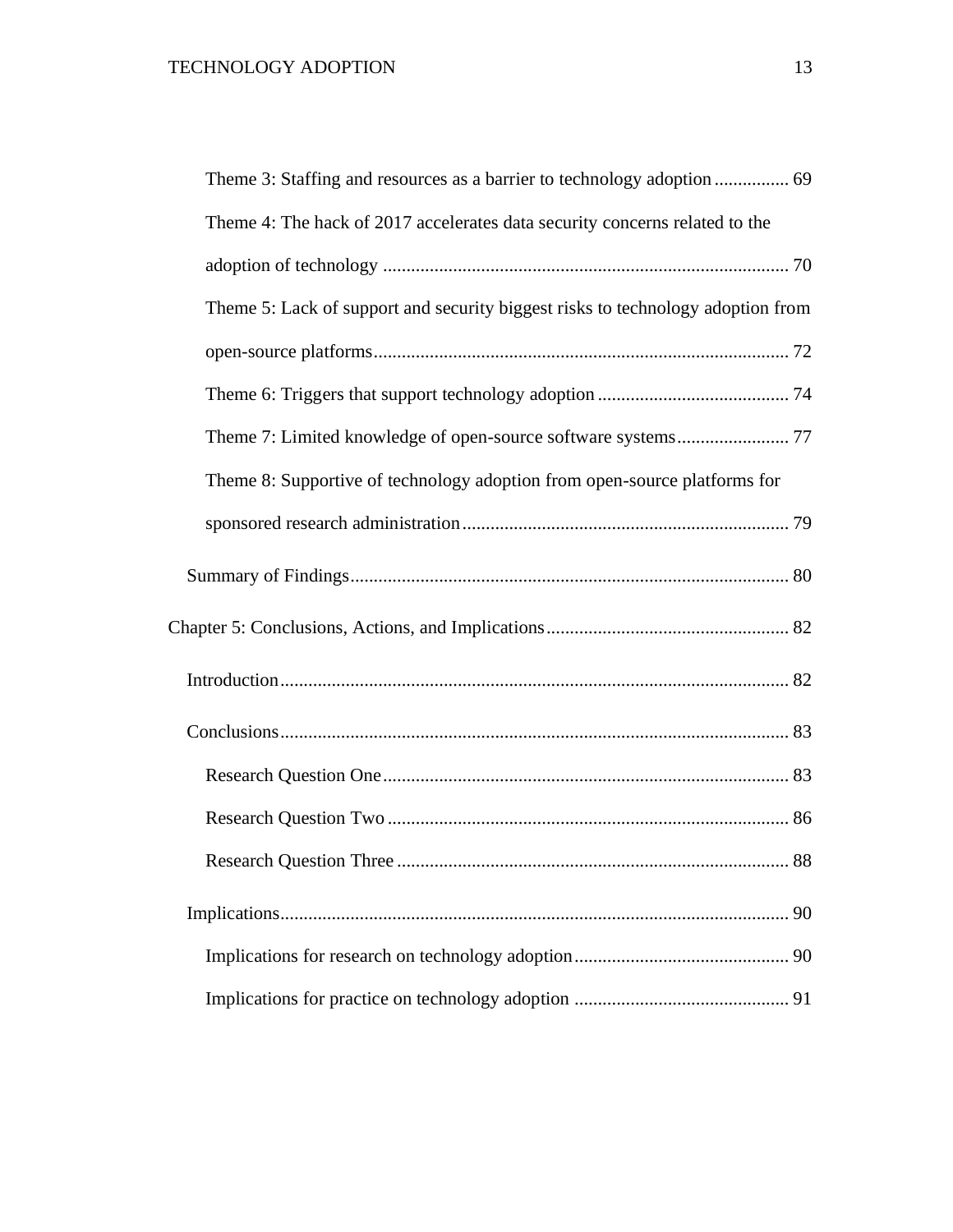| Implication on research/practice for security related to open-source software |  |
|-------------------------------------------------------------------------------|--|
|                                                                               |  |
|                                                                               |  |
|                                                                               |  |
|                                                                               |  |
|                                                                               |  |
|                                                                               |  |
|                                                                               |  |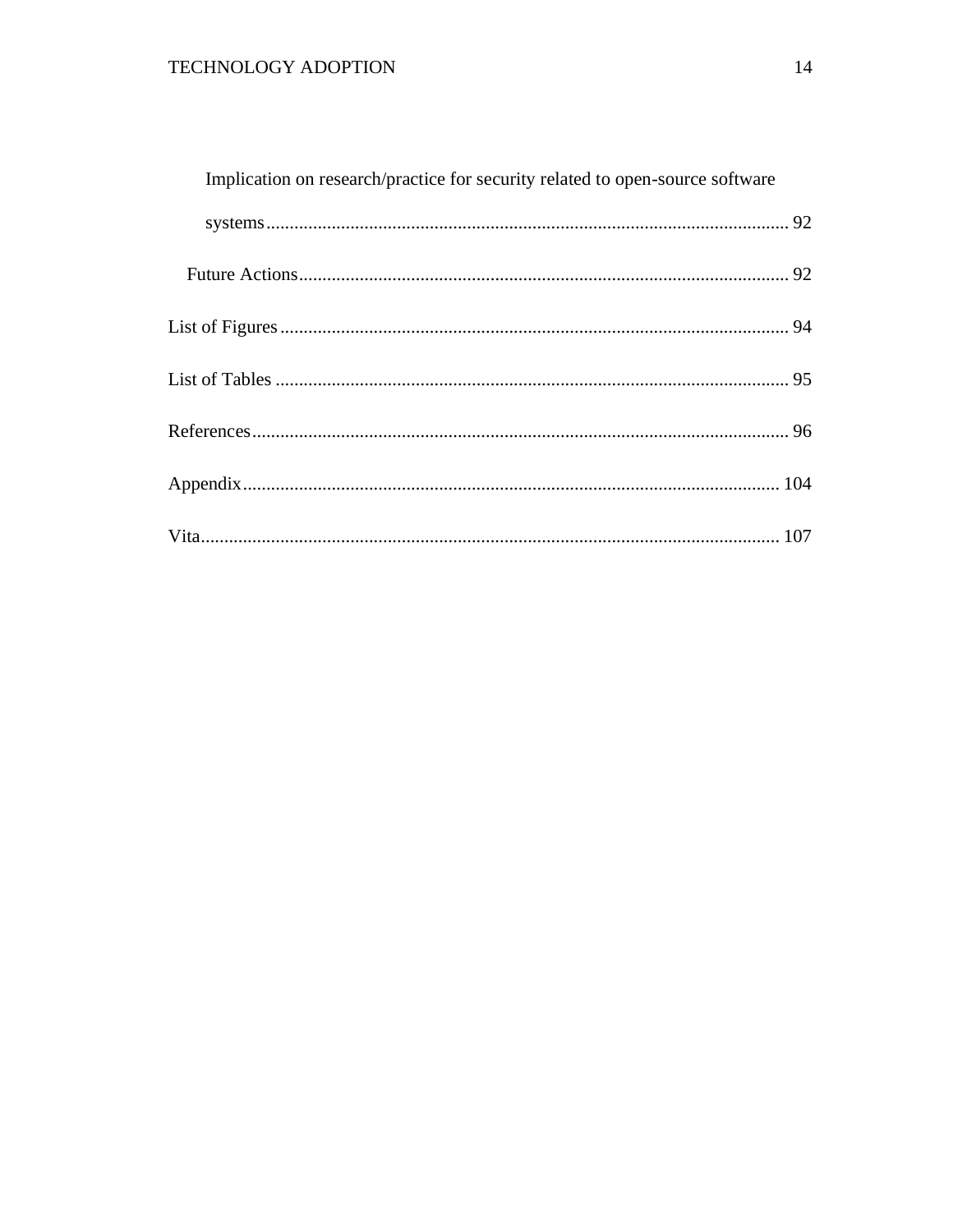## **RESEARCH ADMINISTRATION OPEN-SOURCE PLATFORMS: AN ASSESSMENT OF INSTITUTIONAL ADMINISTRATORS INTEREST IN TECHNOLOGY ADOPTION**

#### **Chapter 1: Introduction**

<span id="page-14-0"></span>In higher education institutions, there are five key areas that determine the academic and financial success, as well as the sustainability of the organization: student outcomes with regard to quality programs and courses; the productivity and impact of scholarship and research; public service and outreach through community service; faculty and staff workplace satisfaction; and financial sustainability and growth (McClellan, 2011) (Ruben, 1999). Research expenditures by colleges and universities have shown continued growth as reported from the National Science Foundation (NSF), Higher Education Research and Development (HERD) survey (Foundation, 2019). Total expenditures increased by 5.7% from FY18 to FY19, totaling over \$83.7 billion (Gibbons, 2021). Additionally, the HERD survey indicates the amount of research expenditures by institutions of higher education has grown continuously since 2015. This figure increased by 13%, with federal sources of funding increasing during that time frame by 10% and nonfederal sources expanding by a total of 18% (Gibbons, 2021). While the NSF HERD survey shows significant growth in research and sponsored programs, many small colleges and universities are showing shrinkage in research expenditures over the past three years (Foundation, 2019). This study seeks to assess institutional interest in technology adoption of open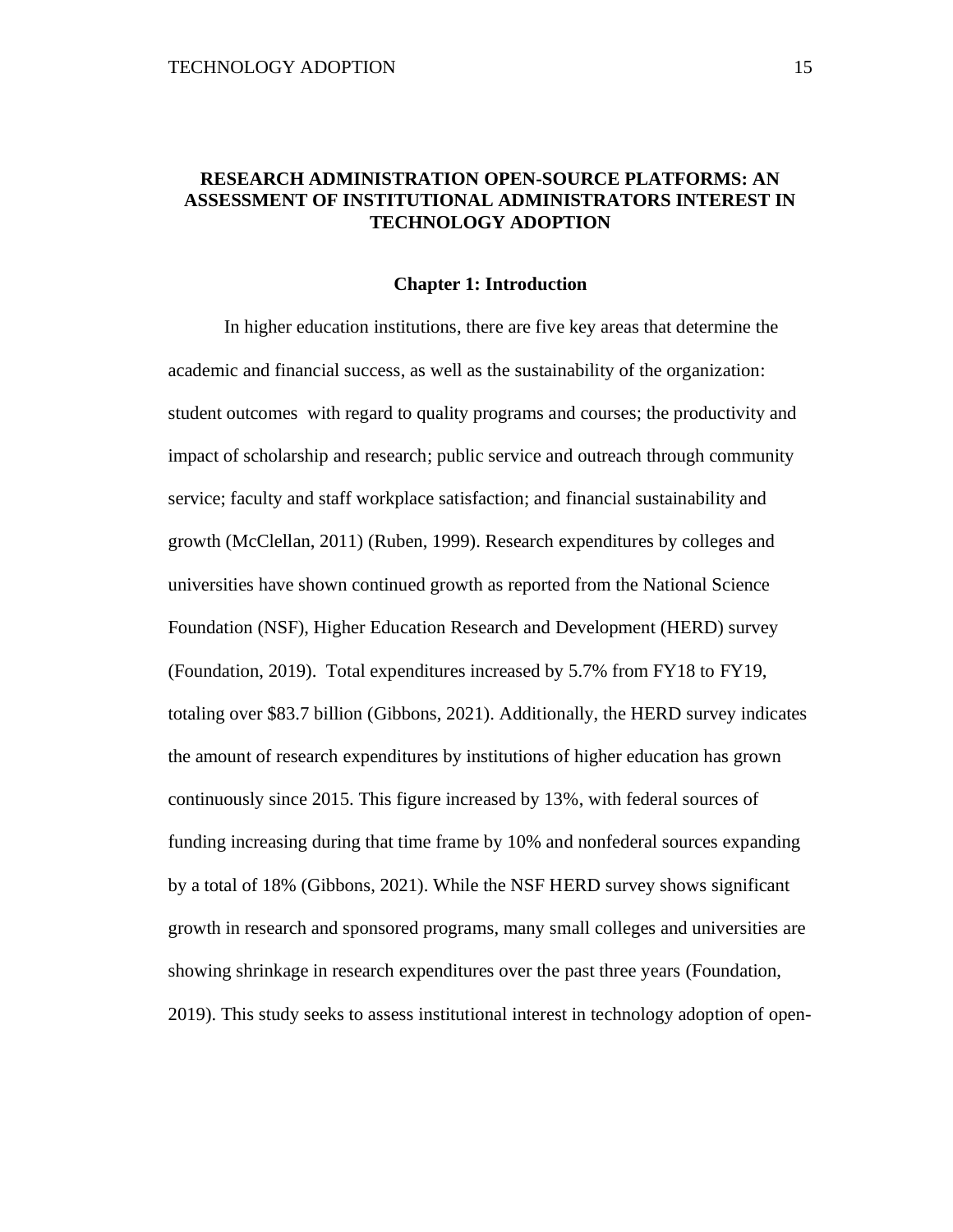source software as an administrative tool in sponsored programs at a small college in the Southeastern United States.

As Mehlinger discussed in (1996), technology is not only a part of the culture from which it arises, it also impacts the very culture that created it. Such is the case with technology adoption. According to Allen & Seaman (2007), some of the barriers to the adoption of technology for distance learning can be attributed to the perceived high costs for program development and maintenance. For this reason, it is critical for institutional leaders to collaborate with research administrators to embrace technology adoption and explore open-source platforms. This concept was examined by Kezar and Lester (2009), who explored the stages of collaboration in higher education. The model included building commitment to collaborate (stage 1); commitment to collaboration (stage 2); and sustainable collaboration (stage 3). In stage one of this model, Kezar and Lester highlight the need for institutional leaders to build a commitment to collaborate by leveraging value systems, external pressure, and learning (Kezar, 2009).

This applies to research administration, as well. Institutional leaders must demonstrate a willingness to collaborate to assess their interest in technology adoption from open-source platforms and, if it is determined to a feasible option, progress to building from commitment to action (stage 2). Stage three subsequently focuses on structures, processes, and systems that sustain these collaborative efforts for technology adoption in research administration. This sentiment was confirmed by Thornton (2008), who found that institutional culture and values provide a vision of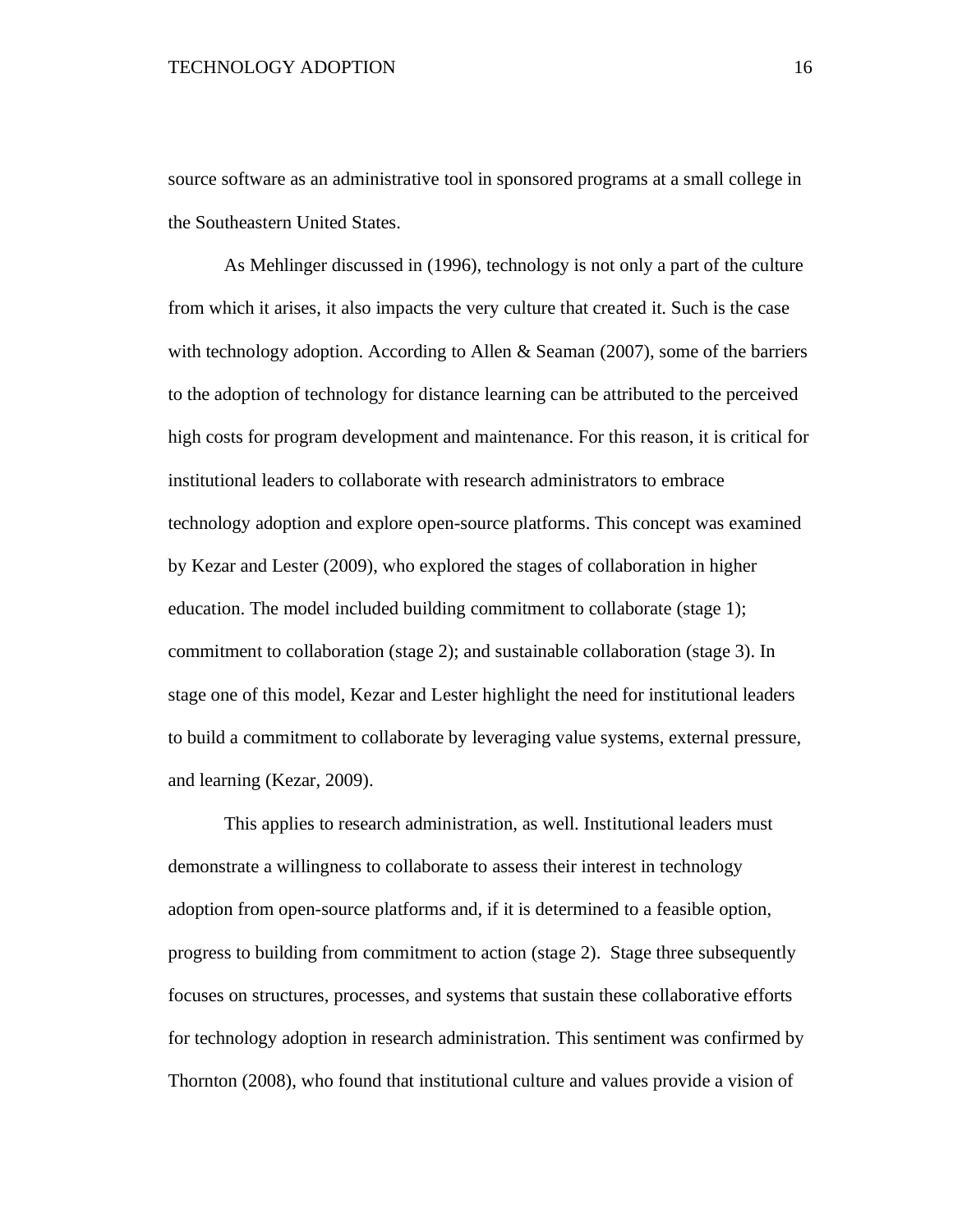the institution, as well as a framework for understanding the ideology of an institution and its strengths. This can be used to collaborate and show commitment to technology adoption. A similar theme was found by (Atkinson, 2007, p. 208) who reported that research administrators "lack authority" and need support from management and administrators.

While many sectors, including institutions of higher education, have seen growth in technology adoption and the implementation of free and open-source software systems (FOSS), little research has been completed to determine the interest in technology adoption at small colleges and universities. Research by (Boyce, 2003) found that institutions of higher education were quick to make small environmental changes, while Kezar (2009) indicated that strategic change is possible by creating conditions that support continued organizational learning. This denotes the need for research administrators to suggest applicable tools and resources that increase sponsored research projects by serving as agents of change and advocates for the adoption of technology by institutional leaders.

This study seeks to gauge institutional interest in technology adoption of open-source software as an administrative tool in sponsored programs at a small college in the Southeastern United States. This qualitative research study was structured using *The Art of Case Study Research* (Stake, 1995).

The research design for this case study is based on a single institution and engaged a qualitative case study to focus on the pre- and post-award data collection needs of sponsored programs administrators. Compliance reporting requirements for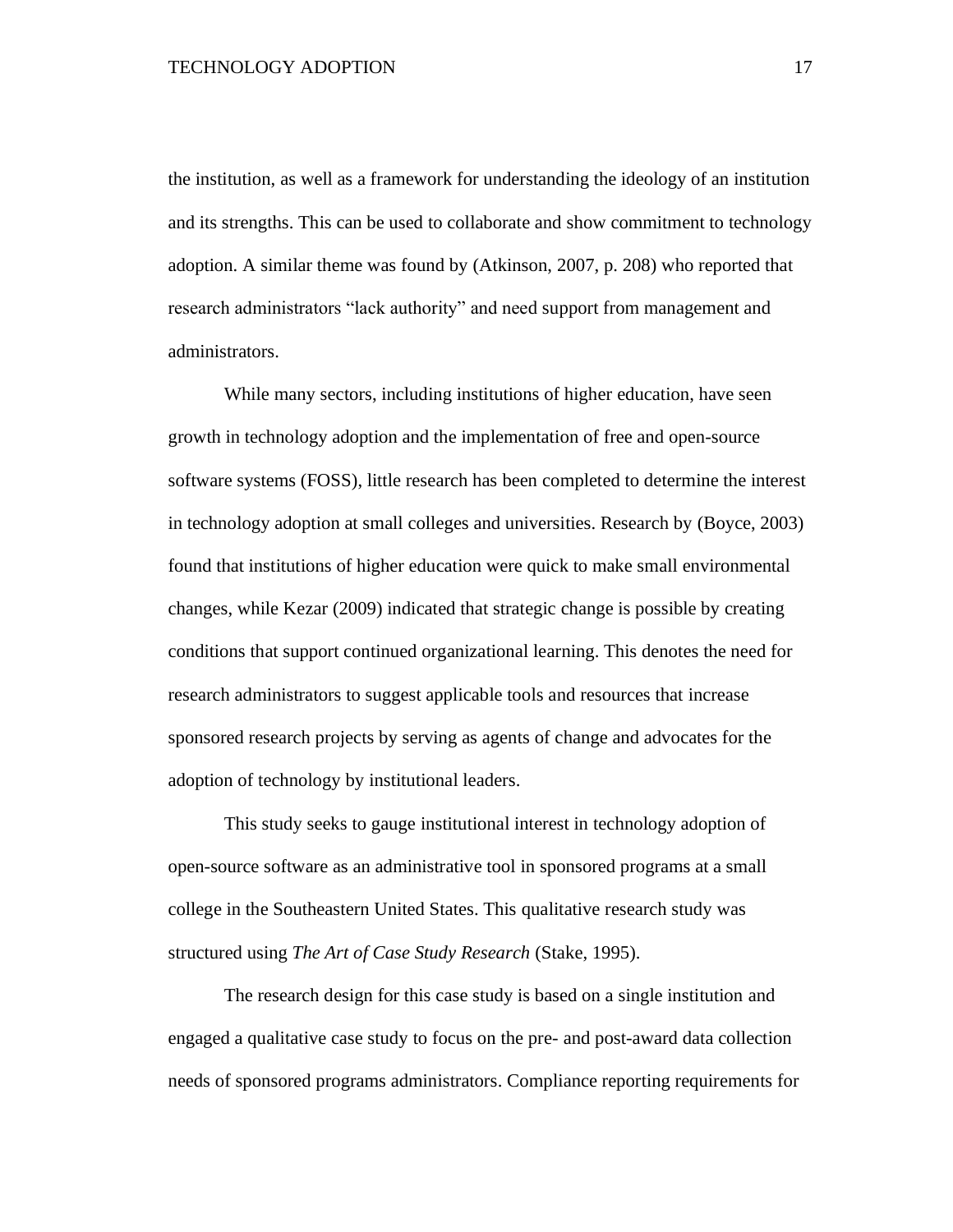internal and external stakeholders are also highlighted, as well as the use of results to support the development of performance evaluation measures of research administrators, academic divisions and units, and other non-academic units that participate in grantsmanship. Additionally, the institutional history of sponsored programs as based on annual audits required by the Office of Management and Budget (OMB) Uniform Guidance was reviewed, in addition to the number of staff dedicated to research administration, and the annual institutional budget and fund allocation for sponsored research.

### <span id="page-17-0"></span>Statement of the Problem

The research problem this study seeks to address is/are the perception(s) of open-source technology adoption by university/institutional leadership. According to the National Science Foundation (NSF), Higher Education Research and Development Survey (HERD), of the 915 institutions surveyed, research expenditures climbed at 5.5% (\$4.1 billion) in 2018, growing for the third straight year with a total of \$79 billion (Foundation, 2019). While this data supports the narrative that research is a practical method of support for institutions, faculty, and students, it also indicates that merely a slim 30 of the 915 institutions surveyed account for 42% of all expenditures (Foundation, 2019). The top five institutions were as follows: Johns Hopkins University, University of Michigan-Ann Arbor, University of California-San Francisco, University of Pennsylvania, and the University of Washington-Seattle. Meanwhile, much smaller institutions are tasked with competing for scarce resources with those who utilize integrated data collections systems and analytics that support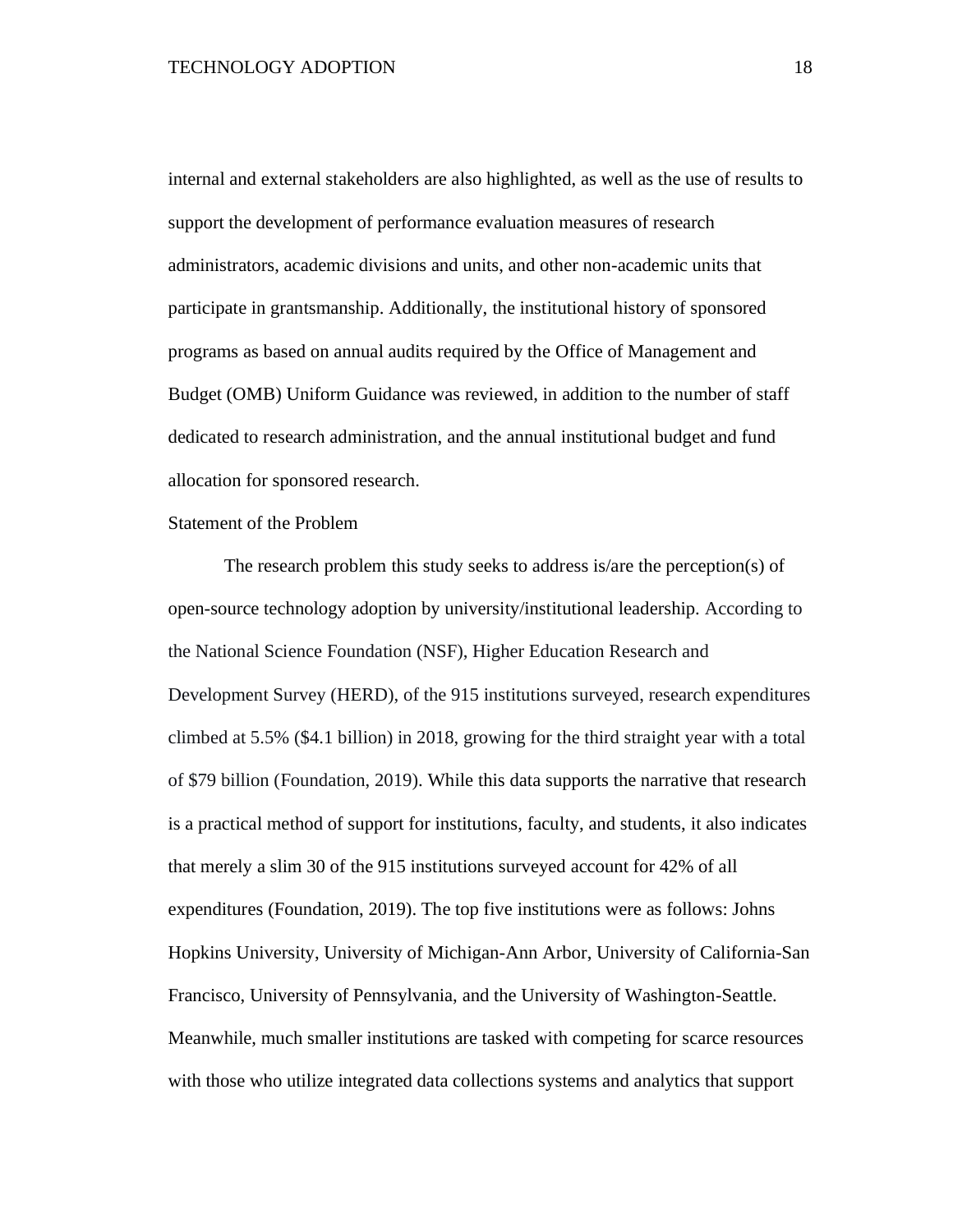mission and goals. Conversely, the NSF HERD revealed that the bottom 30 institutions observed their research expenditures shrink by 21% in 2018. For example, between 2017 and 2018, Morehead State University reported a total reduction of over \$400,000. What's more, many institutions are faced with operating at the prerecession levels of 2008. This could easily adversely impact the number of staff and technologies incorporated by small colleges and universities to manage the daily functions of research administration. This resource deficiency may also deter administrative investment in software, as some have annual subscription costs of over \$5,000.

Kashorda and Waema (2014) claim that universities are "still not ready to use Information Communication Technology (ICT) to transform learning and research" (p. 36). The researchers reiterate that university leadership dictates the ICT environment. They state, further, the significance of maintaining adequate ICT policies and regulatory framework as well as a plan of implementation for those policies (Kashorda, 2014). Kashorda and Waema (2014) emphasize the importance for administrators to ensure policies and regulatory frameworks are not only implemented, but also detailed. However, what they fail to mention is the need for administrators to aid in the development of disruptive innovations that support enhanced data collection and reporting, as well as the use of results for systems that encourage increased efficiency and effectiveness in sponsored research administration. A lack of financial resources could certainly hamper the efforts by administrators at small colleges and universities to purchase highly specialized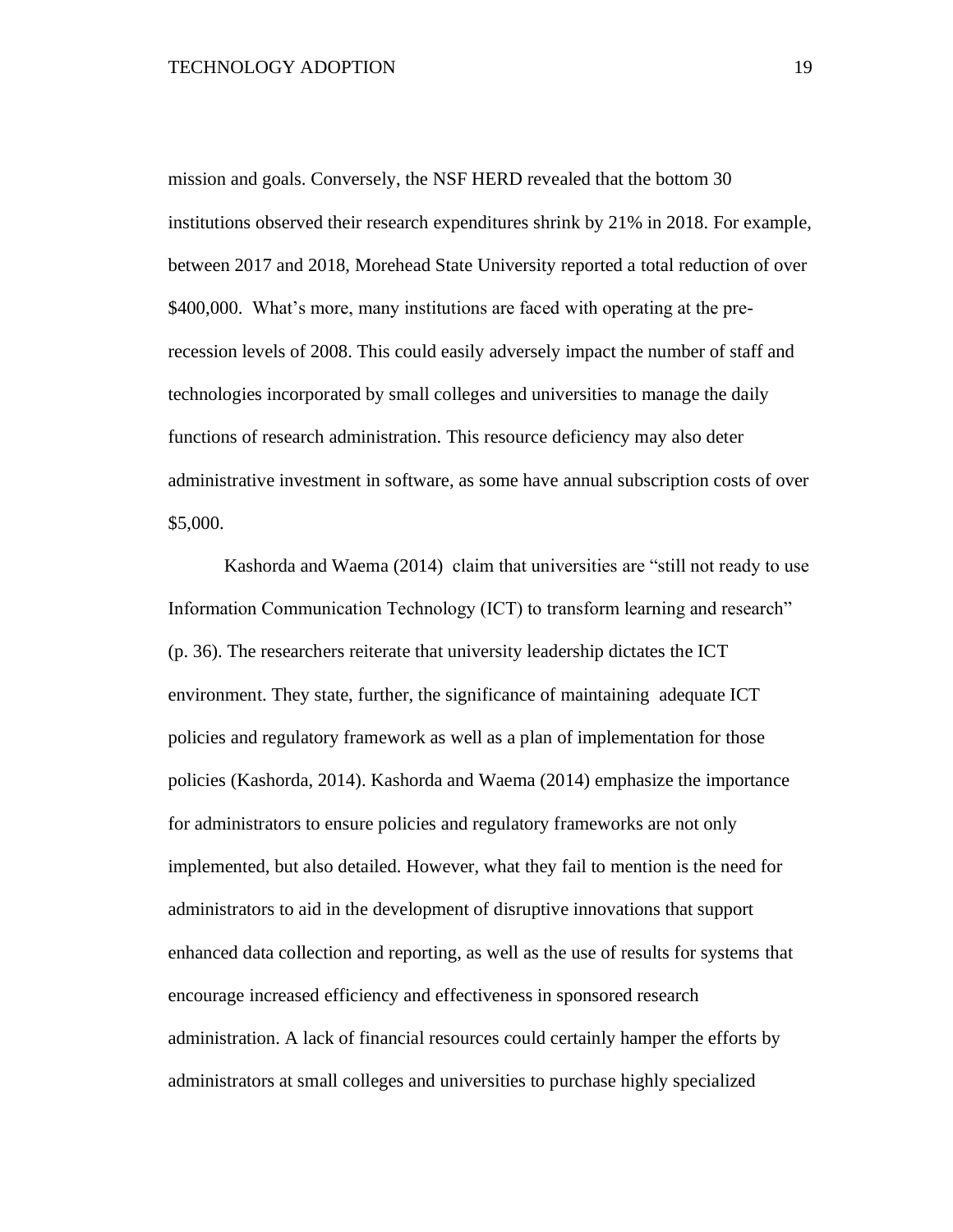software systems (such as Cayuse, Nature Research, Guidestar, and Streamlyne). Given that limited financial resources adversely impact researchers at these universities, the ability to purchase proprietary software systems is paramount. There is a definite need to consider technology adoption that supports open-source platforms as a means of research growth and compliance.

National trends in sponsored research reveal that colleges and universities are appropriating all-time high amounts of sponsored research dollars, as indicated in the National Science Foundation, Higher Education Research and Development Survey (Foundation, 2019). These increases, coupled with the overall reductions in the recovery of facilities and administrative costs, smaller institutions are faced with funding positions and procuring the technologies needed in research administration with very limited resources. The perception of technology adoption and open-source platforms as a solution is a vexing hurdle for small colleges and universities, which begets significant inefficiencies within research administration.

#### <span id="page-19-0"></span>Significance of the Problem

Free and open-source software (FOSS) systems are becoming more pervasive in business, industry, and education as a cost-saving measure. In higher education, FOSS systems have been primarily explored for the purposes of teaching and instruction. However, there has been little interest in exploring the role FOSS systems could play in improving the administrative functions in sponsored research. Subsequently, minimal research has been completed to ascertain any such effects.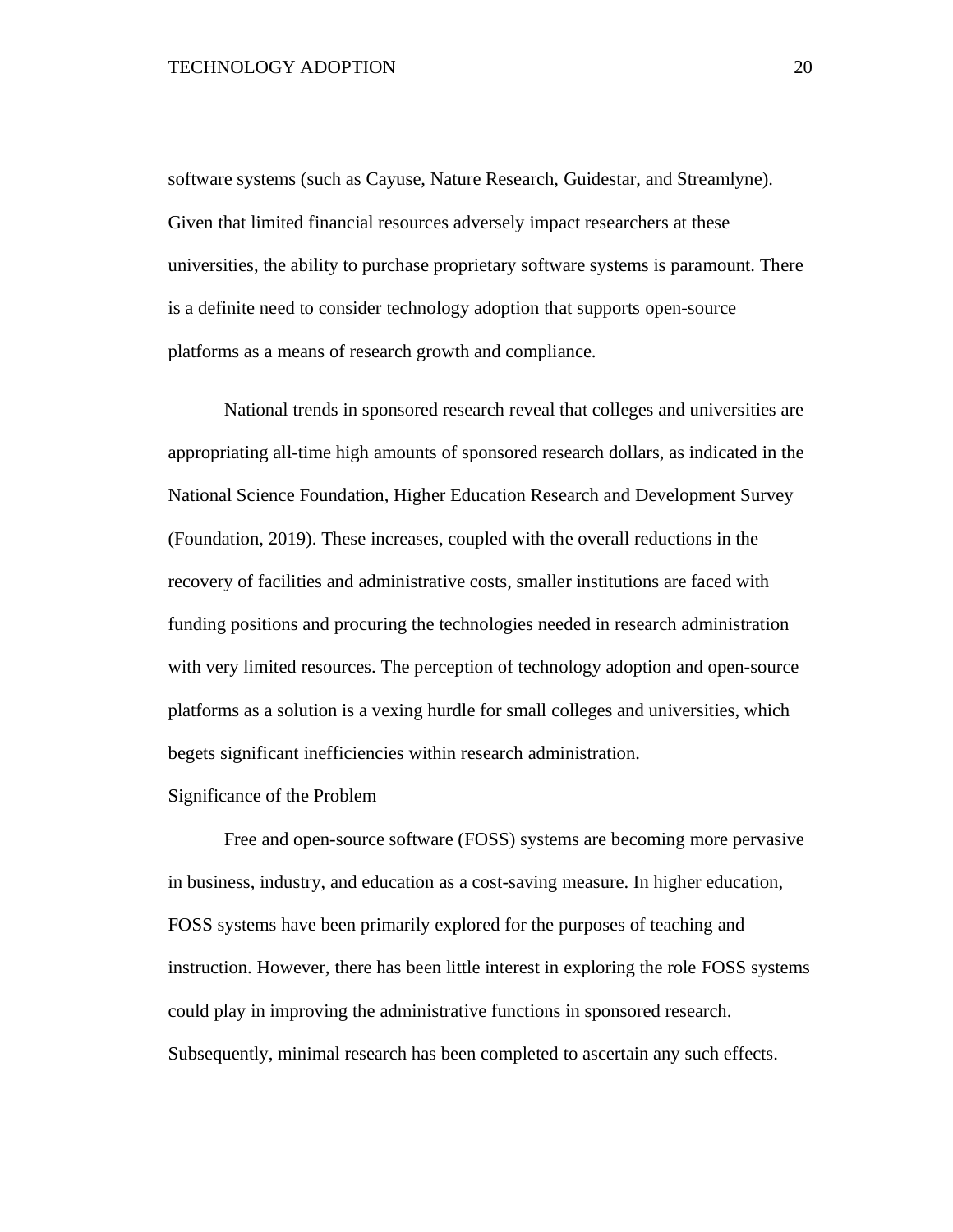The costs associated with subscription to proprietary software can be prohibitive to small colleges and universities with limited funding, as well as reduced research expenditures. Thus, the development and implementation of FOSS systems have the capacity to save money and support effective research administration.

### <span id="page-20-0"></span>Local Context

The institution is a small, private liberal arts college that is designated as a Historically Black College or University (HBCU) by the Higher Education Act of 1965. The institution currently does not have a Carnegie Classification, but has an enrollment of fewer than 1,000 students, with the Fall 2020 Full-Time Enrollment (FTE) at 709. The institution has a total of 41 full-time faculty and utilizes the services of over 56 part-time and adjunct faculty during the Fall 2020 academic year. Over the past five years, the sponsored research portfolio at the institution has principally encompassed federal financial aid, Title III funding, and the federal TRIO programs (i.e., Upward Bound and the Student Support Services grant). In 2017, the institution's governing board selected their open-source  $12<sup>th</sup>$  President. Since the appointment, the president has pushed a renewed effort to secure sponsored programs from federal agencies, private foundations, and business/industry.

The institution does not have a Carnegie Classification nor an approved Indirect Costs (IDC) rate by any of the recognized agencies, such as Health and Human Services (HHS), IDC is used to determine the facilities and administrative costs (F&A) that the institution can charge on a given federal grant. Thusly, the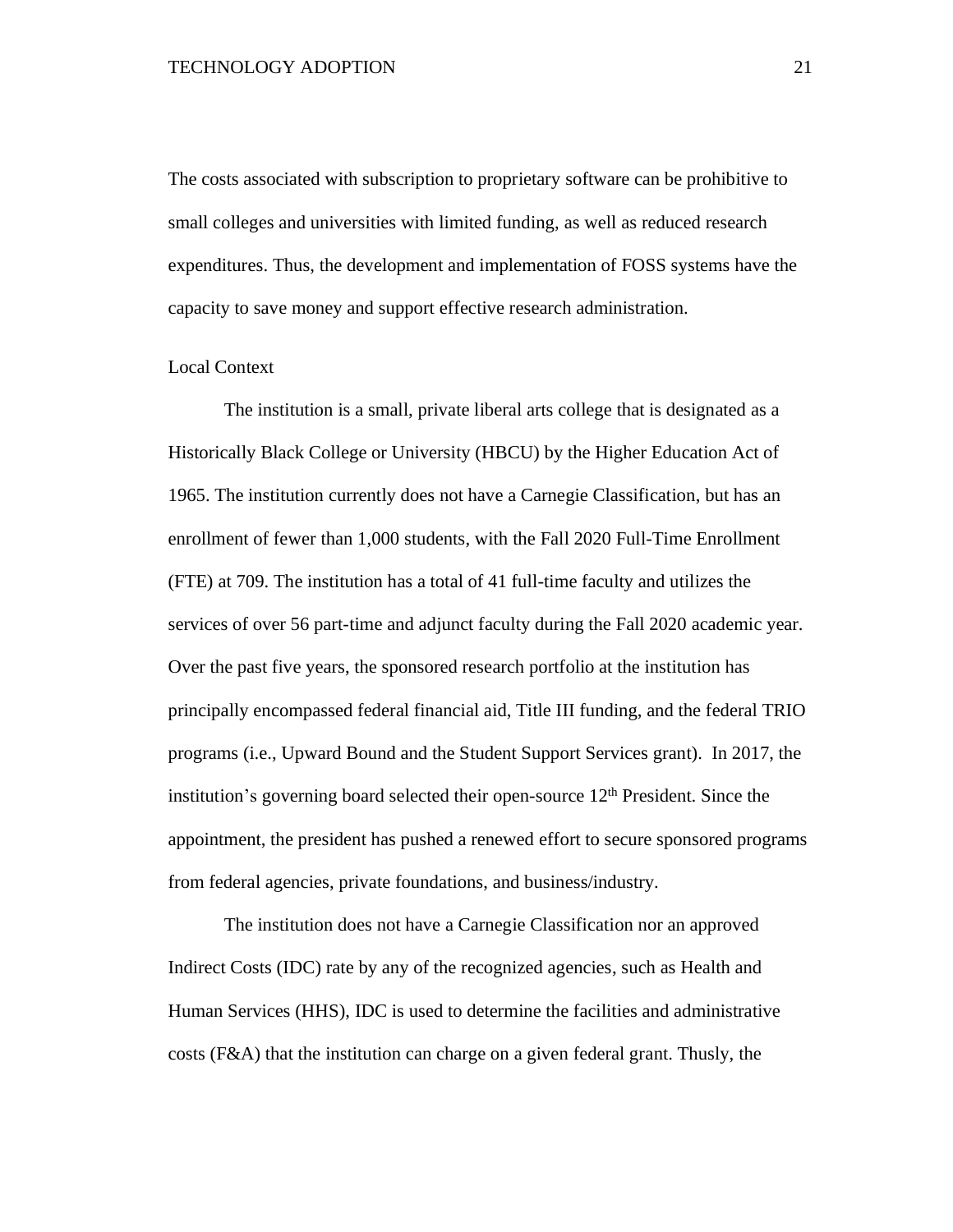institution utilizes the "de minimis" rate of 10% permitted by the Office of Management and Budgets (OMB) that is cataloged in the Uniform Guidance in the Code of Federal Regulations.

A review of institutional policies does not indicate that the policies and procedures from the Business and Finance Division, the Faculty Handbook, or Human Resources, provide any guidance for sponsored research engagement for faculty or staff. In addition, the institution does not have an organized sponsored research administrative office. The rules of engagement are vague and do not support efficiencies in proposal development and submission guidelines that ensure adherence to established institutional policies, nor those mandated by the federal government. There is no centralized or decentralized system to manage the pre- or post-award functions of sponsored programs (i.e., contract review/approval, time and effort reporting, and fiscal reviews of expenditures).

### <span id="page-21-0"></span>Purpose Statement

The purpose of this study is to explore the impact technology adoption has on institutional leadership at a small college/university and their perceptions of opensource software platforms as suitable method of improving sponsored research administrative functions. This study will aid the development of disruptive innovations that prompt enhanced data collection, reporting, and the use of results for systems that reinforce increased efficiency and effectiveness in sponsored research administration.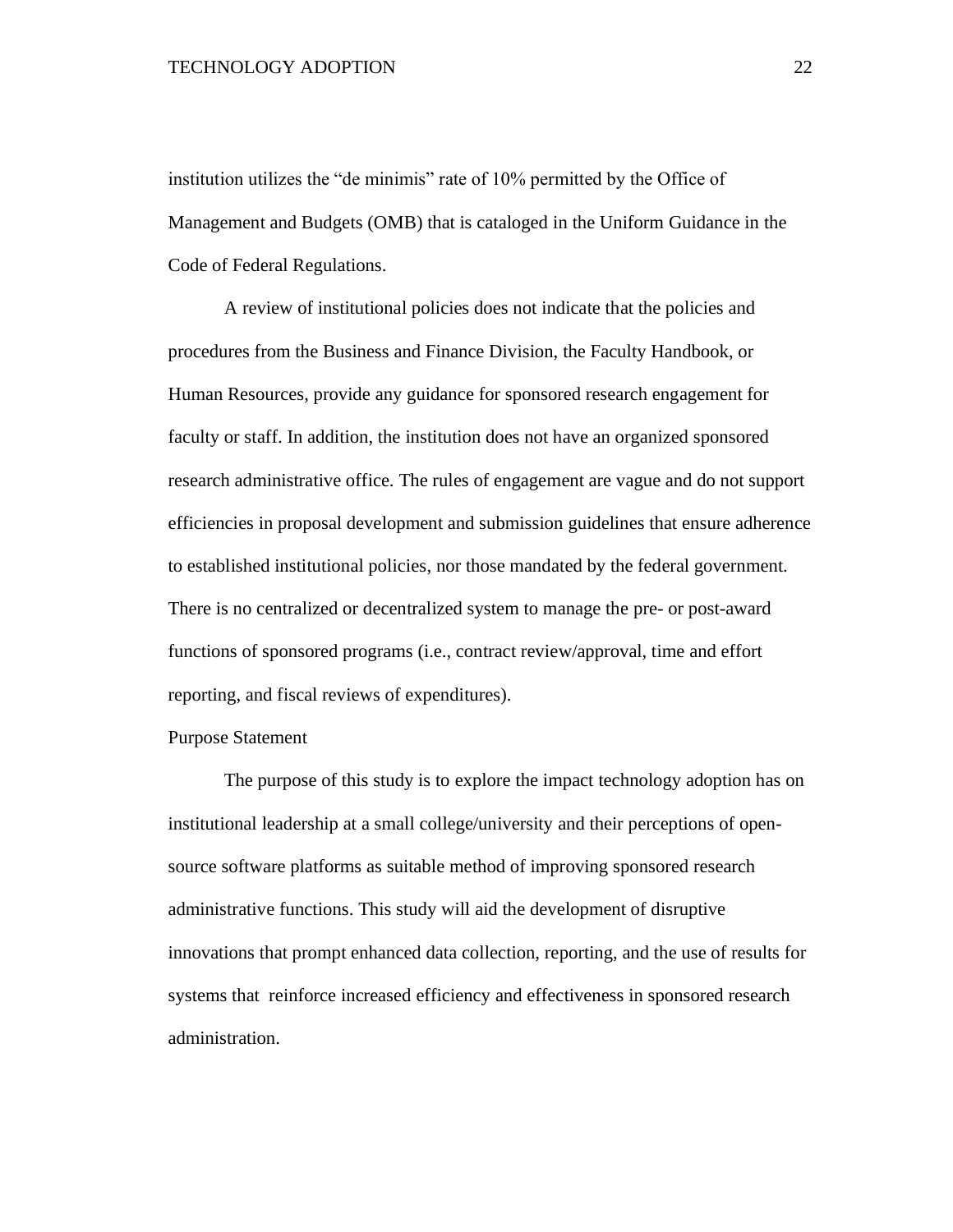<span id="page-22-0"></span>Research Questions:

- 1. What impact does the perception(s) of open-source software platforms have on technology adoption for sponsored research among administrators at a small college/university?
- 2. What issues or factors support or deter technology adoption?
- 3. Do administrative roles and responsibilities affect the perceived usefulness and attitudes towards technology adoption using open-source software platforms for research administration?

<span id="page-22-1"></span>Definition of Terms

The initial lists (1-7) of terms are derived from the U.S. Office of Management and Budget, under the Administrative Requirements, Cost Principles, and Audit Requirements for federal awards, cataloged in the Uniform Guidance published in December of 2013 (Budget, 2021).

- 1) *Sponsored research- (interchangeable with sponsored programs)* is defined as research and development activities that are sponsored by federal and nonfederal agencies and organizations.
- 2) *Grant agreement* is a legal instrument of financial assistance between a federal awarding agency or pass-through entity and a non-Federal entity that, consistent with 31 U.S.C. 6302, 6304.
- 3) *Indirect (facilities & administrative (F&A)) costs* are those costs incurred for a common or joint purpose benefitting more than one cost objective, and not readily assignable to the cost objectives specifically benefitted, without effort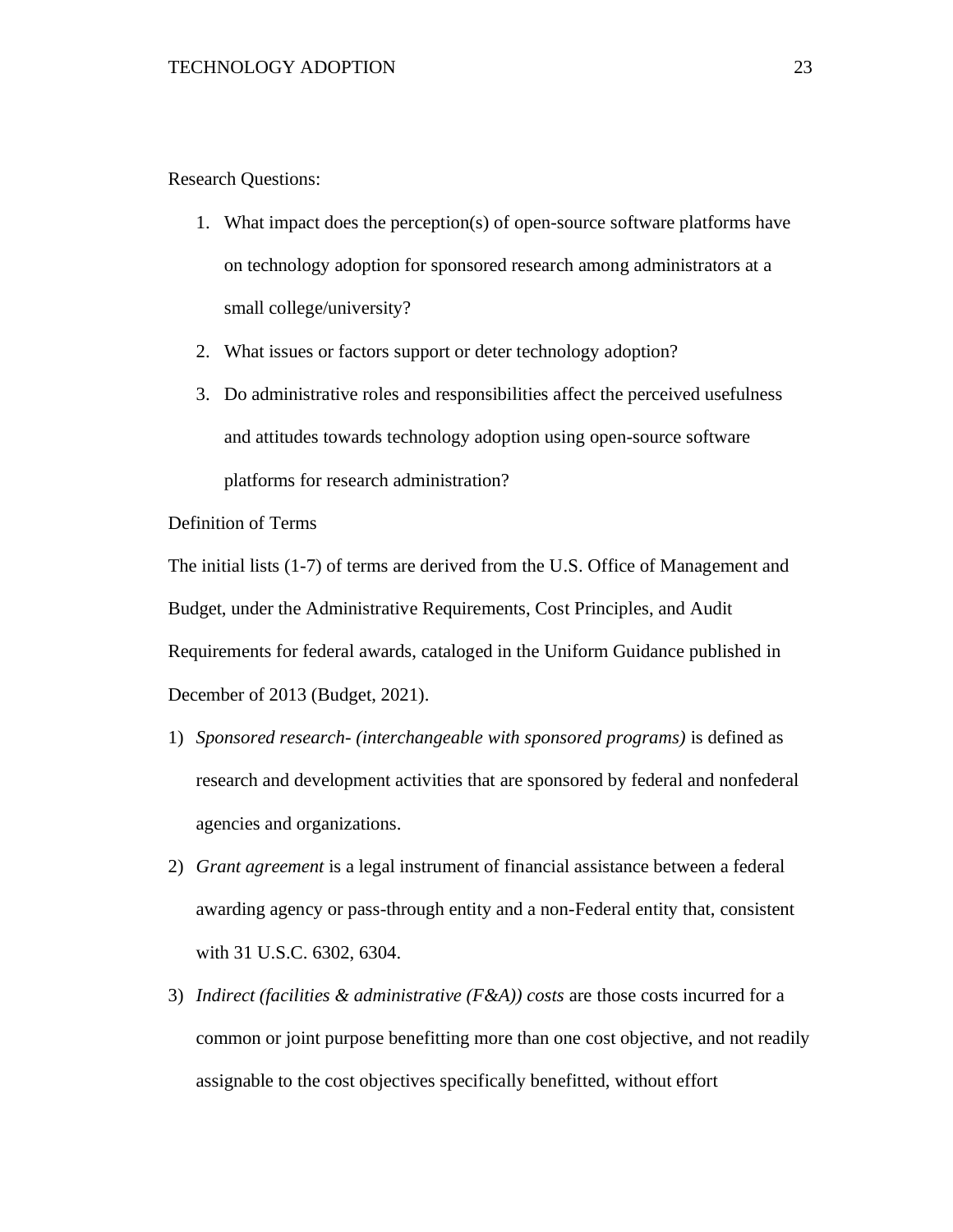disproportionate to the results achieved. To facilitate equitable distribution of indirect expenses to the cost objectives served, it may be necessary to establish several pools of indirect (F&A) costs. Indirect (F&A) cost pools must be distributed to the benefitted cost objectives on a basis that will produce an equitable result in consideration of relative benefits derived.

- 4) *Indirect cost rate proposal* refers to the documentation prepared by a non-Federal entity to substantiate its request for the establishment of an indirect cost rate as described in appendices III through VII and appendix IX until this part.
- 5) *Non-Federal entity (NFE)* denotes a State, local government, Indian tribe, Institution of Higher Education (IHE), or nonprofit organization that carries out a federal award as a recipient or subrecipient.

(1) Is operated primarily for scientific, educational, service, charitable, or similar purposes in the public interest;

(2) Is not organized primarily for profit; and

(3) Uses net proceeds to maintain, improve, or expand the operations of the organization.

- 6) *Office of Management and Budget (OMB)* concerns the Executive Office of the President, Office of Management and Budget.
- 7) *Research and Development (R&D)* are all research activities, both basic and applied, and all development activities that are performed by non-Federal entities. The term research also includes activities involving the training of individuals in research techniques where such activities utilize the same facilities as other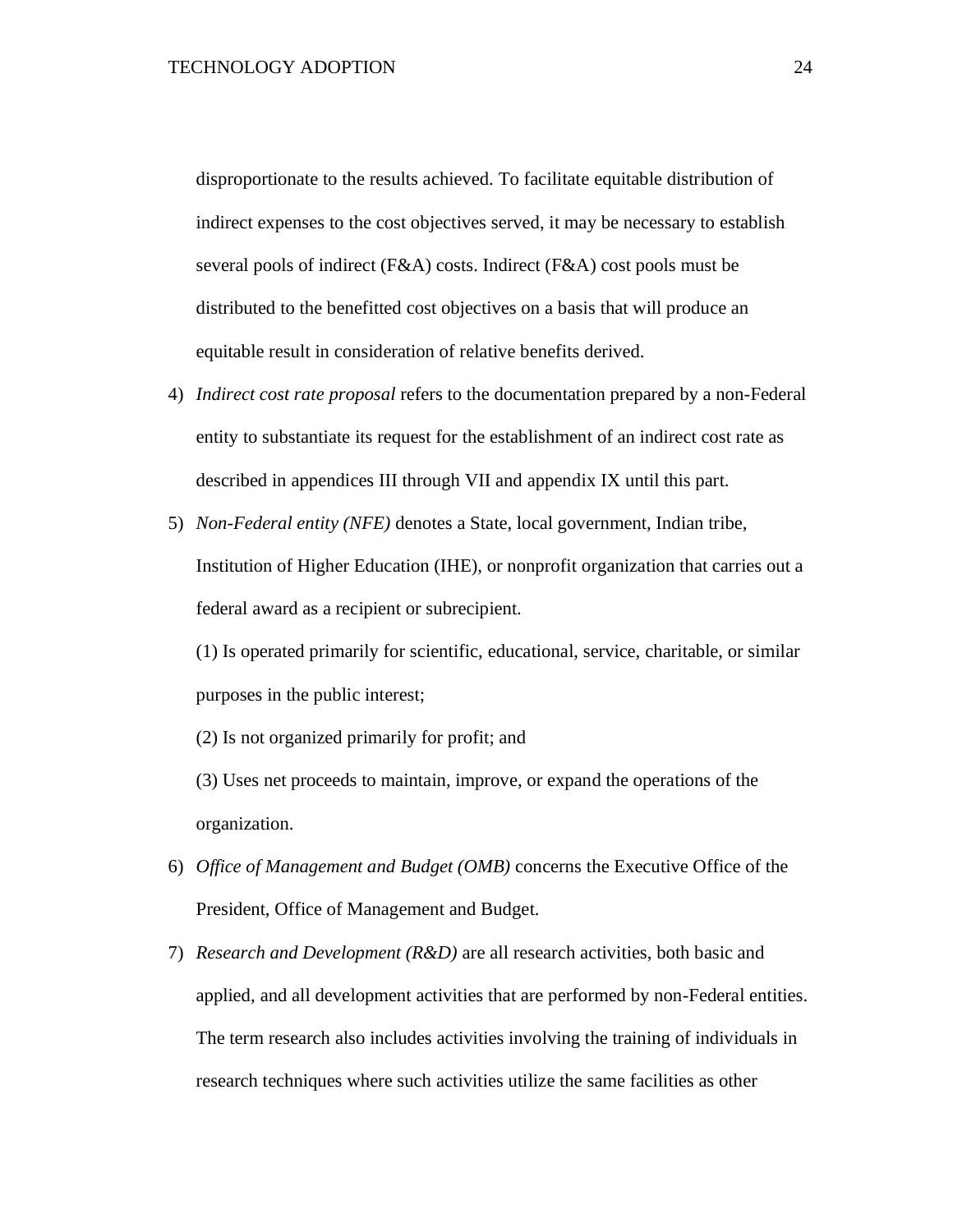research and development activities and where such activities are not included in the instruction function. "Research" is defined as a systematic study directed toward fuller scientific knowledge or understanding of the subject studied. "Development" is the systematic use of knowledge and understanding gained from research directed toward the production of useful materials, devices, systems, or methods, including design and development of prototypes and processes.

- 8) *Technology Adoption* is a complex, inherently social, development process; individuals construct unique yet malleable perceptions of technology that influence their adoption decisions (Rogers E. , 1962).
- 9) *Open-source software (OSS)* is a broad software license that makes source code available to the general public with relaxed or non-existent restrictions on the use and modification of the code (Perens, 1999).

The capstone project is divided into five chapters and followed by an appendix. Chapter One provides an introduction, definition and explanation to technology adoption. Chapter One also furnishes an introduction and working definition of open-source software platforms and discusses the administrative functions associated with sponsored research administration. Chapter Two is the literature review and includes an introduction to the global condition of sponsored research and research administration. Additionally, Chapter Two explores the literature review associated with technology adoption, as well as open-source standards.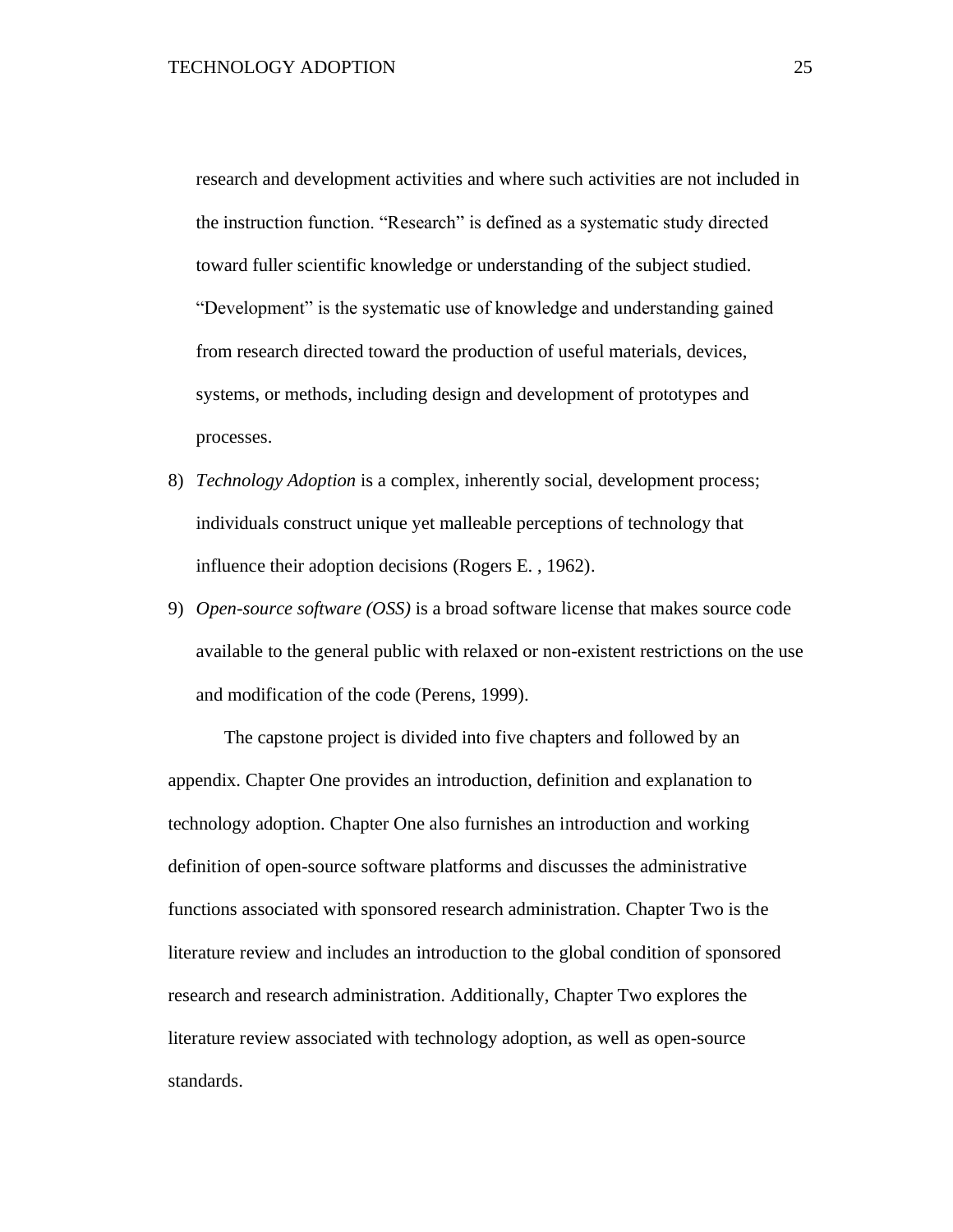#### **Chapter 2: Review of Literature**

<span id="page-25-0"></span>The purpose of this study is the exploration of the impact technology adoption has on institutional leadership at a small college/university and their perceptions of open-source software platforms as a capable measure to improving sponsored research administrative functions. This study seeks to support the development of disruptive innovations that enable enhanced data collection, reporting, and the use of results for systems that encourage increased efficiency and effectiveness in sponsored research administration.

Sponsored research is ordered by written formal agreements entered with external agencies that direct the programmatic and financial resources of funded research efforts. These agreements may appear in the form of grants, contracts, cooperative agreements, gifts, and other types of financial mechanisms (Budget, 2021). Under the guise of the Office of Management and Budget (OMB), compliance for research administrators is capsulated in the Uniform Guidance (2 CFR 200). Uniform Administrative Requirements, Cost Principles, and Audit Requirements for Federal Awards governs the budgeting and accounting practices. As funding for higher education diminishes the cycles of cynicism about its aims and purposes, such institutions are tasked with creating so-called revenue streams through sponsored research.

Research administration consists of pre-award, award acceptance, compliance, technology transfer, and post-award, according to the Society for Research Administration [\(Society for Research Administrators, Inc.\)](https://www.srainternational.org/meetings/intensive-training-old/summer-programs/basics-research-administration). Pre-award function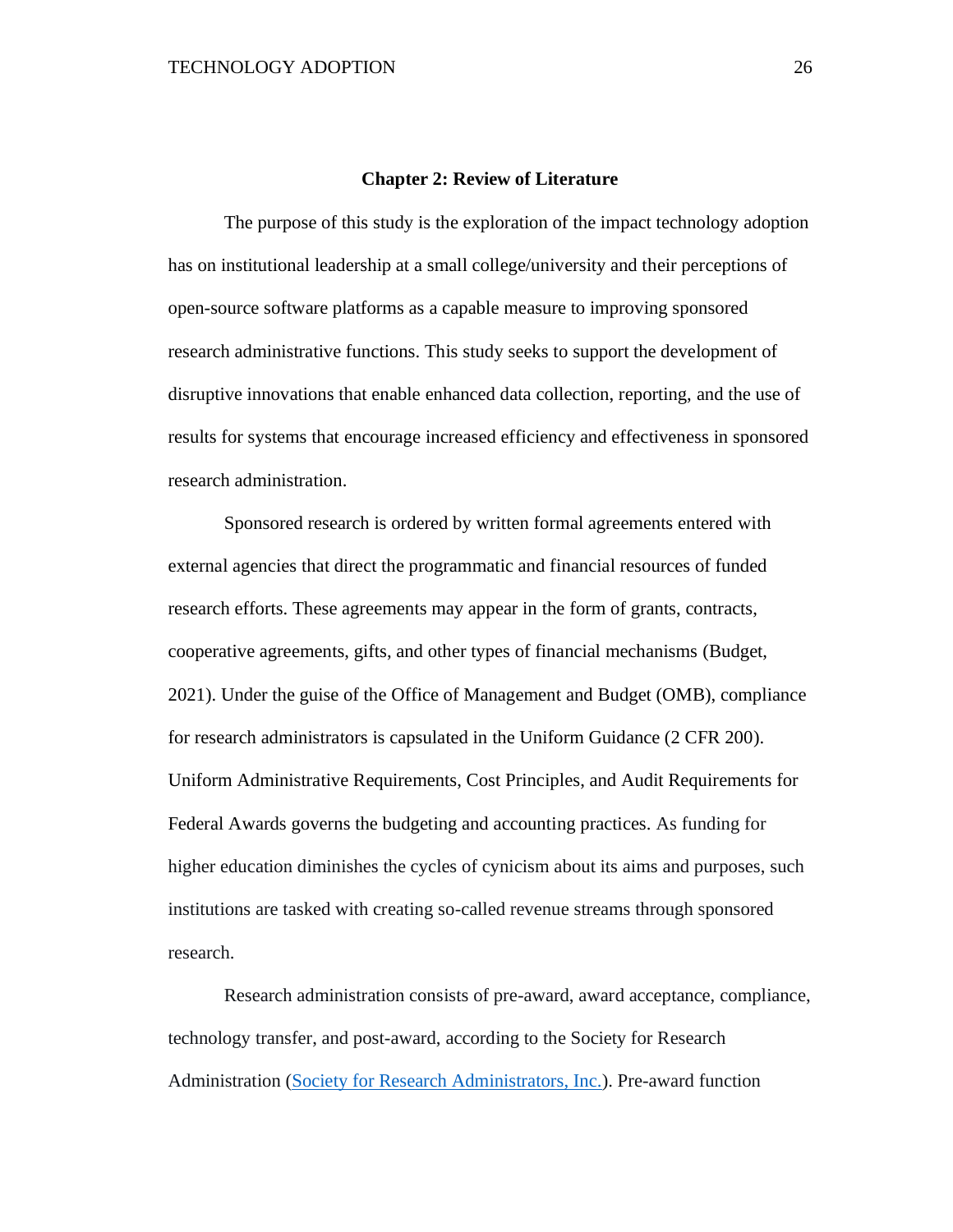encompasses finding funding opportunities, writing proposals, construction of the budget, the development and approval of institutional processes for submission, and final submission to the grantor. Post-award research administration requires professionals to understand the administrative/fiscal principles and regulations related to the sponsored award, including identifying critical information in awards for project setup, monitoring, and reporting. Research administrators are also required to facilitate compliance measures associated with risks assessments, animal subjects, conflict of interest, data management, environmental health and safety, export controls, human subjects, research misconduct, and the responsible conduct of research.

According to the National Science Foundation (NSF), Higher Education Research and Development Survey (HERD), research expenditures at the 915 surveyed institutions climbed at 5.5% (\$4.1 billion) in 2018, growing for the third straight year, with a total of \$79 billion (Foundation, 2019). The report also reveals that federal research support accounted for 53% of all higher education funding. Nevertheless, other funding sources grew at an overall higher rate, totaling \$1.4 billion, thereby eclipsing the \$1.2 billion from federal sources. The federal department of Health and Human Services is the largest supporter of federal research with \$22.9 billion in 2018, which accounted for 76% of the growth rate from 2017. Even so, institutions are contributing roughly the same amount of their funds to support research, with a record \$20.4 billion in 2018, the highest level documented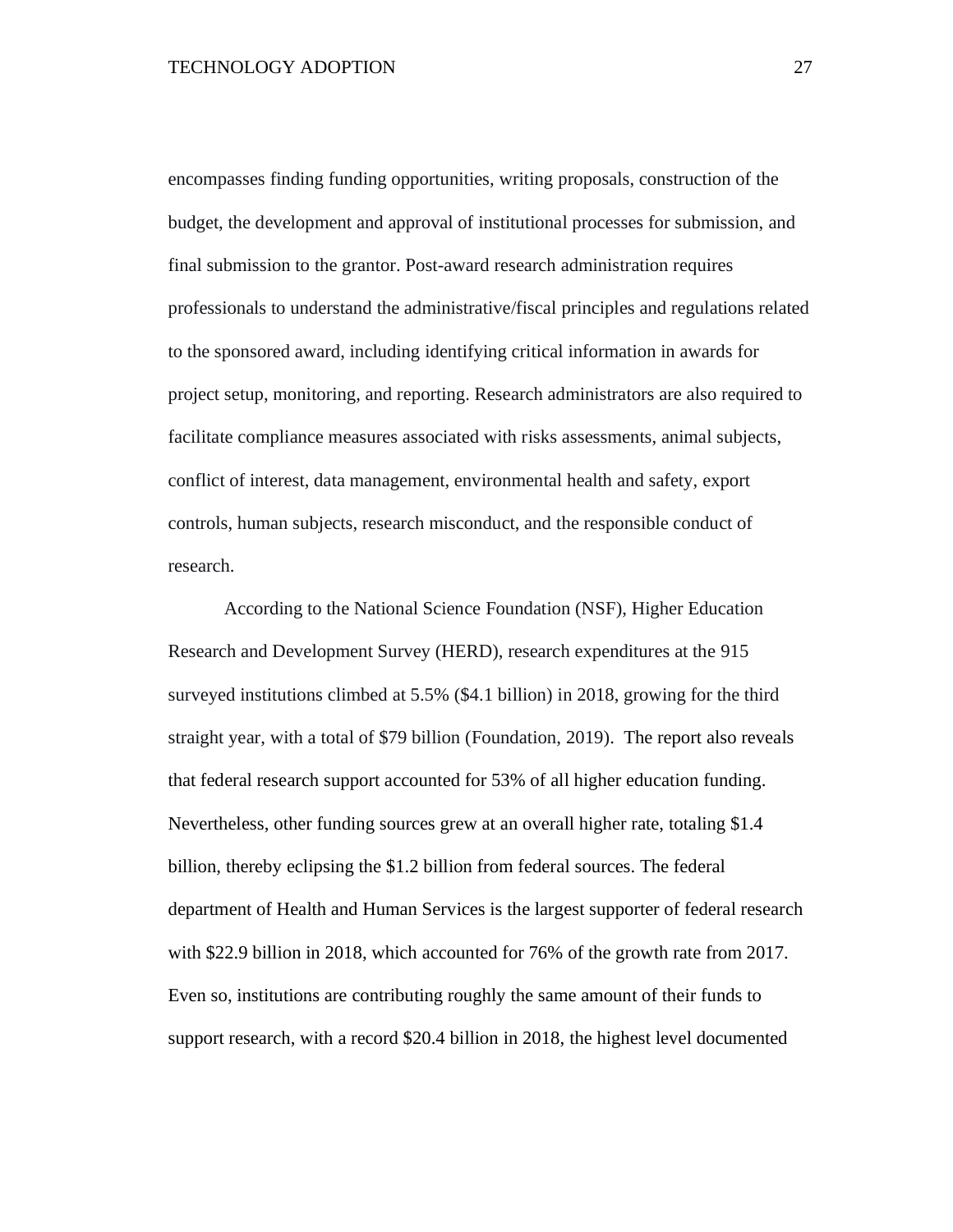since the onset of the survey. Nearly \$12.8 billion was reimbursed to institutions for facilities and administrative costs (F&A), otherwise known as indirect costs (IDC).

While the data supports the narrative that research is an apt initiative to support the institutions, faculty, and students, the report also indicates that 30 of the 915 institutions account for 42% of all expenditures (Foundation, 2019). The top five institutions were Johns Hopkins University, University of Michigan-Ann Arbor, University of California-San Francisco, University of Pennsylvania, and the University of Washington-Seattle. Smaller institutions, therefore, are tasked with competing for scarce resources with institutions that utilize integrated data collections systems and analytics that support mission and goals. The NSF HERD showed that, in 2018, the bottom 30 institutions observed their research expenditures shrink by 21%. For example, Morehead State University reported a reduction totaling over \$400,000 between 2017 and 2018.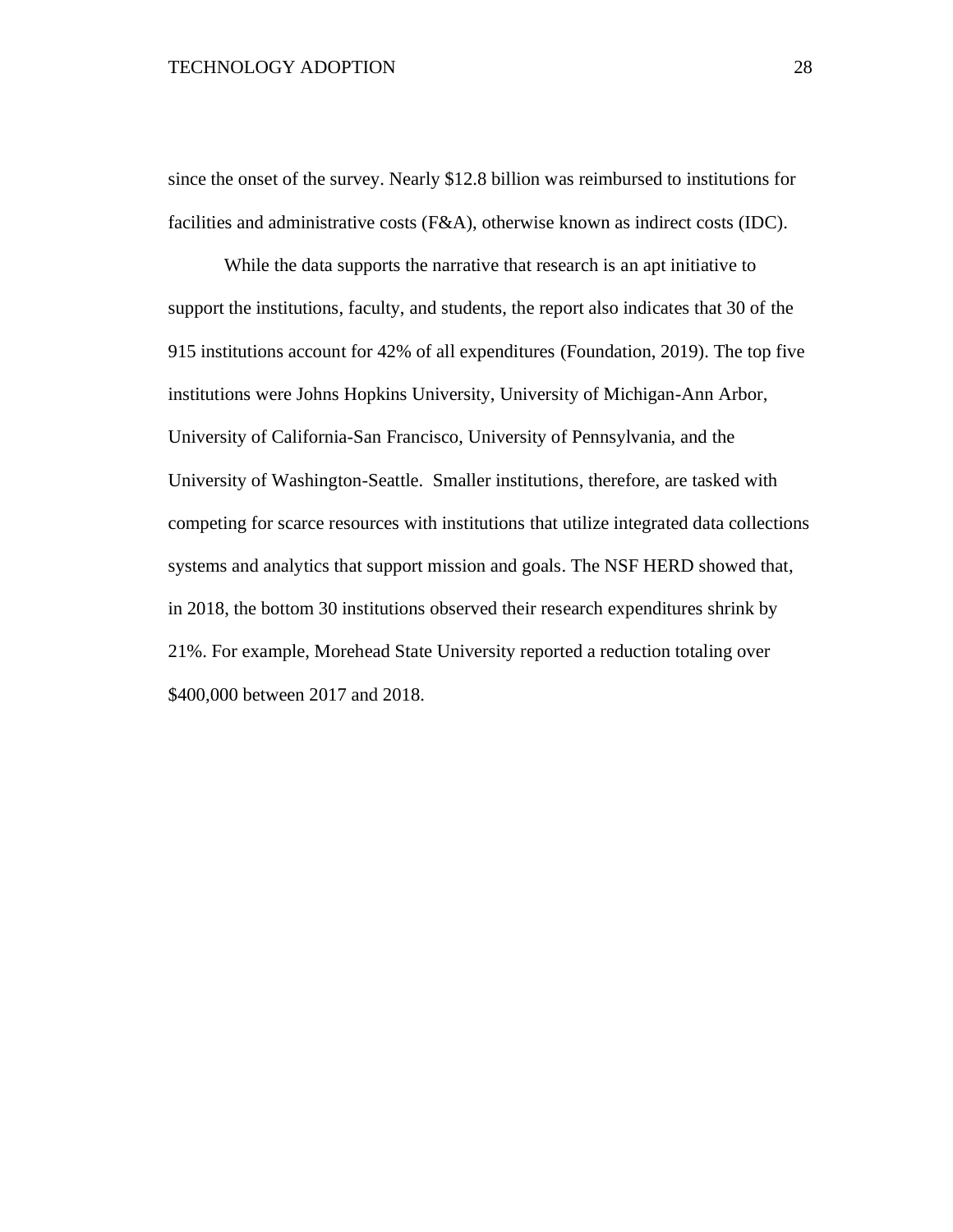| NSF HERD Survey FY19 Research Expenditures-Group Comparison |                     |             |  |  |
|-------------------------------------------------------------|---------------------|-------------|--|--|
|                                                             |                     |             |  |  |
| Top 50 Institutions                                         |                     |             |  |  |
| <b>FY18</b>                                                 | <b>FY19</b>         | % Of change |  |  |
| \$<br>45,166,233.00                                         | \$<br>48,499,133.00 | 7%          |  |  |
| <b>Bottom 50 Institutions</b>                               |                     |             |  |  |
| \$<br>48,644,000.00                                         | \$<br>50,212,000.00 | 3%          |  |  |
| <b>HBCUs</b>                                                |                     |             |  |  |
| \$534,045,000.00                                            | \$508,537,000.00    | -5%         |  |  |

*Table 1: National Science Foundation, Higher Education Research and Development Survey Comparison of the percentage of change FY-18-19.*

In this study, the Carnegie classification system will be used to define small schools. The system catalogs a total of 4,324 institutions that are degree granting facilities and were Title IV eligible in 2018. The Carnegie classification system reports annually on doctoral degree granting institutions that awarded at least 20 research/scholarships, had expenditures of at least \$5 million and were classified as "very high research" during the update year, as reported by the NSF HERD survey (Education, 2019). Four-year institutions that had small enrollment (1,000-2,999) and very small (less than 1,000), total 2,576, accounting for 60% of all institutions (Education, 2019).

Recent trends indicate that federal agencies are increasingly investing in research through grants and contracts. States, however, have not kept pace with this shift. The Center on Budget and Policy Priorities maintains that, following the great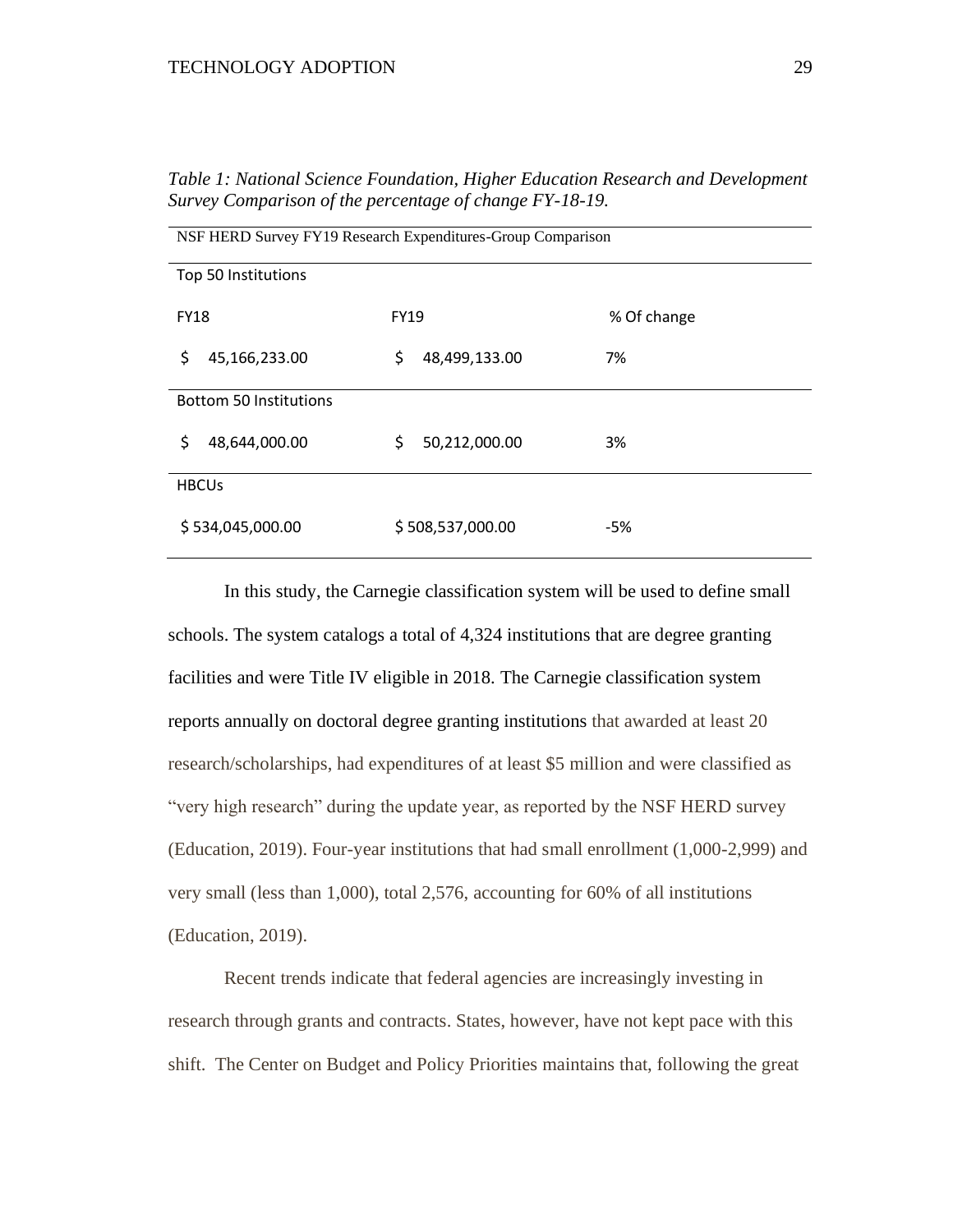recession of 2008, funding for public two-and four-year colleges in 2017 was \$9 billion below the 2008 funding level (Mitchell, 2017). With the states accounting for roughly 53% of funding for teaching and instruction, institutions have taken the approach of raising tuition. They have also made cuts to faculty, closed research labs, and reduced their investments in software and technology. Reduced funding from the states, increased competitiveness among institutions, and larger investments from the institutions in covering the F&A costs associated with grants and contracts have led to an alarming disparity. The average nationally negotiated indirect cost rate (primarily cognizant agencies: the U.S. Department of Health and Human Services or the Department of Defense) at a public research university is 52%; the average effective (actual) rate of recovery (reimbursement) for these same institutions is 27% (COGR, 2014).

The following literature review supports the assertion that small institutions that have extremely limited revenue from tuition and research are charged with increasing the representation of their faculty and staff's engagement in grantsmanship. A partial solution rests in institutions participating in the development, implementation, and evaluation of free and open-source software systems. This review of literature will catalog studies that provide insight into the institutional administrators' interest in technology adoption. This will include a review of the theoretical frameworks, international perspectives of technology adoption, free and open-source software, and the impact of financial allocations to research administration for technology adoption.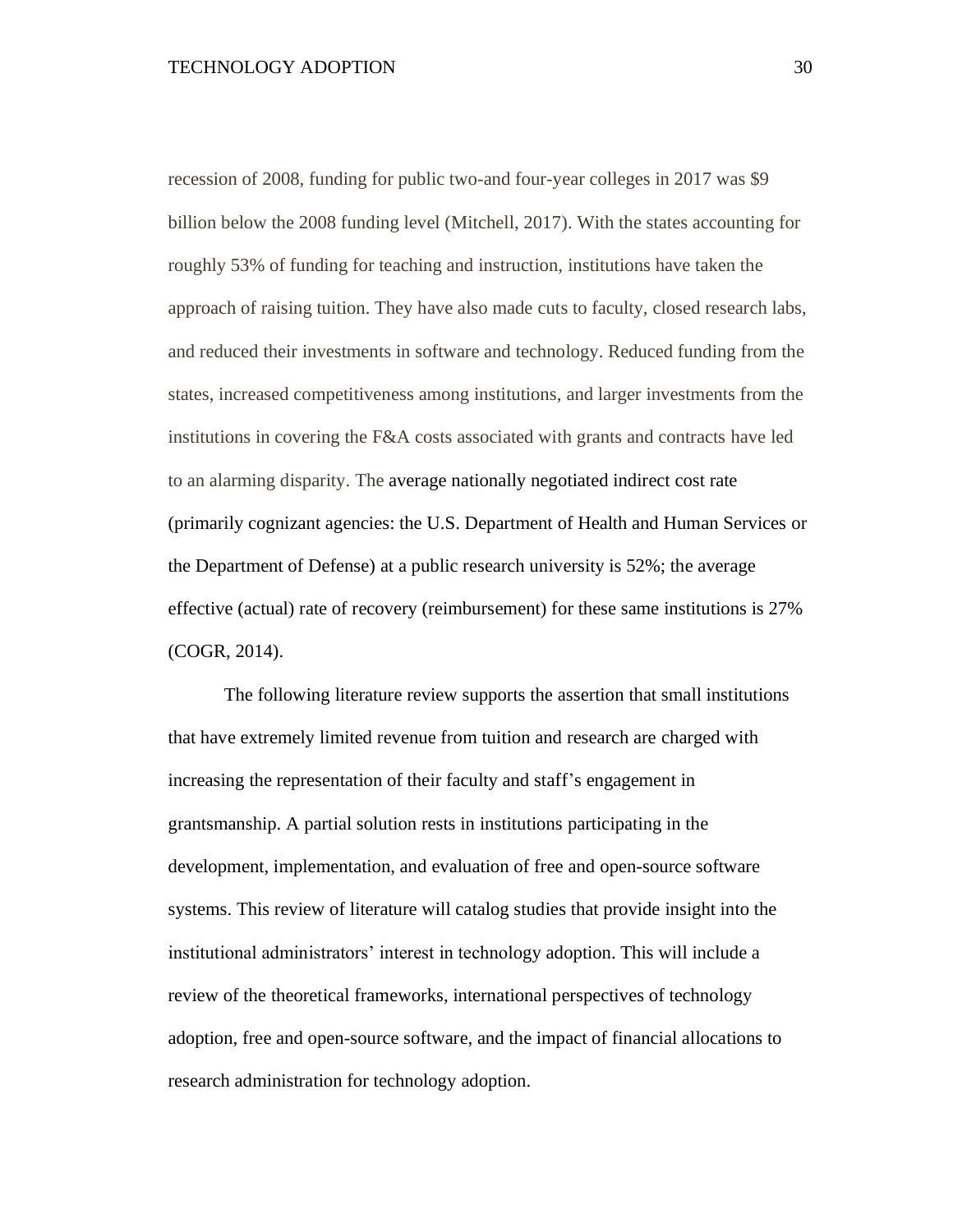<span id="page-30-0"></span>Research Administration Perceptions and Values

To better understand the needs of research administrators, it is important to enumerate the values associated with the profession. Schein (2010) held that accuracy, timeliness, communication, reporting, training, ease of access to information, relationships, tolerance, and humor are the values that drive research administrators and their goals and aspirations. This study seeks to understand how the perceptions of technology adoption and open-source software systems can support training and comprehension of institutional policies and procedures, both federal and state compliance reporting, and grant awarding agencies principles and guidelines. What's more, technology adoption and the use of open-source software systems for research administration, may be an opportunity for improving access to information through standardized data collection processes and systems, and tools for reporting the pre- and post- award functions to both internal and external constituent groups.

Kemp and Sass (2017) explored the expression of those values related to compliance in research administration by assessing how Higher Education Institutions (HEI) lack of infrastructure impacts the pre- and post- administration efficiencies in research administration. The authors used data collected from websites and other sources to determine the pre/post award administrative technologies implemented to administer grants and contracts. One hundred and fifty-nine HEIs were selected for participation, with 61% using systems such as Cayuse, InfoEd, and Oracle, while a significant portion used manual or homegrown systems for pre-award functions of research administration. Results indicate that 64% used the same pre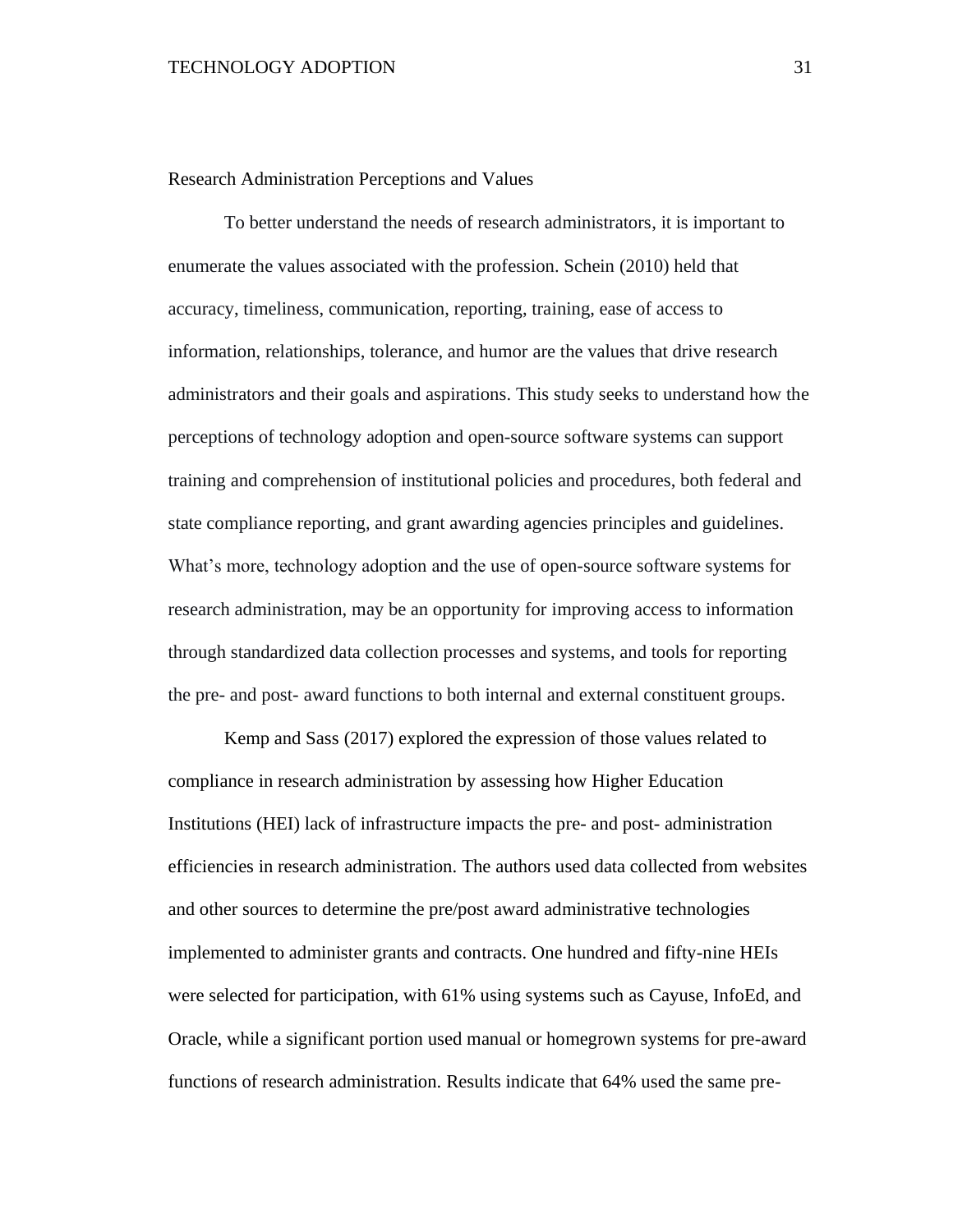award system as they did for post-award administrative functions. The range of funding for those who were selected as subjects (as reported to the NSF HERD survey) was between \$24 million and \$2.2 billion in annual expenditures. While the type of systems and the perception of those systems by research administrators are important, the culture of an organization related to compliance is equally important.

Bailey (2011) examined how the organizational culture affects institutional effectiveness in the administration of research and sponsored programs at Historically Black Colleges and Universities (HBCUs). The areas of culture that Bailey identified as key elements of institutional effectiveness were environment, mission, strategy, information, socialization, and leadership. Since tuition is often the driving force behind the viability of HBCUs, Bailey asserts that the culture of the research infrastructure must be examined, as well, to ensure additional revenue streams are nurtured. The findings of the study suggests that organizational leaders must create a culture for research by ensuring it is reflected in the mission of the institution. More than that, the results indicate that infrastructure for research must be supported by developing designated staff, with access to the president and institutional leadership to share challenges and successes, as well as expansion plans.

Likewise, researchers found that universities were primarily concerned with the development of a research administrative unit/department that included the functions and purposes espoused by Bailey (2011). What's more, the author surmised the difficulty in developing a metric with which to measure success in universities' perception of administration. There is such variance in marks of success at each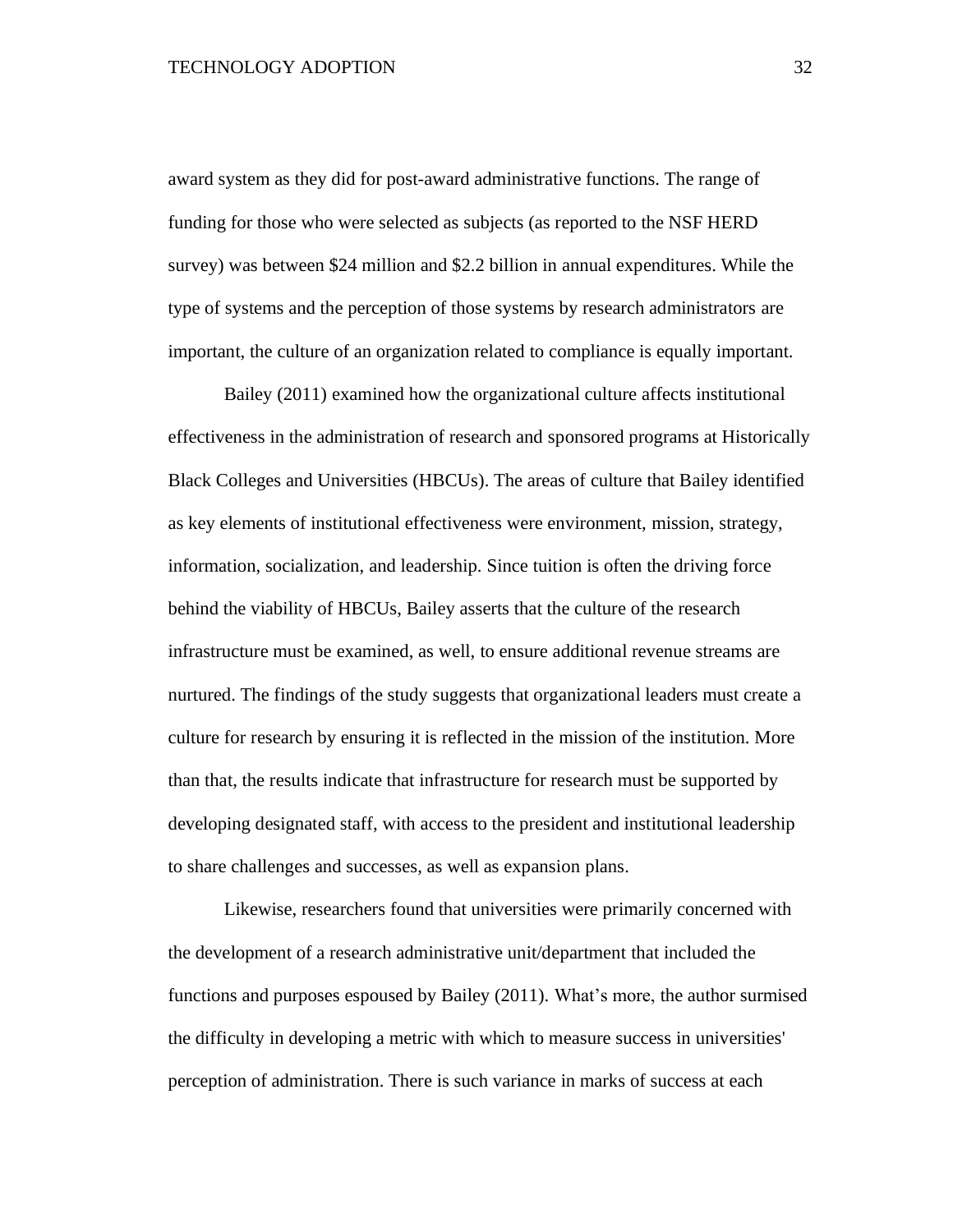institution that standardizing such an experience becomes burdensome and onerous. While institutional leadership is critical in assessing and determining the improvement required for efficient and effective research administration, faculty perceptions must be categorized to meet the institutions goals and objectives of faculty engagement in research. With little concern for the administrative functions of research administration, faculty present a different set of values that impact their interest in preparing proposals for submission and, upon award, increase their capacity to facilitate grants and contracts. Grossman (2015) sought to examine the perceptions of tenured and tenure track faculty, who were successful in grantsmanship on the use of indirect costs and the conflicts that ensue between researchers and university administrators. Several themes resonated from the interviews with the faculty members who served as subjects in the study. The themes included faculty socialization, which denotes the larger role faculty are required to play in supporting the institutional enterprise. The second theme was culture, specifically faculty perception of the recovery of indirect costs as validating the institutions' commitment to research and, in turn, their work was also a factor in faculty interest. Another theme entrenched in faculty interest was political bargaining, the ability to exert power and influence over and between participating parties. Key variables were also identified for each of the themes, which included knowledge, resource values and needs, and internal environments.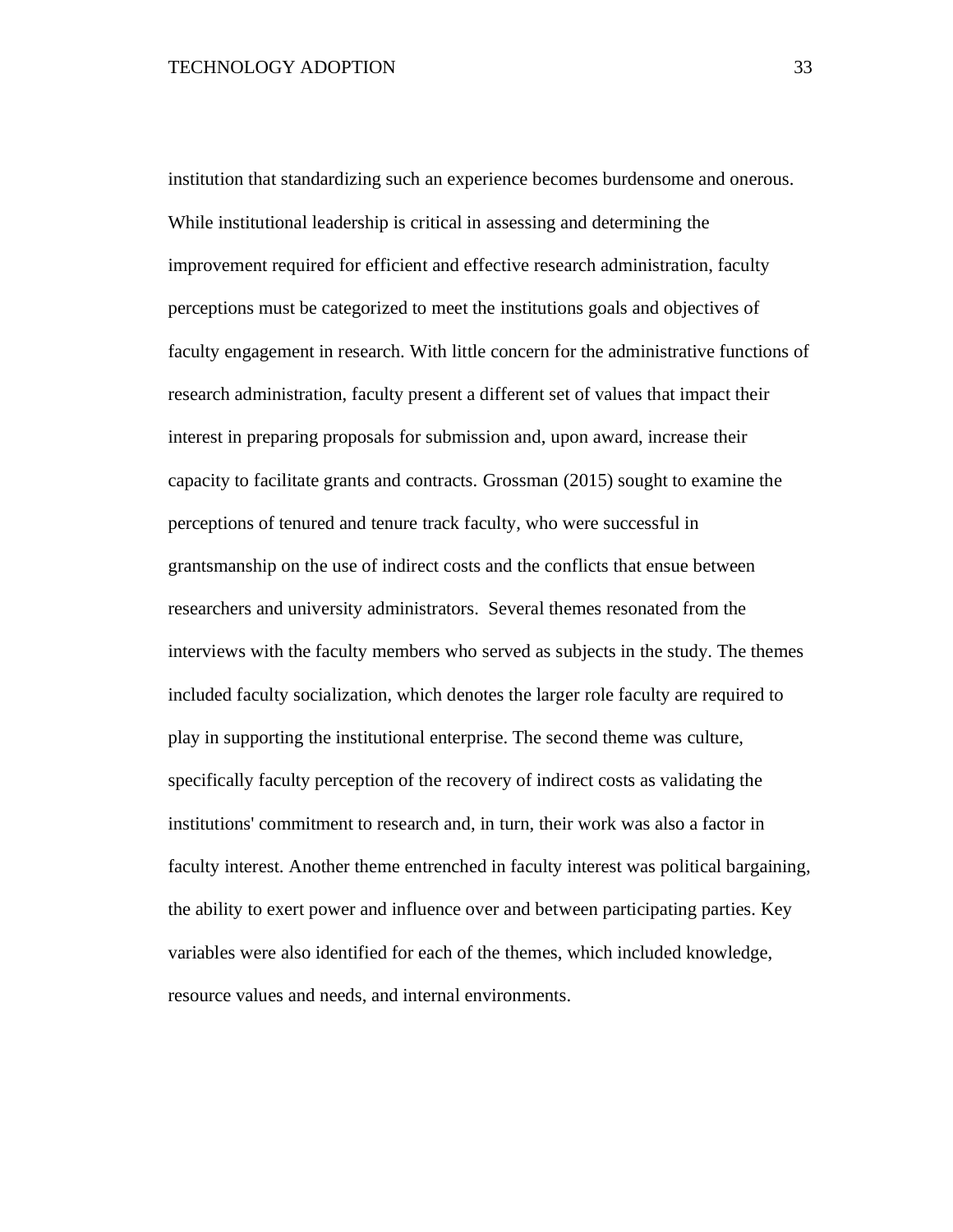<span id="page-33-0"></span>Theoretical Framework for Technology Adoption

This study will utilize the Unified Theory of Acceptance and Use of Technology (UTAUT) model as a basis for understanding technology adoption in research administration. The UTAUT concept results from combining and integrating components of several models that include: The Theory of Reasoned Action (TRA), the Technology Acceptance Model (TAM), the Innovation Diffusion Theory (IDT), and the Social Cognitive Theory (SCT), among others. The model by Venkatesh, et al. (2003) details four main factors that influence the intent and use of information technology. They include: performance expectancy (PE), effort expectancy (EE), social influence (SI), and facilitating conditions (FC), (Venkatesh V. M., 2003). Below is a representation of the UTAUT model. Be mindful that age, gender, experience, and voluntariness of use are all factors that contribute to the behavioral intention and subsequent usage behaviors.

Ken Krechmer (2006) sought to develop a universal definition of open standards that encompassed the views of creators, implementers, and end users. Below are the ten requirements as identified by Krechmer that support open standards:

- 1. Open Meeting all may participate in the standards development process.
- 2. Consensus all interests are discussed and agreement found, no domination.
- 3. Due Process balloting and an appeals process may be used to find resolution.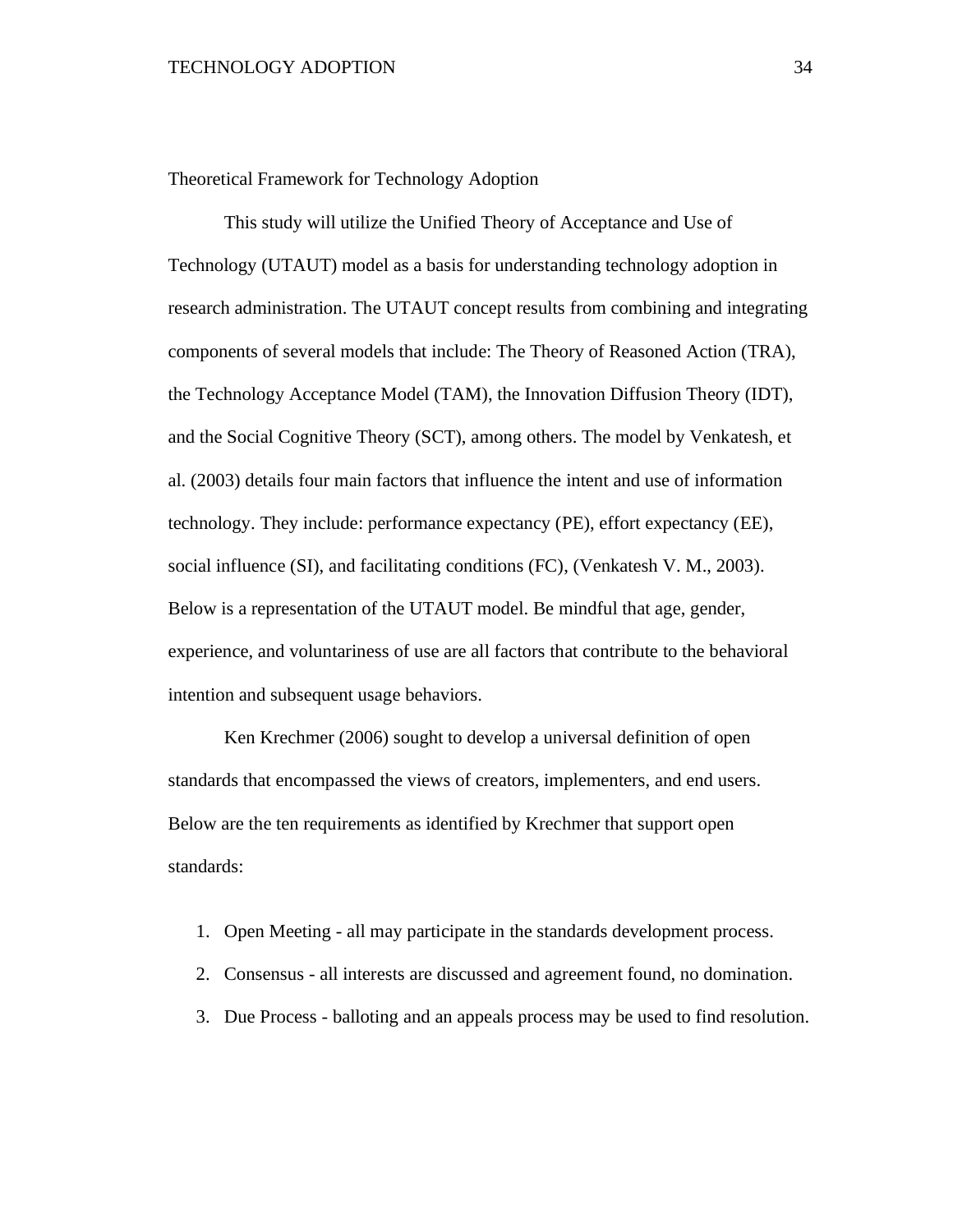- 4. Open IPR how holders of IPR related to the standard make available their IPR.
- 5. One World same standard for the same capability, world-wide.
- 6. Open Change all changes are presented and agreed in a forum supporting the five requirements above.
- 7. Open Documents committee drafts and completed standards documents are easily available for implementation and use.
- 8. Open Interface supports proprietary advantage (implementation); each interface is not hidden or controlled (implementation); each interface of the implementation supports migration (use).
- 9. Open Access objective conformance mechanisms for implementation testing and user evaluation.
- 10. On-going Support standards are supported until user interest ceases rather than when implementer interest declines.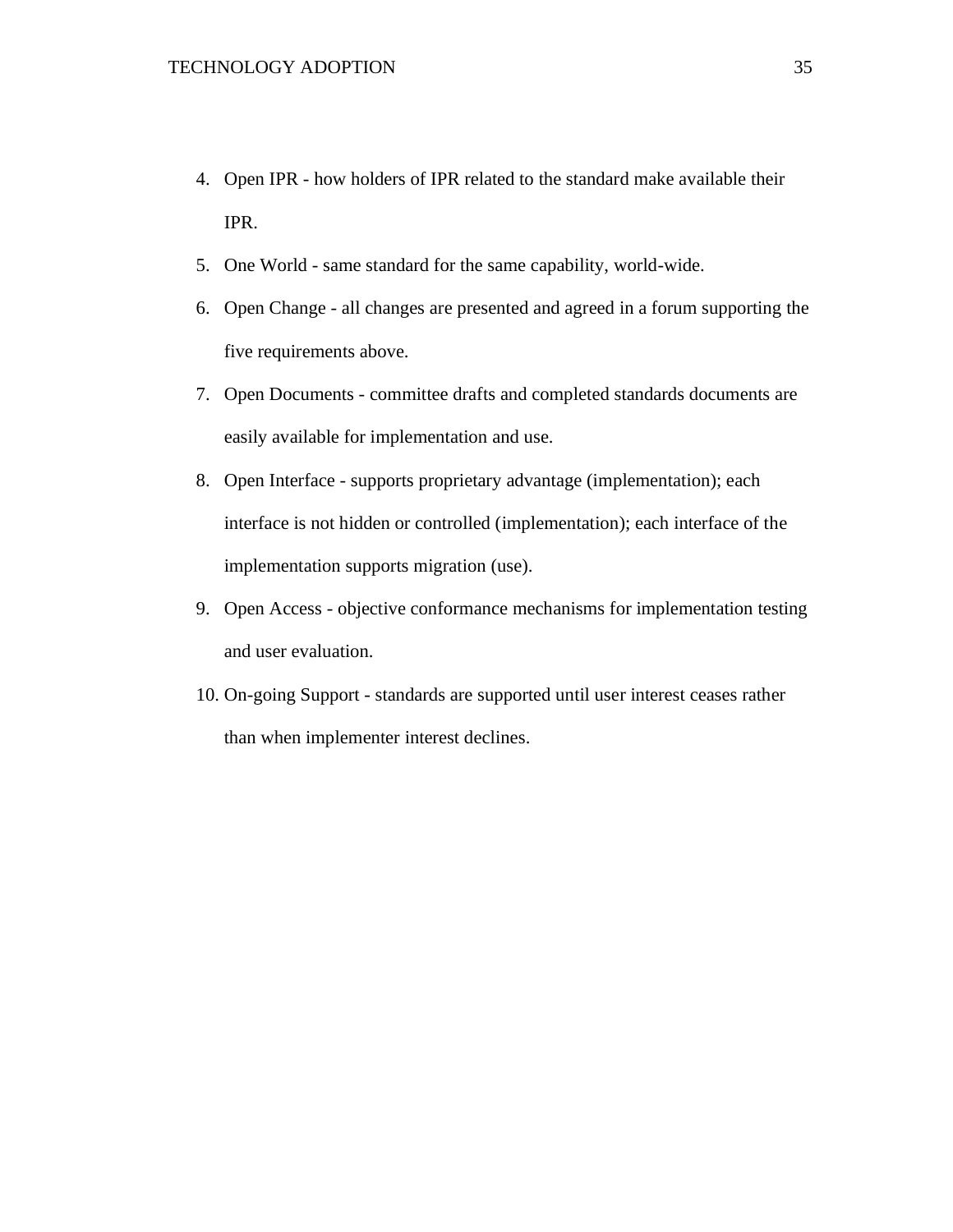*Figure 1: Reimagining of the UTAUT Model*

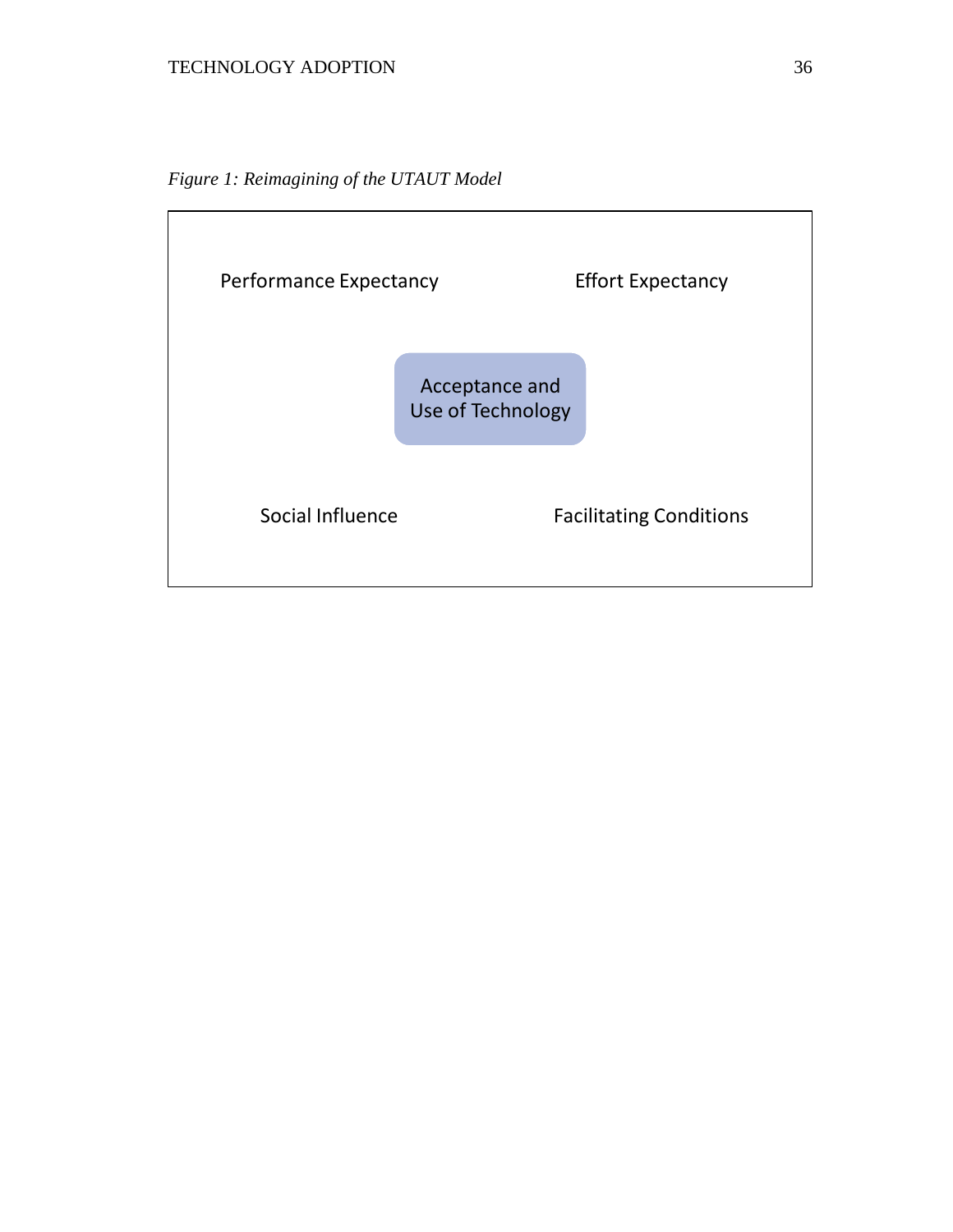*Figure 2: UTAUT Model*



Venkatesh, et al. defined the four elements of the UTAUT model as follows:

- Performance expectancy is explained as "the degree to which an individual believes that using the system will help him or her to attain gains in job performance" (Venkatesh V. M., 2003, p. 447).
- Effort expectancy is specified as "the degree of ease associated with the use of the system" (Venkatesh V. M., 2003, p. 450).
- Social influence is described as "the degree to which an individual perceives that important others believe he or she should use the new system" (Venkatesh V. M., 2003, p. 451).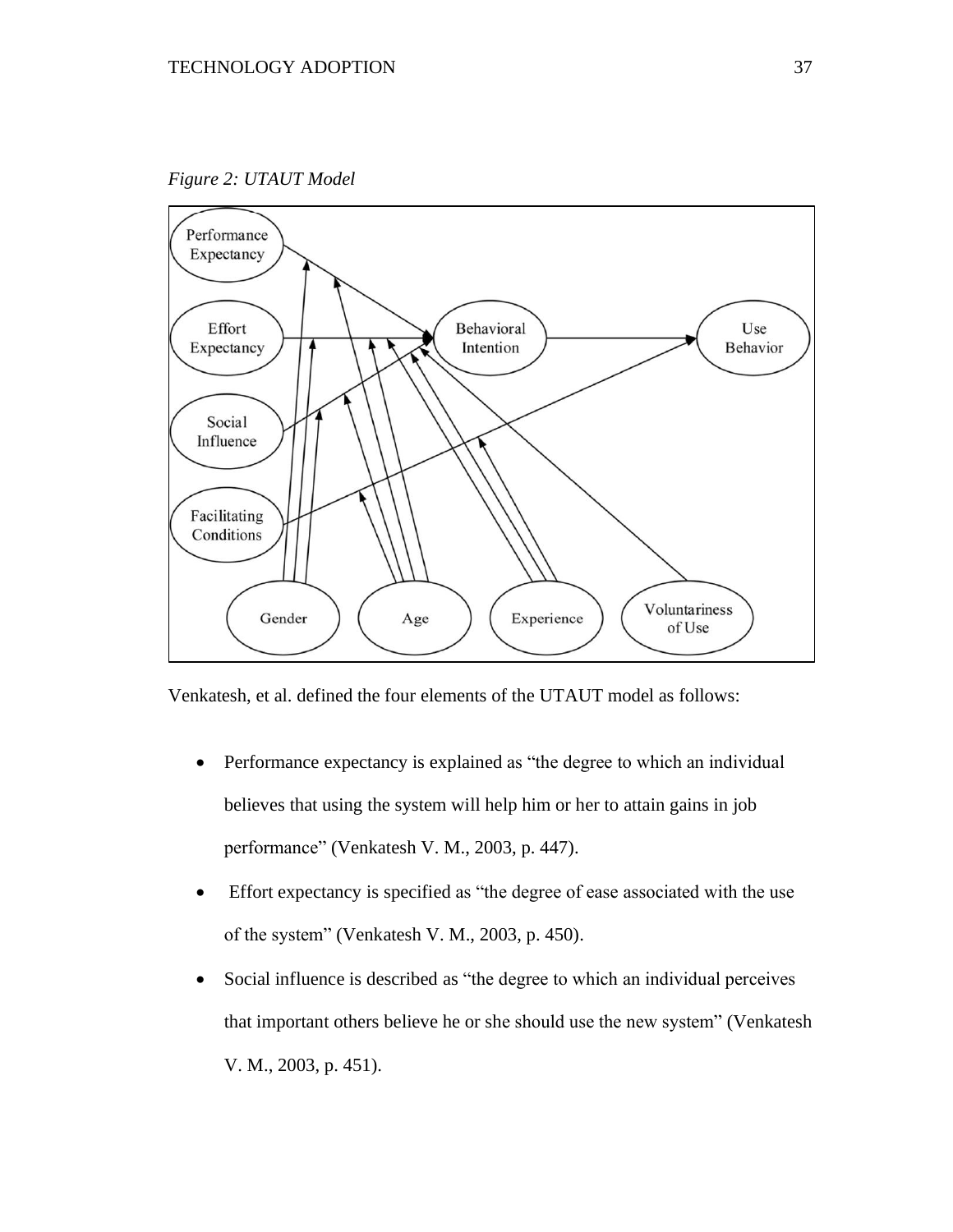• The facilitating conditions construct determines "the degree to which an individual believes that organizational and technical infrastructure exists to support the use of the system" (Venkatesh V. M., 2003, p. 453).

In addition to the variables indicated in the TAM and UTAUT models,

Venkatesh (2008) and (Wallance, 2014) indicate that hedonic motivation, habit, and price value affect the perceived usefulness of technology, as well as the relevance of the technology to the individual's work, and the quality of the results that adoption of the technology may generate.



*Figure 3: Proposed Technology Adoption for Research Administration*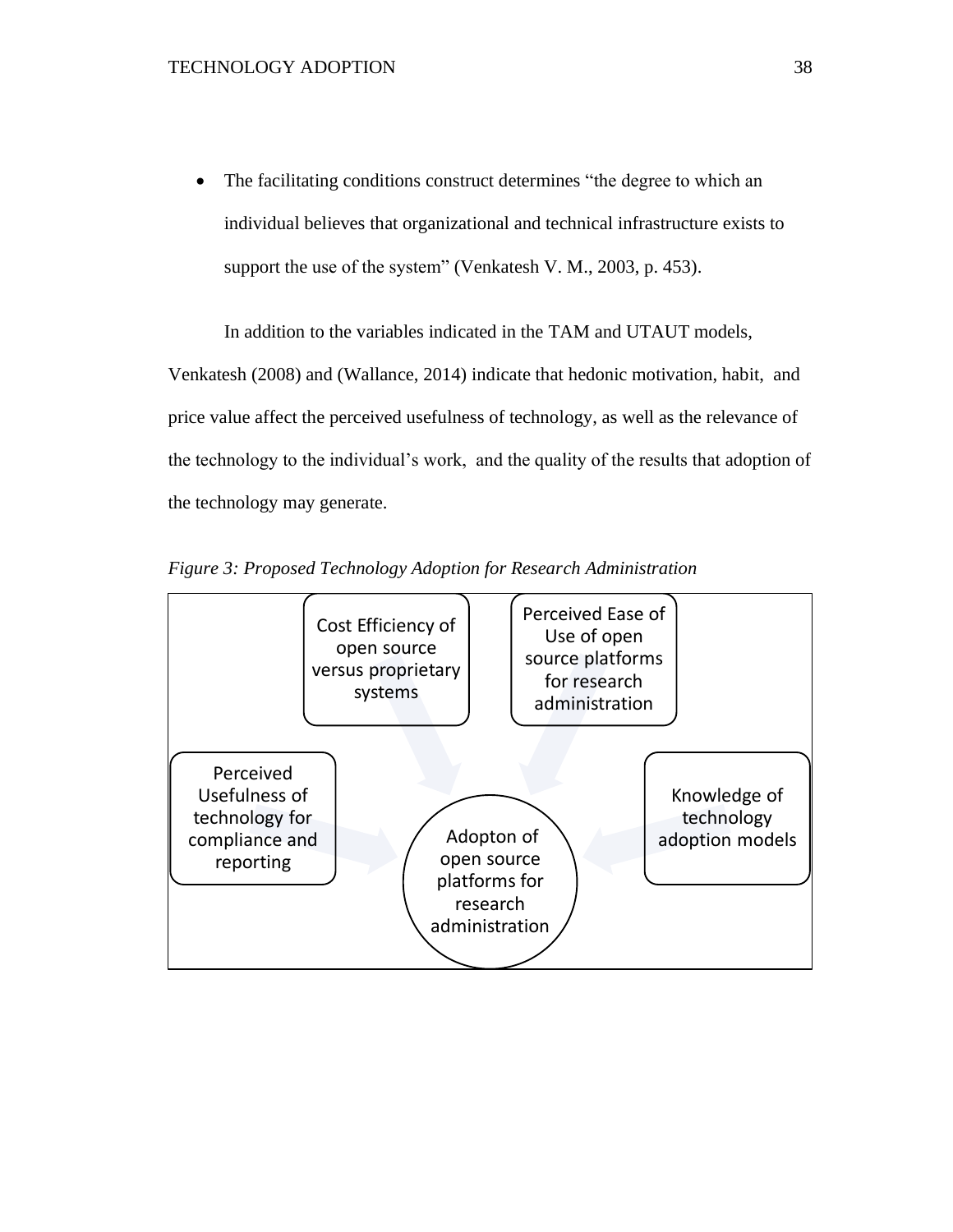The problem of technology integration, along with free and open-source software systems in higher education, is not isolated to institutions or research administration units within the United States. International institutions of higher education have limited resources akin to small counterparts in the U.S. They are also assessing Information Communication Technologies (ICT), in addition to how free and open-source software systems can aid them in increasing organizational efficiency and support the engagement of faculty and external collaborators. The adoption of ICT and the cost benefits of outsourcing the development of software and/or technology in higher education is a global quagmire.

Internationally, Allen, Kern, and Mattison (Allen D. K., 2002) reviewed outsourcing practices in higher education institutions (HEIs) in the United Kingdom by analyzing research and data collection techniques. The authors used a case study of 15 interviews conducted over a period of several months at HEIs classified as old, new, and young universities. The results indicate that outsourcing practices at HEIs were more likely to accept ICT systems if they understood that, culturally, they would have to adjust to the engagement of the private sector in their ICT decision-making processes. The authors noted that ICT power plays by university IT staff deserved examination as well, to ensure that their roles and responsibilities were clearly defined so that academics and administrators could exhibit more control over the functions of ICT systems. Lastly, the authors advised ICT system adopters to be mindful of the politics by acquiring carefully crafted communications and developing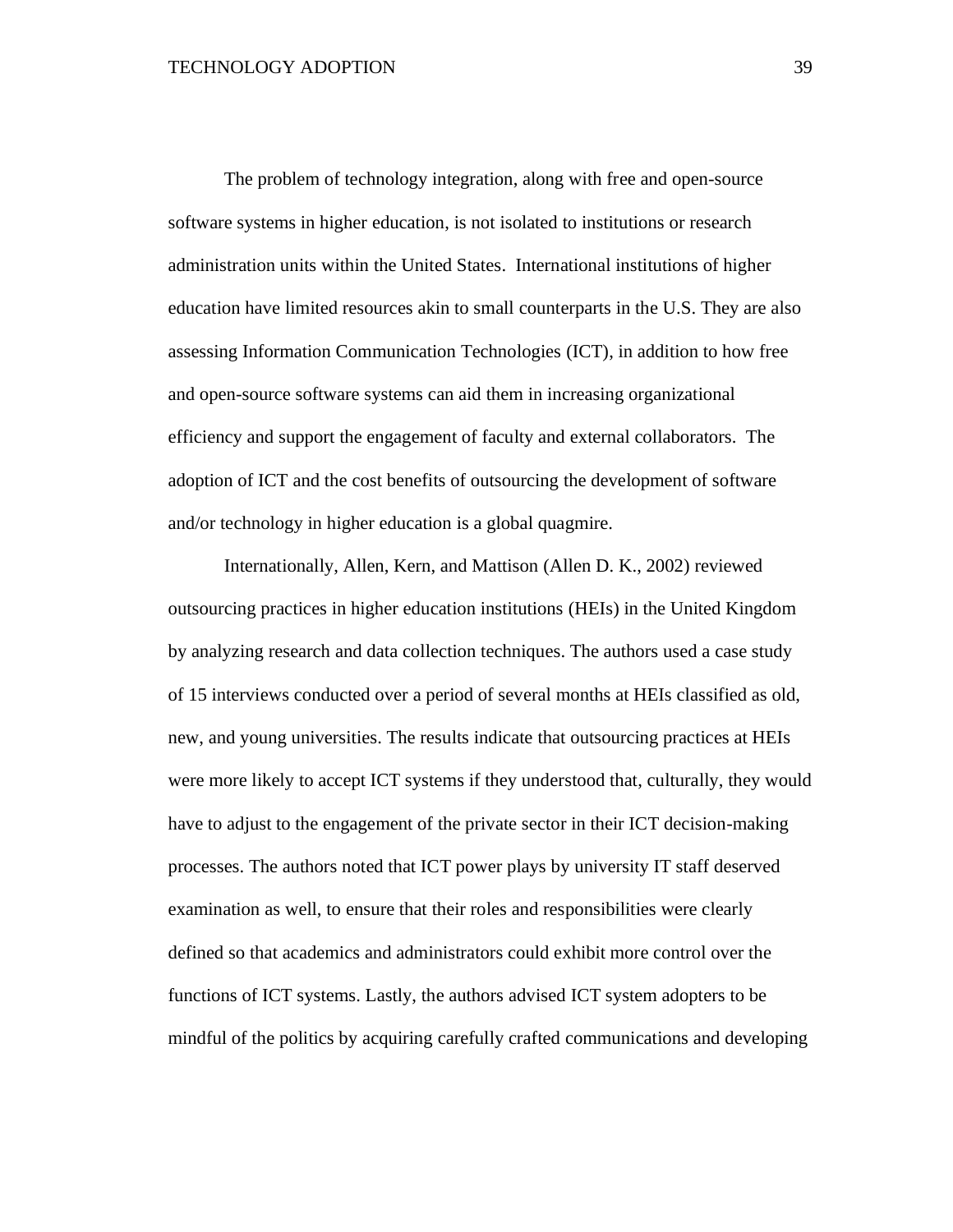techniques of adjusting and resolving the concerns of both internal and external constituencies.

An International Perspective of Technology Adoption

Another international study conducted in Kenya by Muriithi, Horner, and Pemberton (2016) explored the impact of ICT and its capacity to support collaborative research projects. The authors applied a mixed method research model to examine if ICT in Kenya, where infrastructure systems such as the internet were lacking, had an impact on research collaborations. The authors further assessed academic disciplines (agriculture, engineering, public health, and computing) at four institutions regarding their ICT infrastructure as though they were being used for collaborative research. The authors also evaluated the productivity of the research collaborations. Of the 248 respondents, 58% had basic computer skills with over 80% indicating that they had access to a desktop or laptop computer. Overall, the results showed the lack of internet and limited ICT use had an impact on collaborative efforts. These, as well as other, cultural factors, influenced the level of adoption and use of technologies for increased collaborative research deemed productive by the number of publications over a span of time.

The concerns of internal constituencies were examined by Adam and Boateng (2017) concerning how institutions of higher education in developing countries adopt information systems and information technology to virtualize their work environment to improve information management. The activity and agency theories were utilized to assess human interactions using artifacts and relationships between two parties and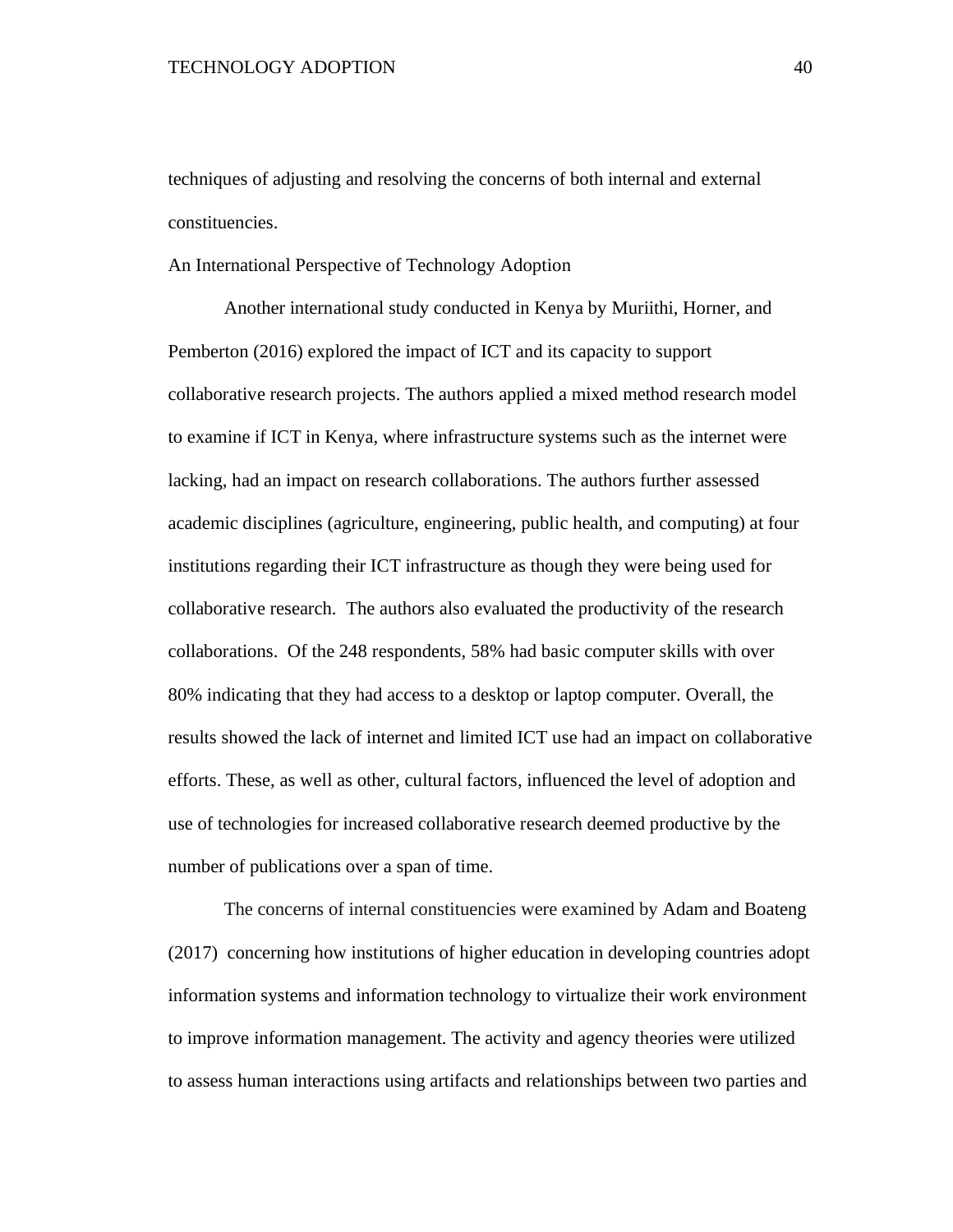the associated bonds. A qualitative interpretive case study was employed by collecting interviews, documents, and participant observation of 20 representatives from various areas at Ghanaian University (Adam, 2017). Results indicated work environments that were physical in nature created duplications in processes, with many staff expressing fears that automation would lead to job loss (Adam, 2017). Moreover, the research team found that conflict existed between the virtual work environment (VWE) development team and administrative staff due to a lack of understanding the rules and processes used in a traditional setting.

Dutse (2015) reviewed information technology adoption (ITA) and its capacity to inspire innovation research and administrative information technologies. The author investigated if ITA could aid Nigerian universities in promoting innovative behaviors and increases in staff knowledge capabilities. Over 300 questionnaires were administered to staff at public and private institutions within various sectors and geopolitical zones of the country. The returned surveys revealed institutions that adopted technology were more likely to be innovative. Additionally, results demonstrated a positive relationship exists between the increased knowledge capabilities of staff and innovation in Northern Nigeria (Dutse, 2015). The study affirms ITA, coupled with staff knowledge capability, can spur innovations in research and technology development that aide the Nigerian national governments innovation and development goals.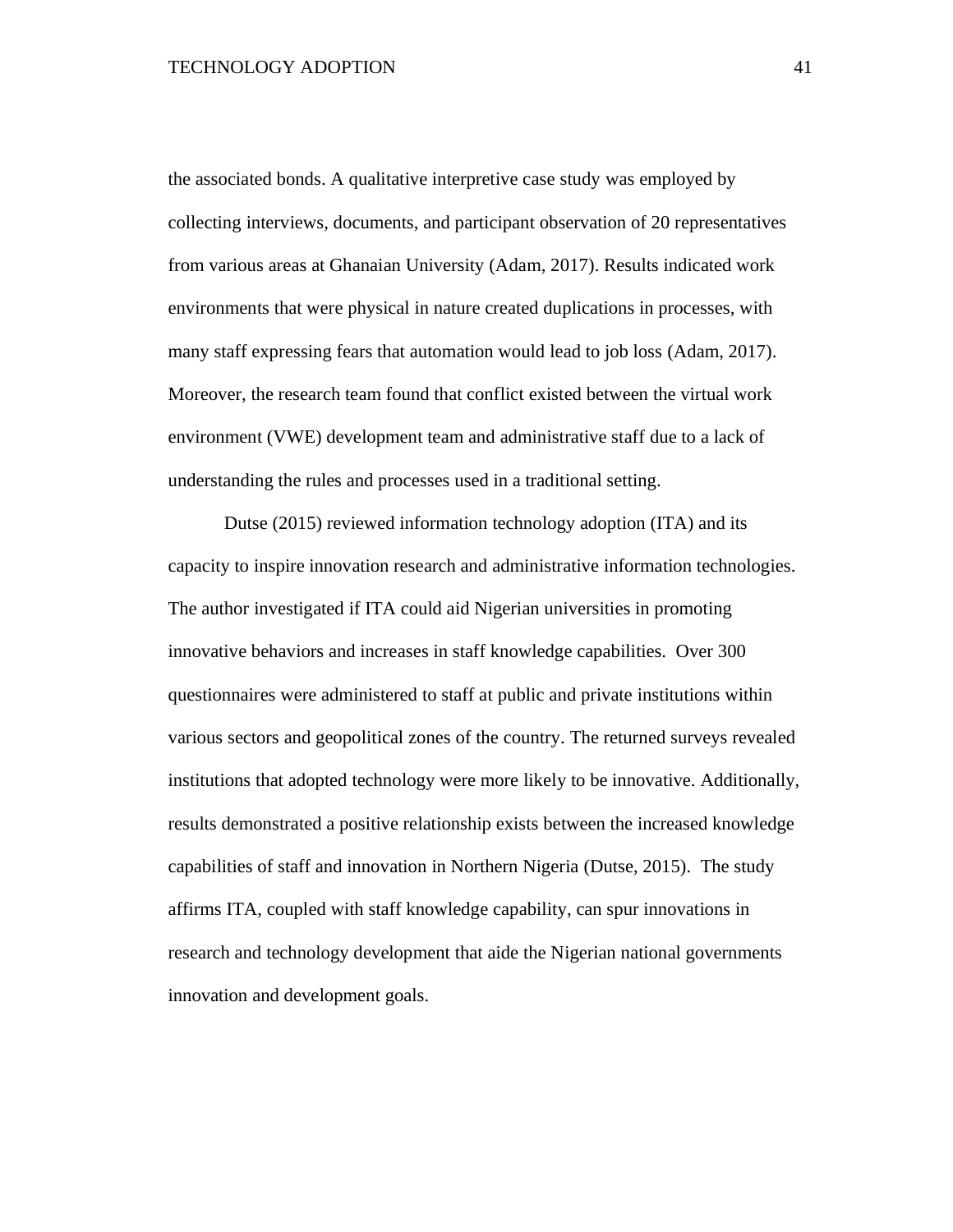Flavin (2016) examined how disruptive technologies affected subjects at a United Kingdom institution of higher education. He further reviewed perceptions of its usage to support teaching and learning. The survey and questionnaire pursued the question of whether the infusion of technology alone was disruptive in nature, based on definitions of disruptive technology by Clayton Christensen in his 1997 publication titled: *The innovator's dilemma: When new technologies cause great firms to fail*. Questionnaire and interview data noted a common thread in the simplicity of technologies (i.e., Facebook, Twitter, Wikipedia, etc.) and ease of use in determining the frequency with which the platforms are used (Flavin, 2016). Results indicate that emphasis should be placed on the methods in which institutions of higher education assess the quality of disruptive innovations. The lack of such evidence is needed by institutions so they might serve as advocates for such technologies (Flavin, 2016). Ergo, these international studies show that global institutions of higher education are, indeed, grappling with understanding that ICT systems require a high quotient of support from institutional administers. Continuous discussion with faculty and staff regarding the elements of ICT are needful, as well, and will likely lead to increase efficiencies in administrative tasks associated with research.

# Financial Allocations and Technology Adoption

Domestically, Thomas (2014) examined Transaction Cost Economics (TCE) to ascertain what factors weigh in the decision of institutional administrators to integrate technology via proprietary vendors, outsourcing or building their systems.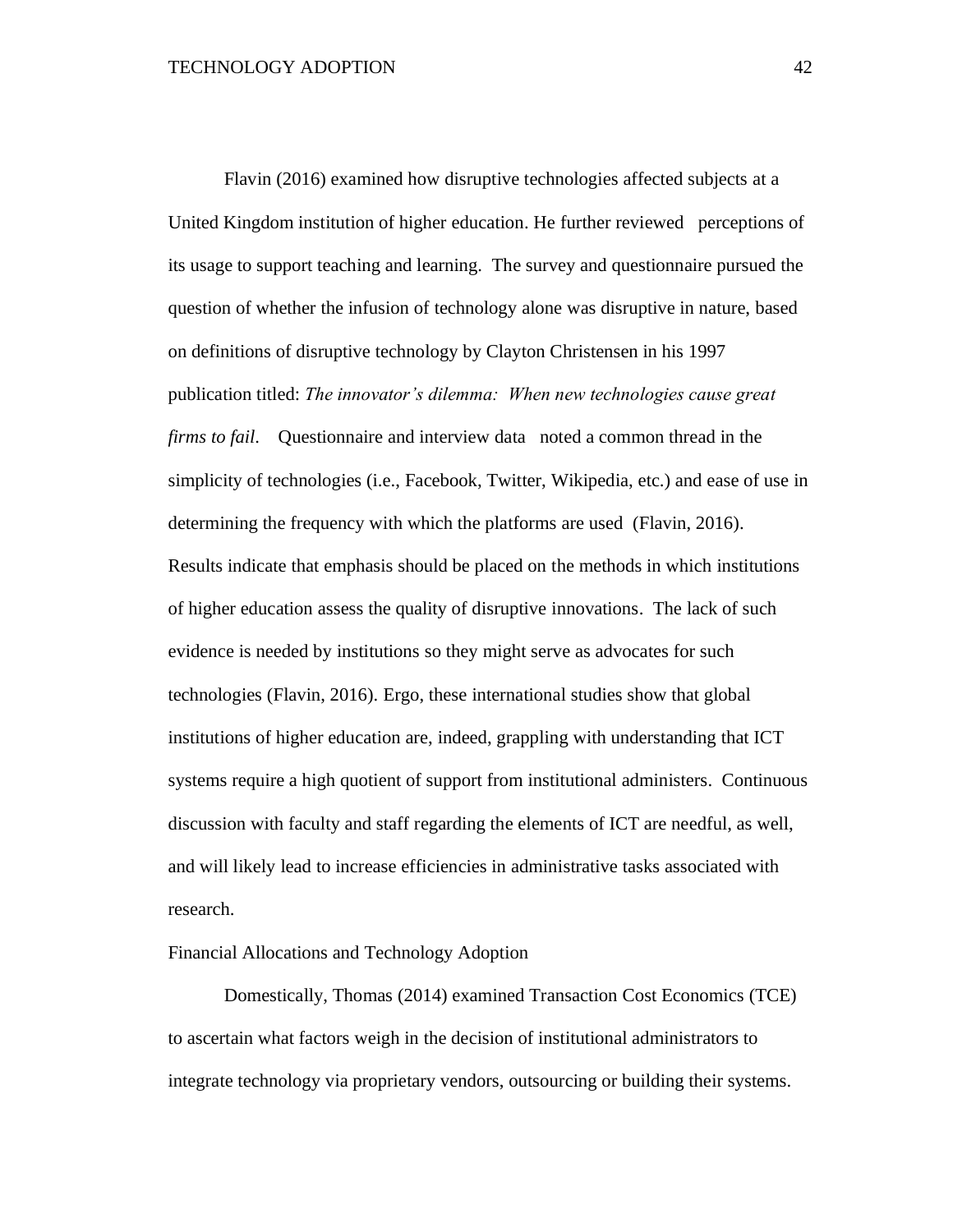The varied audiences of higher education present an interesting dynamic regarding their adoption of technologies and the perceived cost benefits. The study examined the factors and values of the organization that led to the facilitation of their technological needs, either internally or externally. They further assessed terms of those contracted services to outside vendors (Thomas, 2014). The study found the most important factor was identifying the critical team members who aid in establishing the timeframes associated with selecting a vendor and product.

More than that, the results stipulated one of the most significant and prevalent comments of interviewees related to the selection and implementation of learning management systems at Western Global University, differed according to stakeholder groups. Administrators were concerned with pricing and implementation schedules; faculty were only concerned with the reliability of the software platform Siegel (2017) found that, given the rapidity of changing technology, university employees are faced with the arduous task of keeping pace with the knowledge and skill required for these emerging technologies. Resistance and low motivation to use new technology is an obstacle that continues to plague business and educational organizations throughout the world. Technology adoption is not only a hurdle for institutions of higher education. Indeed, leaders at all levels in education must manage the expeditiously evolving dynamics of data collection and analytics methods that necessitate new approaches to resource management and the skill sets needed by technology coordinators.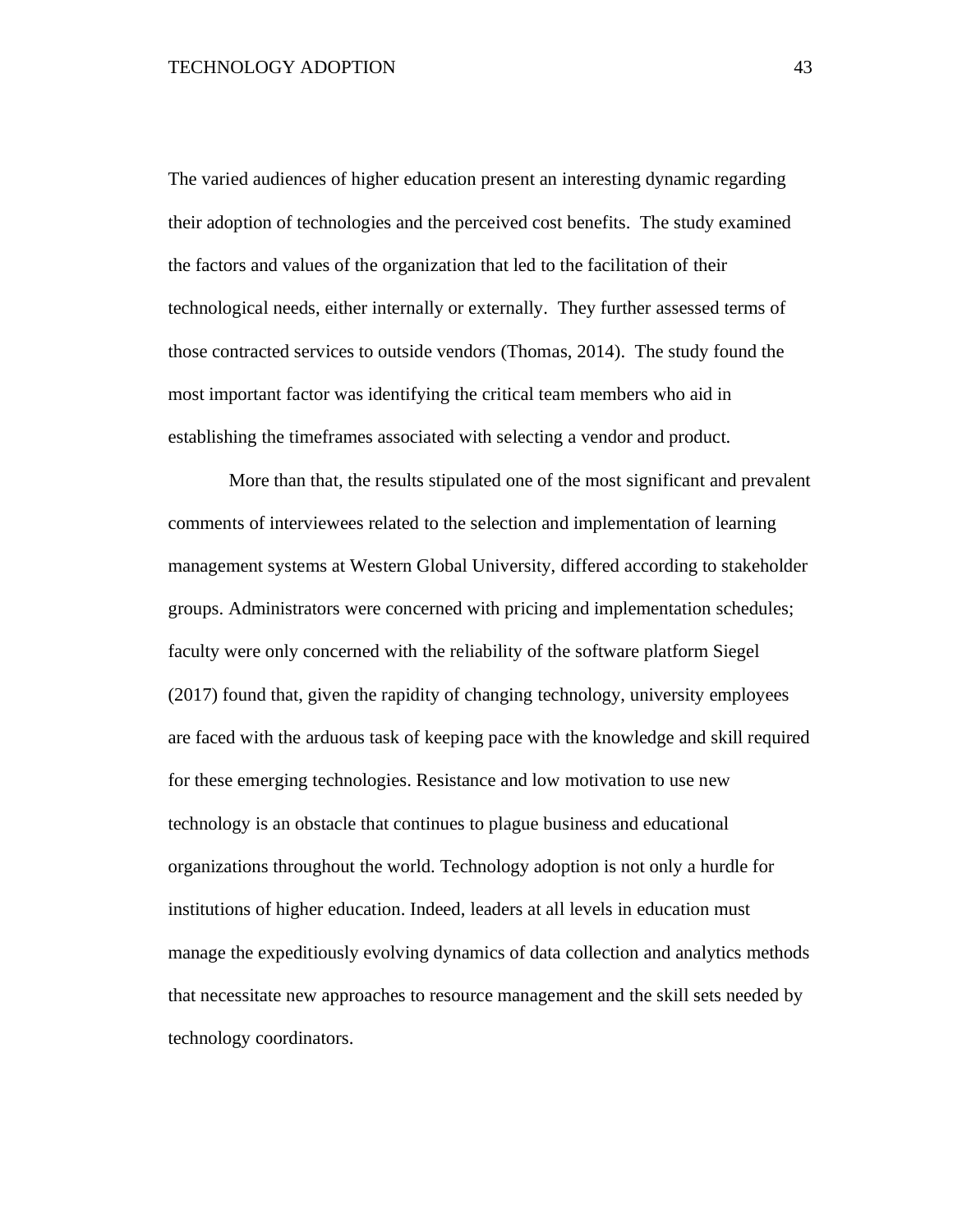Sugar and Holloman (2009) conducted a study examining the role of 37 technology coordinators in middle schools in the southeastern U.S. The authors asserted that technology coordinators should have the technical expertise, be able to analyze policies and procedures, and exhibit leadership (Sugar, 2009). These skill sets, specifically leadership and its corresponding characteristics (e.g., problemsolving, resource management, student-centeredness, and servant leadership) were critical in determining if technology coordinators were effective in reflecting the intended, broader impacts of technology in their schools' technology ecosystem (Sugar, 2009). The results showed that over 90% of the technology coordinators were viewed as successful leaders in problem-solving and over 88% were deemed effective in areas such as resource management.

Both internationally and domestically, educators must examine and construct models to implement ICT systems and ensure IT personnel are equipped to assess organizational needs and identify systems that provide a holistic approach to data collection and analysis. Those responsible for navigating today's market for FOSS and ICT adoption must also build consensus and confidence among all stakeholder groups to aid in reliable and sustainable systems using proprietary or community developed software systems.

## Free and Open Software Systems (FOSS)

FOSS is a form of software that is primarily produced by voluntary, decentralized communities whose members meet virtually over the Internet (Sager, 2017). FOSS is changing the software-writing business, but, more importantly,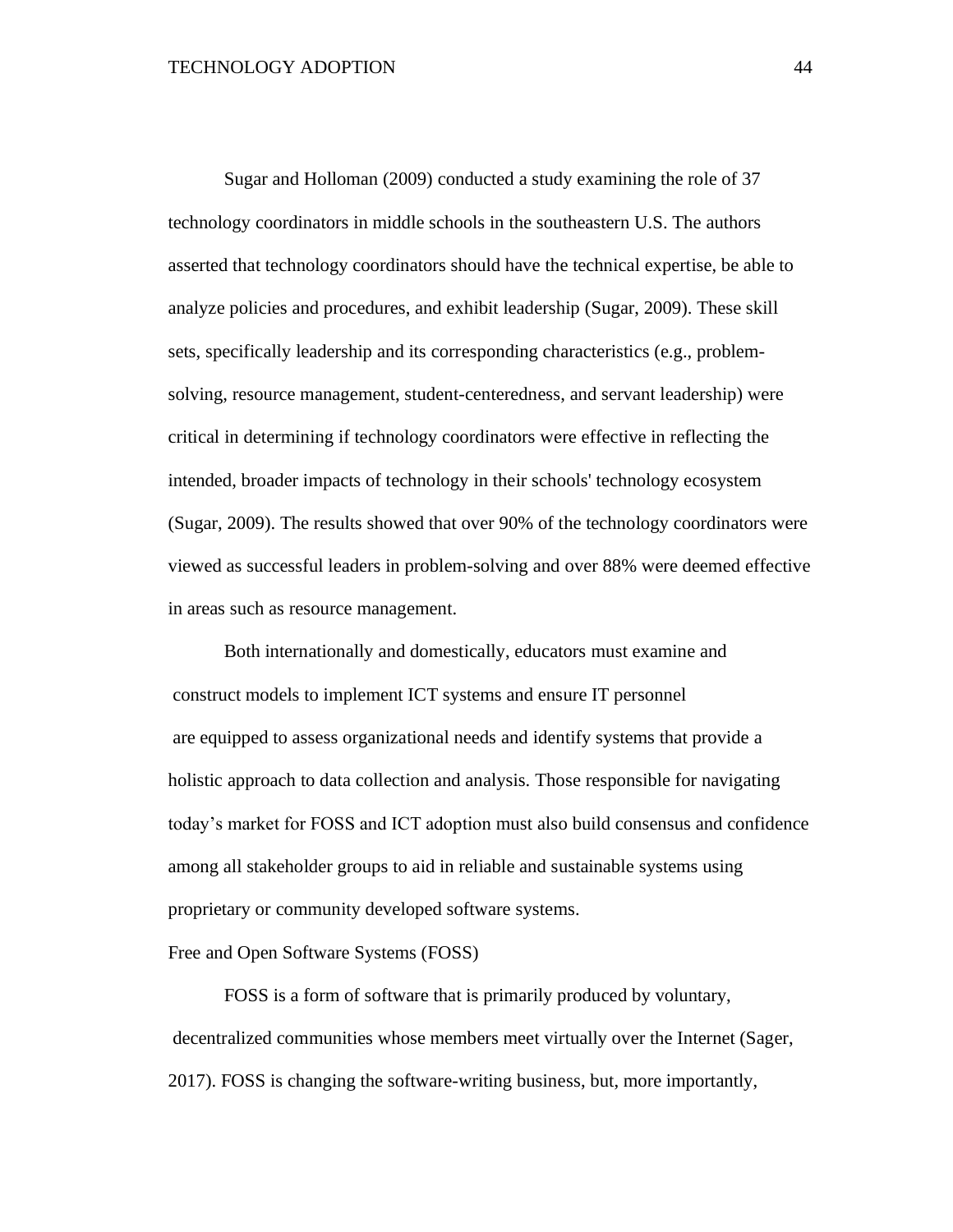higher education and industry concepts of intellectual property. Within the realm of open-source software (OSS), the individuals and teams involved in development include anyone in the software development community allowed unfettered access to the binary and source code. In OSS environments, the developer encourages and supports the use and improvement of the platform, with no consideration for financial compensation (Sagers, 2007). The development and implementation of OSS systems for research administration has the potential to increase efficiencies and effectiveness in sponsored research administration at a minimal cost.

In examining OSS systems Sagers (2007) utilized an adapted theoretical model to assess the developmental community of open software systems (OSS). The author was interested in how these communities sustain themselves, despite their operational disregard to financial interest. By examining a model of community success, Sager scrutinized the resources (or increases in the system of the community of people) needed to sustain itself in the development and maintenance of OSS for the public good. The study was conducted in a longitudinal manner, consisting of 335 useable web-based surveys from an originally dispersed pool of 1,724. The hypothesized model results indicate that larger OSS communities are needed to sustain these platforms with technical support and improvements. With expanded communication among these communities, the vitality of OSS is increased through the time and effort of its members.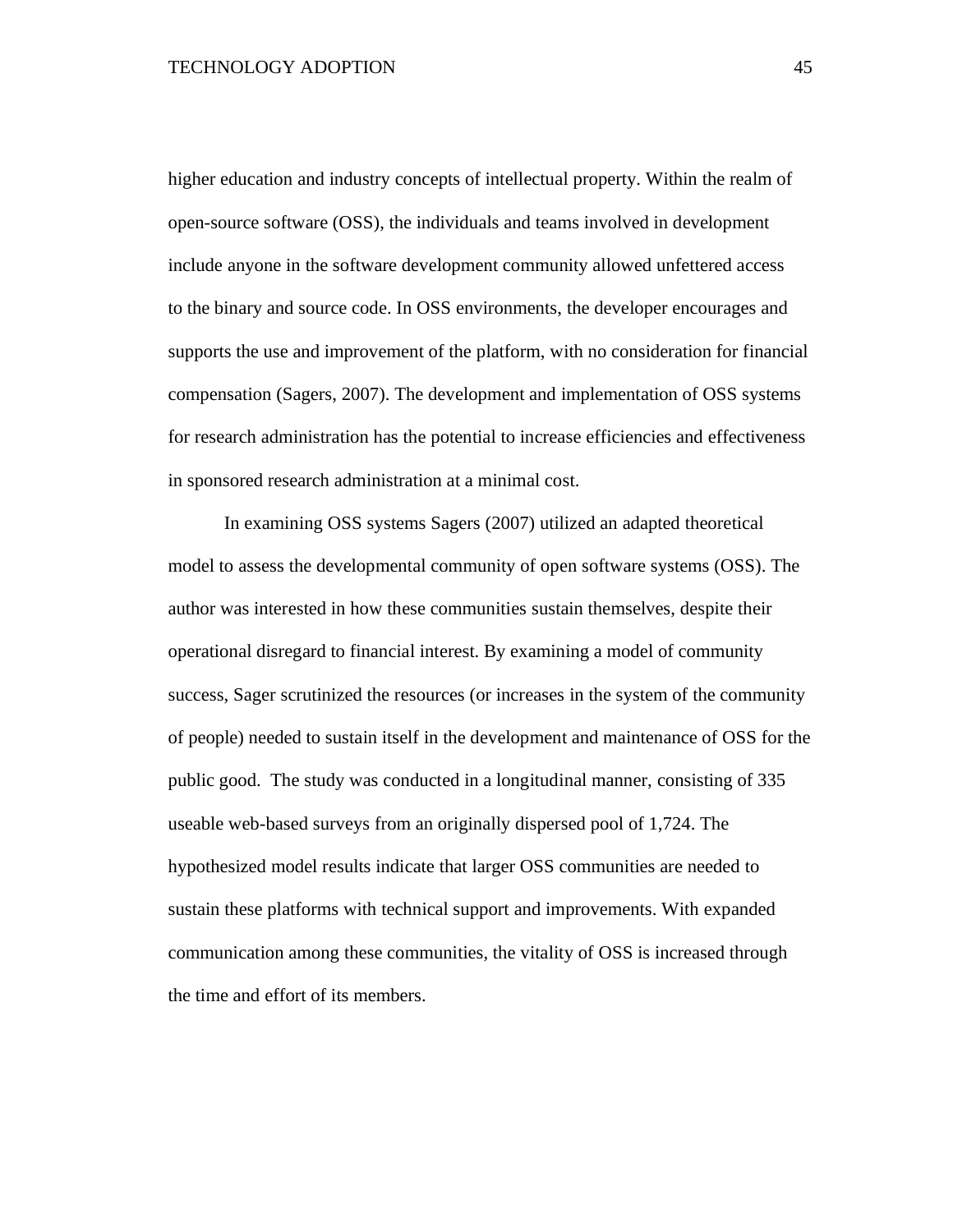Morgan, Feller, and Finnegan (2013) proclaimed that open-source software has evolved from a community-based development organism to one that is used by businesses and industry to create and capture value. The authors focused on the quality and utility of open-source software code, as well as who maintains control upon the invention and what governance structures exist and/or need development to ensure the platform is true to its nature: free and open-source (Morgan, 2013). Erdogmus and Williams (2003) assessed whether paired programming is more efficient and economical as compared to single programmers. Both, personal software processes and collaborative software processes, were examined for single and dual programmers, accordingly, with time and effort the primary factors in determining the cost efficiencies and the quality/defect rate of the program. Results indicate there were substantial benefits to paired effort, with 100% improvement in efficiency. Indeed, such pairing elicited an effort reduction of over 40% t, and a 70% curtailment in time usage (Erdogmus, 2003). Thusly, the authors found there is considerable benefit to pairing programming economically (Erdogmus, 2003).

Contrary to OSS systems, proprietary software is typically developed by teams of individuals working within a firm. Proprietary software is usually designed in a "top-down" mode, wherein programmers write code implementing this design (Neus, 2015). The goal of this type of development is the completion of a project viably and profitably for the company owning the source code. In organizations that develop proprietary software, the individual developers do not profit from their creations.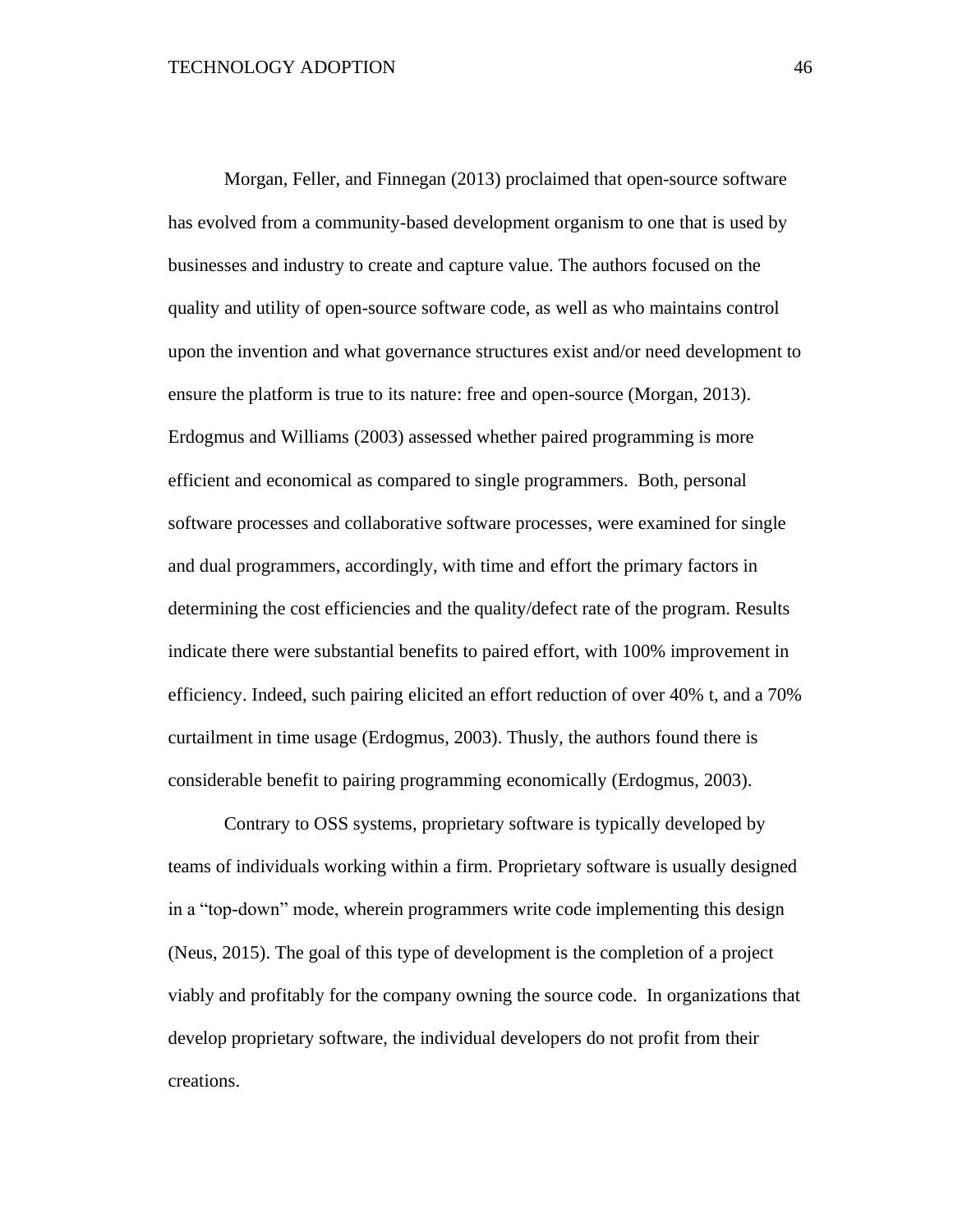The matter of profit was explored by (Aldama, 2010) who compared costs associated with open software systems (OSS) versus proprietary systems, specifically within the maintenance of network servers and operating systems. Employing surveys of administrators using Microsoft as compared to Linux, Aldama found that the cost of ownership of OSS and proprietary operating systems over their lifecycle included such factors as maintenance and administration, labor cost, and personnel training. The findings indicate that IT professionals spent less time, on average, servicing Linux versus Windows systems (Aldama, 2010).

Annand (2015) examined an online course and its promulgation of learning content to gauge open educational resources (OER) and their importance as a costeffective measure for 21<sup>st</sup> century teaching. Annand argued there are financial advantages to utilizing OERs, such as cost-efficient virtual learning environments, which reduces textbook costs to students. The author notes that of the institutions that have adopted OER systems, federal grants are the primary financing tool in the development of such systems. Institutional support also figures into development, but to a much lesser degree and is limited to institutions, such as MIT, which use these innovative approaches as a means of recruitment (Annand, 2015). Annand revealed that many OER systems suffer from a "sustainability crunch" after two years of existence due to the cessation of funding. Thus, the OER systems never mature enough to determine if they can become practical models of financial sustainability. Research conducted by Allen and Seaman (2014), indicate that OER systems are perceived as good or better than proprietary systems, but state perceived lack of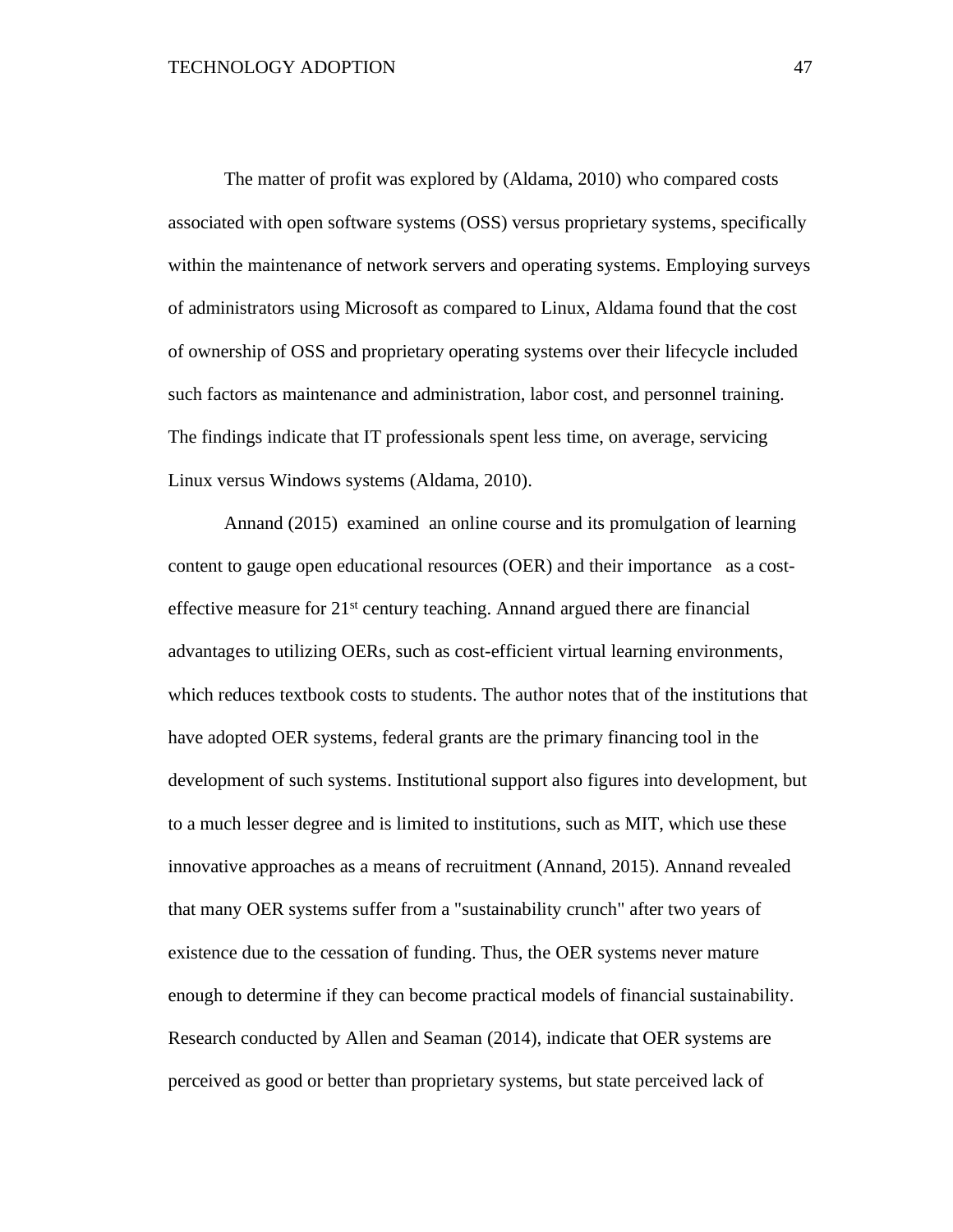political and institutional will, as well as resource allocation, contribute to OER resistance.

With the increasing appetite for open-source software, Guimarães, et.al. (2013) observed development patterns in such systems by inspecting their effectiveness and activity levels of usage. This examination of life cycles of the growth of online open-source software systems and their impact on organizational development was an added aim of the researchers. Employing quantitative longitudinal data, (Guimaraes, 2013) the author inspected SourceForge, with over 100,000 projects, a million-plus registered users, and the key number of participants to develop a dataset of 1,030 projects and over 24,000 monthly observations. The effectiveness levels were determined by the number of downloads in a month and activity was measured by the number of monthly actions (e.g., bugs opened/closed). The authors concluded while effectiveness grew sharply, activity slowly declines. If interest wanes among its members, both activity and effectiveness will decline (Guimaraes, 2013).

Lee and Davis (2003) found similar results in their examination of the Samba projects evolution as compared to the laws of software development. The Samba project is an open software system that enables UNIX applications to communicate with Windows operating systems for matters such as file sharing and printing. The study utilized both quantitative and qualitative methods to measure the growth of Samba versions released with bug fixes and other updates, as well as feedback from the Samba community via emails, chats, and discussion boards (Lee, 2003). Results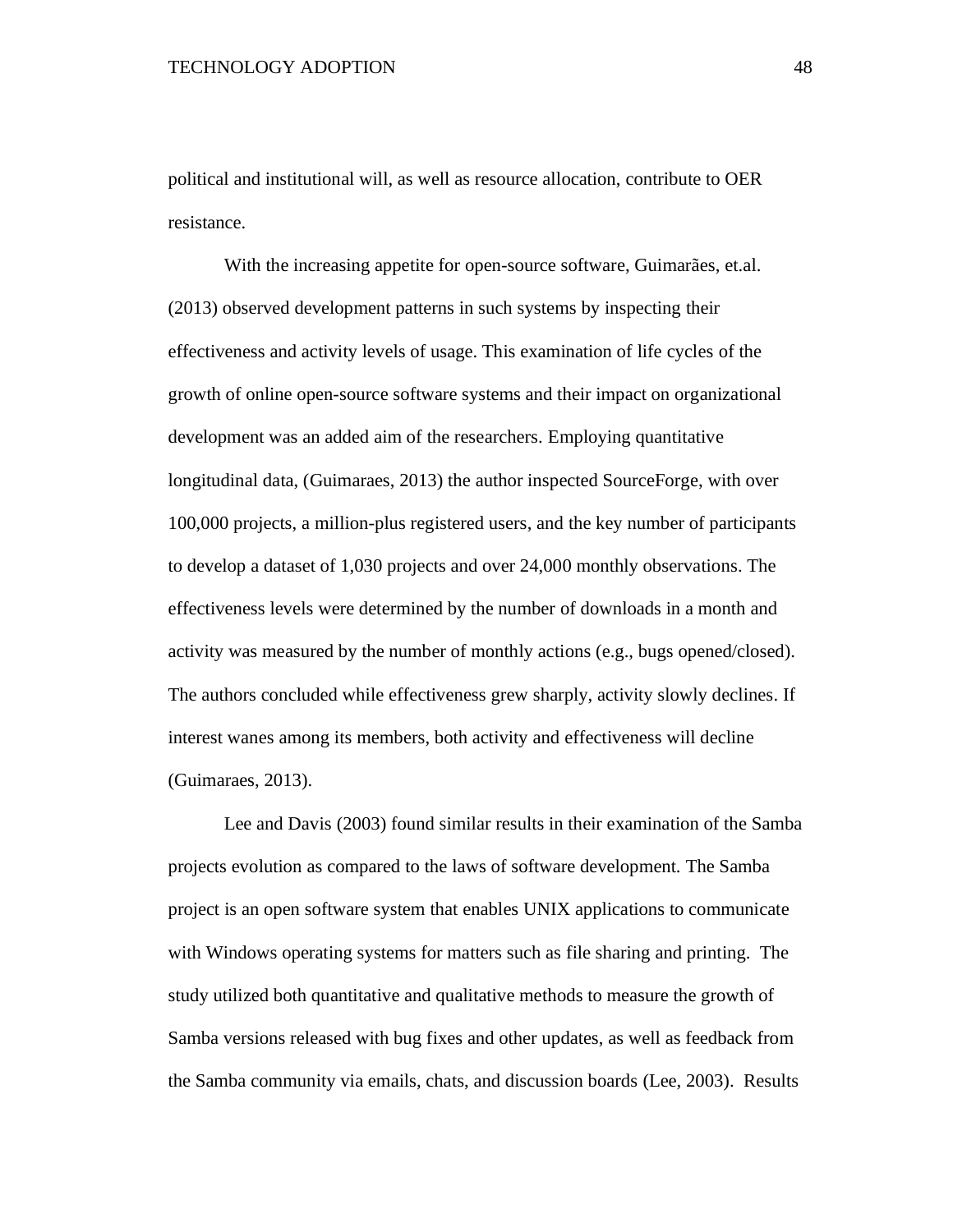### TECHNOLOGY ADOPTION 49

indicated that the drivers of Samba's continued growth and evolution from 1995 to 2002 consisted of community dedication, community and/or commercial use, and the low cost of effectiveness in operations (Lee, 2003).

Open-source software systems have grown in number and variety and data supports their efficiency and effectiveness. Aksulu and Wade (2010) built a taxonomy of open-source research with exploration across various academic areas. Those areas included information systems, operations, and supply chain management research (Aksulu, 2010). Employing a qualitative analysis methodology of 618 peer-reviewed articles, the authors used ProQuest and Google Scholar as search tools for opensource research and refined the data using a multi-stage process of coding to determine the emerging categories (Aksulu, 2010). The findings hold that 88 code categories or patterns (e.g., content management, programming, and software development) could be consolidated into 57 grouped codes (Aksulu, 2010). This effort to standardize the classification of open-source research will allow its proliferation to support its adoption across a variety of domains in higher education. Reporting requirements are increasingly complex and extensive in sponsored research administration. Nevertheless, developers and research administrators can support the effectiveness, growth and activity through concerted efforts to communicate, as well as share ideas and concept improvements.

(William van Rooij, 2009) found the increased demand for support systems in higher education to reinforce instructional pedagogy for faculty and learning outcomes for students. More institutions of higher education are exploring open-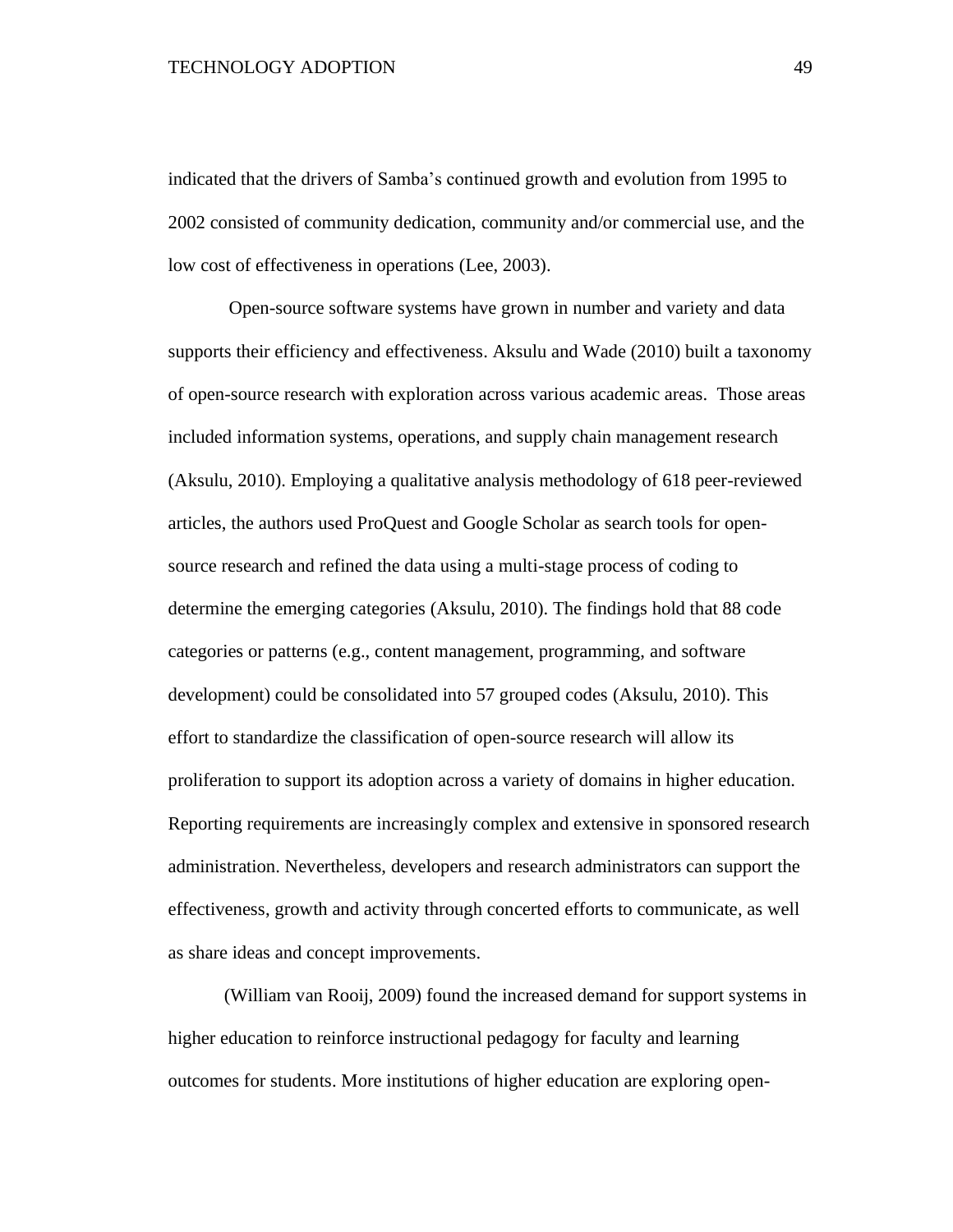source software systems that will allow them to conserve meager resources by increasing innovative approaches to the institution's technical capacities. Van Rooij discovered that many of the CFOs (58%) surveyed stated the ability to customize software source code was an attractive feature in determining if implementation of such software. Institution infrastructure needs, as assessed by software developers and IT staff, are a significant motivating factor in considering FOSS; there must be a perceived financial benefit, such as cost savings on licenses and training.

Otto (2019) examined the understood differences between open educational resources (OER) and other forms of open access platforms, such as science and instructional pedagogy. The author identified barriers in the adoption of OER in education across multiple platforms, despite the exponential increase in OERs. Otto examined the lessons learned from the adoption and implementation of OERs and design recommendations from participants. The author concluded there was substantial interest in OER and the legal implications of integrating teaching and instructional tools for OER (Otto, 2019). Finally, the results advocated for more training and workshops that should facilitate OER. Such training, it is surmised, would be most effective when inclusive with broader conversations related to teaching and learning.

With growth of the popularity of OSS systems among institutions of higher education, continued research must be conducted to assess its application beyond teaching and instruction. Strict attention must be directed towards administrative tools/software in research administration that supports the litany of compliance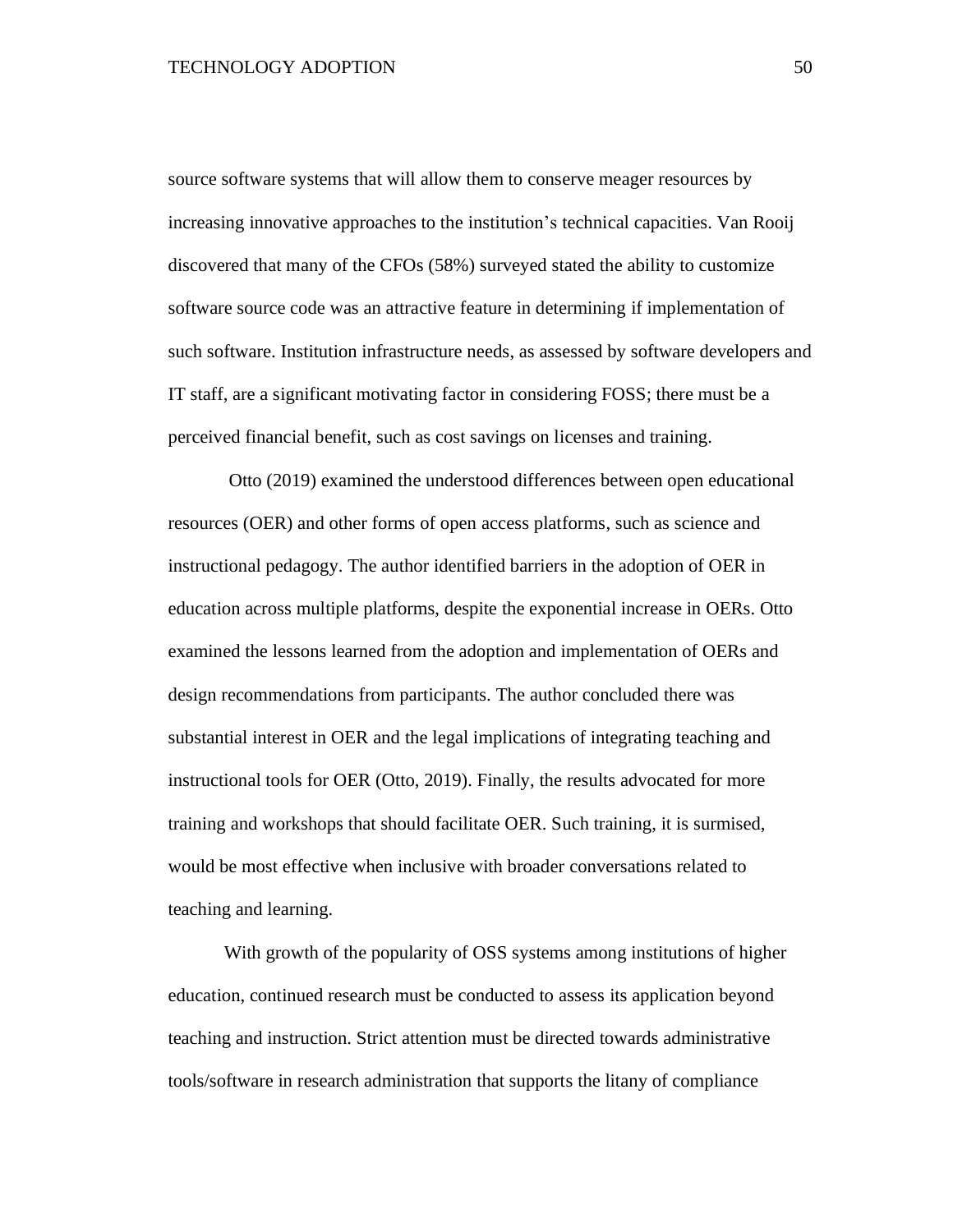checkpoints. In that vein, (House, 2009) studied the levels and extent to which institutions of higher education utilize OSS. The study found that both domestic and international institutions increasingly used OSS systems as opposed to fee-based proprietary software. Numerous platforms (i.e., Kuali, Moodle, and OpenOffice) allow institutions to extricate resources, including personnel and software purchases with OSS integration.

The approach used by House included the development of a survey to assess factors that institutions used in selecting OSS systems. A model was incorporated to determine critical performance factors in non-OSS versus OSS platforms regarding design and implementation. These types of investigative research efforts should aid leaders of small institutions of higher education and sponsored research administrators to consider actively engaging in the development of administrative tools that support research compliance. Further benefit would emanate from attractive cost savings for institutions already stretched and stressed by limited resources. Proprietary software purchasing can be fiscally sustainable through a process of planning and budgeting.

### **Conclusions**

The literature review reinforces the assertion that small institutions have difficulty with extremely limited revenue from tuition and research. Not only that, they are tasked with strengthening the representation of faculty and staff engagement in grantsmanship (Foundation, 2019), (Bailey, 2011), (Kemp, 2017). Part of the solution could consist of their participation in the development, implementation, and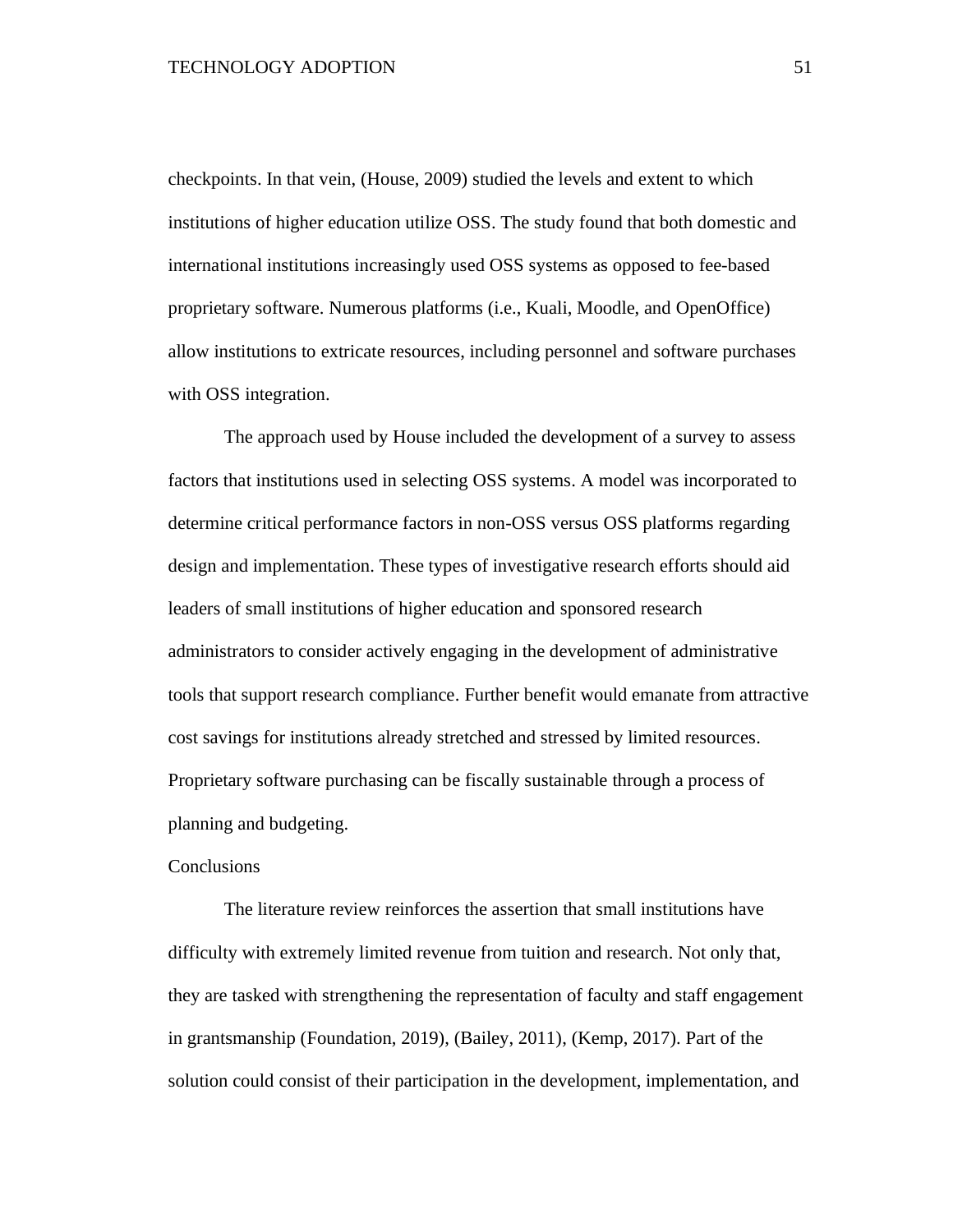evaluation of free and open-source software systems that support efficiencies and effectiveness in sponsored research administration.

The success factors of effective research administration were explored by (Leman, 2016). In this study, Leman utilized the Delphi research method, which leverages the knowledge and experiences of a select group of experts or qualified professionals to obtain a consensus of multifaceted issues through an iterative process. His research found that 50% of those surveyed used organization-created information systems to manage sponsored research, with 37% engaging Microsoft Excel (Leman, 2016). Of the 22 critical success factors of effective sponsored research administration, the majority of participants believed that the information system must be accessible through the internet/intranet, have leadership support and be easy to use. Furthermore, they should integrate across existing institutional information systems and platforms and be able to provide data analytics for robust and flexible reports to all levels across the organization (Leman, 2016).

Eisenhower (2018) concluded the viability of institutions of higher education depends on several factors. They include the support of the infrastructure for research engagement through the allocation of physical space, training in grantsmanship for faculty, dedicated research administrative staff, and policies that support financial incentives and teaching release time for faculty. Allen, Kern and Mattison (2002) concluded that outsourcing practices at HEIs were more likely to accept ICT systems if they understood that, culturally, they must adjust to the engagement of the private sector in their ICT decision-making processes. Allen, et.al, advised that adopters of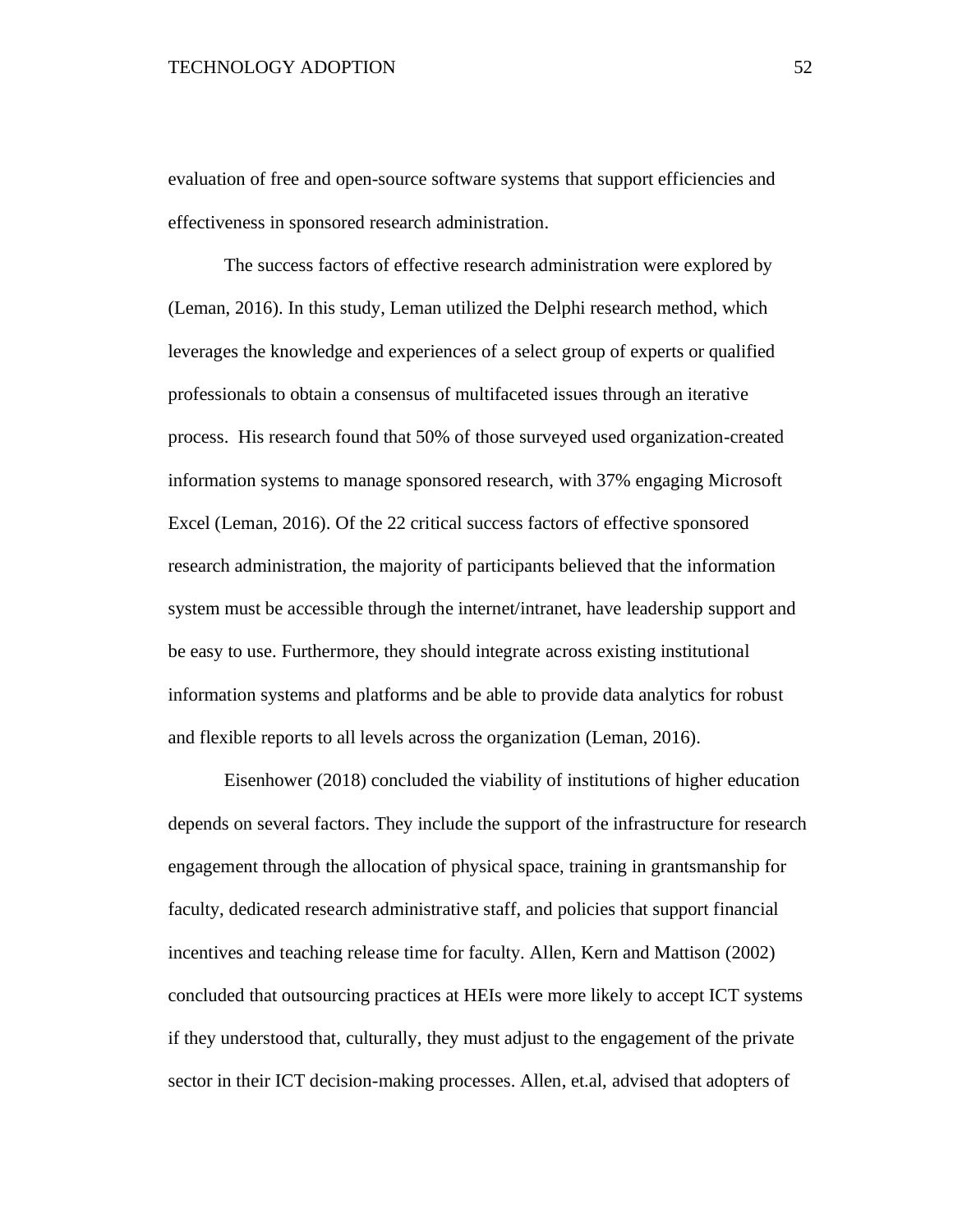ICT systems should be mindful of the politics by adopting very carefully crafted communications and develop means of adjusting and resolving the concerns of internal constituencies.

Adoption of FOSS systems must be mindful of the cultural and political landscape of the institution. Because there is a lack of access to software at smaller institutions, software tools need to be developed to support forecasting analytics tools, budget development, and automated certification/reporting tools that support compliance at the federal, state (if applicable), and institutional levels.

Chapter three of this capstone will provide insight into the research design for this qualitative case study. It will discuss and elucidate the site/location of the study, as well as provide a profile of the subjects/participants. It will further discuss the instrumentation used to collect data and information, research procedures and methods of data analysis. Finally, chapter three will render a discussion of the validity and reliability of the study, as well as study limitations.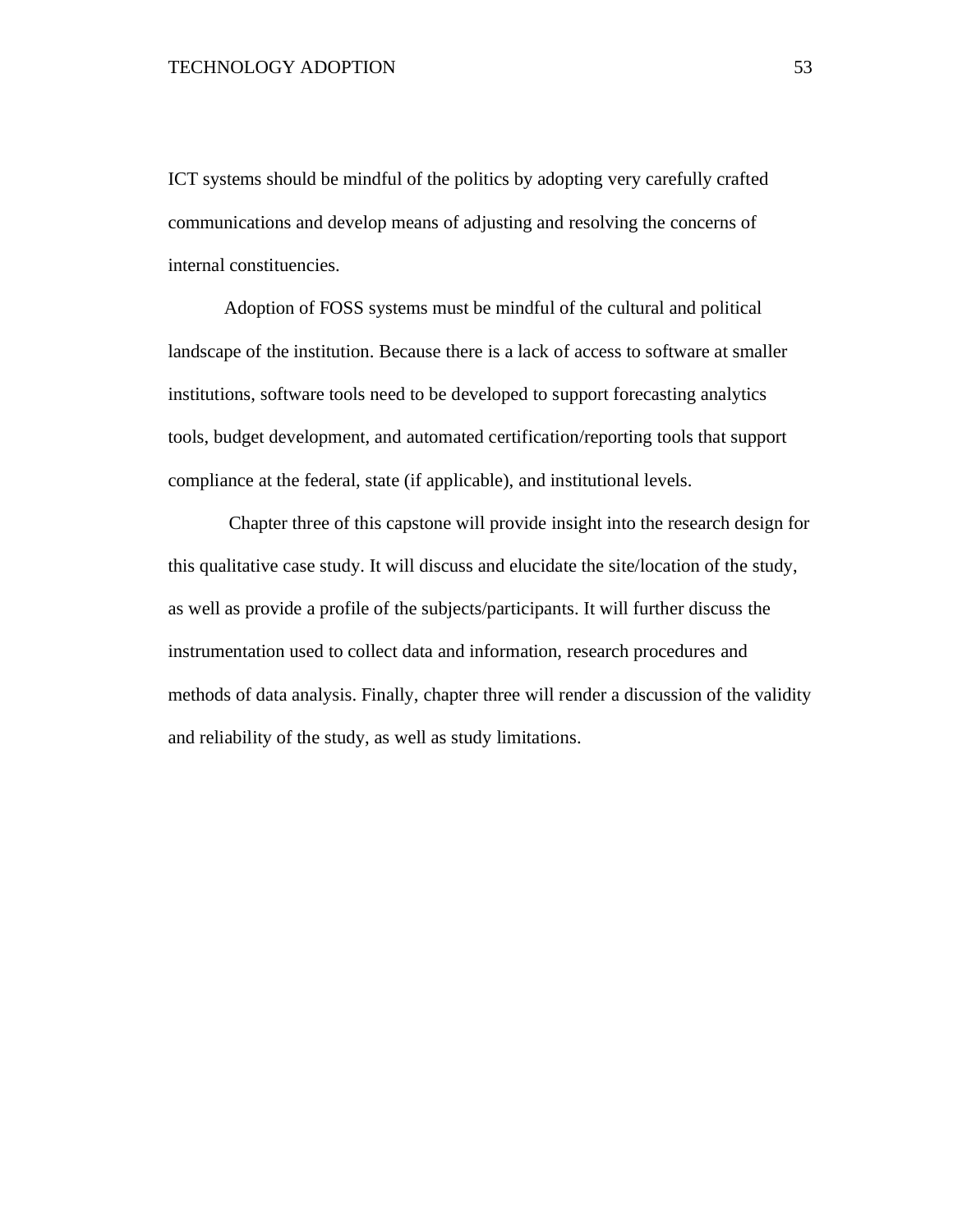#### **Chapter 3: Methodology/Procedures**

Introduction

This study seeks to gain insight into the perspective of administrators at a small college regarding technology adoption of open-source platforms for research administration. The research questions identified are as follows: (1) What impact does the perception(s) of open-source software platforms have on technology adoption for sponsored research among administrators at a small college/university? (2) What issues or factors support or deter technology adoption? and (3) Do administrative roles and responsibilities affect the perceived usefulness and attitudes towards technology adoption using open-source software platforms for research administration?

# Research Design

This study seeks to understand the perspectives of administrators at a small, private institution of higher education, as related to technology adoption of opensource platforms for research administration. According to Merriam, "a case study design is employed to gain an in-depth understanding of the situation and meaning for those involved" (Merriam, 1998, p. 19). By using this qualitative approach via interviews, the research will be able to gain a deeper, fuller understanding of the perceptions of technology adoption and the perceived viability of open-source platforms as a means of efficiency and effectiveness in sponsored research administration. The research questions for this study seek to answer the following questions: 1) Do administrators support the adoption of technology aimed at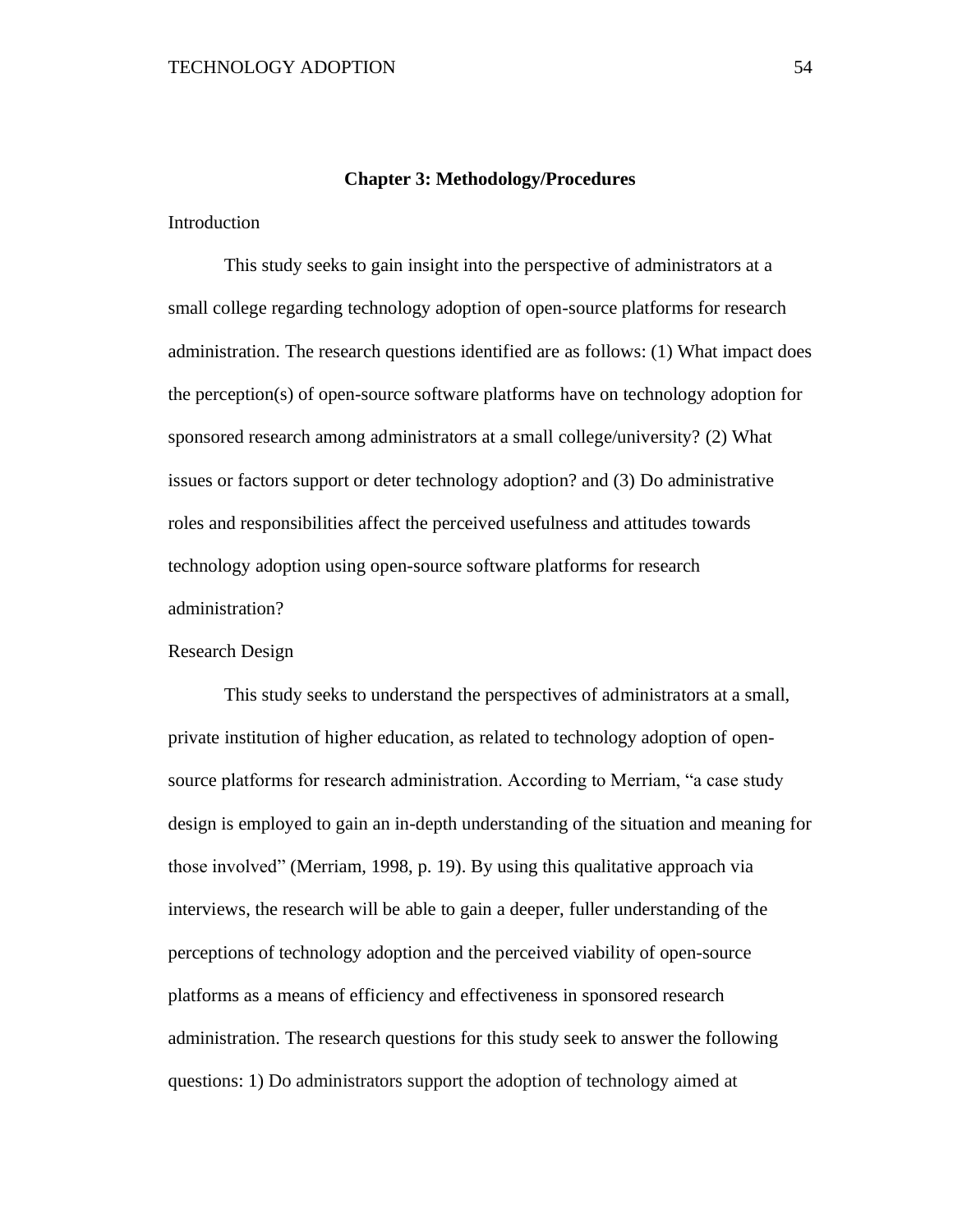improving efficiency and effectiveness in research administration? 2) Do administrators support the creation and adoption of free and open-source software systems in research administration? 3) What are their perceptions of the essential elements of a free and open-source software system that supports sponsored research administration at small colleges and universities? 4) Are there triggers (i.e., proposal submissions, sponsored programs awards, and levels of funding) in sponsored research administration that support the need for its existence? 5) Are free and opensource software systems a viable and cost-efficient means of addressing the needs of administrators? 6) Can the creation and adoption of free and open-source software systems aid small colleges and universities in increasing their efficiency (compliance) and effectiveness (i.e., faculty participation and annual funding) in sponsored research administration?

This qualitative case study adheres to the five "traditions" identified by Creswell (1998) which include the biography, phenomenology, grounded theory, ethnography, and the case study. Utilizing a case study model supports the understanding of how the participants forge meaning from a situation or phenomenon (Creswell, 1998, p. 8). This model is also supported by (Stake, 1995), (Merriman, 2002), and (Yin R. , 2003) as an operable means to gain insight into administrator motivations, perceptions, attitudes, and interest in adopting technology for research administration using open-source platforms at a small, private institution of higher education.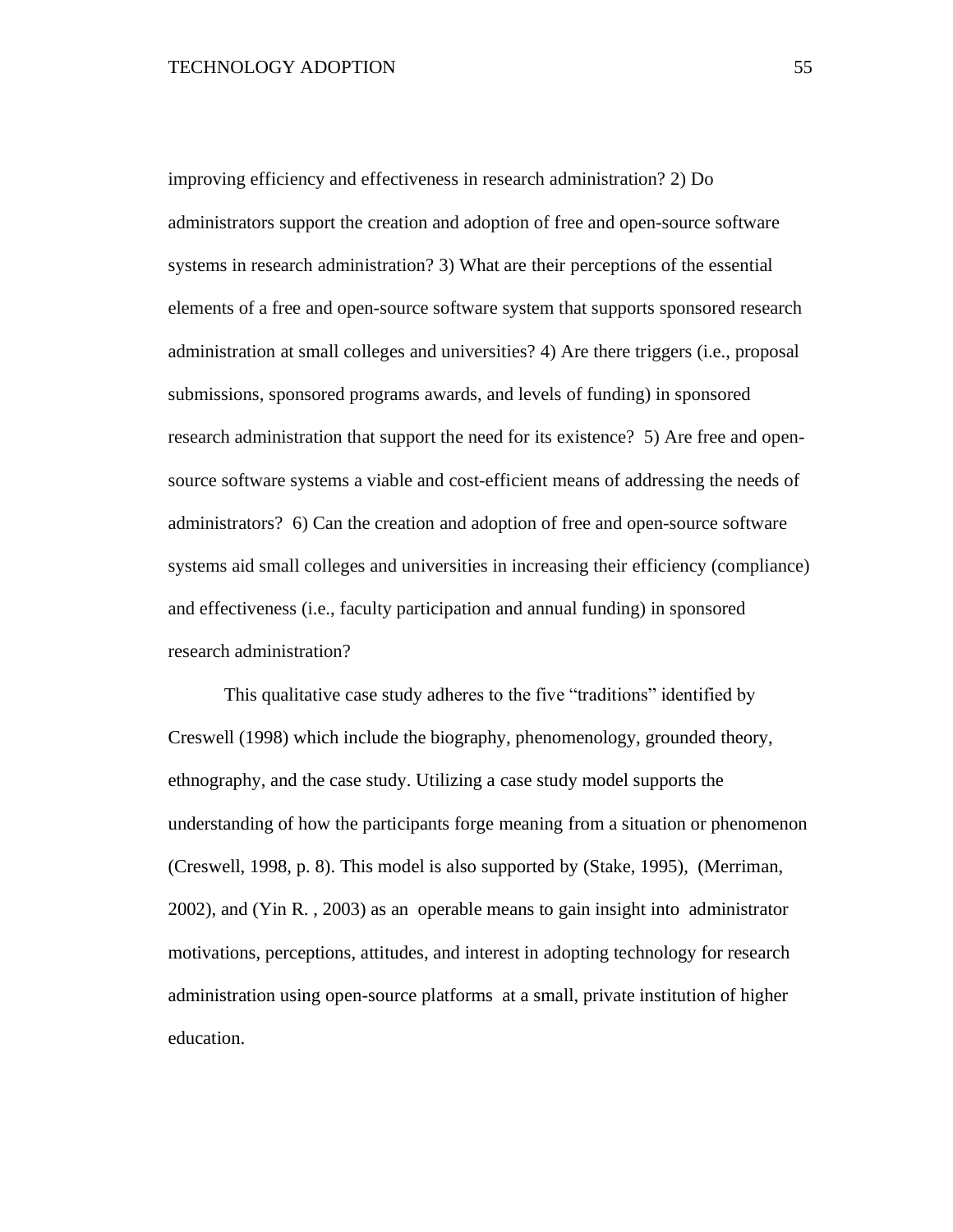Site

Due to the limited number of studies that assess technology adoption at small colleges and universities, the selection of the site for this research study is based on the size of the institution, the sponsored research funding level, and the absence of a proprietary or localized administrative software system for research administration.

The institution is a small, private liberal arts college that is designated as a Historically Black College or University (HBCU) by the Higher Education Act of 1965. The institution currently does not have a Carnegie Classification but has an enrollment of fewer than 1,000 students. The Fall 2020 Full-Time Enrollment (FTE) is 709. The institution has a total of 41 full-time faculty, 150 administrative staff, and employs the services of over 56 part-time and adjunct faculty during the Fall 2020 academic year. The sponsored research portfolio at the institution over the past five years has primarily encompassed federal financial aid, Title III funding, and the federal TRIO programs (i.e., Upward Bound and the Student Support Services grant). In 2017, its governing board selected the institution's 12<sup>th</sup> President.

The institution does not have a Carnegie Classification nor an approved Indirect Costs (IDC) rate by any of the recognized agencies such as Health and Human Services (HHS). IDC is used to determine the facilities and administrative costs (F&A) the institution can charge on a given federal grant. Thus, the institution utilizes the "de minimis" rate of 10% permitted by the Office of Management and Budgets (OMB) that is cataloged in the Uniform Guidance in the Code of Federal Regulations.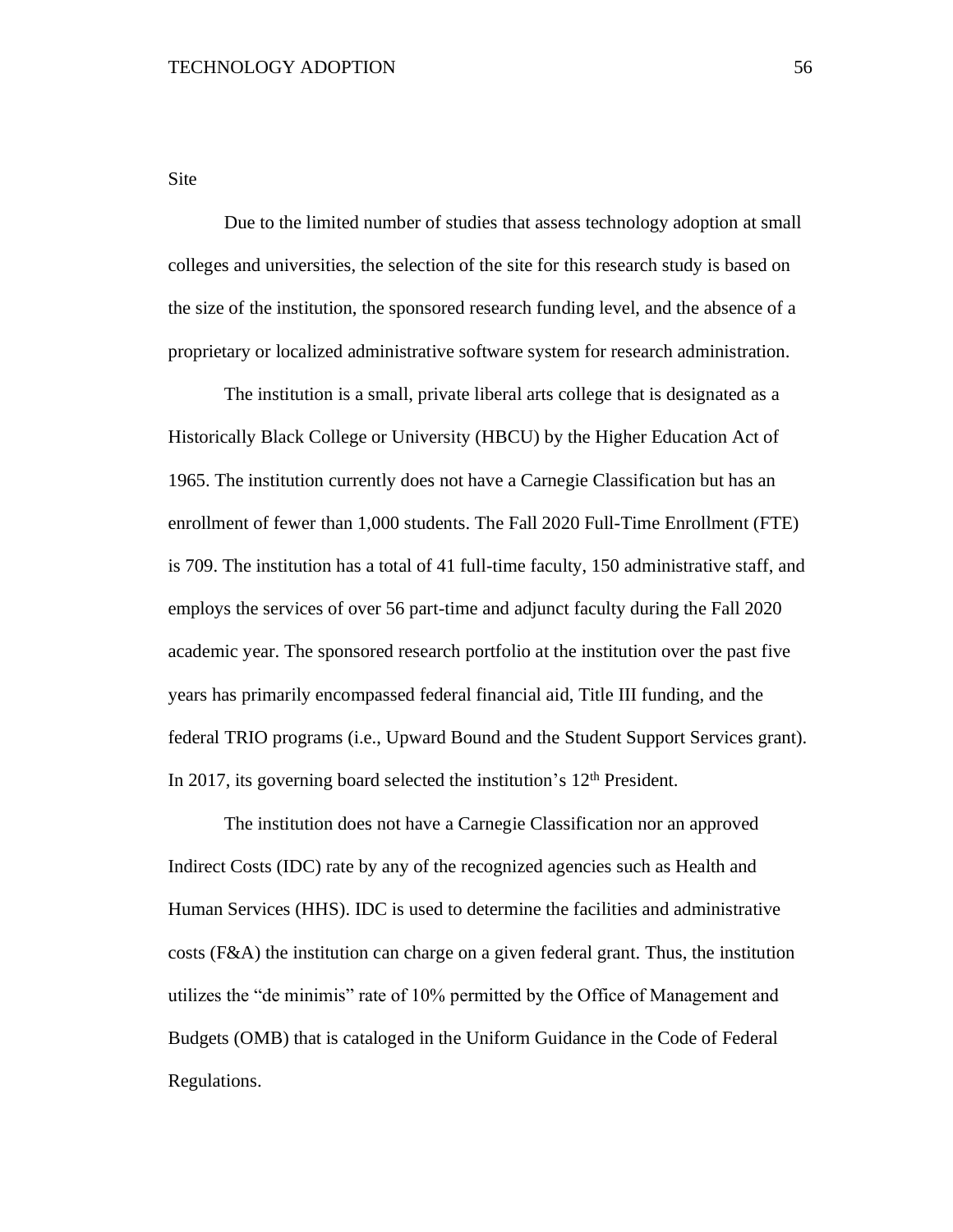A review of institutional policies does not indicate that the policies and procedures from the Business and Finance Division, the Faculty Handbook, or Human Resources, provide any guidance for sponsored research engagement for faculty or staff. What's more, the institution does not have an organized sponsored research administrative office. The rules of engagement are vague and do not support efficiencies in proposal development and submission guidelines that ensure adherence to established institutional policies or those mandated by the federal government. There is neither a centralized nor decentralized system to manage the post-award functions of sponsored programs (i.e., contract review/approval, time and effort reporting, and fiscal reviews of expenditures).

#### Subjects

The population selected for this study  $(N=5)$  is comprised of administrators at the small, private institution of higher education. In total, the institution has 150 administrative staff, comprised of seven vice presidents, four academic deans, and multiple persons who serve at the director and coordinator level. The subjects were selected based on their administrative role, as related to sponsored research administration. The functions and roles of the individuals invited to participate were selected for the following reasons: administrative responsibilities for research administration, fiscal accountability for research expenditures and compliance to the Uniform Guidance (Budget, 2021), and the use of data and reporting for faculty engagement sponsored research for promotion and tenure purposes. Those interviewed included: the Provost/Vice President for Academic Affairs, Vice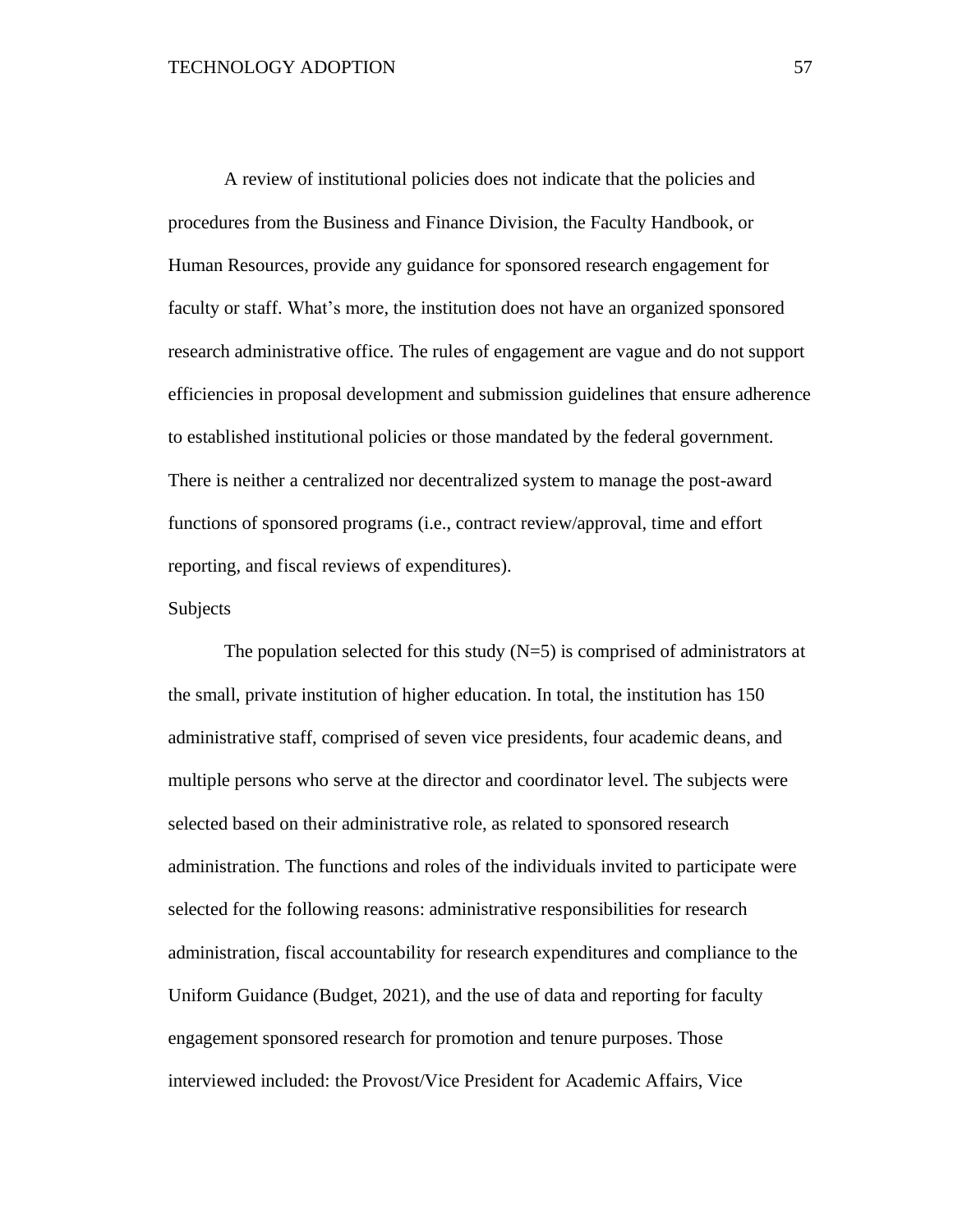President for Business and Finance Administration, the Director of Sponsored Programs, the Vice President for Institutional Advancement/Director of Title III Programs, and the Director of Information Technology.

Confidentiality is critical for interviewee anonymity and privacy. Informed consent was obtained before conducting each interview wherein interviewees were provided the opportunity to decline/withdraw from the study and have their information/data removed from the transcripts. All the interview transcripts have been securely maintained by the researcher and stored on digitally encrypted files. Instrumentation

This qualitative case study followed the guidance of Yin (2014, p. 114) who identifies six sources of evidence for case study research: documents, archival records, interviews, direct observation, participant observation, and physical artifacts. This grounded theory methodology case study utilized interviews to ascertain the perception of administrators in adopting technology for sponsored research administration. The interviews consisted of an unstructured exchange that allows the researcher to modify the sequence of the questions and wording used. The interview consisted of ten questions and allowed for follow-up questions based on participant responses. The interview questions were derived from a research related to technology adoption and the TAM and UTUAT models. Additionally, questions were developed based on my 18 years in research administration and the studies in the review of literature that examined the values and perspectives of research administrators. A copy of the interview questions is provided in appendix two.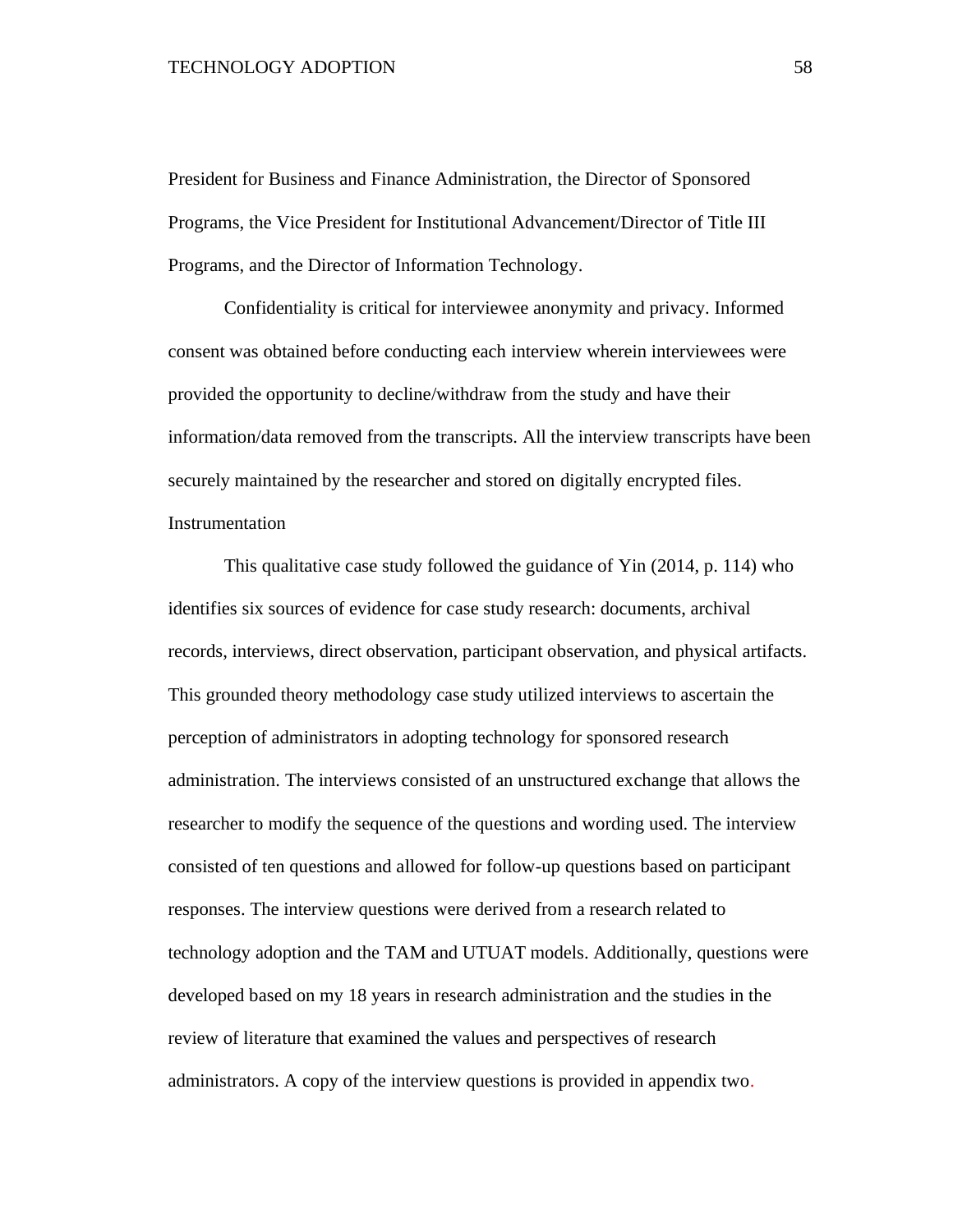# Procedures

The face-to-face and phone interviews were scheduled with the five identified subjects. If the interviewees agree to participate, the interviews will be scheduled via and cataloged using the Gmail calendar system. Once the agreed-upon date for the interviews arrives, the interviewees will be provided an informed consent letter, (see the appendix). Following review and signing of the informed consent form by the interviewees, the following procedures will be facilitated:

Step I: Inform the interviewee of the purpose and goals of the research study;

Step 2: Inform the interviewee that the interview is being recorded;

Step 3: Inform the interviewee of the confidentiality of his/her responses;

Step 4: Allow questions from the interviewee

Step 5: Obtain signatures of the informed consent

Step 6: Ask interviewee name, title, daily tasks, role and responsibilities;

Step 7: Ask interview questions;

Step 8: Allow the interviewee to ask questions or elaborate on the interview questions;

Step 9: Follow up to responses from the interviewee;

Step 10: Allow the interviewee to make final remarks to follow up questions;

Step 11: Thank the interviewee for participating and end the interview; and

Step 12: The researcher will transcribe the notes and audio recordings for documentation purposes.

Data Analysis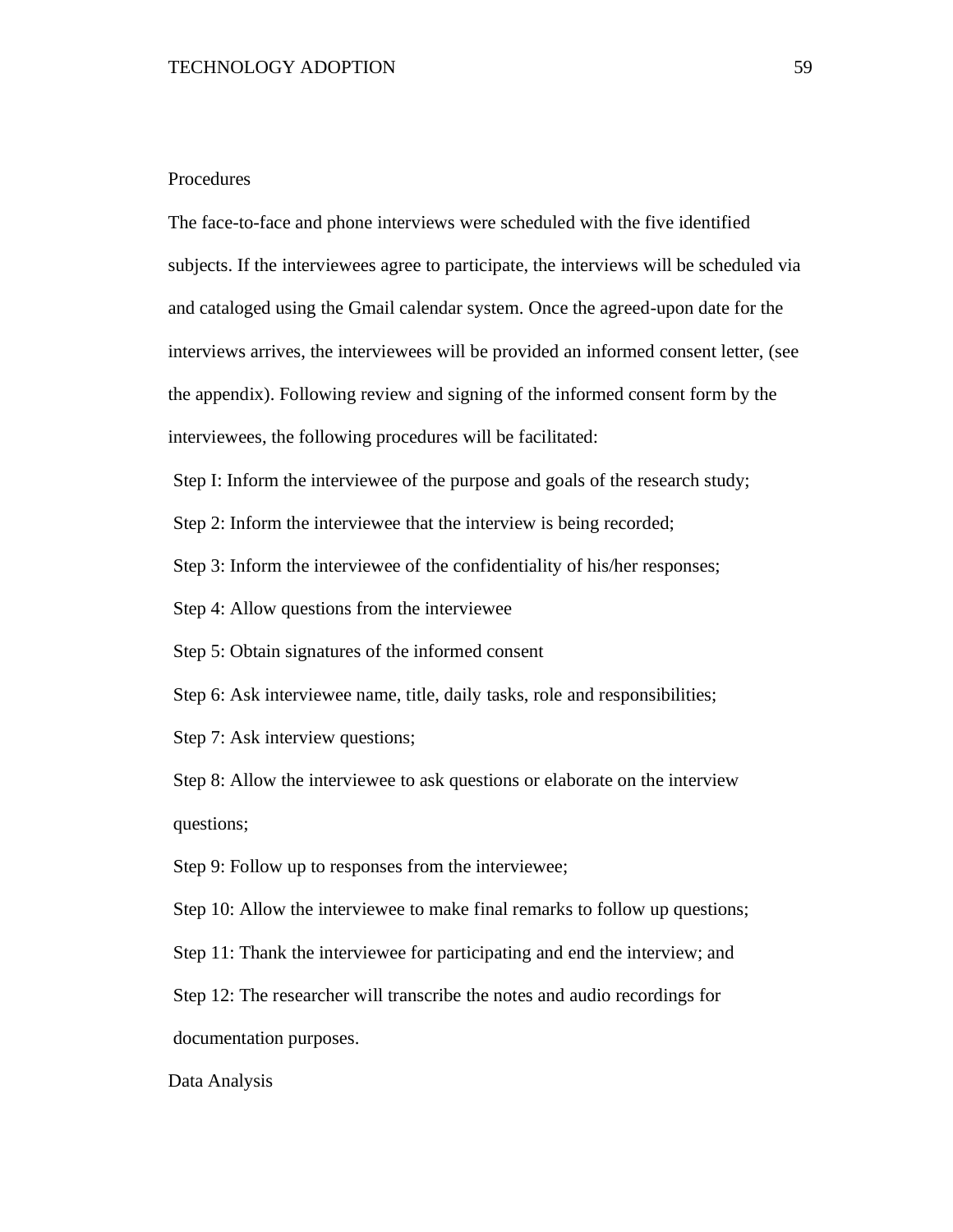An analysis of the interviews was coded manually during open coding. The researcher coded all the interviews simultaneously using this method. The transcripts of the interviews were uploaded into computer software, Otter.ai, for further analysis. The transcribing process is useful because it produces a verbatim narrative readout t of the interviews. The researcher reviewed the audio files and transcriptions from Otter.ai, to ensure their accuracy and, when needed, updated/revised/modified the final transcripts. Additionally, the Otter.ai, transcription system provides frequency numbers which supports the organization of themes related to the topic of this capstone.

Reliability and Validity

The "logical model of proof" as described by (Yin R. , 2003, p. 34), supports the trustworthiness of the case study design and addresses the reliability and validity of the data propositions, as well as the logic of the analysis of data.

## Reliability

Replication is a sure means of addressing external reliability. The scientific community should be able to replicate this study, which would be most applicable to those who have a vested interest in technology adoption for sponsored research administration using open-source platforms. Further external validity is the identification of the researcher as a member of the group being studied. This supports the disciplined subjectivity and provides clarity to my experiences and interest in research administration. I have served as a sponsored research administrator for the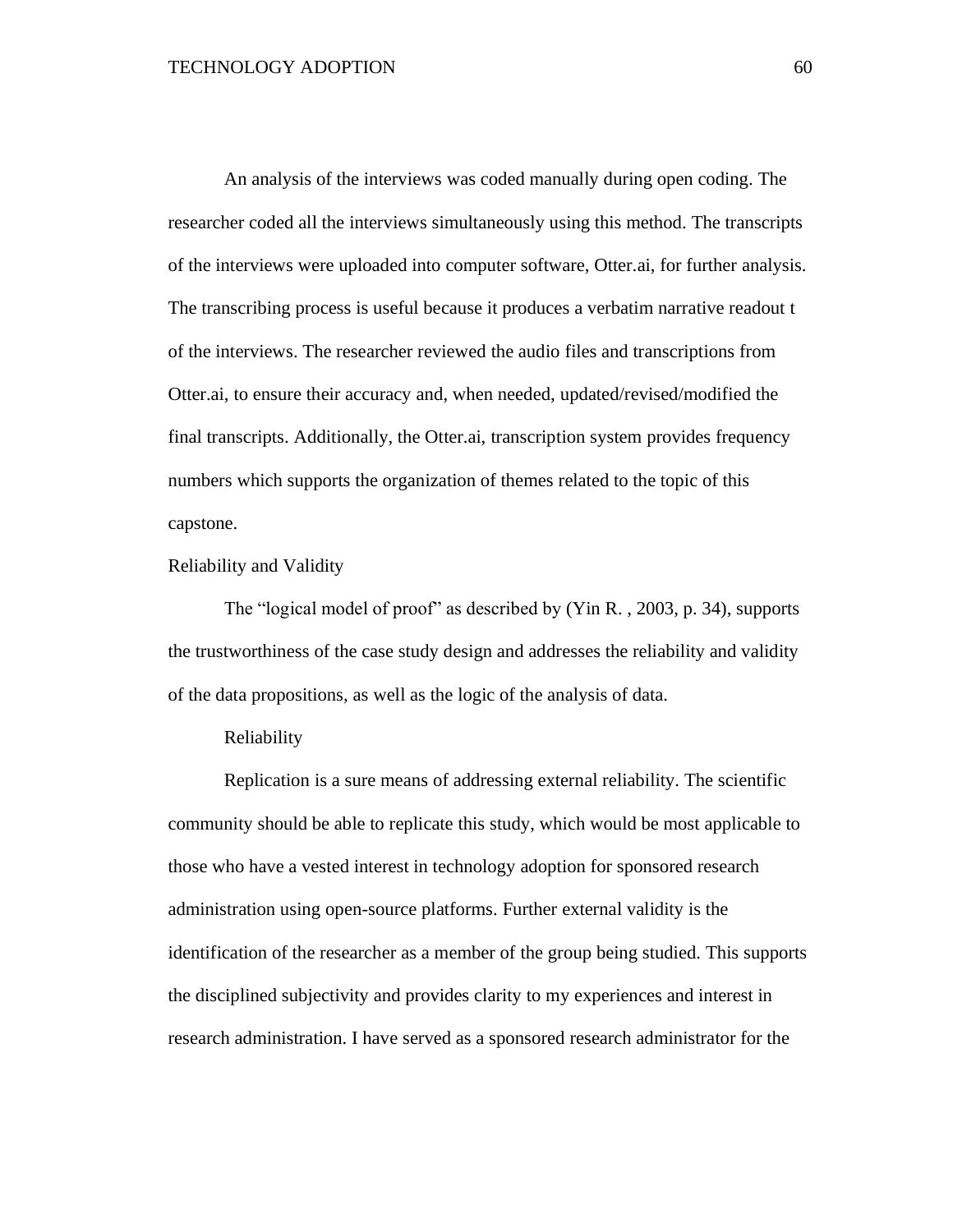### TECHNOLOGY ADOPTION 61

past 18 years. Another measure taken to ensure external reliability are the data collection techniques, which was detailed earlier in this chapter.

Internal reliability concerns were addressed through a collection of the data and ensuring that the interviews were transcribed verbatim. The maintenance and documentation procedures of the data collected also support the reliability of the study.

Validity

To support the construct validity, the researcher demonstrated the research measures reflected the linkages between the conceptual framework and the objectives of the study as identified by (Yin R. , 2003, p. 35). Incorporating multiple sources of evidence proved another means of supporting the internal validity of the study. The researcher used data sources, participant interviews, documents from the organization, and a continuous review of related literature to support the internal validity of the study.

# Limitations

This qualitative case study concentrated on the perceptions of institutional interest in technology adoption of open-source software as an administrative tool in sponsored programs at a small college in the Southeastern United States. Accordingly, this study does not cover the spectrum of research related to the adoption of technology, nor does it address all matters and aspects related to opensource software systems. Indeed, this study is exclusively focused on a small, private institution and does not include an analysis of research administrative tools or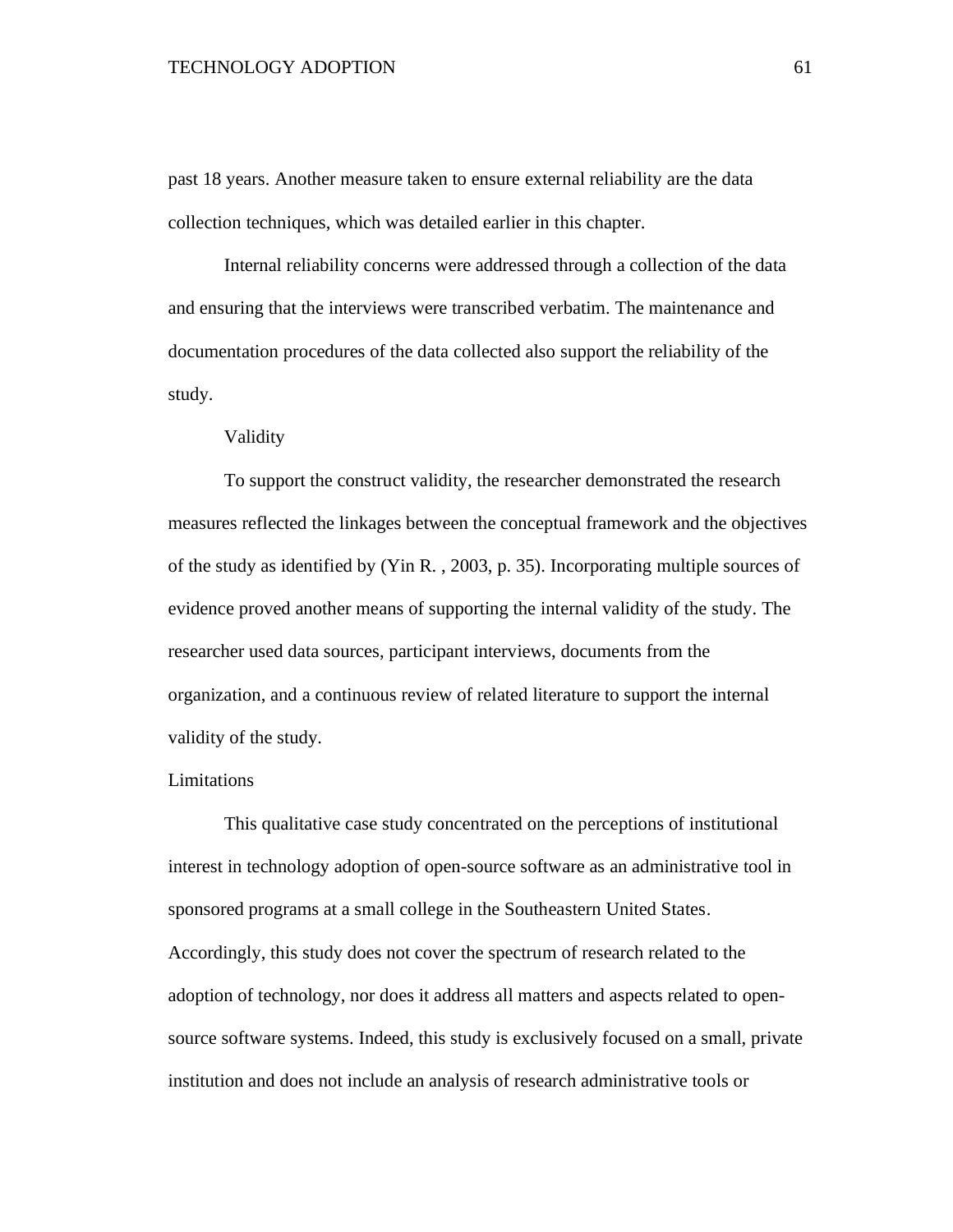## TECHNOLOGY ADOPTION 62

frequency of use of proprietary or open-source software systems on a regional, national, or global scale. The small sample size of this study limits the transferability of the findings to the comprehensive analytical output related to technology adoption and open-source software perceptions.

By employing a case study approach, there are inherent limitations, as well. These limitations are associated with the lack of investigation of more sites to further bolster the argument of the perceptions of technology adoption concerning research administration. There may be subsequent researcher biases, based on former and current roles within research administration and the organization.

# Conclusion

This chapter provides a discussion of the case study approach used in this capstone project to examine perceptions of technology adoption and the viability of open-source platforms for research administration at a small college in the southeastern US. This methods section provided the approach to this qualitative study, which included a detailed account of the site, the interview procedures with which to collect information from participants, the data analysis techniques used to compile responses to interview question, a summary of the potential reliability and validity issues, as well as discussions on the limitations of the study being conducted at a singular site.

Chapter four will provide a restatement of the research questions and provide a profile of the site of the study, while also imparting a detailed description of the study participants. The most critical part of chapter four will be the discussion of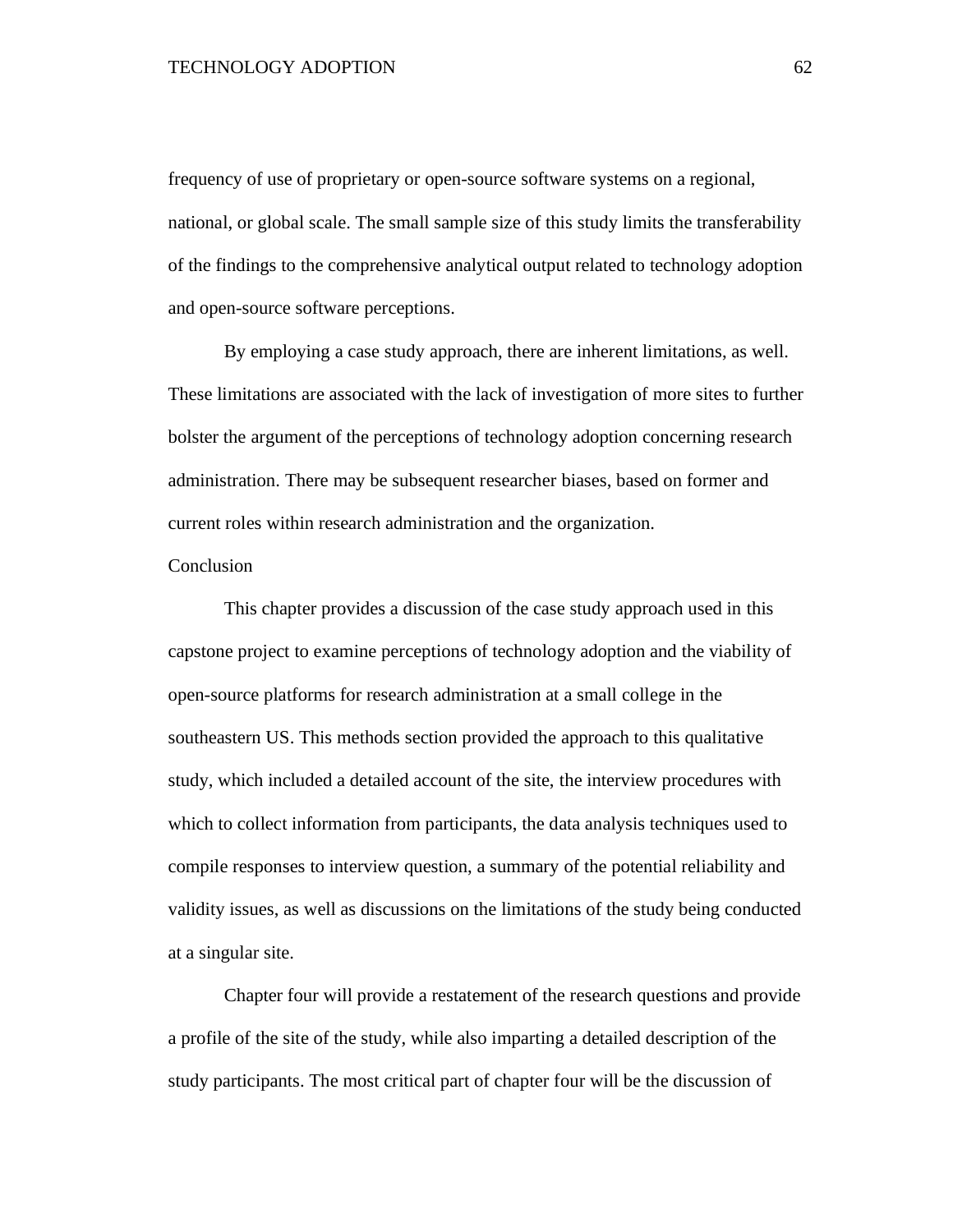themes from the interviews with the study participants. Finally, a narrative dialogue will be provided on the findings and results from the study.

# **Chapter 4: Findings**

Introduction

This chapter provides the results of the qualitative case study method and adheres to the five "traditions" identified by Creswell (1998), using the grounded theory methodology to answer the following research questions:

**RQ1:** What impact does the perception(s) of open-source software platforms have on technology adoption for sponsored research among administrators at a small college/university?

**RQ2:** What issues or factors support or deter technology adoption?

**RQ3:** Do administrative roles and responsibilities affect the perceived usefulness and attitudes towards technology adoption using open-source software platforms for research administration?

This chapter also discusses the process of analyzation of the interview data collected, which were based on the grounded theory methodology in relation to the research questions. The purpose of this study was to explore the impact technology adoption has on institutional leadership at a small college/university and their perceptions of open-source software platforms as tenable means of ameliorating sponsored research administrative functions. This study will support the development of disruptive innovations that maintain enhanced data collection, reporting, as well as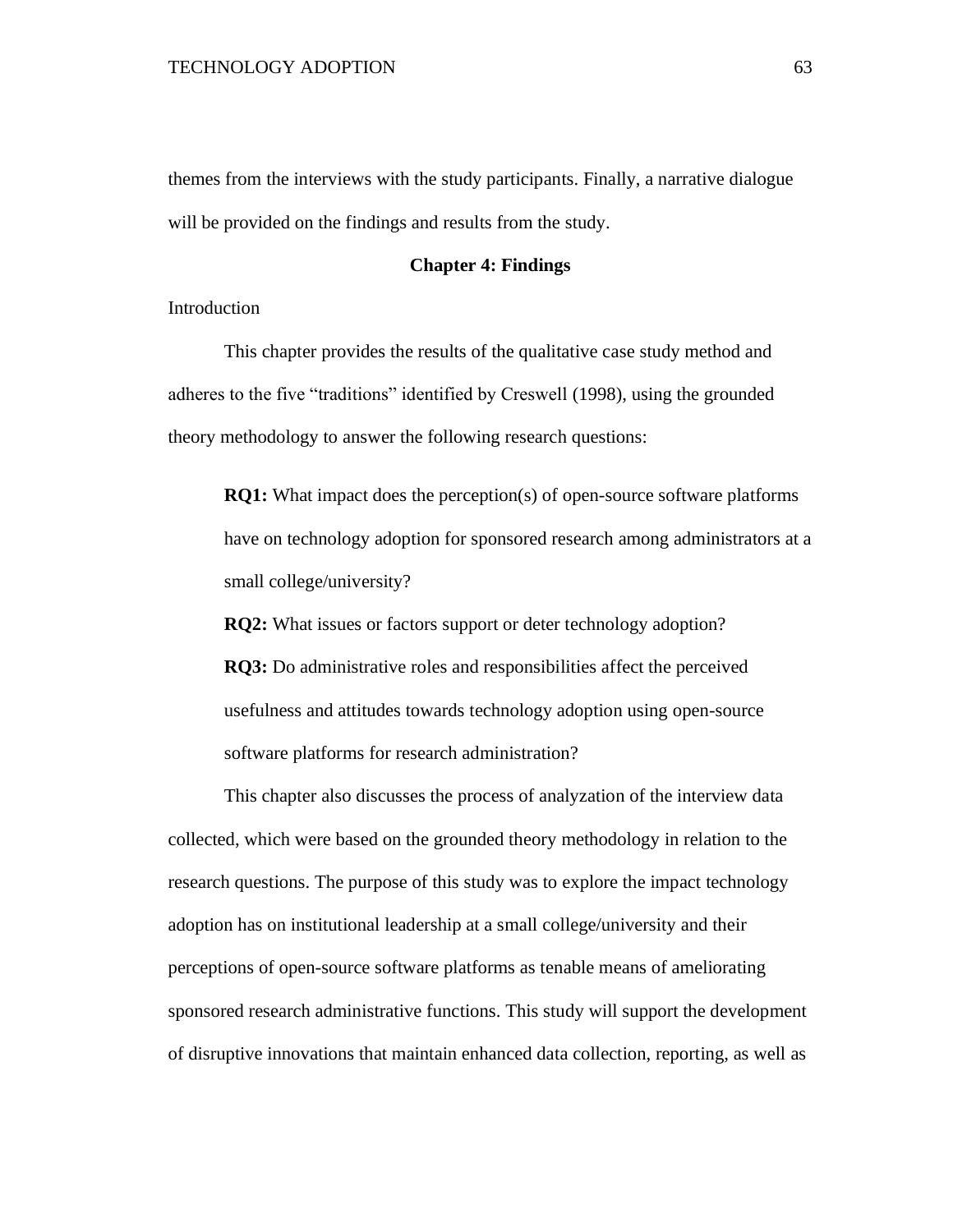the use of results for systems that sustain increased efficiency and effectiveness in sponsored research administration.

Profile Information

## The Institution

The four-year institution awards degrees from 17 majors with a liberal arts foundation. According to the Integrated Postsecondary Education Data System (IPEDS), (U.S. Department of Education. Institute of Education Statistic, 2021), the institution has a total enrollment in the Fall of 2020 of 712 students, of which 95% identify as Black or African American. The institution also has a total of 43 instructional, full-time faculty and was reaffirmed by the Southern Association of Colleges and Schools, Commission on Colleges (SACSCOC) in 2020 for an additional 10 years. The institution does not have a Carnegie classification, which represents the level of research facilitated at the institution, nor does the institution participate in the Higher Education Research and Development survey, published annually by the National Science Foundation. According to the annual audited financials of the institution, over \$15 million were expended in federal grants and contracts during the 2020 fiscal year. These grants and contracts expenditures include the federal PELL grant program, TRIO cluster (Upward Bound and Student Support Services grants), institutional aid from the Title III grants, CARES Act funds, and other competitive grant programs.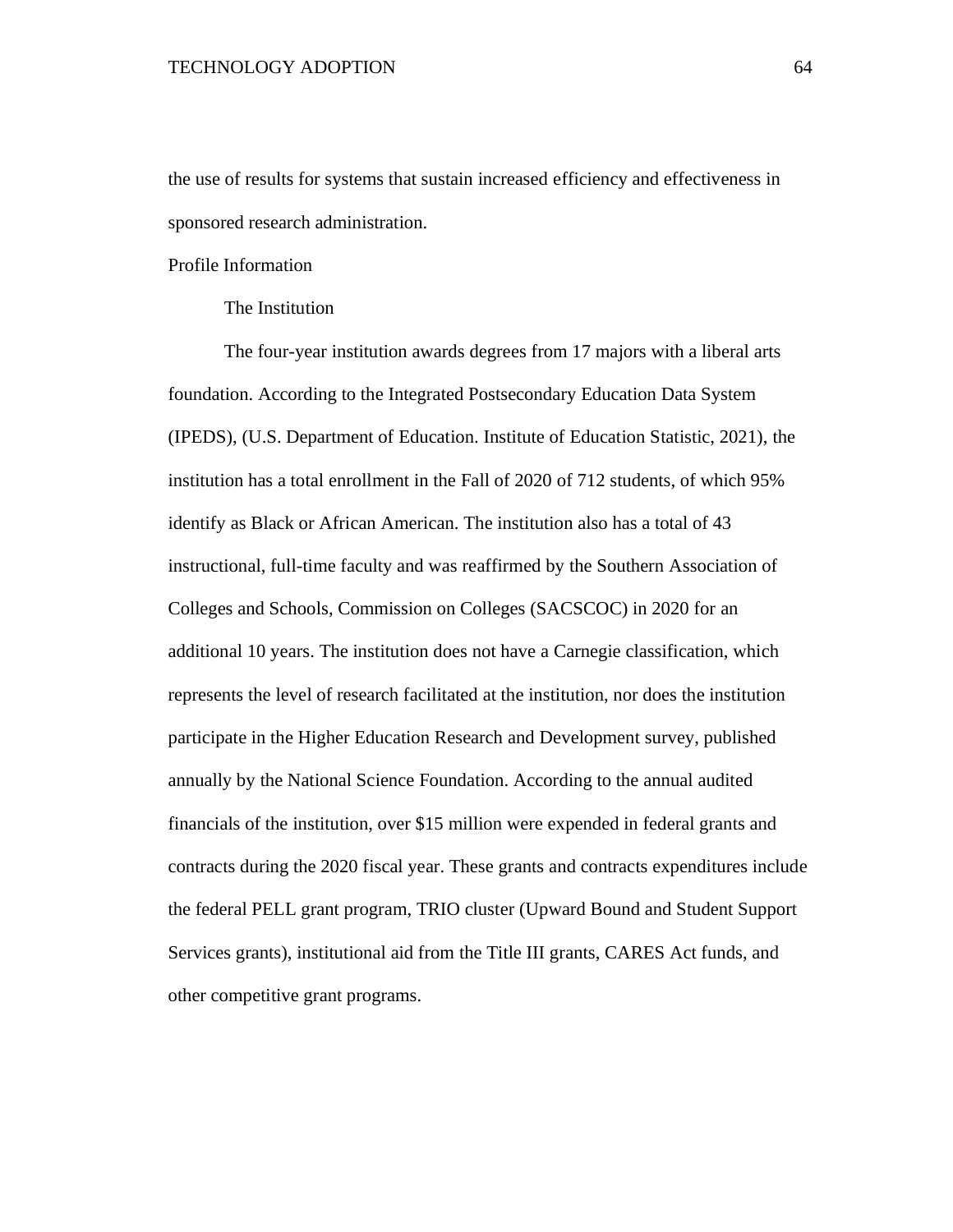# Study Participants

Five participants were interviewed for this study. All study participants were employees of the institution, with 60% being employed three years or less. Two of the participants had an average of 24 years of service at the institution. The gender of the participant population was 40% female and 60%, male. Related to roles and responsibilities of the participants, 60% served as senior administrators, while the remaining 40% served at the Directors' level.

# *Table 2: Profile of Participants*

| <b>Interviewees</b> | <b>Institutional Role</b>                                   | <b>Years at the</b><br><b>Institution</b> | Gender |
|---------------------|-------------------------------------------------------------|-------------------------------------------|--------|
| Interviewee 1       | Provost/VP for<br>Academic Affairs                          | 21                                        | Male   |
| Interviewee 2       | VP for Advancement<br>and Director of Title III<br>Programs | 28                                        | Female |
| Interviewee 3       | VP for Business and<br>Finance Administration               | 11 months                                 | Male   |
| Interviewee 4       | Director of Information<br>Technology                       | 3                                         | Male   |
| Interviewee 5       | Director of Sponsored<br>Programs                           | 6 months                                  | Female |

The functions and roles of the individuals at the institution invited to participate were selected for the following reasons: administrative responsibilities for research administration, fiscal accountability for research expenditures and compliance to the Uniform Guidance (Budget, 2021), and the use of data and reporting for faculty engagement sponsored research for promotion and tenure purposes. Those interviewed included: the Provost/Vice President for Academic Affairs, Vice President for Business and Finance Administration, the Director of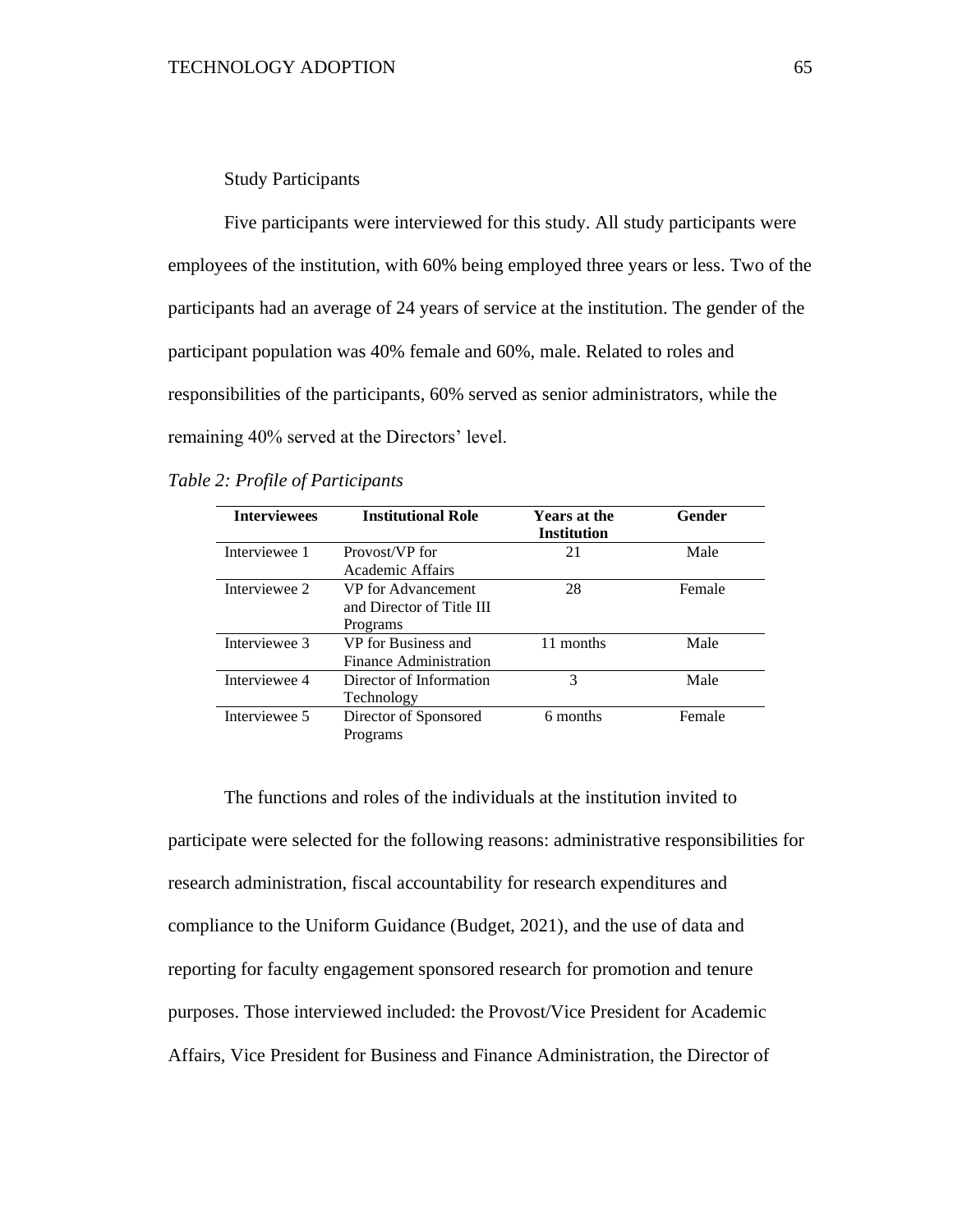Sponsored Programs, the Vice President for Institutional Advancement/Director of Title III Programs, and the Director of Information Technology.

# Results

This section will describe the results derived from the participant interviews and catalog those findings based on distinct themes, as related to the perceptions of institutional interest in technology adoption of open-source software. The research design for this case study is based on a single institution and engaged qualitative methods. This design focused on the pre- and post-award data collection needs of sponsored programs administrators and compliance reporting requirements for internal and external stakeholders. The use of results to support the development of performance evaluation measures of research administrators, academic divisions and units, and other non-academic units that participate in grantsmanship was central to the design.

The major emerging themes are presented and provided in the order of importance based on the frequency in response to the interview questions. They were identified, coded, and analyzed in relation to the research framework, the research questions and the interview data.

Theme1: Local communication of technology adoption

When the interviewees were asked about the perception of the institution's response to emerging technologies, they overwhelmingly indicated communications regarding emerging technology were facilitated at the individuals' level/department of the institution. The responses included the following: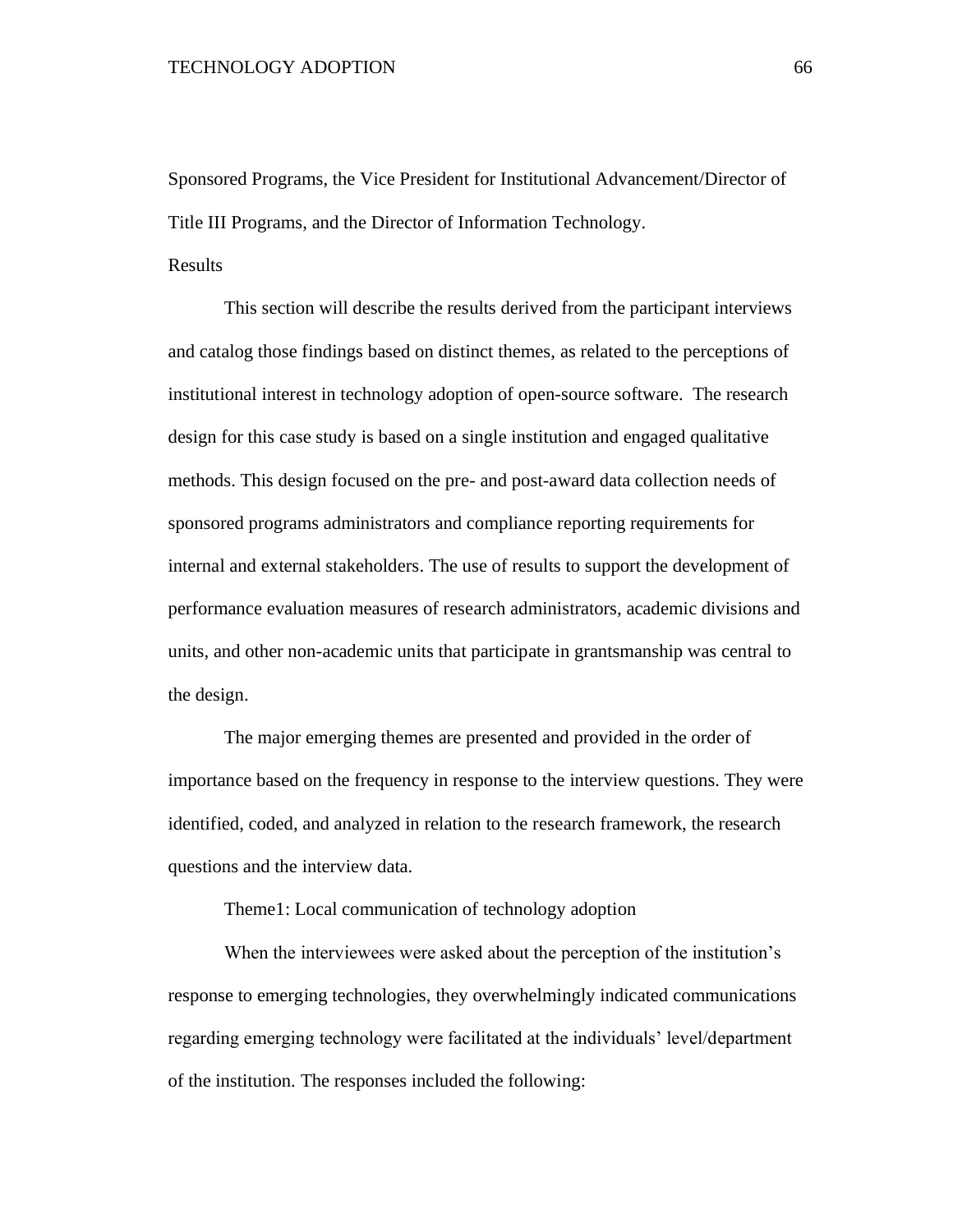Interviewee 2: It depends on what area you're in, it is more departmentalized than maybe institutionalized. But I think within individual areas, it may be, you know, regular.

Interviewee 3: So almost a siloed approach, per function areas, where we may be strong in some areas and moderate in some areas, such as finance, you may be relatively moderate.

Interviewee 1: I think our communication is, is fairly efficient, but limited to the areas that need or that that will be required to use that technology. We engaged a fairly robust process of accessing and utilizing technology, particularly to automate and create more efficiencies in our administrative systems, particularly with the instructional technology.

Interviewee 5: I have not been made aware of any new advances in technology that have been made available to staff. I'm not aware of any publication or announcement regarding that.

Theme 2: Relationship between years of service and perception on technology adoption

The interviewees demonstrated a difference of perception of the institutions' efforts to adopt and communicate emerging technology. Interviewees who have served longer: interviewee 1 (21 years), interviewee 2 (28 years), and interviewee 4 (3 years) held that the institution was astute at adopting and communicating emerging technologies.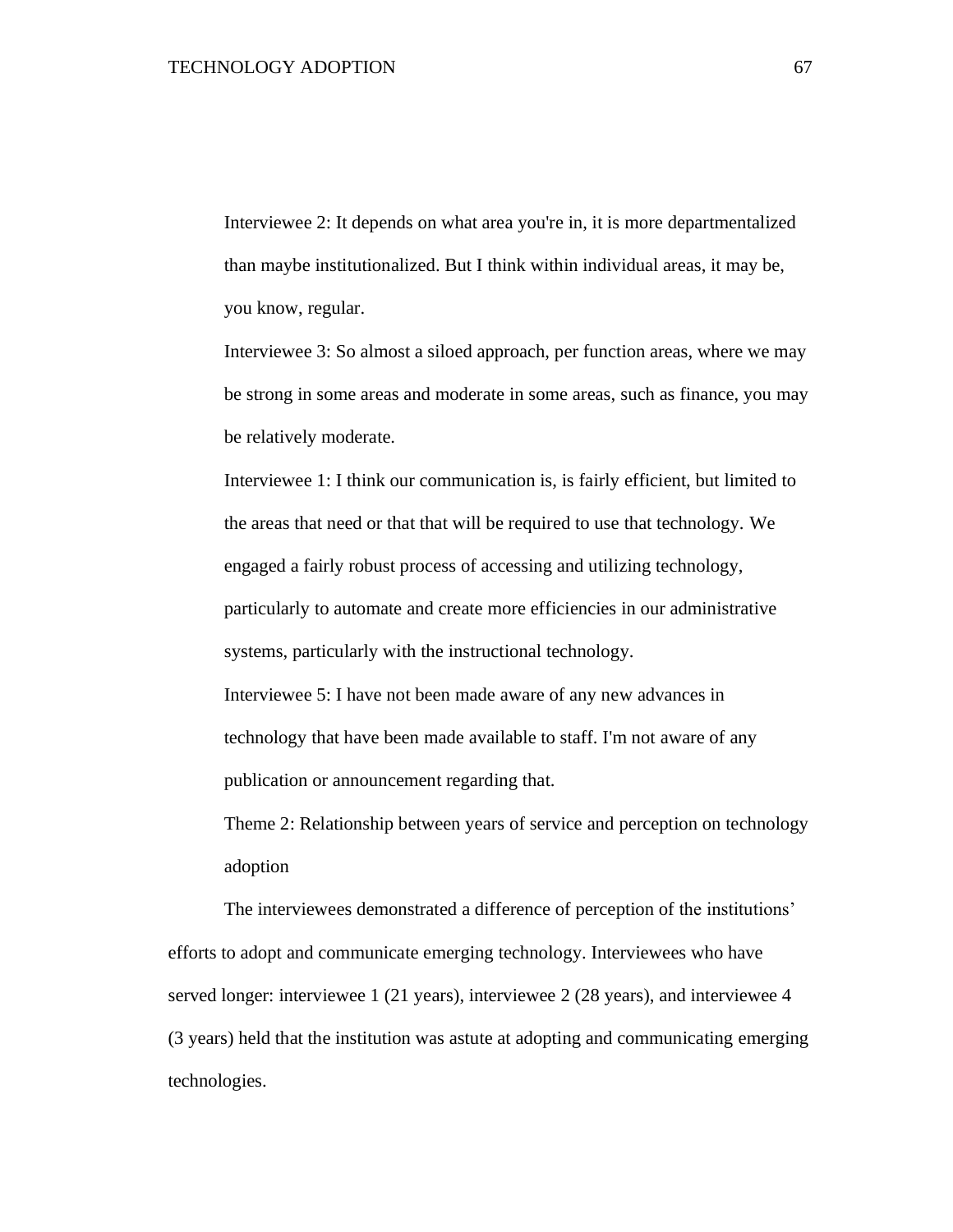Interviewee 1: I would say overall that the college is exhibited, really robust utilization of available technology.

Interviewee 2: The college has always sought to be at the cutting-edge of technology, and throughout the years have been seen as leaders in technology adoption and the use of open-source systems, particularly as an instructional method. The institution allows faculty to use open-source educational resources for instruction.

Interviewee 4: Yes, we are paying attention to all things IT.

Those who had served shorter lengths at the institution, interviewee 3 (11months), and interviewee 5 (6 months), held the perception that the institution exhibited limited efforts to adopt or communicate emerging technologies.

Interviewee 3: I'm Teetering on either saying just does not applicable because I don't think people even know what emerging technology are, so I don't think isn't a negative perception, or is there a positive one. When you talk in terms of, I think analytic capacity, I don't think they really know what exists. If we could do a scale of one to 10, one to five, I would say a one. Interviewee 5: I have not been made aware of any new advances in technology that have been made available to staff. I'm not aware of any publication or announcement regarding that.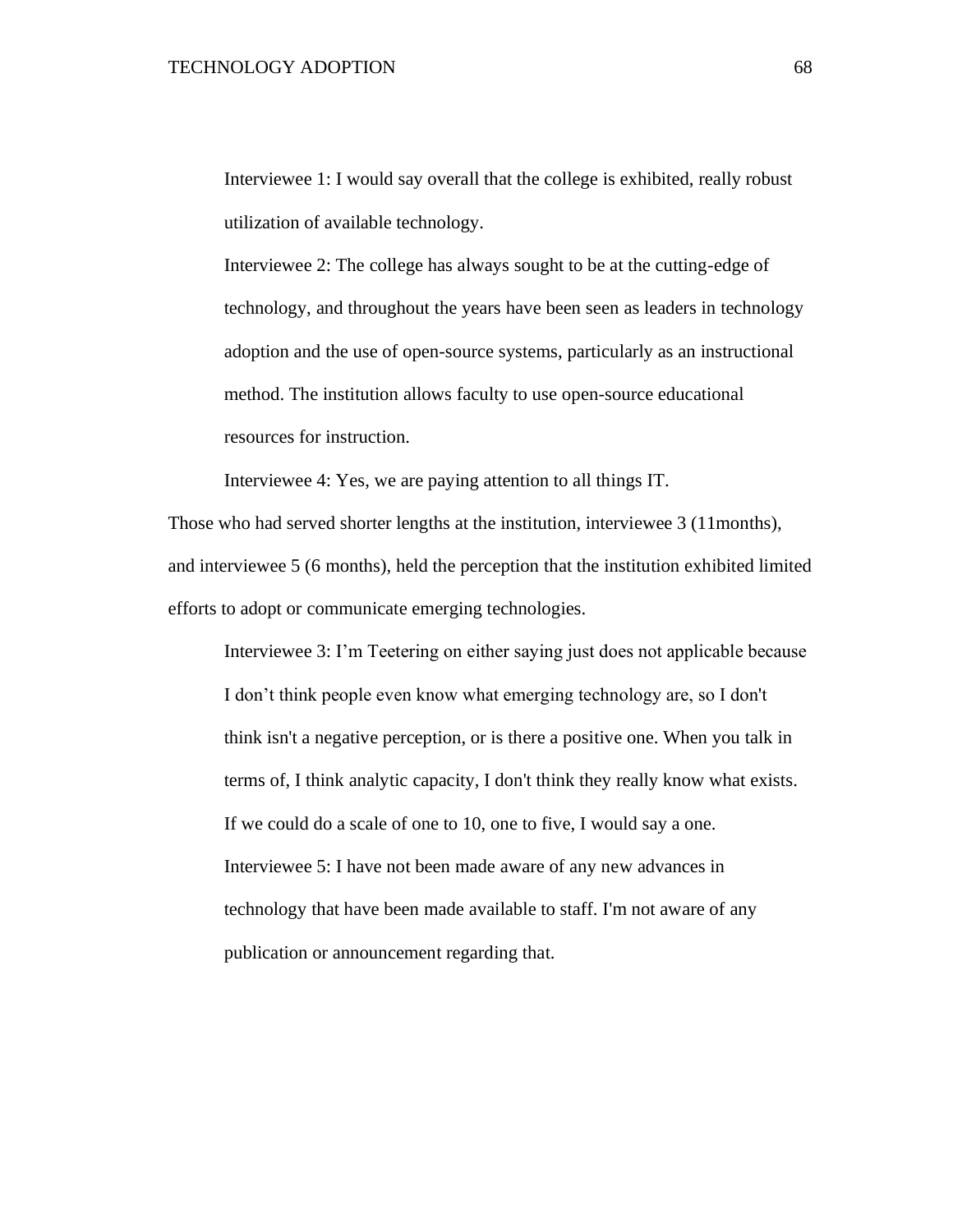Theme 3: Staffing and resources as a barrier to technology adoption

Interviewee 4, who serves as the Director of Information Technology, indicated that limited staffing and decision-making were a hindrance to the adoption and successful implementation of technology.

Interviewee 4: Economics have always been a hindrance, where economics has not been a hindrance, we've been playing catch up…you got to have all the foundational pieces in place, and they have to be functional before all of them can work. And you can move to a faster pace. So often, we try to, to jump and jump over some things that we later find out are integral parts of the puzzle. And in things, they're hindered from working because everything isn't in place. So, the foundational internet, we've been working on that the equipment that we're using to relay transmit, to carry information from building to building has been reviewed.

-Overseeing and make sure that everybody's doing it the right way, and then who's enforcing it having the power to enforce it. Sometimes by the time it finds out that there's a Database or Software, whatever someone's already agreed and wrote, check. Didn't come through us, you know, and then we go into like, oh, we need to see if it's compatible.

-I don't know if this is even possible, because of the finances at HBCUs. We have one person doing too many jobs.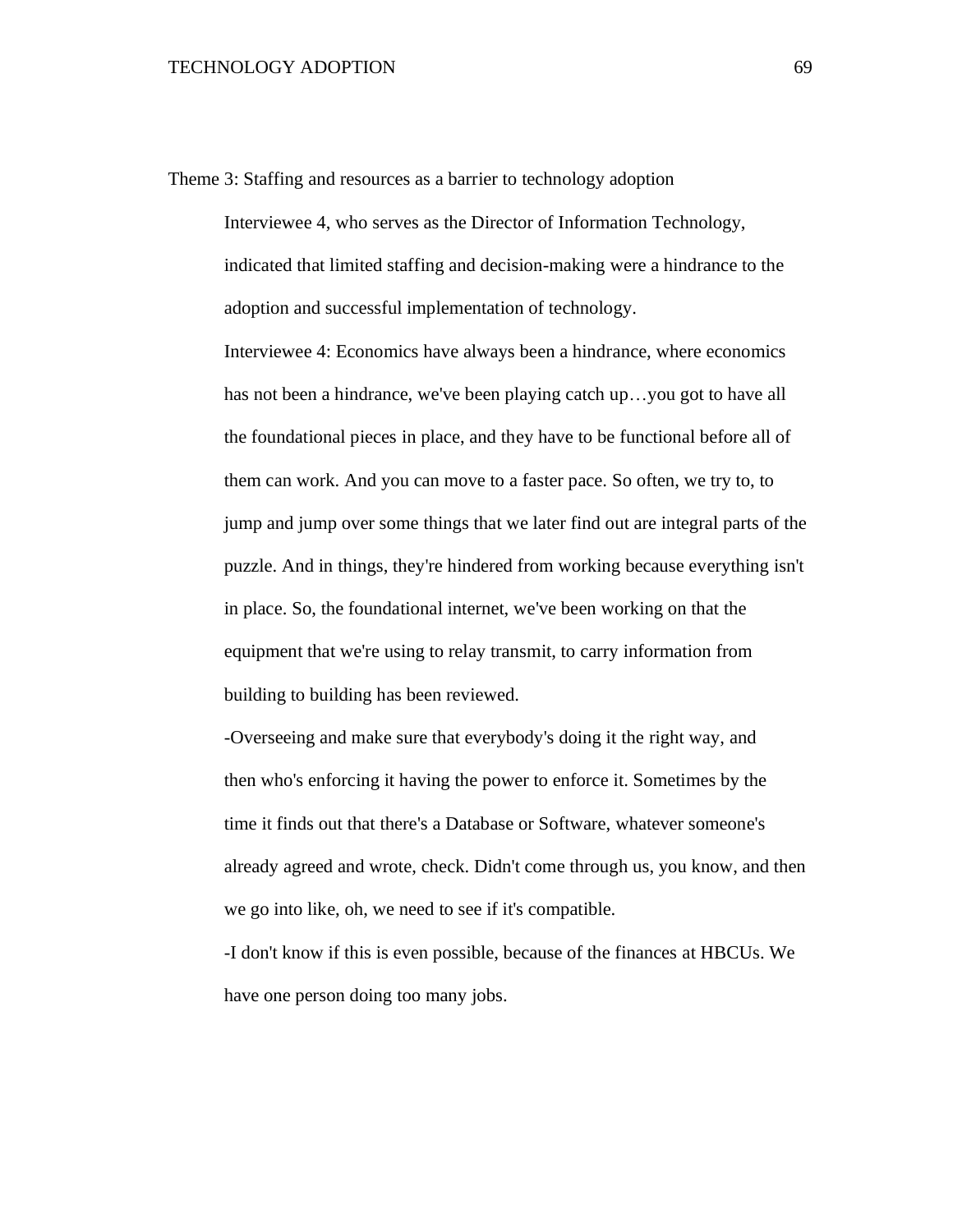These responses from the individual in the administrative unit responsible for procuring, implementing, and troubleshooting software systems and technology at the institution held the perspective that the department was not included in the decisionmaking process when proprietary or open-source systems were procured. The information technology department was not consulted regarding compatibilities with existing systems. This was validated by other interviewees who indicated that technology adoption was localized, (see theme one).

Theme 4: The hack of 2017 accelerates data security concerns related to the adoption of technology

It should be noted that the institution had a ransomware attack in 2017. Interviewees employed at the institution during this crippling breach indubitably answered questions with this in mind; data security is certainly of the utmost importance in their decision-making, as related to technology adoption for both proprietary and open-source systems. This ransomware attack incapacitated enterprise resource planning (ERP) systems for business and finance, financial aid, in addition to the learning management system, which aided the monitoring of student success measures. In response to the ransomware hack in 2017, the institution utilized a system of "smartsheets" to manage the ERP functions of the institution.

The smartsheet system [\(https://open-](https://www.smartsheet.com/solutions/education)

[source.smartsheet.com/solutions/education\)](https://www.smartsheet.com/solutions/education) allowed the institution and its officials to manage the daily operations of the institution. This system was used in tandem with MS Excel, as preparation for annual audit documents and reports. Since the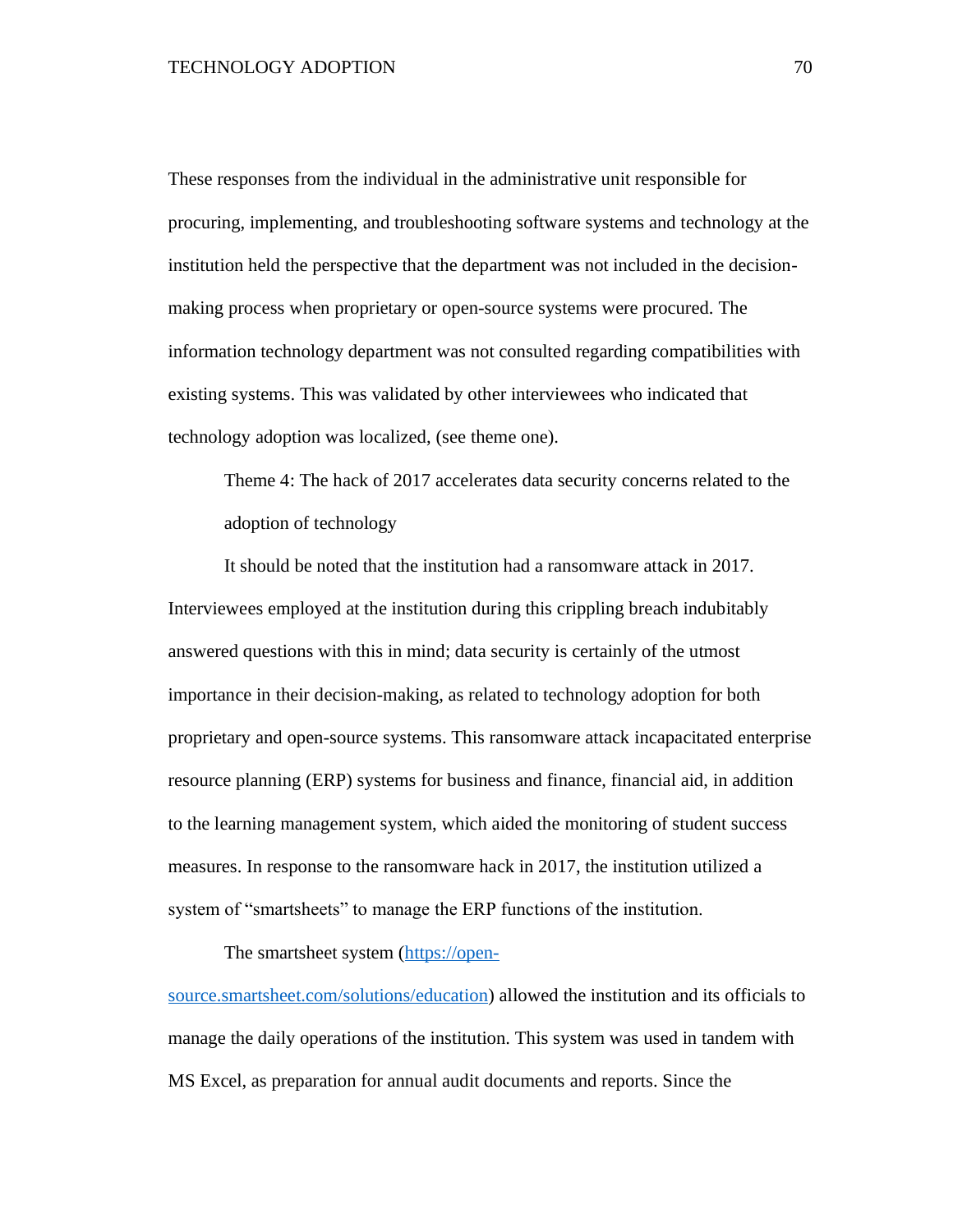ransomware hacks, the institution decided to join a consortium of private institutions to purchase the Ellucian Colleague system. The rationale for joining the consortium was cost-based. The costs associated with becoming a member of the consortium (and recognizing the costs saving associated with the collective), they decided, far outweighed independently procuring an ERP such as Colleague or Banner, through Ellucian, or Peoplesoft. Nevertheless, the institution has not been able to regain access to the data and information encrypted during the ransomware attack. Most assuredly, these factors forecast the reservations of administrators who were employed at the institution and endured the aftermath of the ransomware attack.

Interviewee 1: it's only recently, within the last four years, maybe three and a half years that faculty have come to the kind of awareness that they have of Colleague and its capacities. You know, before we had the ransomware, attack, faculty only engaged colleague to report final grades.

-All the cyber protections, all the things that you need the things that you think about for handling your data, and that you then have access to your data with no strings attached or whatever, it's just out there.

- By the same token, it's only recently, within the last four years, maybe three and a half years that faculty have come to as the kind of awareness that they have of Colleague and its capacities. You know, before we had the ransomware, attack, faculty only engaged colleague to report final grades. Interviewee 2: Because you know, we know a lot of pirating goes on, we know that there are a lot of cyber thieves who can look one way and be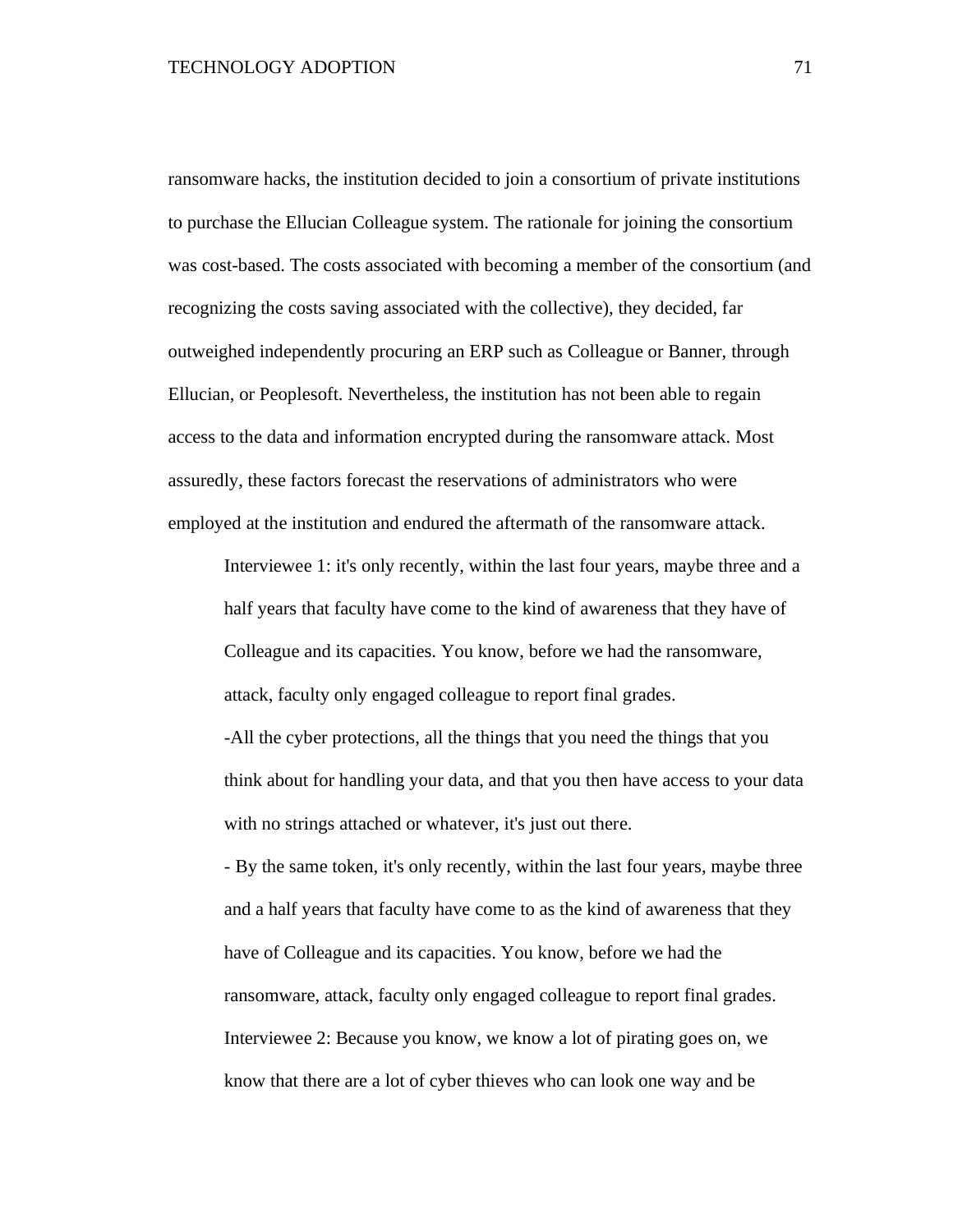something else. And if you've got mechanisms in place, that help thwart that, because I don't think you can ever get rid of it completely, but at least help through it that and, and really kind of decrease the chance of that because you want to feel like it's a safe space.

Theme 5: Lack of support and security biggest risks to technology adoption from open-source platforms

As previously mentioned in theme four, security was a major consideration concerning technology adoption using open-source systems. However, when asked the question, "What are the benefits and risks when considering adopting technology from open-source platforms?" the interviewees shared some similar security concerns. They also apprised other risks, as well, such as compatibility, support systems, and desirability of use/continuous updates as some of the pronounced risks.

Reflections are provided below on the benefits and risks, as supplicated by the interviewees. It is interesting to note the perspectives of interviewee 3, regarding these benefits and risks associated with technology adoption and open-source systems. Interviewee 3 serves as the Chief Finance Officer (CFO) and has maintained this role for eleven months. Prior to the appointment as CFO, interviewee 3 served in high levels of state government as the chief official for the data analytics unit. Interviewee 3 presented a candid perspective on the institutions' readiness for technology adoption, stating, "I'm teetering on either saying just does not applicable because I don't think people even know what emerging technology are […]".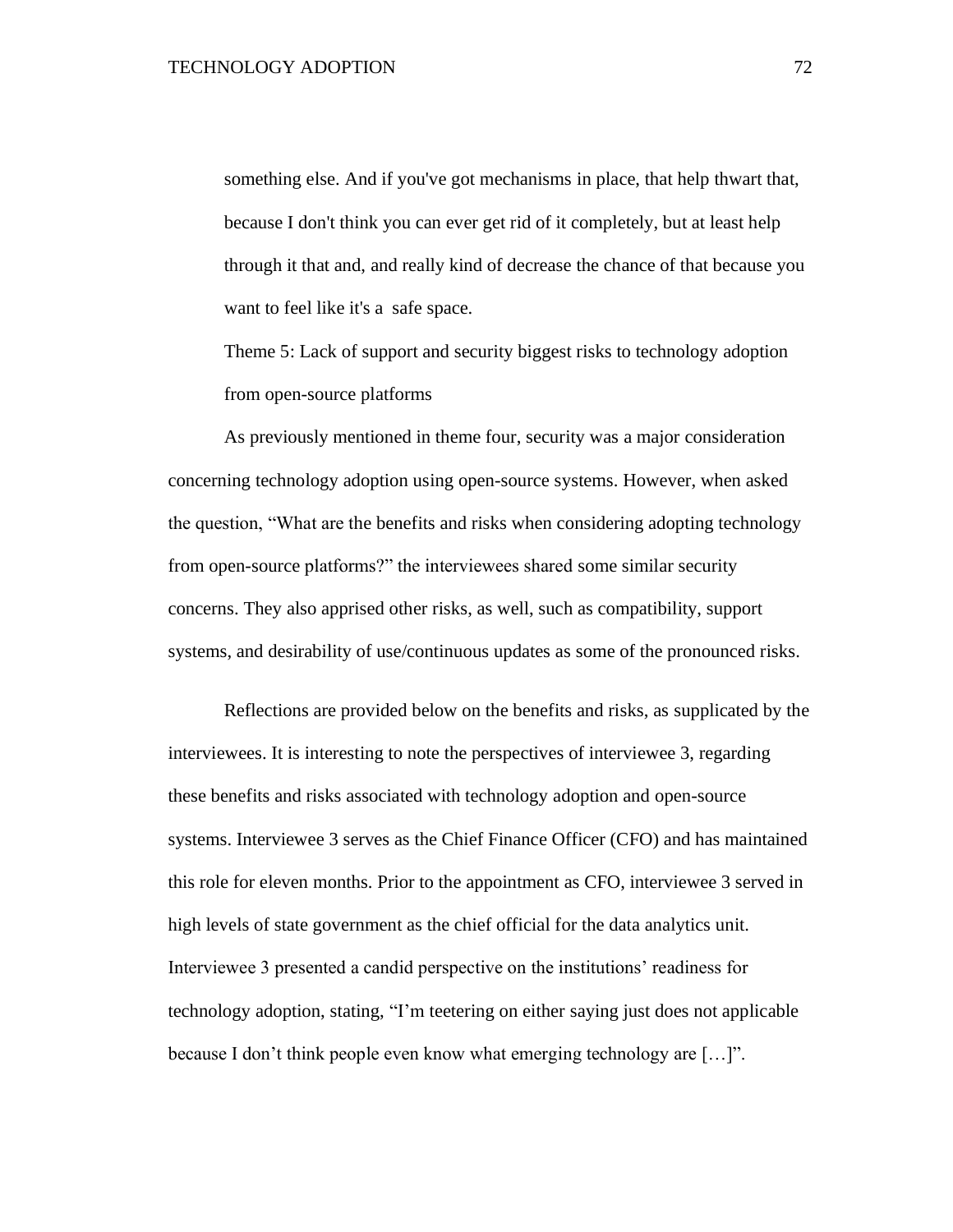### TECHNOLOGY ADOPTION 73

Interviewee 4 also provided some compelling insights of the benefits and risks associated with technology adoption and open-source software systems. They indicated the lack of procedures for data entry and the impact on data integrity and reporting is most damning. Other perspectives and accounts are provided below.

Interviewee 3: The risks of open-source technologies that are initially established with in-house expertise, and there's always error, most open source platform, there isn't support. They don't have a formal level of support where you can submit a help desk ticket.

-Some of the risks associated with it (open-source systems) is someone else manages it offsite unless you have it on-premises, then because if you have a cloud environment, then you have a data security risk.

Interviewee 5: I think it disadvantages is being able to link them with other departments that might use itself use that information like your business office or your finance area.

Interviewee 1: I think the risk really is more associated with not so much as risk as it is the desirability of use…and that's besides, it's the how up to date is the content, and how much is maintained in that way.

Interviewee 4: The big question always comes up with open-source is security. So, if you're able to answer the security question, if people can feel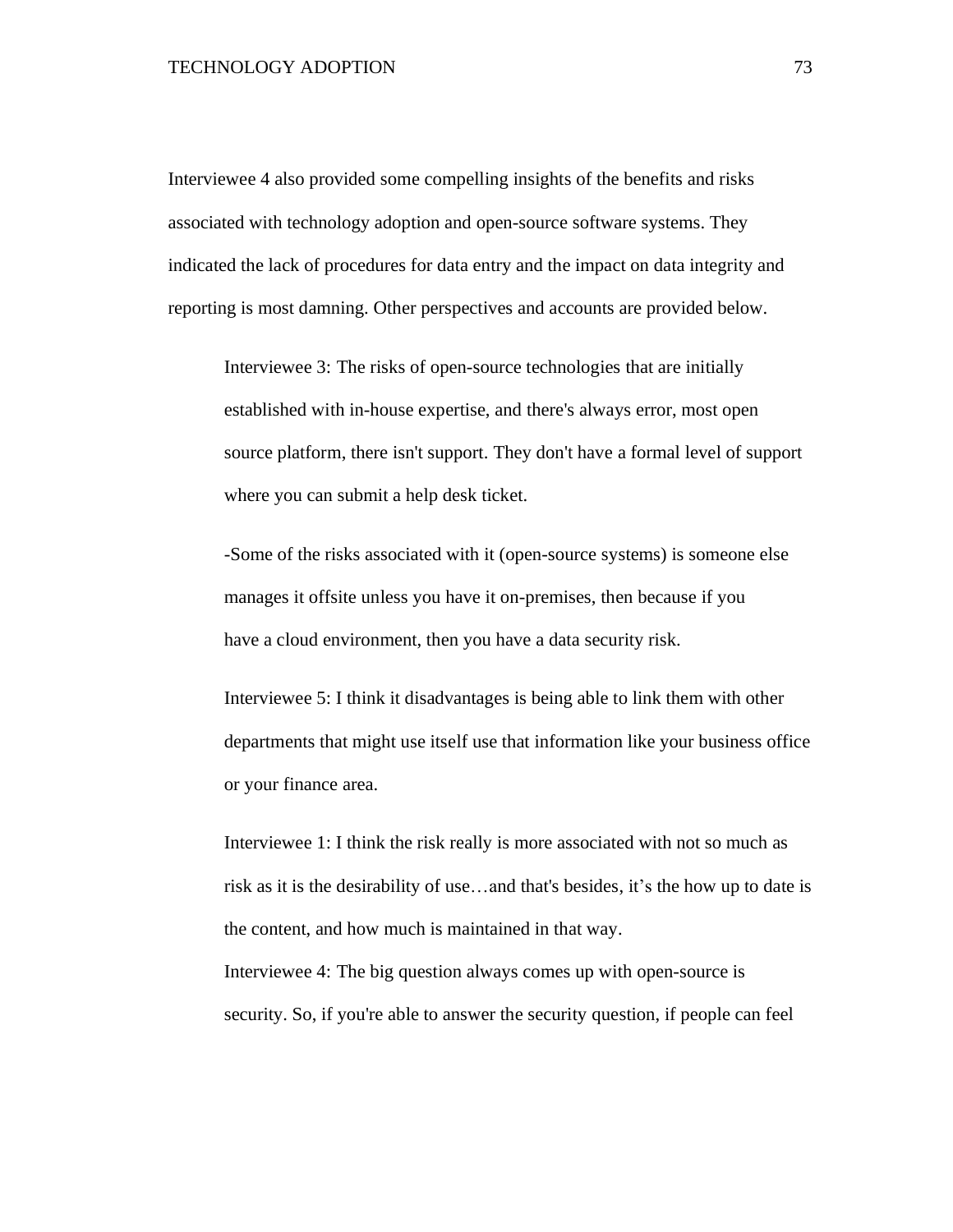comfortable that their information isn't out for everyone else, then you probably can move forward with that.

Theme 6: Triggers that support technology adoption When asked about the triggers that support the need for sponsored research administration software, interviewees imparted a range of factors. Interviewees stipulated the need for software to support growth, efficiency, and effectiveness in sponsored research administration. Interviewee 3 provided insight from the stance of the CFO, indicating that the time and effort associated with the financial management of grants is a consideration based on the number of grant awards and amounts:

Interviewee 3: I think you will have to establish a substantial ratio, and that ratio will be the number of grants awarded in relation to the amounts, right. Don't do me no good, If I got 500 awards, I only got \$1,000. I would rather have two awards and get a million dollars.

- I think you've got to have some kind of KPI (Key performance indicators) that are measurable, to determine whether us filling out all these applications is efficiently. Is there a return on investment?

- What's the hit rate, but what money is coming in, and the award associated with it. Well, I filled out 500 grand proposals and I got 400, but you only got \$50,000. Versus that one department that filled out three and they got three million. So why do I need software?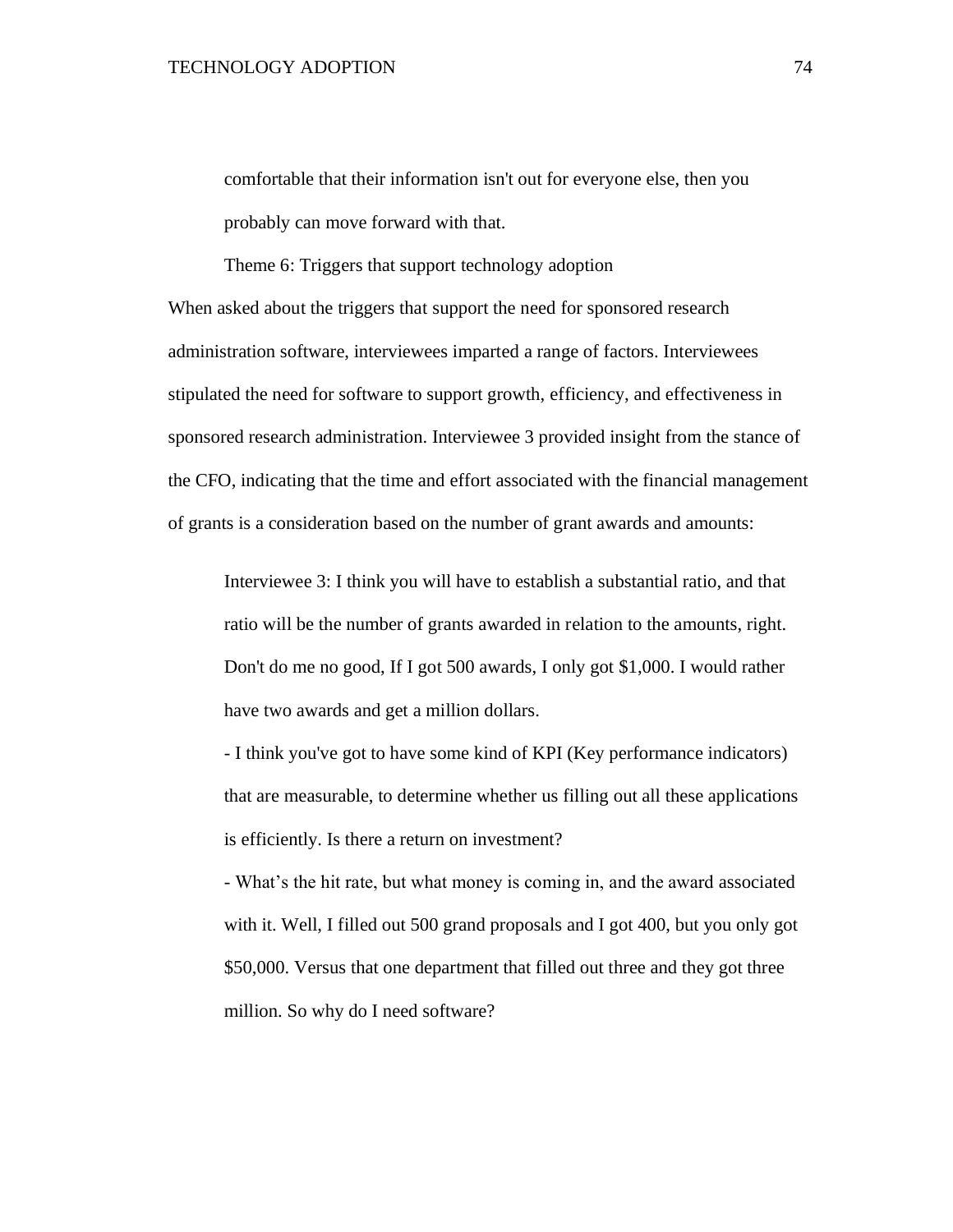- What was the time and effort it took to write the grant in correlation to how much you were awarded? So, if you're at \$20,000, and your time the effort was \$40,000. Essentially the school lost money.

The other interviewees advised having support systems in place for tracking the current sponsored programs portfolio and preparing for future growth were the triggers that would support the need for sponsored research administrative software. Moreover, Interviewees two and four, whom both have a history and are currently responsible for managing grants and contracts, were concerned with the institution's capacity to monitor and report deliverables to the awarding agency or organization.

Interviewee 2: You've got to have the supports in place, you got to operate, have the processes and operations in place, if that software, whatever type of infrastructure, you need, to be able to set the area up for success…You've got budgets, you've got all these things that come into play with other folks' money. Basically, what you're doing via the federal government, another agency, a person, a private, whomever it is, who said, you said in your application, you would deliver or do this thing, in this amount of time for this, you got to have work product, you've got to be able to manage and track that. Interviewee 4: From my time working as a compliance officer, the one thing, especially with HBCUs we had to deal with was, period performance. If you don't understand the period of performance, then you can't get anything else straight. What are your start dates, what are your end dates? What are all the milestones in between?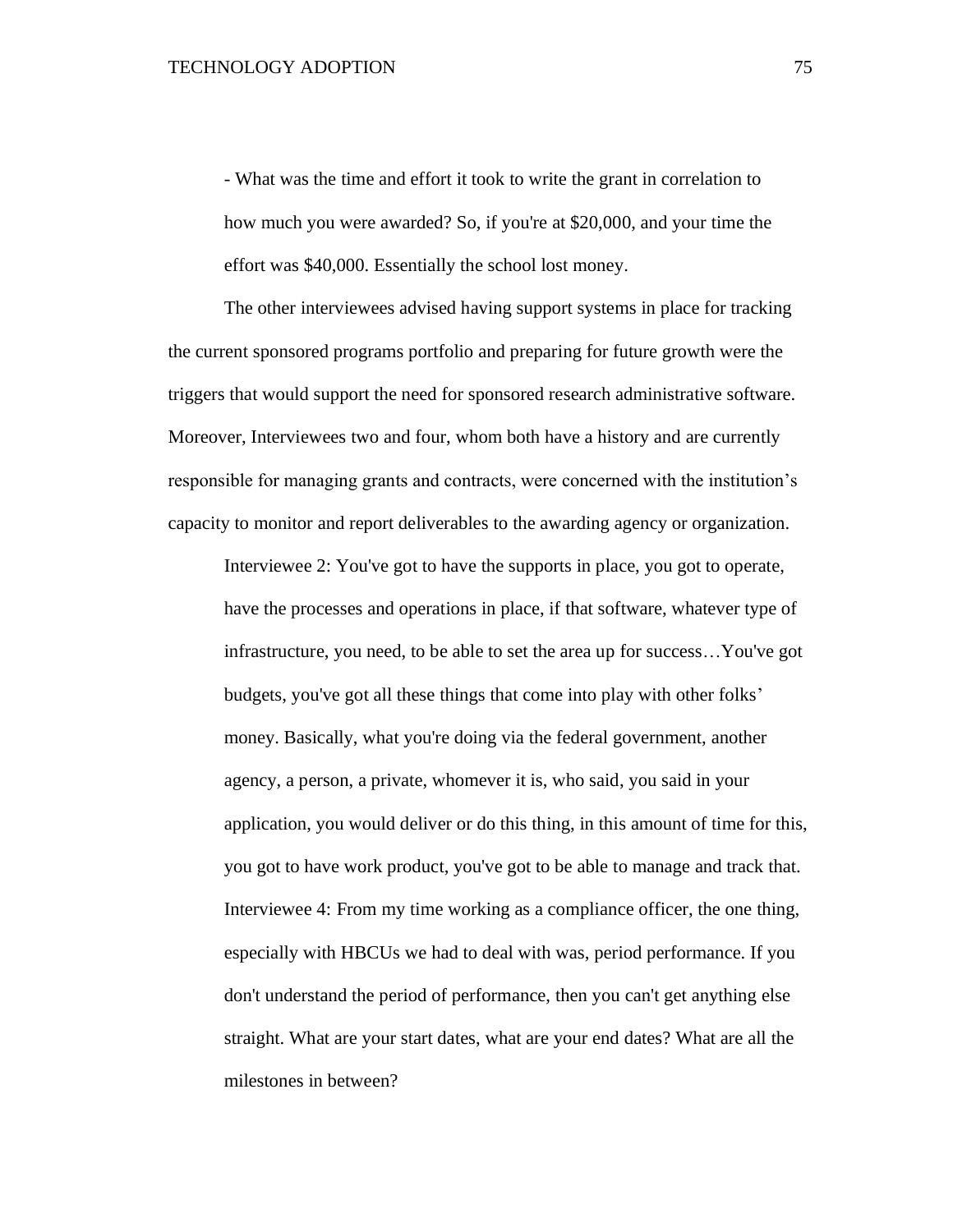Interviewee 1, who served as the chief academic officer, relayed policies supporting financial incentives, release time, promotion and tenure as triggers for sponsored research administration. These policies, the Interviewee claims, are related to the strategic goals for growth in research engagement by faculty.

Interviewee 1: If we start on the front end and say, look, we have a goal that in the next five years, we're going to increase the amount of grant applications that are completed and submitted ahead of the deadline as opposed to at the deadline, then what we would need to know is what's the digital tool that's going to help us reach that? Or do we have on the backside… a certain dollar amount, that's when then we invest, because we need to be more efficient. I would lean toward the front side, but if we want to say make a strategic plan, that we're going to increase the number of faculty involved in submitting grants to X percent, then then we need a digital way to identify who they are and a digital tool. I guess I should say it's going to help us vet out those research projects that are out there. And we can actually say, oh, we've got faculty who could do this research. And then on my side, you know, I wouldn't be able to say, okay, if we're focused on social science faculty, then I need to be thinking in terms of what kind of course releases is necessary. What are the ways that that's going to impact instructional delivery or the need for adjuncts? Those kinds of things. And of course, if we had a digital tool, it's helping us see on a dashboard, we would be way more efficient at accomplishing that. Certainly, at reaching that kind of a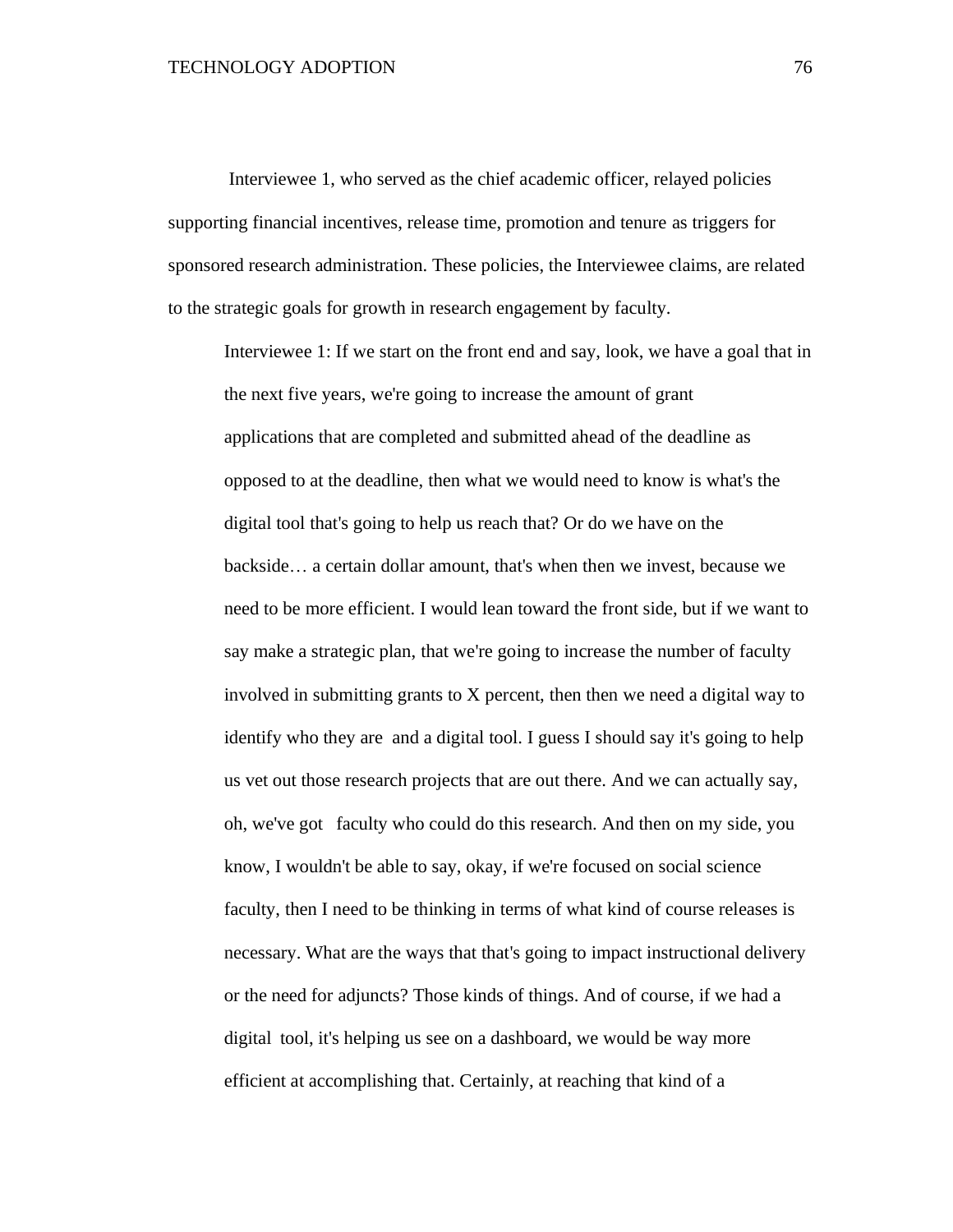benchmark, where you say, we want to increase faculty participation in grant research by 20% in five years. But I think, you know, we've got faculty who do research who are publishing, and they're doing it by squeezing it in on their own time here and there. If we can help them find support dollars, then they could be doing that and teaching a lighter load and paying for an adjunct to teach.

Theme 7: Limited knowledge of open-source software systems

While some interviewees maintained (as indicated with Themes One and Two) a deficiency of global or institution-wide communication regarding emerging technologies exists, they continued to credit the members of their departments as astute and on "the cutting-edge of technology and throughout the years has been seen as a leader in technology adoption and the use of open-source systems", (2, 2021). The interviewees, however, were not very commendable towards their own understanding of open-source systems. With good reason, too. They simply lacked mastery of that skill. Indeed, many had limited knowledge of open-source software systems for database management systems or enterprise resource planning (ERP) systems.

The table below provides a listing of the most popular open-source ERP systems, according to (The Best Open Source ERP Software of 2021). A listing of the most popular enterprise grade-Database Management Systems (DBMS) (Top 8 Most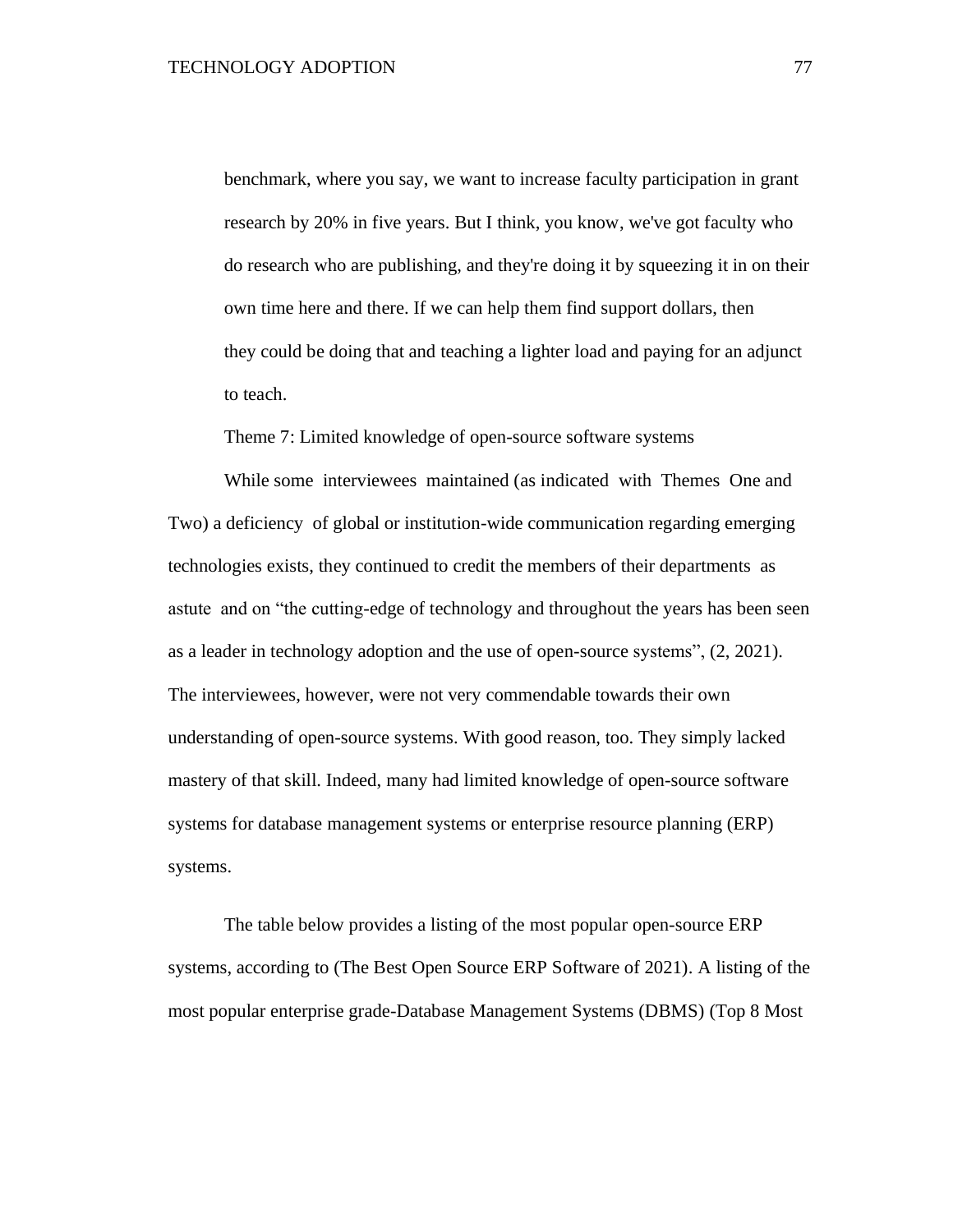Popular Enterprise Grade Open Source DBMS Software, 2021) is also provided in

comparison to the responses of the interviewees.

| <b>Open-source</b><br><b>Enterprise Resource</b><br><b>Planning (ERP)</b><br>systems | <b>Enterprise Grade</b><br><b>Open-source</b><br><b>Database</b><br><b>Management</b><br><b>Systems</b> | <b>Proprietary</b><br><b>Sponsored</b><br><b>Research</b><br><b>Administration</b><br><b>Software Systems</b> | <b>Open-source</b><br><b>Sponsored</b><br><b>Research</b><br><b>Administration</b><br><b>Software Systems</b> | <b>Interviewee</b><br><b>Responses</b>                  |
|--------------------------------------------------------------------------------------|---------------------------------------------------------------------------------------------------------|---------------------------------------------------------------------------------------------------------------|---------------------------------------------------------------------------------------------------------------|---------------------------------------------------------|
| Apache ofbiz                                                                         | Altibase                                                                                                | Infoedglobal                                                                                                  | Kuali                                                                                                         | Interviewee 1: Open<br>Stax, Alabama<br>Virtual Library |
| Compiere                                                                             | <b>MySQL</b>                                                                                            | Cayuse                                                                                                        |                                                                                                               | Interviewee 2: None                                     |
| Dolibarr                                                                             | PostgreSQL                                                                                              | Streamlyne<br>Research                                                                                        |                                                                                                               | Interviewee 3: R,<br>Python                             |
| ERP5                                                                                 | Maria DB                                                                                                | Huron                                                                                                         |                                                                                                               | Interviewee 4: Linux                                    |
| <b>ERPNext</b>                                                                       | MongoDB                                                                                                 |                                                                                                               |                                                                                                               | Interviewee 5: None                                     |
| Flectra                                                                              | Cassandra                                                                                               |                                                                                                               |                                                                                                               |                                                         |
| iDempiere                                                                            | SQLite                                                                                                  |                                                                                                               |                                                                                                               |                                                         |
| Metasfresh                                                                           | Cubrid                                                                                                  |                                                                                                               |                                                                                                               |                                                         |
| <b>ODOO</b>                                                                          |                                                                                                         |                                                                                                               |                                                                                                               |                                                         |

<span id="page-77-0"></span>*Table 3: Popularity and Knowledge of Software Systems*

The interviews also revealed a lack of knowledge of proprietary systems associated with sponsored research administration. These systems include Infoedglobal., Cayuse, Streamlyne Research, and Huron. Kuali is currently the only open-source platform for sponsored research administration (https://www.kuali.co/, n.d.).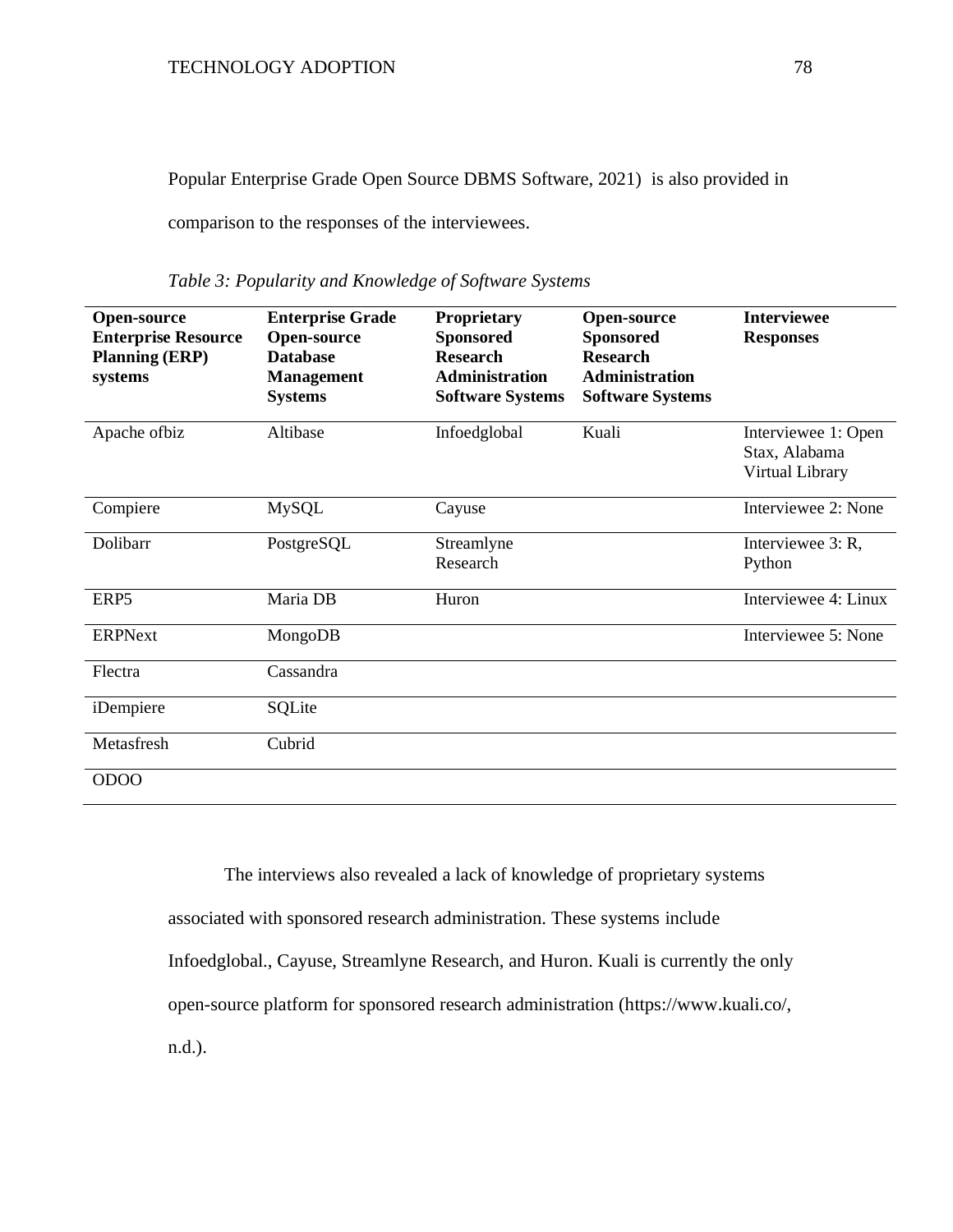Theme 8: Supportive of technology adoption from open-source platforms for sponsored research administration

The interviews revealed a supportive inclination toward technology adoption from open-source platforms for research administration by all the participants. The rationale for each interviewee varied. Their support hinged on such matters as the volume of grant applications and awards, pricing, controls, developer interests, and training.

Interviewee 3: Yeah, because we don't have the volume…you can take something that was built in MS Access, and it basically gives you all the outputs that you need to facilitate reporting. That's absolutely free. - I think value dictates the level of specificity that you need in a software, right? If the volume doesn't exist, then it makes no sense to go out and get a Peoplesoft grants and contracts module at \$200,000. You ain't going to never get \$200,000 in indirect in a year. It ain't even worth it.

Interviewee 1: Yes, because that's the argument that I've been making to faculty with regard to open-source materials for their courses. I do think it's a cost-effective tool to be used, simply because it requires less investment across the board.

- We would need some controls.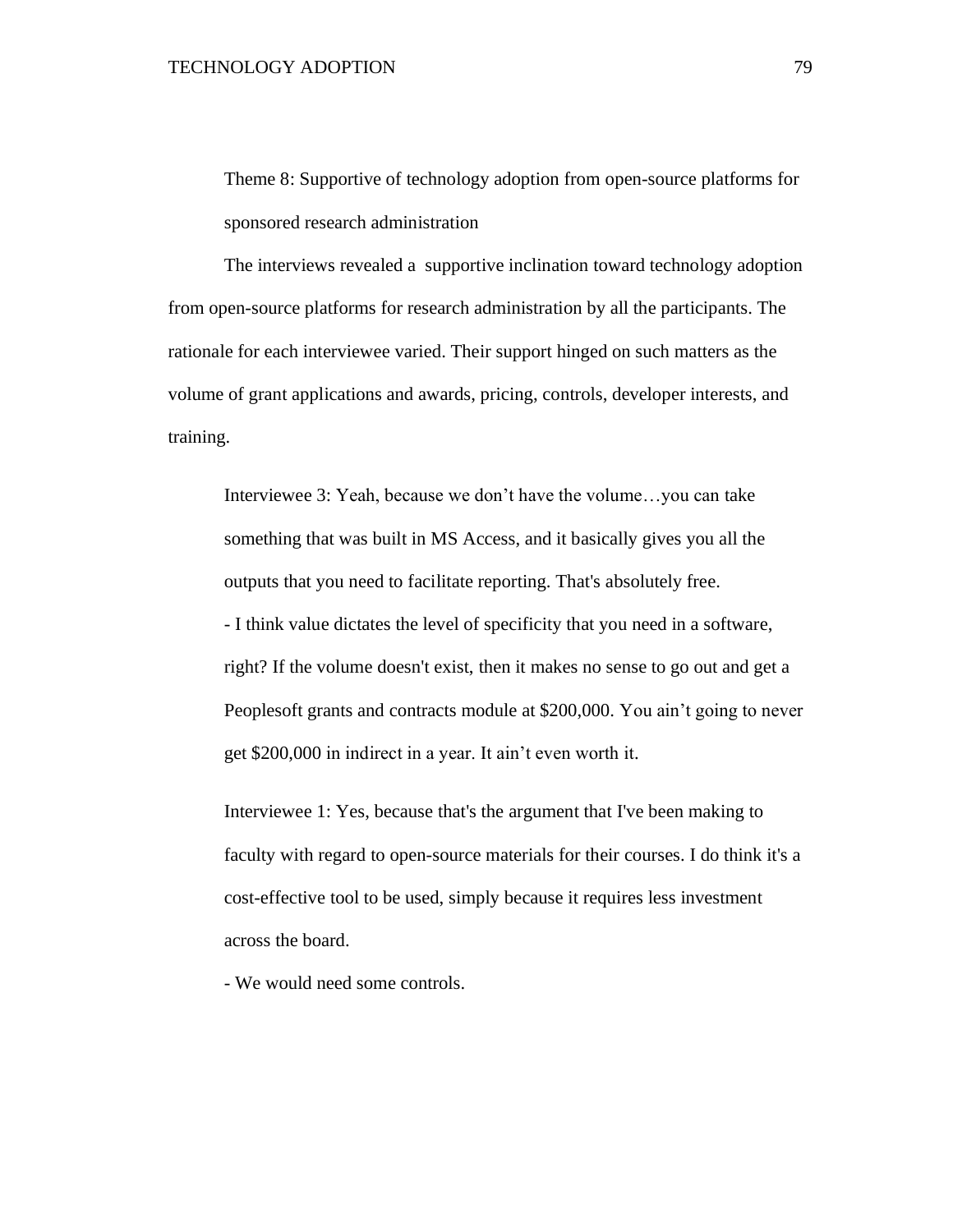Interviewee 4: I do with the understanding that if security is not an issue… If you do have someone on staff that can program or tweak it, it gives you so much more flexibility.

- Now, the only question is the person developing it if their allegiance is to you or are they selling to you?

### Summary of Findings

This chapter provides the key themes derived from the primary data collected through participant interviews. Each interview was approximately 45 minutes in length and conducted in a face-to-face format. Eight major themes emerged from the participant interviews, which totaled approximately four hours and 26 minutes in duration. Themes were cataloged based on the frequency of discussion and are provided in the following ranked order: local communication of technology adoption; the relationship between years of service and perception of technology adoption; staffing; and resources as a barrier to technology adoption. The hack of 2017 propels data security concerns related to the adoption of technology; lack of support and security are the biggest risks to technology adoption from open-source platforms; triggers that support technology adoption; limited knowledge of open-source software systems; and support for technology adoption from open-source platforms for sponsored research administration were all also emerging themes from the study data.

The final chapter (five) of this capstone project will interpret the findings from this chapter and answer the research questions posed in this study, based on the themes derived from the interviewees. Chapter five will also impart a discussion of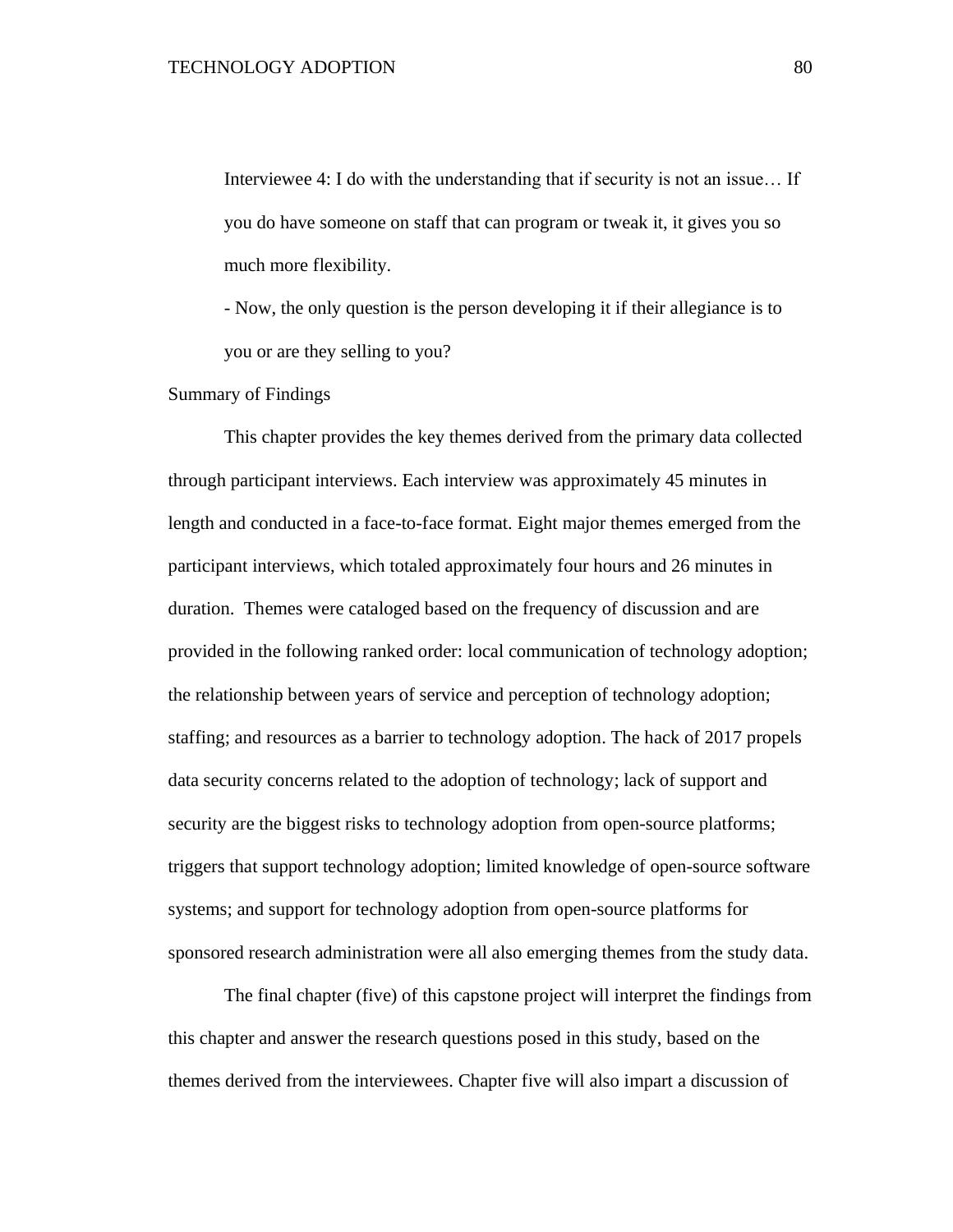future actions for the researcher, as related to this capstone project. Finally, chapter five will provide a discourse of the implications of this research project for sponsored research administration and technology adoption for small colleges and universities considering open-source software systems.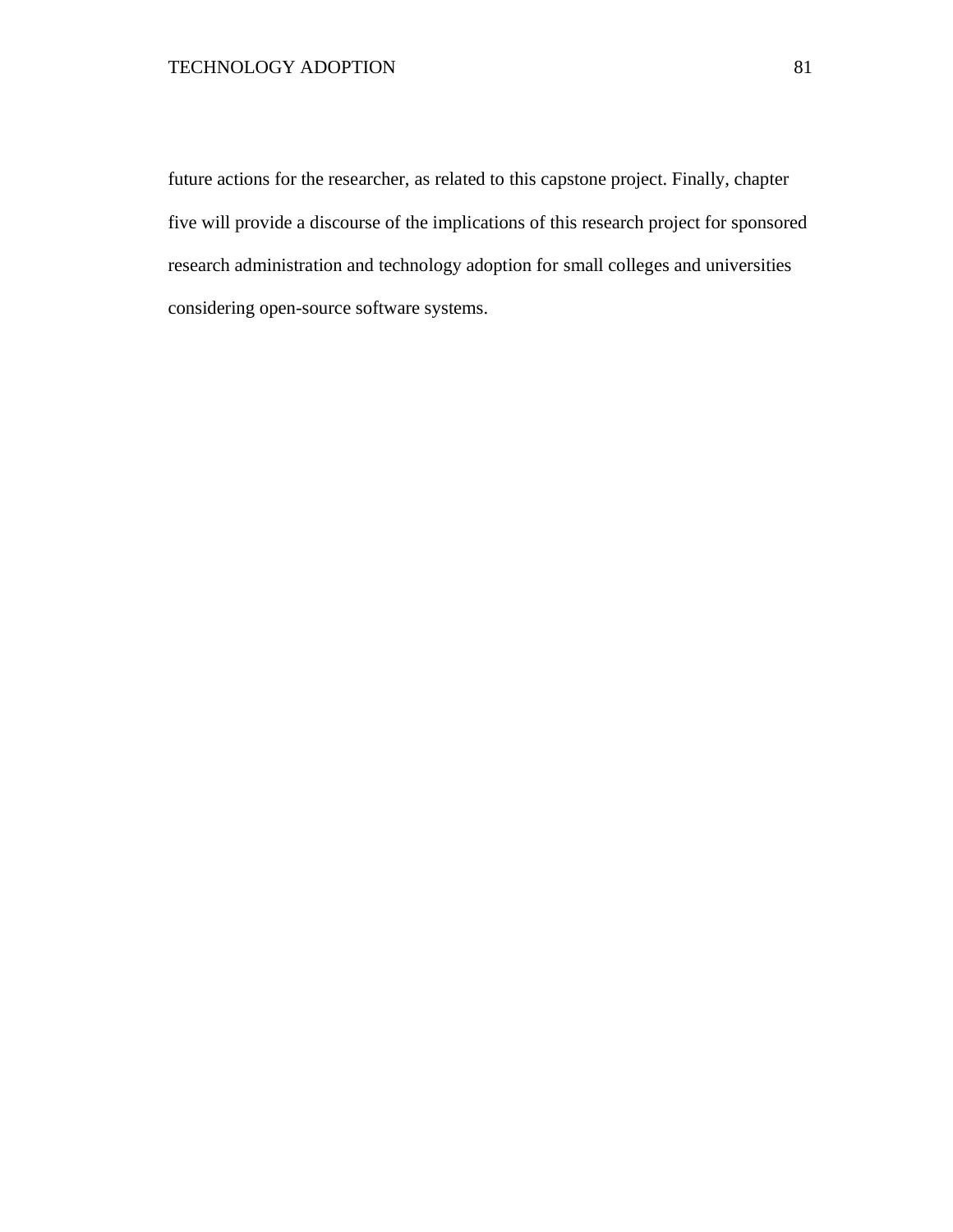## **Chapter 5: Conclusions, Actions, and Implications**

Introduction

This study seeks to assess the perceptions of institutional interest in technology adoption of open-source software as an administrative tool in sponsored programs at a small college in the Southeastern United States. The conceptual framework for this qualitative study was provided in chapter three, which adheres to the five "traditions" identified by Creswell (1998). These "traditions" include the biography, phenomenology, grounded theory, ethnography, and the case study. Employing a case study model supports the understanding of how the participants make meaning of a situation, or phenomenon (Creswell, 1998, p. 8). The themes identified in chapter four were centered on the following research questions: **RQ1:** What impact does the perception(s) of open-source software platforms have on technology adoption for sponsored research among administrators at a small college/university?

**RQ2:** What issues or factors support or deter technology adoption?

**RQ3:** Do administrative roles and responsibilities affect the perceived usefulness and attitudes towards technology adoption using open-source software platforms for research administration?

This chapter utilizes the emerging themes from chapter four to analyze the findings and conclude the research questions. Additionally, this chapter will provide implications for small institutions of higher education, as related to technology adoption and open-source software systems for sponsored research administration.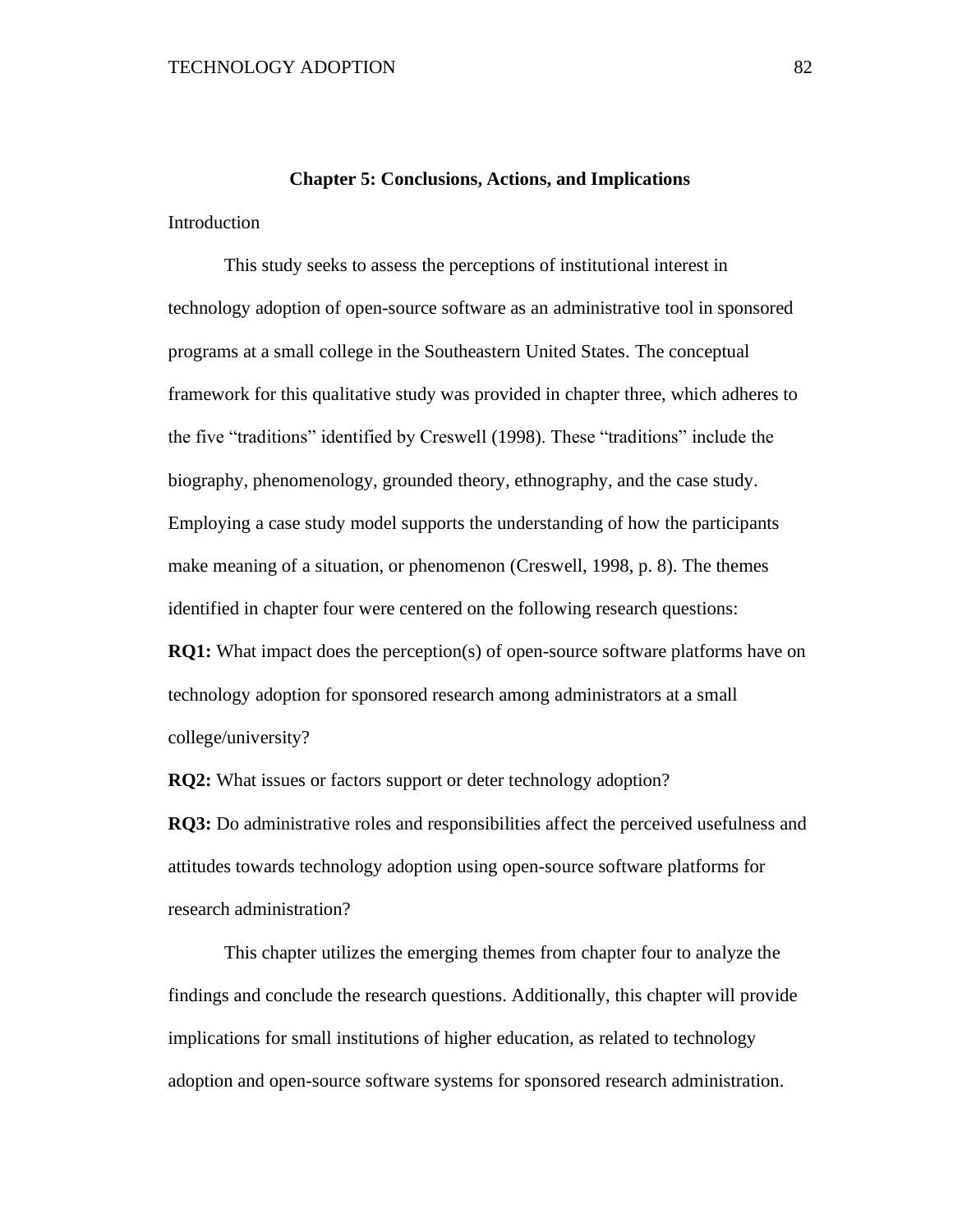Lastly, recommendations will be supplied for further research on the matter of technology adoption.

**Conclusions** 

Research Question One

What impact does the perception(s) of open-source software platforms have on technology adoption for sponsored research among administrators at a small college/university?

Themes two, four, five, seven, and eight became evident in answering research question one. The results indicated in theme eight that interviewees were overwhelmingly supportive of technology adoption from open-source platforms for sponsored research administration. This support is based on the perceived value, pricing, controls, developer interests, and training, which is consistent with the findings of Rogers (1995), who published his diffusion of innovations theory in 1962. Rogers held that adopters of innovations could be grouped into the categories of innovators, early adopters, early majority, late majority, and laggards. These perspectives on the adoption of technology and open-source software systems are also consistent with the findings of Burdt and Bassett (2005). They maintained information technology administrators viewed open-source technology as a social movement in higher education, thus the attraction to the concept.

The findings from this qualitative research effort indicate that the interviewees believed as much, too. "Yes, because that's the argument that I've been making to faculty with regard to open-source materials for their courses, I do think it's a cost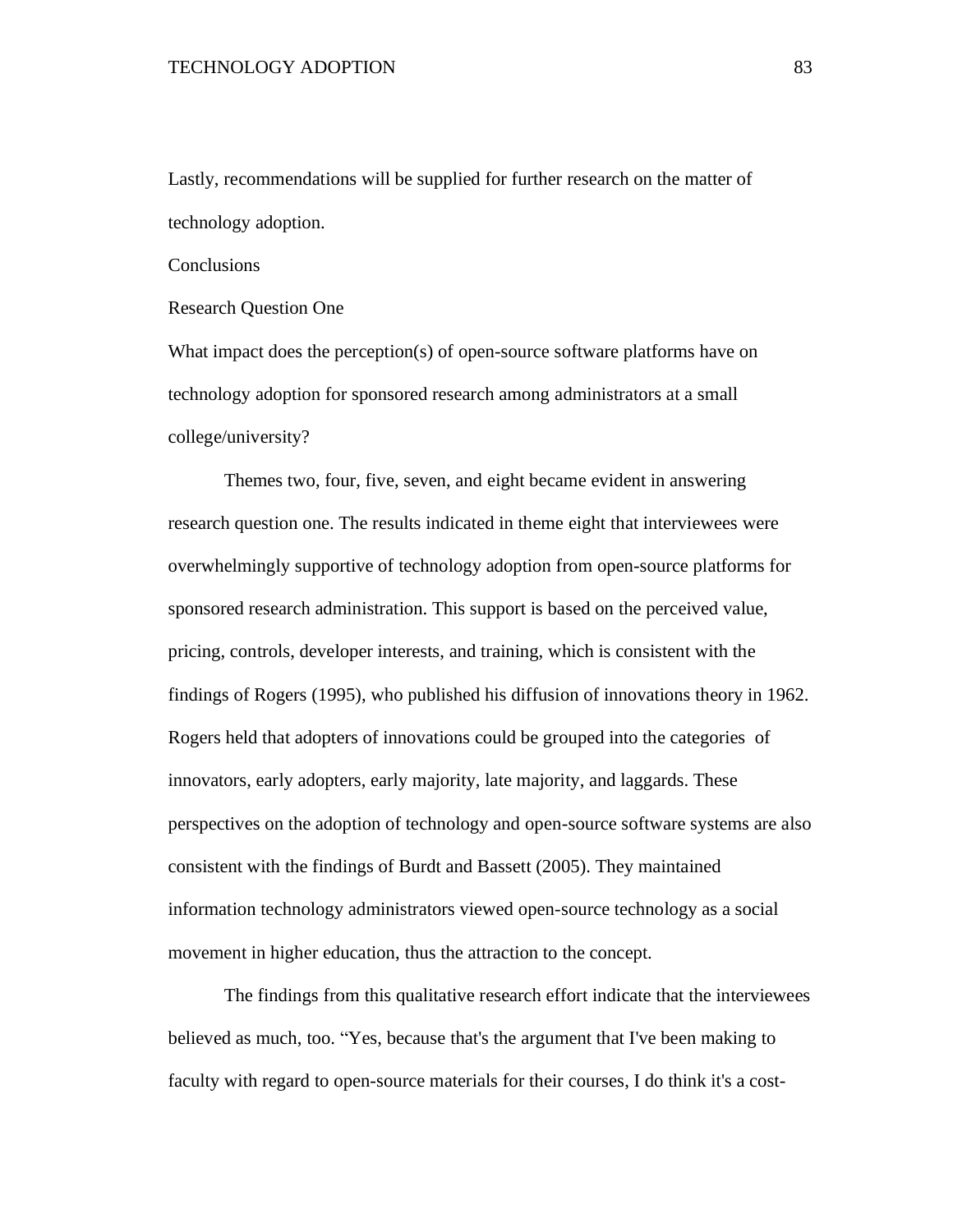effective tool to be used…we would need some controls" as indicated by (Interviewee 1, 2021), and Interviewee 4 concurred, stating: "I do with the understanding that if security is not an issue…If you do have someone on staff that can program or tweak it, it gives you so much more flexibility" (Interviewee 4, 2021). These findings are also consistent with the work of Stewart and Gosain (2004), who developed a framework to examine the ideology of open-source development teams. They asserted that "clan control" is critical in open-source development because they lack formal behavioral and outcome controls. Participants' limited knowledge of opensource software systems is discussed in theme seven. The results from (Aldama, 2010) examined the cost of ownership of open-source software and proprietary operating systems during their lifecycle. Administrator surveys who used systems such as Microsoft and Linux, revealed IT professionals spent less time, on average, servicing Linux versus Windows systems (Aldama, 2010).

The impact "security" had on the findings from research question one, as based on participant perspectives, are discussed in themes four and five. The participants recalled a 2017 security hack, which crippled the institutions' ERP systems and directed their approaches to open-source systems and the adoption of technology. Understandably so, control, support, and security are matters of great apprehension for participants. The interviewees overwhelmingly indicated that the "hack of 2017" presented deep concerns about open-source platforms for sponsored research administration. Interviewee 2 provided some insight into this area and stated: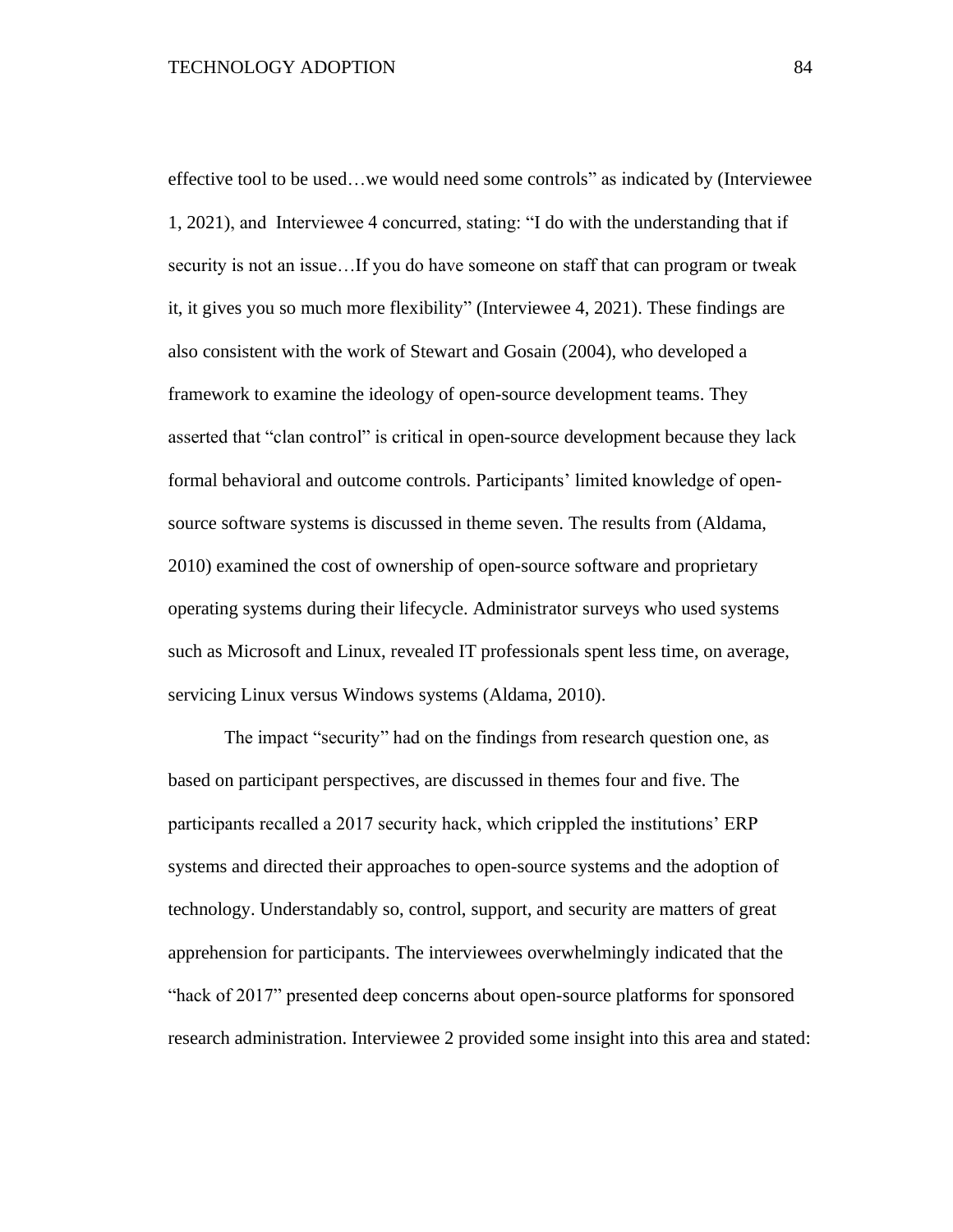Because you know, we know a lot of pirating goes on, we know that there are a lot of cyber thieves who can look one way and be something else. And if you've got mechanisms in place, that help thwart that, because I don't think you can ever get rid of it completely, but at least help through it that and, and really kind of decrease the chance of that because you want to feel like it's a safe space.

This issue of security is consistent with Lawton (2002) who declared security as the main barrier to the adoption of open-source software. The false perceptions of security related to open-source systems were affirmed by John Reinke and Hossein Saiedian (2003). Emergency response teams at Carnegie Mellon found security vulnerabilities to open-source systems were fixed at a higher rate and with a quicker response time than proprietary systems. This notion of fear and mistrust was more acutely explored by Slovic (2000), who noted that the management of fears from technological hazards is related to a lack of trust and the acceptance of risks among those we entrust to manage those systems.

The results also specify a relationship between years of service and interviewee perception of technology adoption as discussed in theme two, chapter four. Interviewees 1, 2, and 4 held that "the college has always sought to be at the cutting-edge of technology, and throughout the years have been seen as leaders in technology adoption and the use of open-source systems, particularly as an instructional method" (Interviewee 2, 2021). This cohort maintained an average span of service at the institution of over 17 years. Their roles included the Chief Academic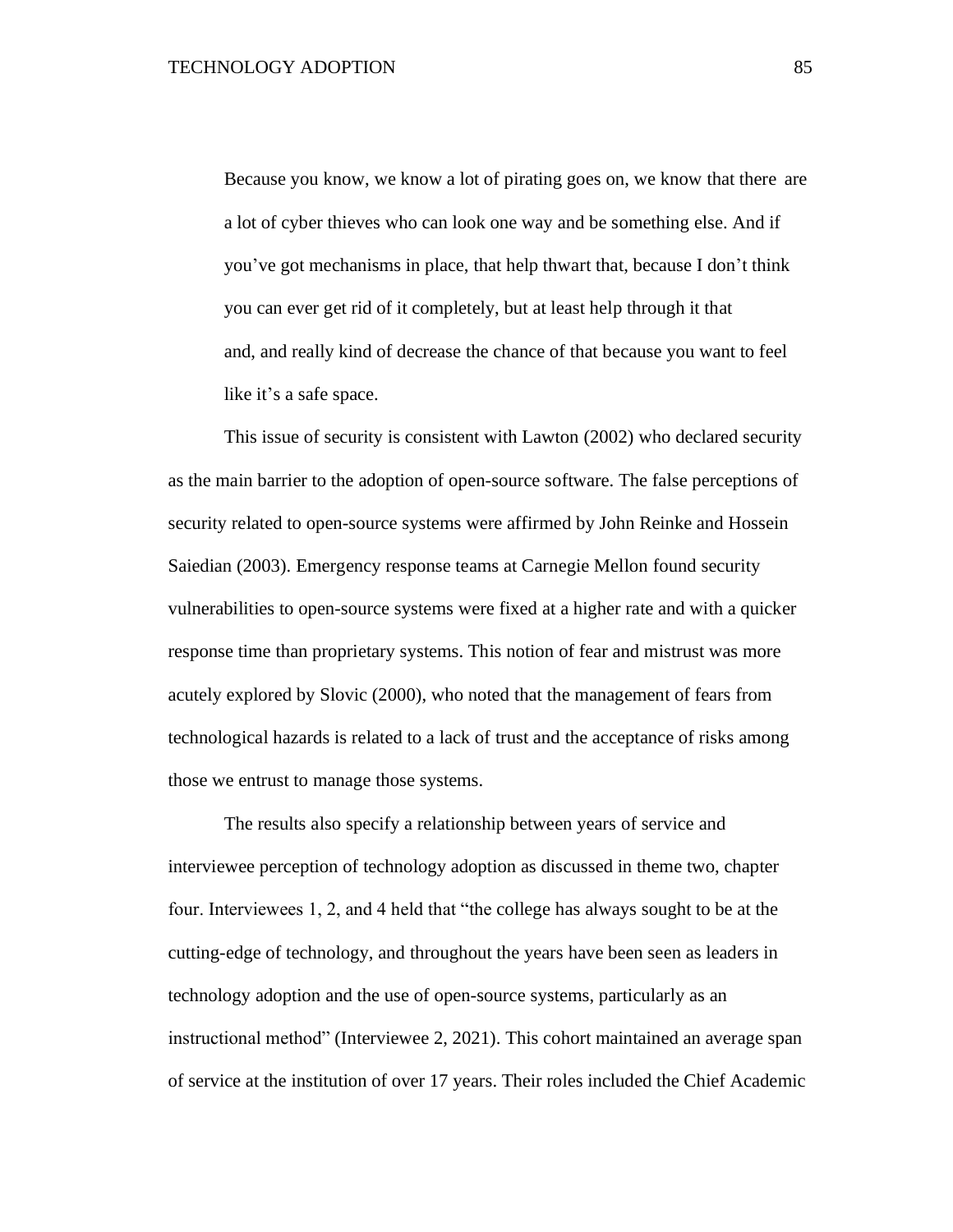Officer, the Vice President for Advancement and federal Title III programs, and the Director of Information Technology. This compared markedly with those interviewees who had served shorter lengths at the institution. Interviewee three (11months), and interviewee five (6 months), all held the position the institution exhibited limited efforts to adopt or communicate emerging technologies. I Interviewee 3 stating, "I'm Teetering on either saying just does not applicable because I don't think people even know what emerging technology are…". This is significant, given the work history of this interviewee, who served as the chief data integrity and analyst for a state system before he was appointed as the Chief Financial Officer at the institution. It is also important to note that Interviewee five has served in the roles of Director of Institutional Effectiveness and Director of Sponsored Programs at other colleges and universities prior to her appointment at the institution.

Participant perception of technology adoption was consistent with the motivators of usefulness, price value, relevance to the individual's work and quality of results as discussed in the review of literature in the TAM and UTAUT models, Venkatesh (2008) and (Wallance, 2014).

Research Question Two

What issues or factors support or deter technology adoption?

Interviewees communicated in themes one and three through five, the factors that support or deter technology adoption. The themes resonated with the institution's capacity to communicate globally the technologies adopted at the local/administrative levels. The impact of staffing and limited resources to purchase proprietary systems,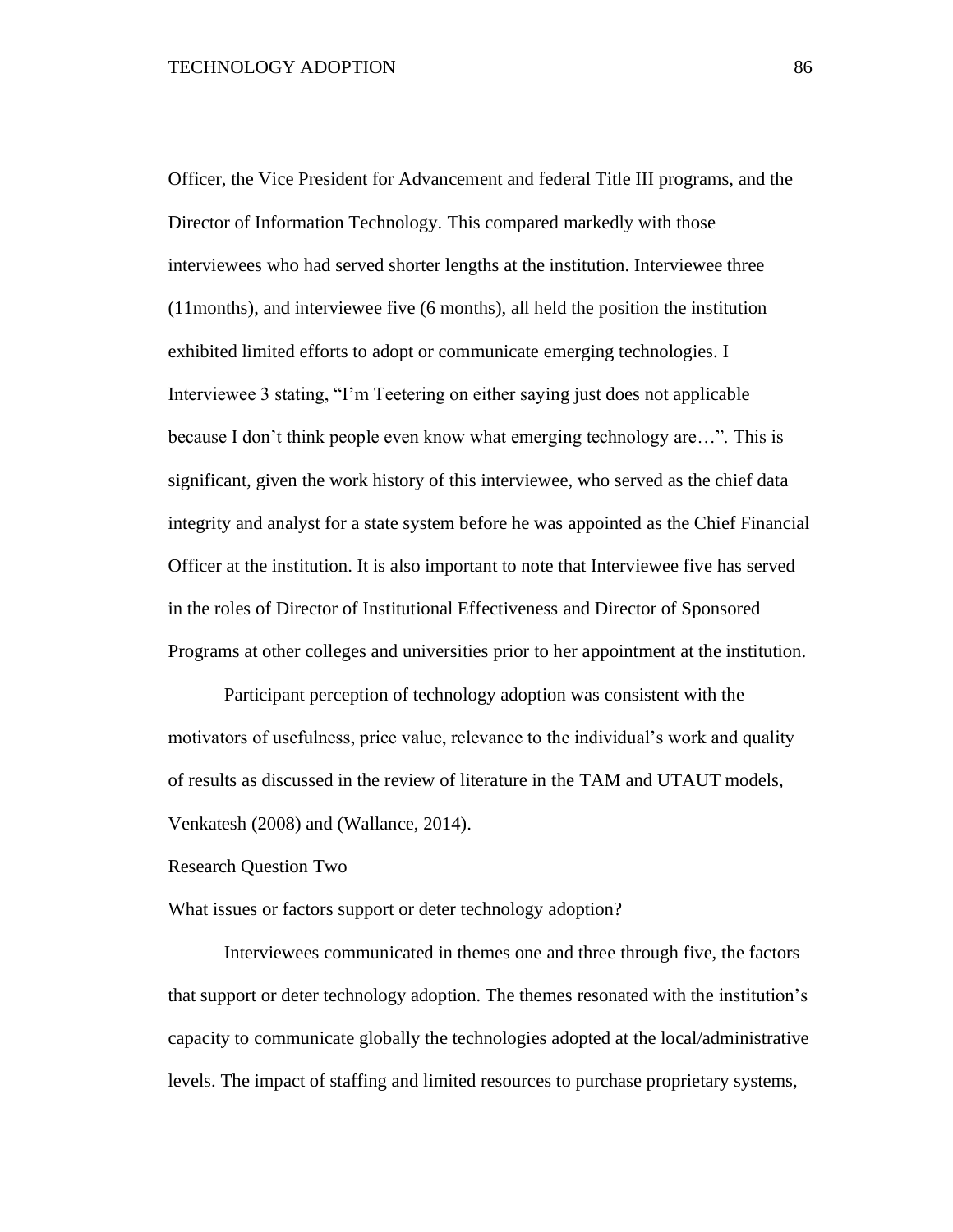security., and the lack of support are also factors that deter the institution from technology adoption. The sentiments expressed by the interviewees indicated that communication is "limited to the areas that need or that will be required to use that technology", (Interviewee 2, 2021), to "economics being a hindrance", (Interviewee 1, 2021). I Interviewee four stipulated that, in addition to finances, staffing at small colleges, particularly at HBCUs', play a major role in their support of technology. Interviewee two goes on to discuss the issue of security, by stipulating that the "if you've got mechanisms in place, that help thwart piracy/security threats because I don't think you can ever get rid of it completely, but at least help through it that and, and really kind of decrease the chance of that because you want to feel like it's a safe space".

According to the interviewees, administrative efforts supporting technology consist of substantial increases in the number of submitted grant proposals; additional faculty involved in grantsmanship to strengthen efficiency in grants identification, as well as the timeliness of grants submissions. These factors illuminate the need for efficient, effective tools to support stabilization and growth in research administration. This goal could become fully realized with the adoption of technology using open-source software systems. These conclusions are consistent with the body of research regarding the success factors of effective research administration, as discussed by (Leman, 2016). The author asserted the information system must be accessible through the internet/intranet, have leadership support, be easy to use, integrate across existing institutional information systems and platforms, and be able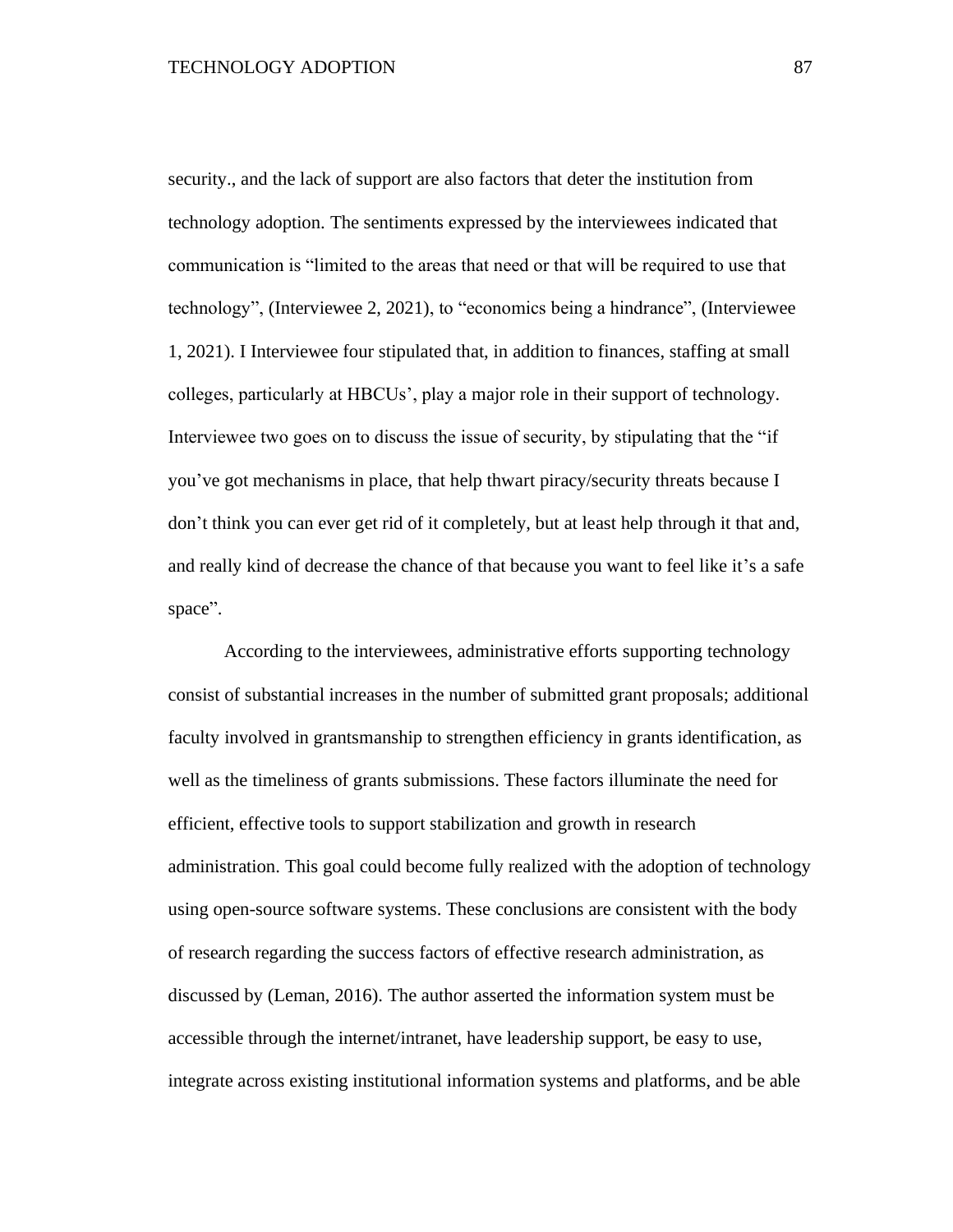to provide data analytics for robust and flexible reports to all levels across the organization. These findings also adhere to similar conclusions reached by Eisenhower (2018), who stated the viability of institutions of higher education depends on the support of the infrastructure for research engagement through the allocation of physical space, training in grantsmanship for faculty, dedicated research administrative staff, and policies that support financial incentives and teaching release time for faculty. The findings from Morgan, Feller, and Finnegan (2013) also support the notion that open-source software must be focused on the quality and utility of open-source software code. They contend an institution must be mindful of who maintains control upon the invention and what governance structures exist and/or need development to ensure the platform is true to their nature free and open-source (Morgan, 2013).

Research Question Three

Do administrative roles and responsibilities affect the perceived usefulness and attitudes towards technology adoption using open-source software platforms for research administration?

Themes two, four, seven, and eight serve as the basis for the researchers' understanding of the perceived usefulness and attitudes towards technology adoption using open-source software and platforms for research administration. Results indicate that all interviewees believe that open-source software systems are an operable tool for research administration. This notion was confirmed in theme eight;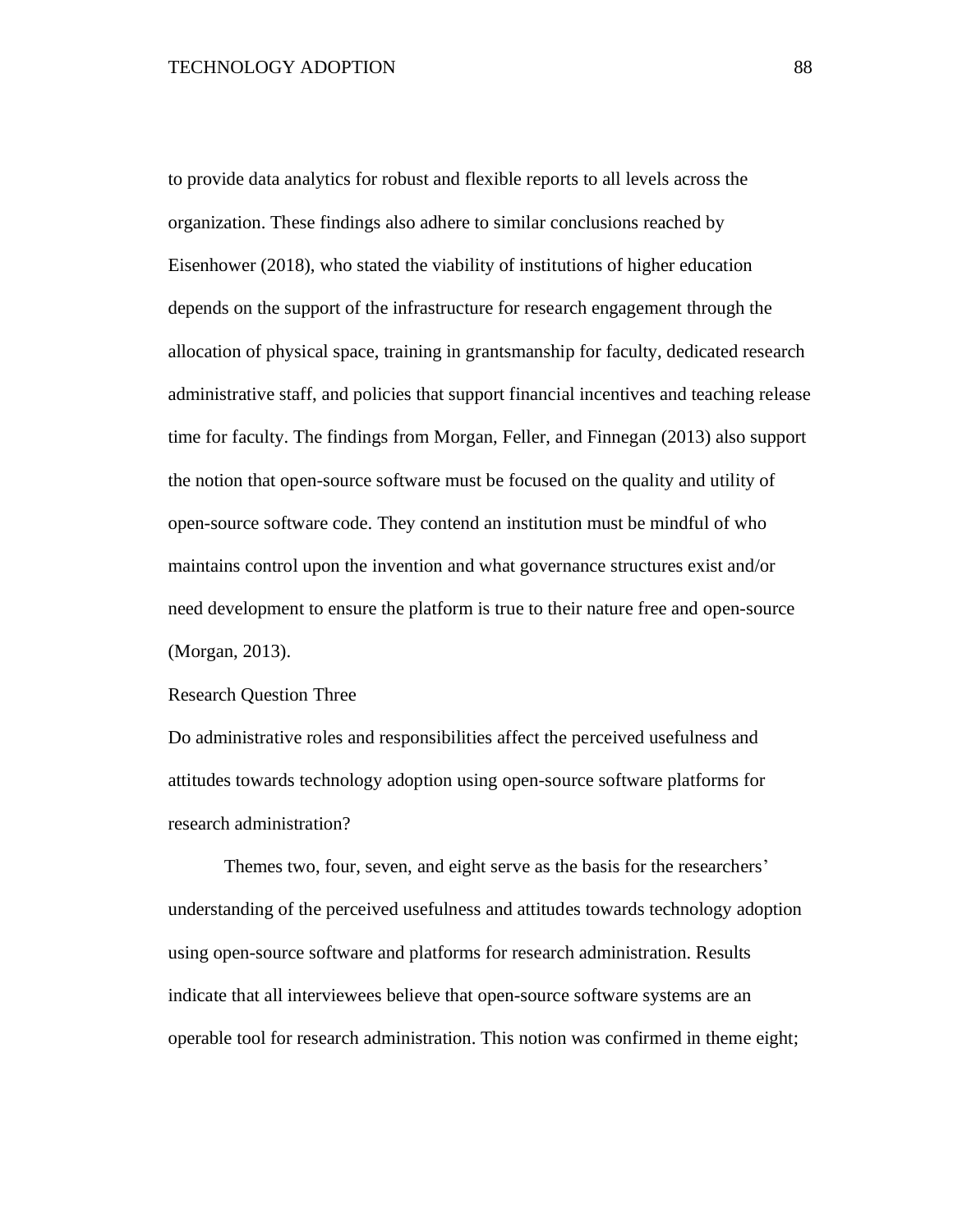### TECHNOLOGY ADOPTION 89

interviewees were supportive of such technology adoption based on the perceived value, pricing, controls, developer interests, and training involved with the adoption.

 The perspective of the administrative staff (i.e., the study participants) concur with the findings of Burdt and Bassett (2005). They contend acceptance and support of technology adoption are viewed as an attempt by the academy to further the knowledge base regarding the value, performance, and availability of open-source software systems. This, in turn, enhances efficiencies and effectiveness in administrative functions of both private and not-for-profit organizations.

Interviewees imparted valuable insight into whether administrative roles affect the perceived usefulness and attitudes towards technology adoption using opensource platforms for research administration. They substantiated the work of (Lane, 2007), who found that administrators of sponsored research work in an arena where oversight is prevalent, thus affecting their interest and consideration of open-source platforms as a means of research growth and compliance. Interviewee five confirmed this, stating, "it all boils down to effectiveness and not having to start behind the eight ball, but to be ahead of what's being expected." This conclusion was affirmed by Schein (2010), who found that accuracy, timeliness, communication, reporting, training and ease of access to information are values of research administrators that propel their goals and aspirations.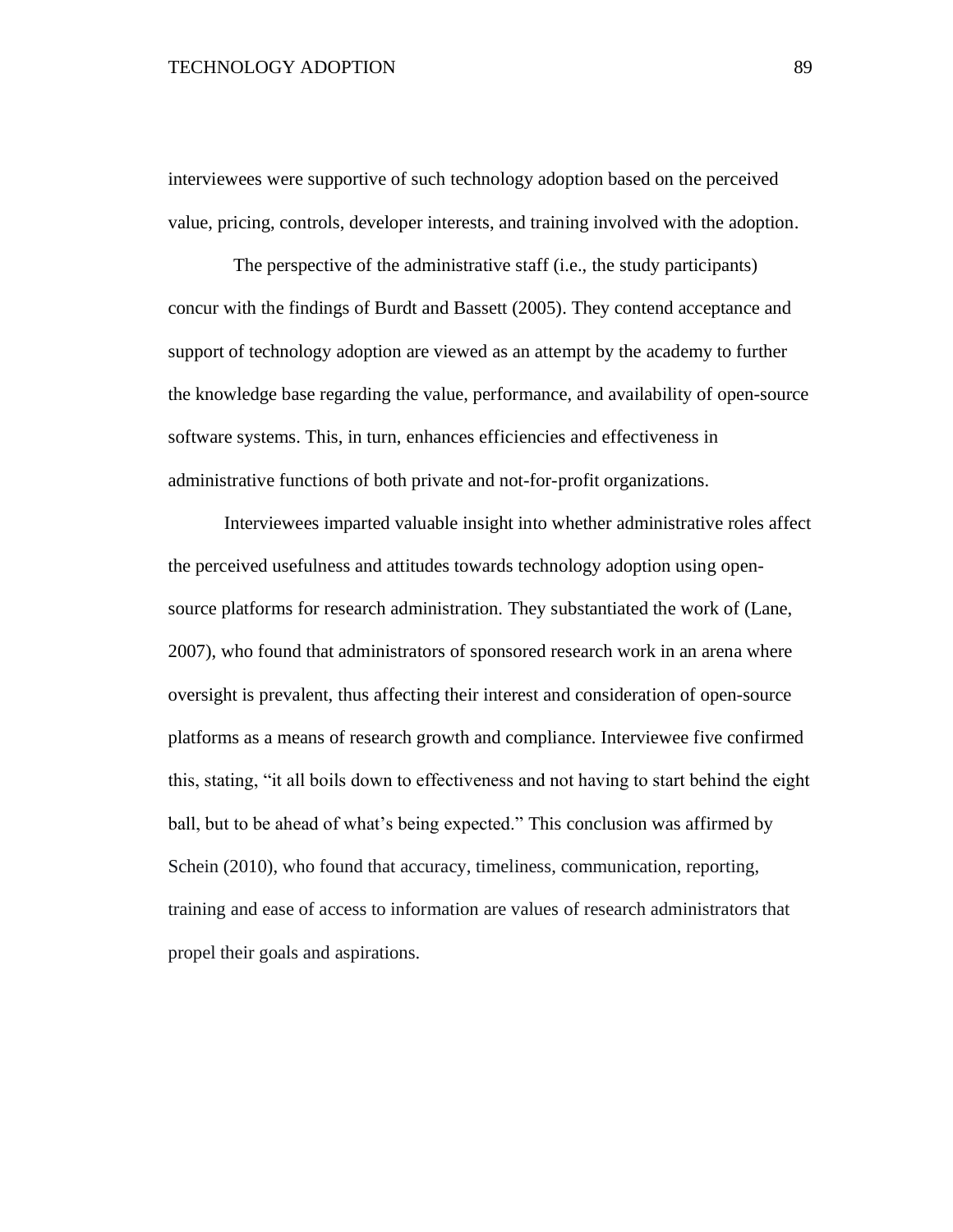It should be noted that all the interviewees had served as the principal investigator of a grant program. Three of the interviewees (two, four, and five) have or currently serve in a management capacity for sponsored research. The perspectives of the Provost/Chief Academic Officer were specifically centered around instructional delivery methods within sponsored programs. In contrast, the Director of Information Technology engaged a different perception, one relegated to inclusive, effective communications to ensure continuity and compatibility with existing technology infrastructure and systems. Similarly, the Chief Financial Officer's perceptions were based on value, volume and the costs associated with proprietary systems. The Advancement Official held that, "tracking where you've been successful…better positions the institution for opportunities…and provide services and programs to your student body, community, faculty, staff, and other constituents".

### Implications

The results presented in this study address the perceptions of technology adoption utilizing open-source software systems for research administration. This qualitative study may have implications for both research and practice at higher education institutions, particularly small institutions.

Implications for research on technology adoption

One of the most important implications of this study is future research. This study found administrators overwhelmingly supported technology adoption.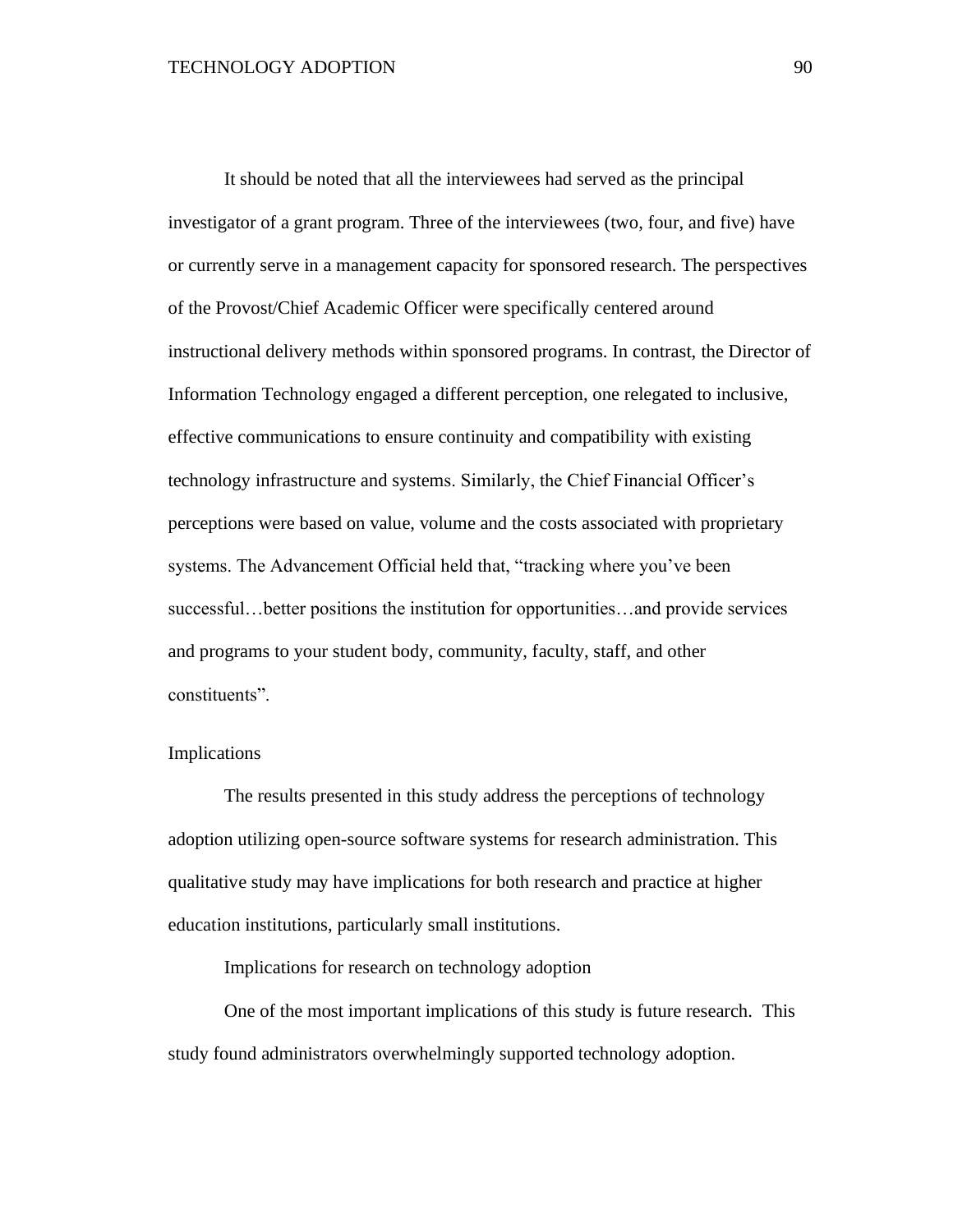Nevertheless, the results also indicate that the participants viewed the institutions' communication strategies/methods as limited and directed only to the departmental/unit concerned. Further research is needed to assess communication behaviors and patterns that encompass globally communicating technology adoption at institutions of higher education. Another implication from this study is related to the engagement of the information. Participation and input from IT departments and other stakeholders is critical in the decision-making processes related to technologies/software systems that the institution or its officials are inclined to adopt. Future research can add clarification of the relevant stakeholders who should participate in the decision-making hierarchy when considering technology adoption and how it impacts training, security, data collection, entry, and utilization, and other cloud-based or on-premise systems.

### Implications for practice on technology adoption

The implications from the findings of the research also indicate that the participants were amenable to adopting open-source software systems as a means of supporting the functions of sponsored research administration. Participants specify, nonetheless, their limited exposure to open-source software systems. Implications for future research should include an examination of open-source software systems utilized by frequency and function at institutions of higher education. Additionally, implications for future research could include a review of institutions that use Kuali, an open-source software system for research administration. Overall satisfaction level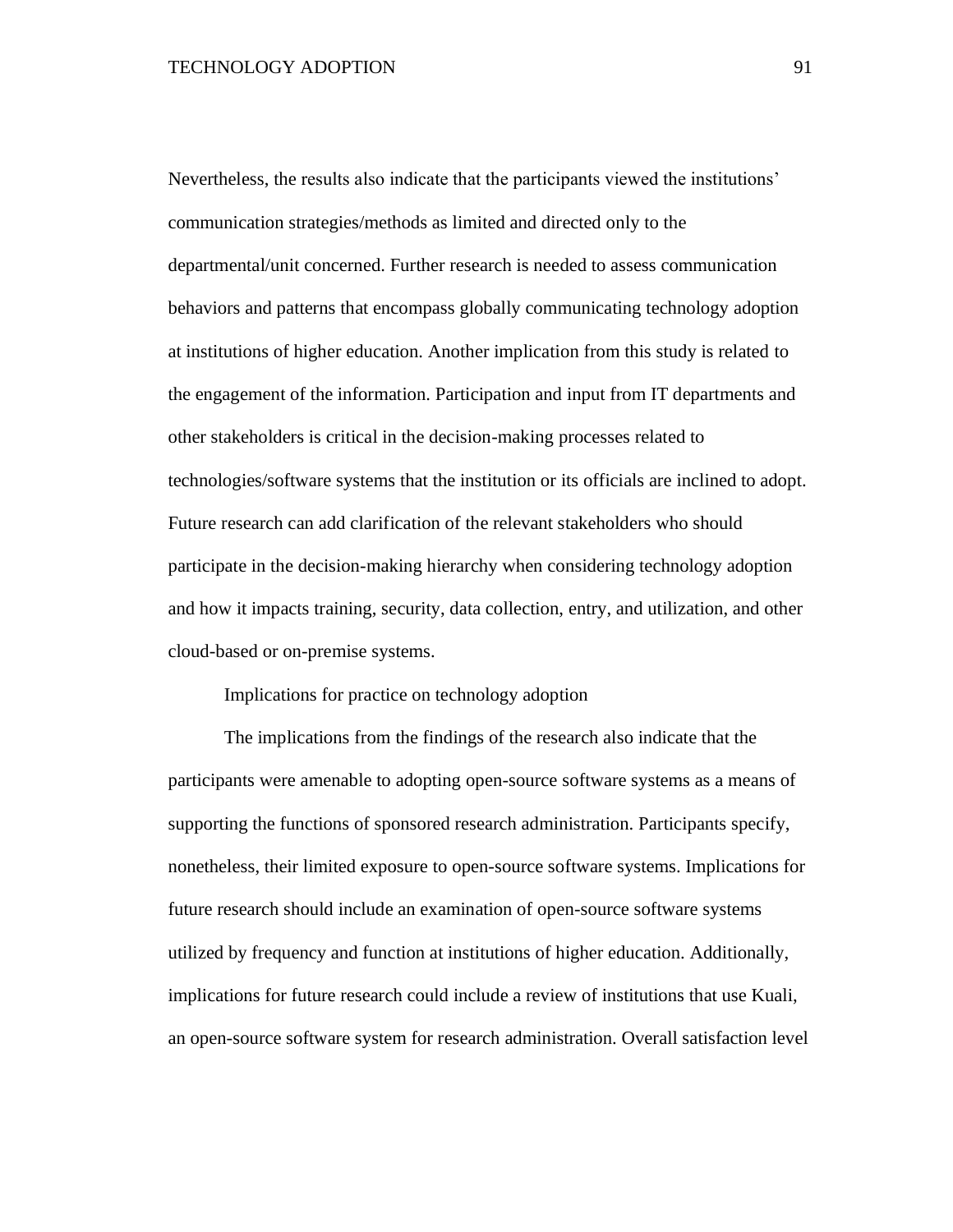and contentment with tech support for updates and revisions are two of many factors that can benefit from future research.

Implication on research/practice for security related to open-source software systems

The results of this study disclose a participant concern regarding the security of open-source software systems. The implications for future research related to these concerns may be facilitated by examining security breaches at institutions of higher education. Analyzing institutions' responses to security breaches from the perspective of various stakeholder groups would be a great means of gauging OSS security. This study and subsequent findings may inform research administrators to examine the security concerns when considering adopting technologies for sponsored research administration. Further, it may promote research administrators to engage the information technology department before procuring software systems.

## Future Actions

Future actions for research of technology adoption and open-source software systems for research administration will include qualitative methods by collecting additional interview information from open-source software system developers. This will be a means of assessing their interest in developing systems for research administration. Moreover, future actions will include expanding the study population to additional institutions of higher education, thus procuring a broader perspective of technology adoption at small colleges and universities. Future actions may also incorporate the development of a survey instrument to collect quantitative data on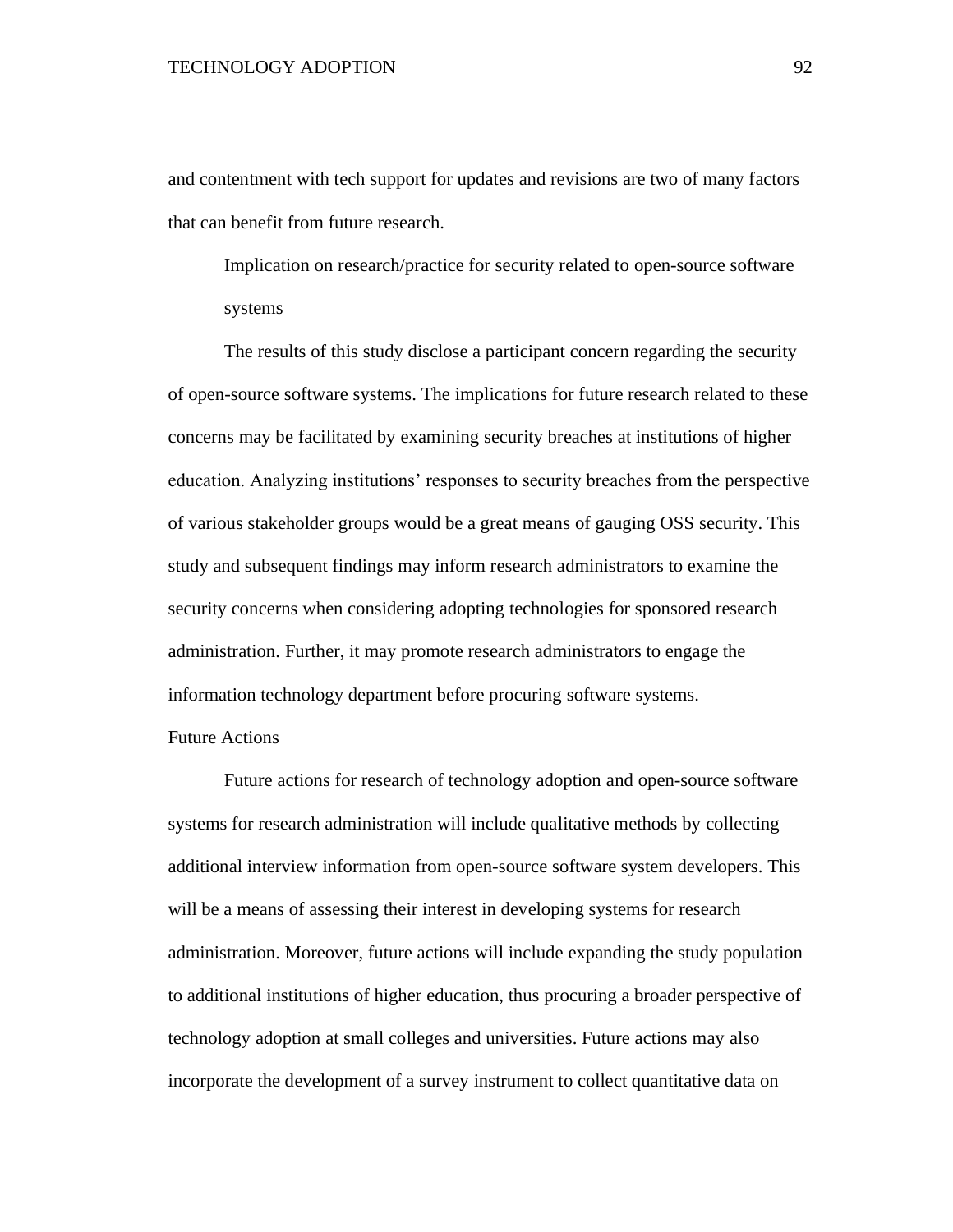## TECHNOLOGY ADOPTION 93

technology adoption and open-source software systems. Lastly, future actions may provide opportunities to engage institutions of varying size, mission, and research classifications to determine if those qualifiers affect technology adoption of opensource software.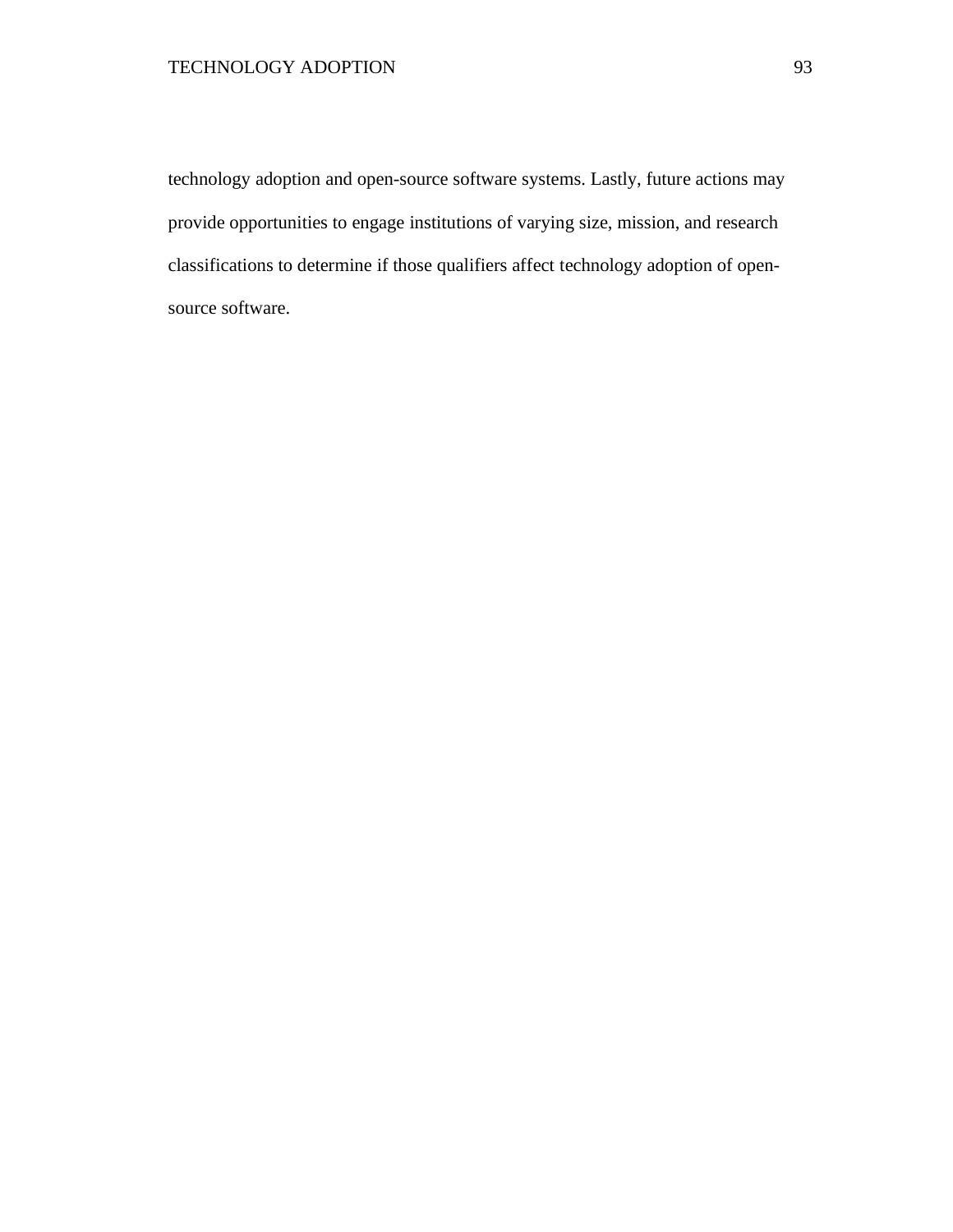# **List of Figures**

| FIGURE 3: PROPOSED TECHNOLOGY ADOPTION FOR RESEARCH |  |
|-----------------------------------------------------|--|
|                                                     |  |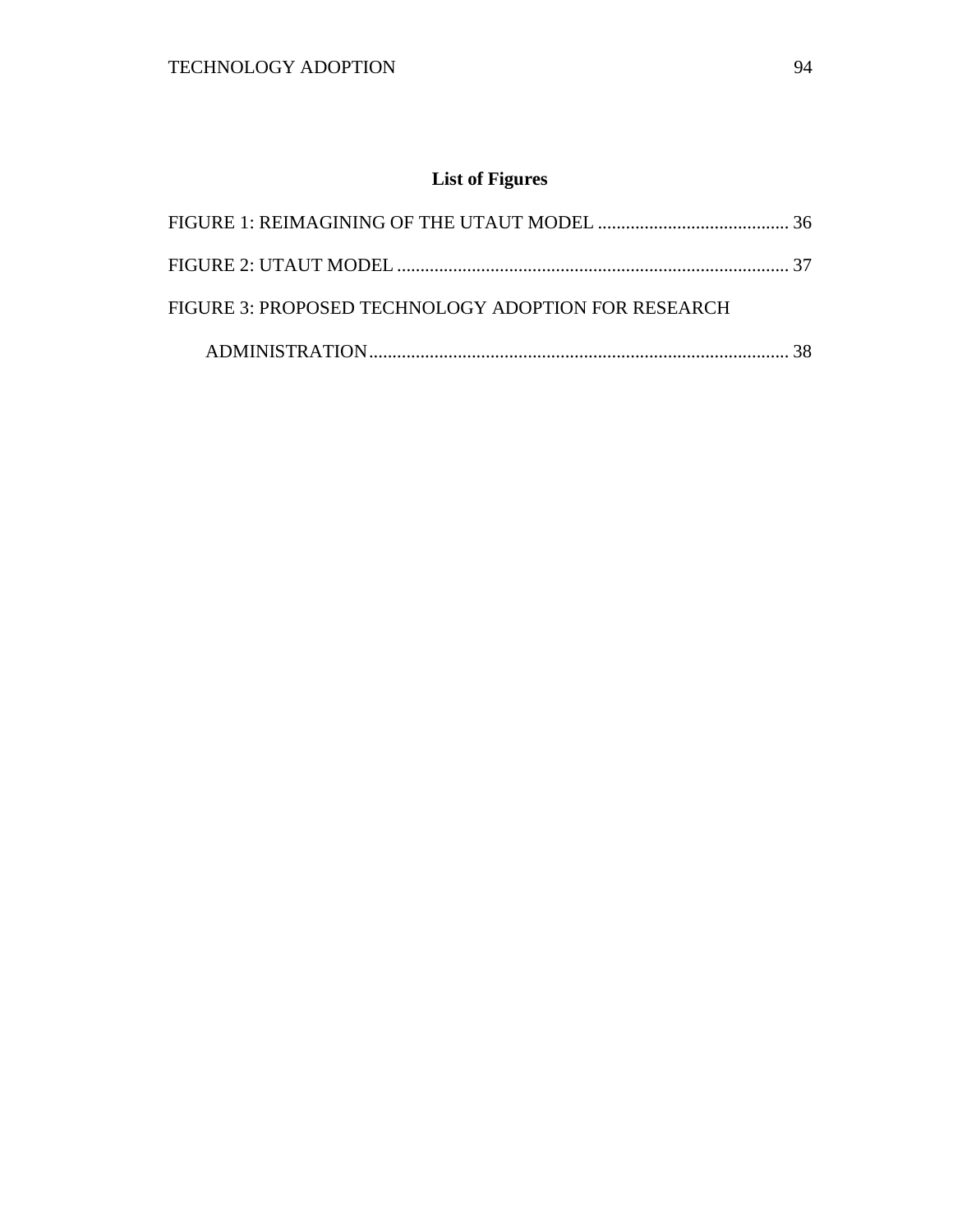## **List of Tables**

| TABLE 1: NATIONAL SCIENCE FOUNDATION, HIGHER EDUCATION   |  |
|----------------------------------------------------------|--|
| RESEARCH AND DEVELOPMENT SURVEY COMPARISON OF THE        |  |
|                                                          |  |
|                                                          |  |
| TABLE 3: POPULARITY AND KNOWLEDGE OF SOFTWARE SYSTEMS 78 |  |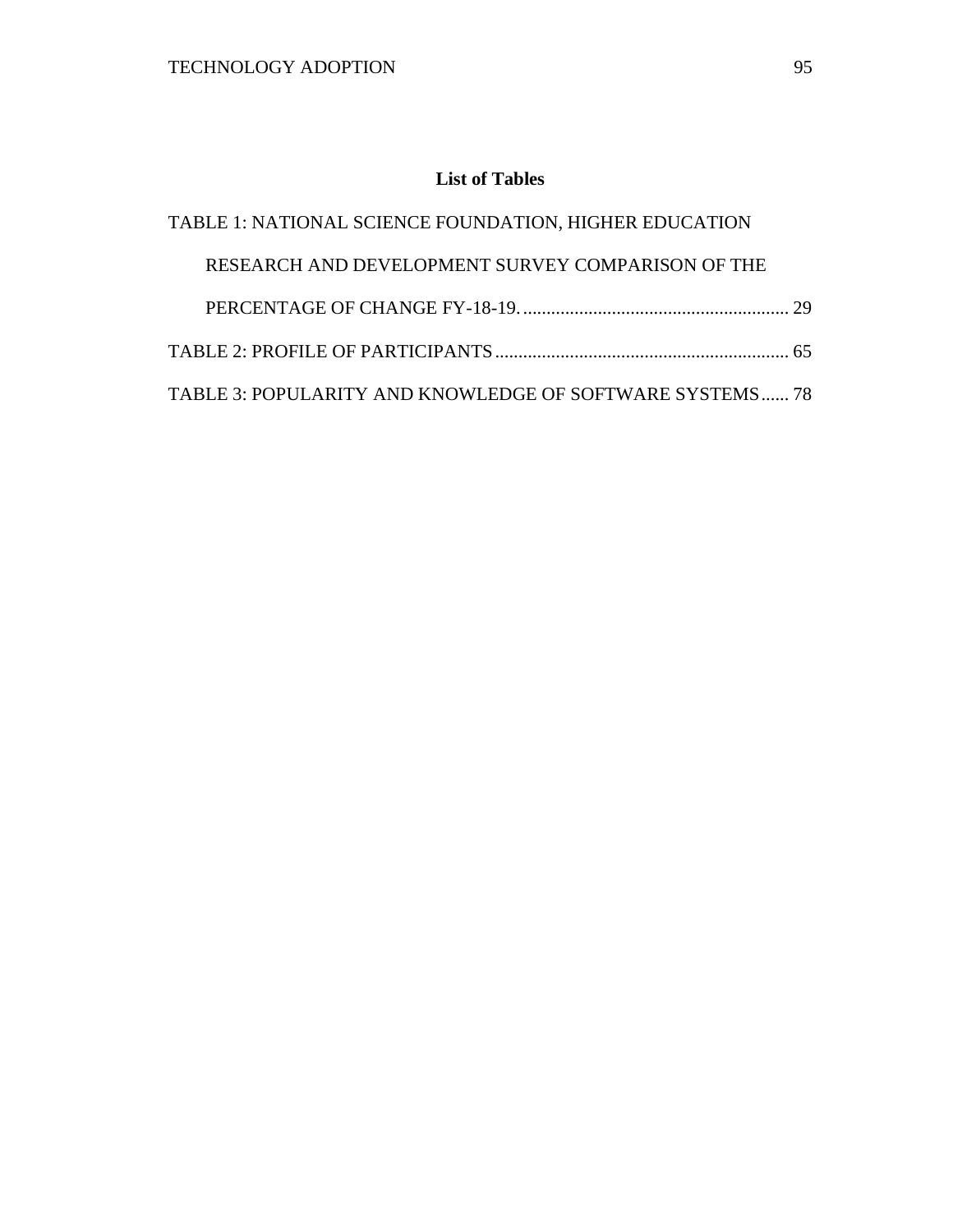### **References**

- Adam, I. E. (2017). Virtualisation on an administratie work environment in higher education: Managing information in a developing country university. *Journal of Entreprise Information Management, 30(5)*, 723-747.
- Aksulu, A. &. (2010). A comprehensive review and sythesis of open-source research. *Jourjal of the Associatio for information systems, 11(11)*, 576-656.
- Aldama, D. (2010). A study of the total cost of ownership betweemn server operating systems-open-source versus proprietary. *Doctoral Dissertation.*
- Allen, D. K. (2002). Culture, power, and politics in ICT outsourcing in higer education institutions. *European Journal of Information Systems, 11*, 1259- 173.
- Allen, E. &. (2014). *Opening the curriculum: Open educational resources in the U.S. Higher Education.* Babson Survey Research Group.
- Allen, I. &. (2007). Online nation: Five years of growth in online learning. *Sloan Consortium*. Retrieved from Sloan Consortium: opensource.sloanconsortium.org
- Annand, D. (2015). Developing a sustainable financial model in higher education for open educational resources. *International Review of Research in Open & Distance Learning, 16(5)*, 1-15.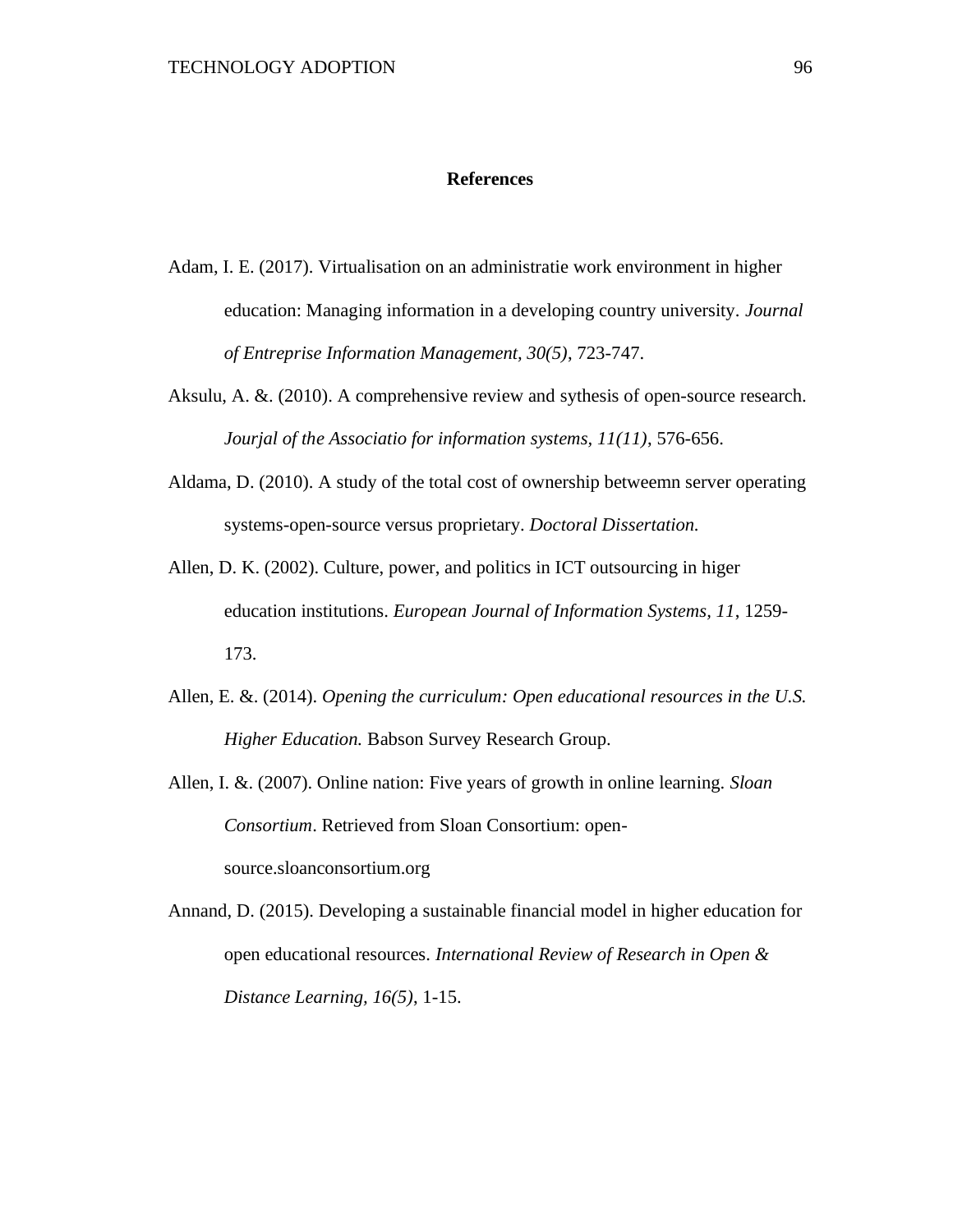- Atkinson, A. &. (2007). Virtue blindness hegemony: Quality evidence of negotiated ethical frameworks in the social language of university research administration. *Science & Engineering Ethics 13(2)*, 195-220.
- Bailey, T. (2011). Organizational culture's impact on the effectiveness of research administration units: A multicase study of historically black doctoral degree granting institutions. *ProQuest Dissertations and Theses Global*.
- Boyce, M. (2003). Organizational learning in essential achieving and sustaining change in higher education. *Innovative Higher Education 28(2)*, 119-136.
- Budget, U. O. (2021, August 29). *Electronic Code of Federal Regulations.* Retrieved from https://open-source.ecfr.gov/cgi-bin/textidx?SID=61a0acd5c96938406659dd36688f31ef&mc=true&node=se2.1.200\_ 11&rgn=div8
- Burdt, C. &. (2005). Open-source in higher education: Decision-making for opensource adoption. *Eduventures*.
- COGR. (2014). *Finances of Research Universities.* Council on Government Relations.
- Creswell, J. (1998). *Qualitative Inquiry and Research Design.* Thousand Oaks, CA: SAGE.
- Creswell, J. (2018). *Qualitatie inquiry & research design: Choosing among five approaches. 4th ed.* Los Angeles, CA: SAGE.
- Droegemeier, K. K. (2017). *The Role of Facilities and Administrative Costs in Supporting NIH Funded Research.* Submitted to the Appropriations Sub-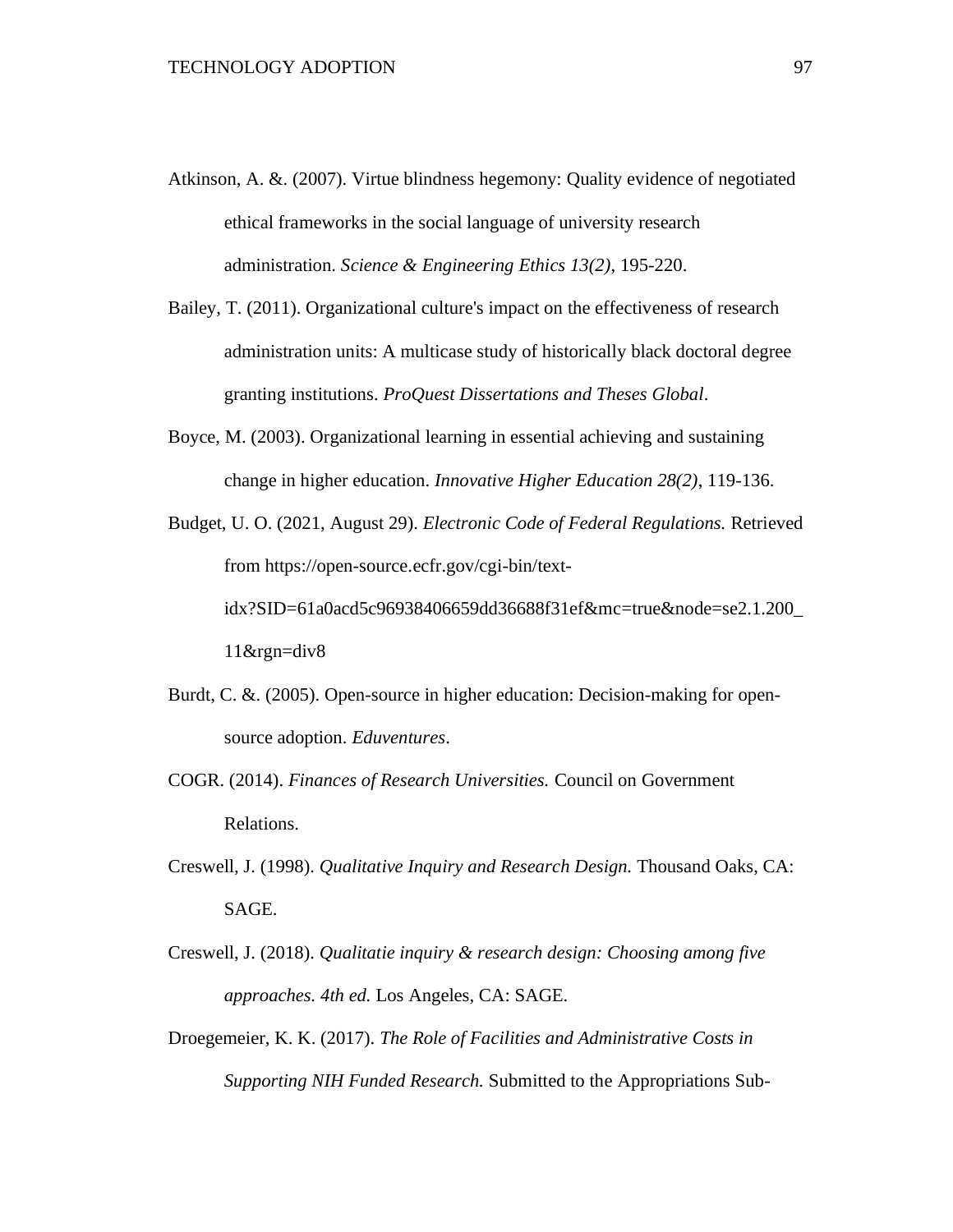Committee on Labor, Health and Human Services, Education and Related Agencies.

- Dutse, A. (2015). An Analysis of the effect of information technology (IT) adoption and staff knowledge capabilities on the innvative behaviour of universities in Northern Nigeria. *International Journal of Technology Management & Sustainable Development, 14(1)*, 49-62.
- Education, n. U. (2019). *Carnegie Classification of Institutions of Higher Education.* Bloomington, IN: Center for Postsecondary Research.
- Eisenhower, T. (2018). Best practices in grantsmanship: A case study of a high predominantly undergraduate institution. *Doctoral Dissertation*.
- Erdogmus, OPEN-SOURCE. &. (2003). The economics of software development by pair programmers. *Engineering Economist, 48(4)*, 283-319.
- Flavin, M. (2016). Disruptive conduct: the impact of disruptive technologies on social relations in higher education. *Innovations in Education & Teaching International, 53(1)*, 3-15.
- Foundation, N. S. (2019). *National Center for Science and Engineering Statistics.* National Scienc Foundation.

Gibbons, M. (2021). *National Center for Science and Engineering Statistics (NCSES): Universities Report 5.7% Growth in R&D Spending in FY 2019, Reaching \$84 Billion.* Alexandria, VA: National Science Foundation.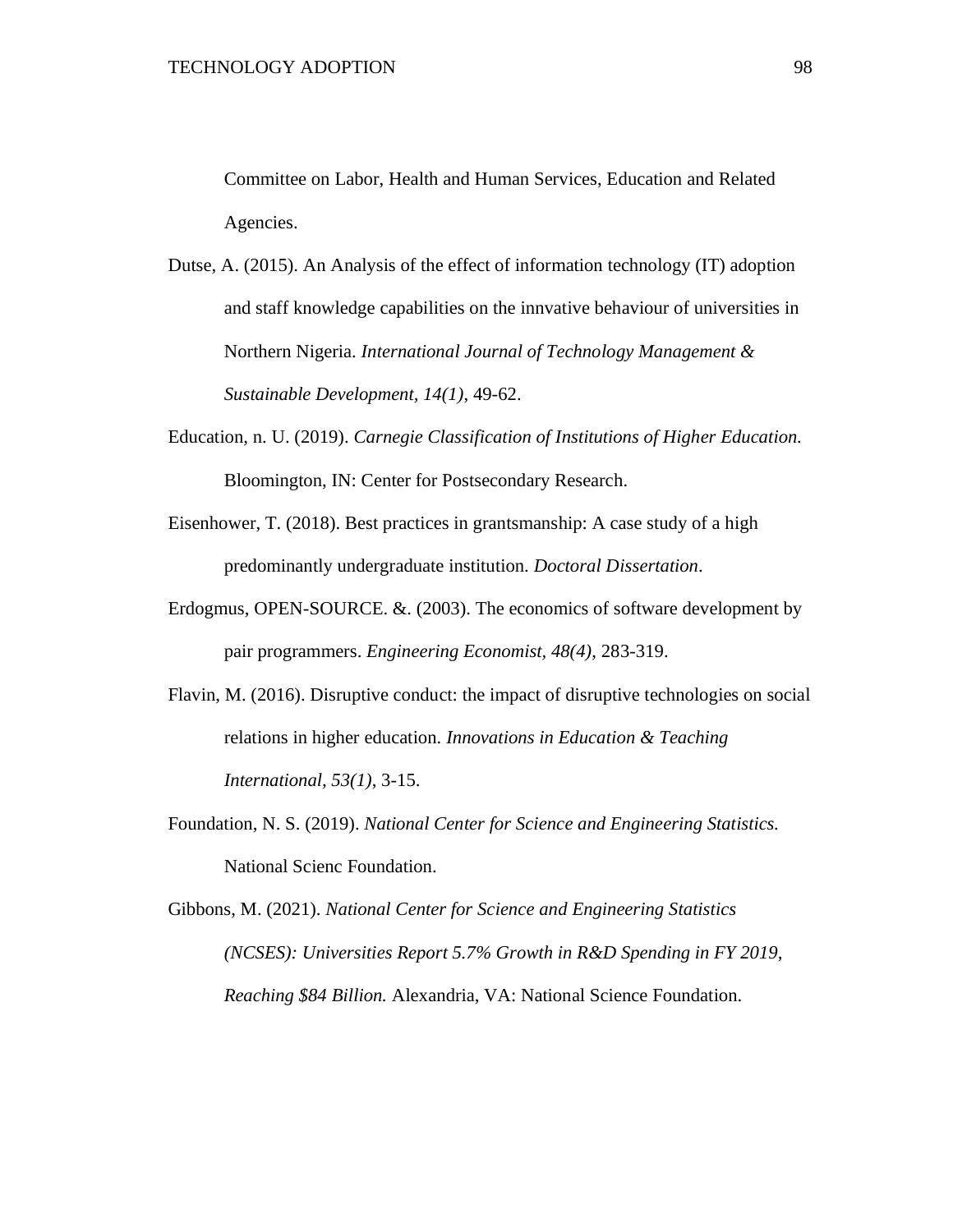- Grossman, S. (2015). The tithe: Public research university STEM faculty perspectives on sponsoered research indirect costs. *ProQuest Dissertationss and Theses Global*, UMI No. 1001152.
- Guimaraes, A. K. (2013). The life cycle of open-source software development communities. *Journal of Electronic Commerce Research, 14(2)*, 167-182.
- House, T. (2009). A model and intelligent software agent for the selection and implementation of open-source software. *Doctoral Dissertation*.
- Kashorda, M. &. (2014). E Readiness survey of Kenyan Universities. *KENET*, 36.
- Kemp, J. &. (2017). It takes an eco-system: Review of the research administration technology landscape. *Research Management Review*, 1-13.
- Kemp, J. &. (2017). It takes an ecosystem: Review of the research administration technology landscape. *Research Management Review*, 22(1), 1-13.
- Kezar, A. &. (2009). *Organizing higher education for collaboration: A guide for campus leaders.* San Francisco, CA: Jossey-Bass.
- Krechmer, K. (2006). Open Standards Requirements. *The International Journal of IT Standards and Standardization Research, Vol. 4, No. 1*.
- Lane, J. (2007). The spider web of oversight: An analysis of exernal oversight of higher education. *Journal of Higher Education 78(6)*, 615-644.
- Lawton, G. (2002). Open-source security: Opportunity or oxymoron? *Computer*, 18- 21.
- Lee, M. &. (2003). Evolution of open-source software: A study of the samba project. *Systemes d'Information Et Management, 8(1)*, 43-62.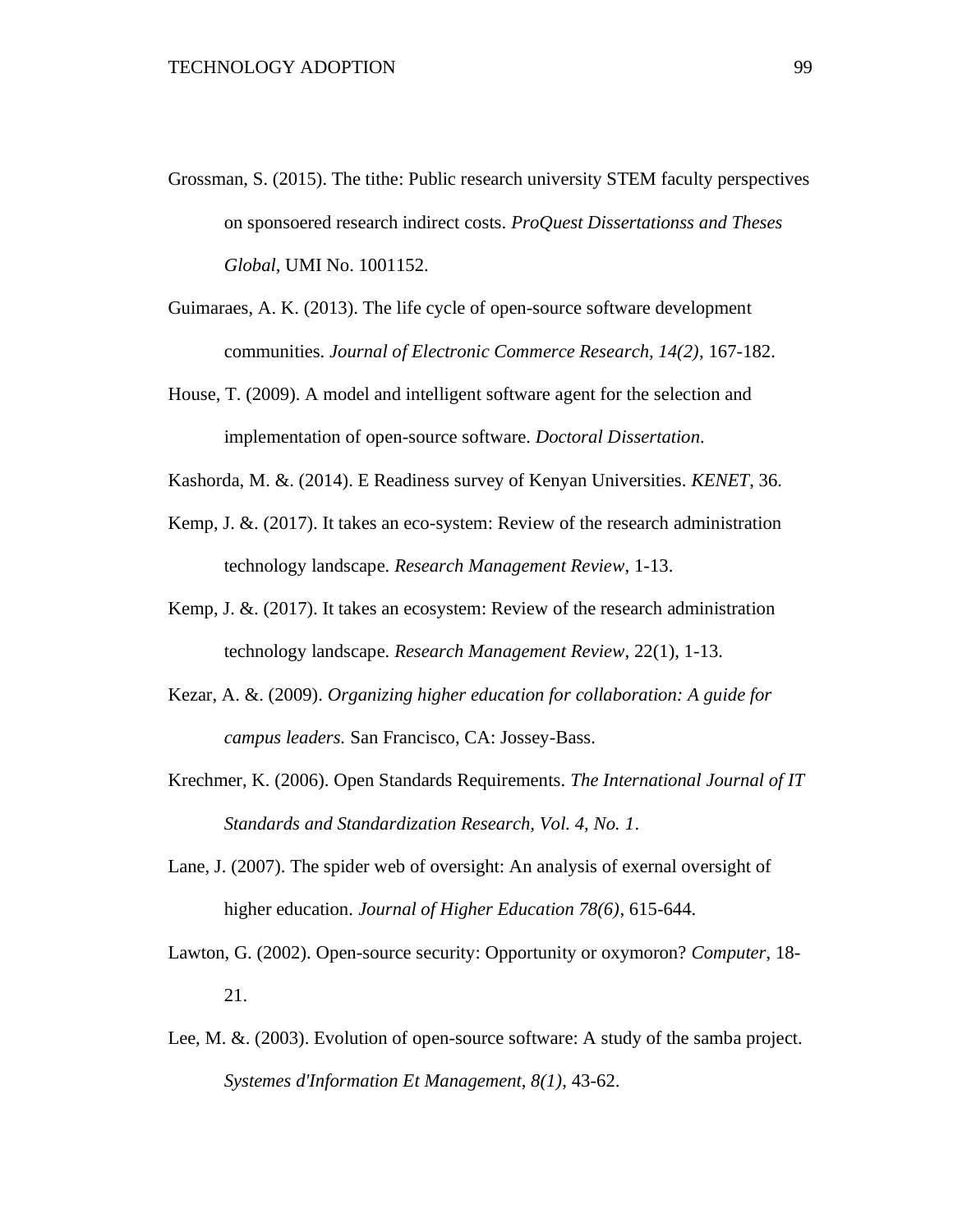- Lehman, D. (2016). Identifying the critical success factors for information systemsto manage sponsored research activities at institutions of Higher Education.
- Leman, D. (2016). Identifying the critical success factors for information systems to manage sponsored research activities at institutions of higher education. *Doctoral Dissertation*.
- Lintz, E. M. (2008). A conceptual framework for the future of successful research administration. *The Journal of Research Administration*, 68-80.
- McClellan, J. (2011). Beyond student learning outcomes: Developing comprehensive, strategic assessment plans for advising programs. *Journal of Higher Education Policy and Management 33(6)*, 641-652.
- Mehlinger, OPEN-SOURCE. (1996). School reform in the information age. *Phi Delta Kappan 77(6)*, 400-407.
- Merriam, S. (1998). *Qualitative research and case study application in education.* San Francisco : Jossey-Bass Publishers.
- Merriman, S. B. (2002). *Qualtiative Research in Practice: Examples for discussion and Analysis.* San Francisco, CA: Jossey-Bass.
- Mitchell, M. L. (2017). *A lost decade in higher education funding: State cuts have driven up tuition and reduced quality.* Washington, DC: Center on Budget and Policy Priorities.
- Morgan, L. F. (2013). Exploring value networks: Theorising the creation and capture of value with open-source software. *European Journal of Information Systems, 22(5)*, 569-588.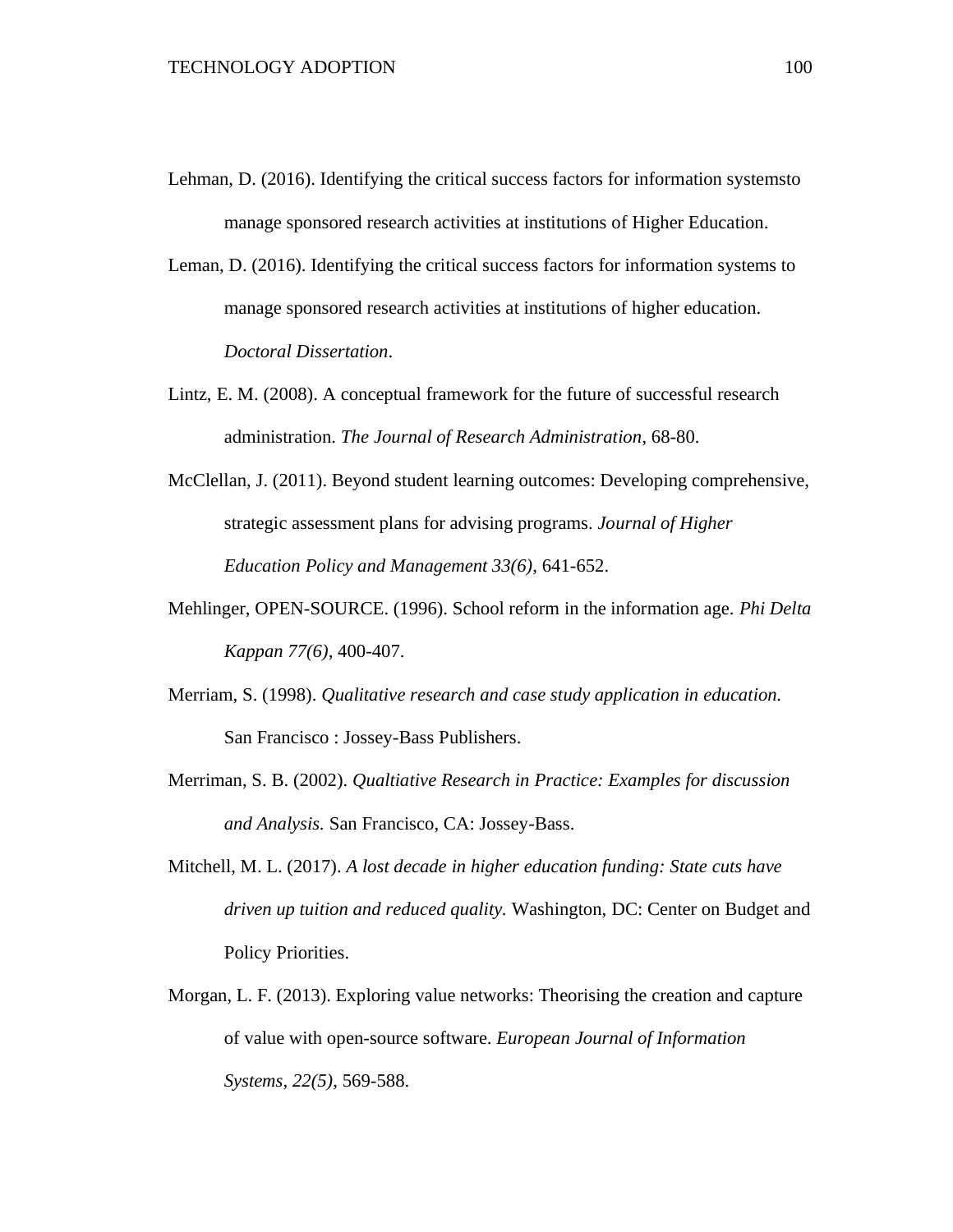- Muriithi, P. OPEN-SOURCE. (2016). Factors contributing to adoption and use of information and communication technologies within research collaborations in Kenya. *Information Technology Development, 22*, 84-100.
- Neus, A. &. (2015). Opening minds: Cultural change with the introduction of opensource collaboration methods. *IBM Systems Journal 44(2)*, 215-225.
- Otto, D. (2019). Adoption and diffusion of open educational resources (OER) in education: A merta-analysis of35 OER-projects. *International Review of Research in Open & Distance Learning, 20(5)*, 122-140.
- Perens, B. (1999). *Open Souces: Voices from the Open-source Revolution.* O'Reilly Media.
- Reinke, J. &. (2003). The availability of source code in relations to timely response to security vulnerabilities. *Computers & Security*, 707-724.

Rogers, E. (1962). *Diffusion of Innovations.* New York: Press of Glencoe.

- Rogers, E. (1995). *Diffusion of Innovations (4th ed).* New York: Free Press.
- Ross, R. (2017). University research development offices: Perceptions and experiences of research university administrators. *ProQuest Dissertations and Theses Global*.
- Ruben, B. (1999). Toward a balanced scoreboard for higher education: rethinking the college and univesity execellence indicators framework. *Higher Education Forum QCI Center of Organizational Development,* , 1-10.
- Sagers, G. (2007). Is bigger always better? Tpward a resource-based model of opensource software development communities. *Doctoral Dissertation.*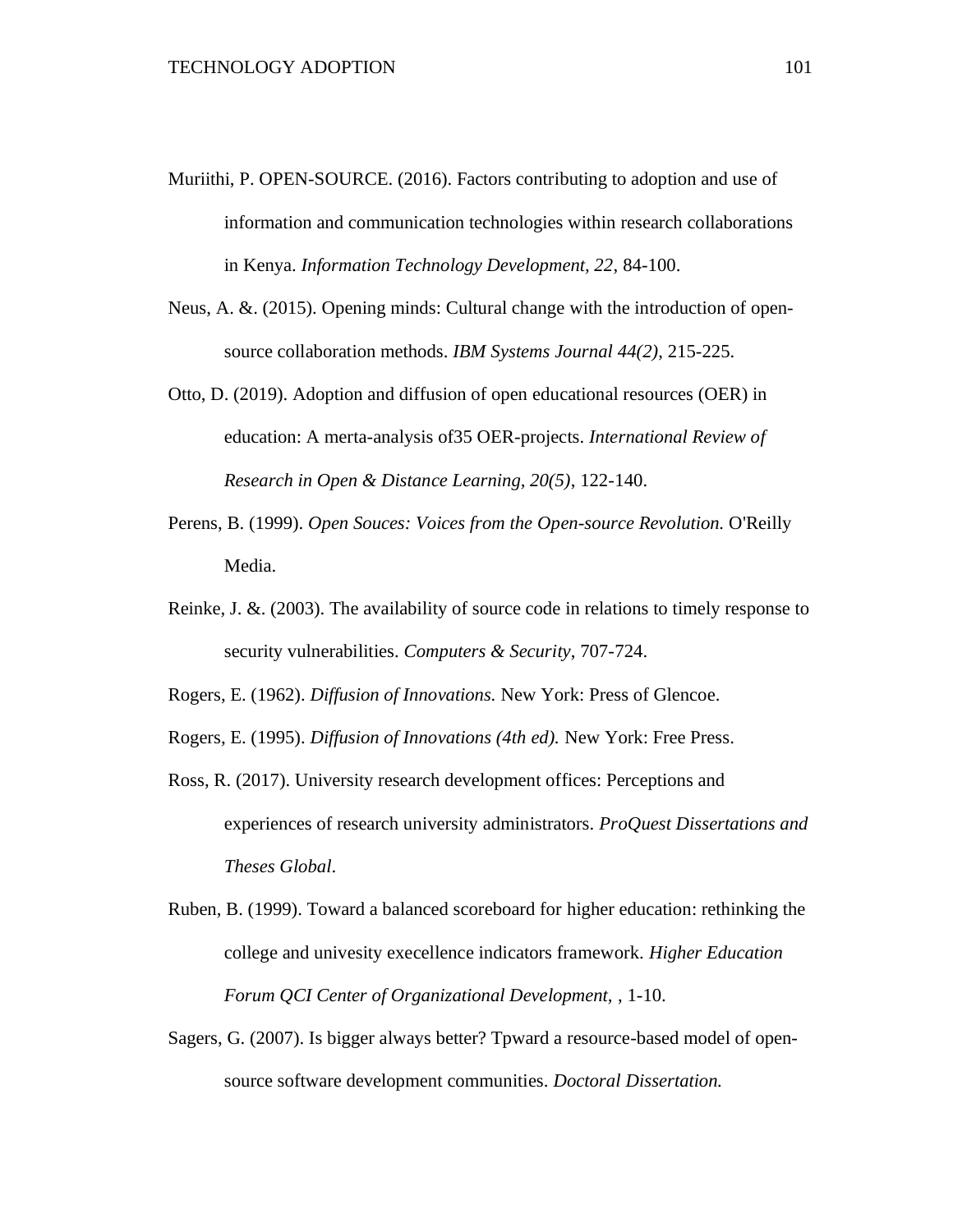- Schein, E. (2010). *Organizational culture and leadership.* San Francisco: Jossey-Bass.
- Siegel, D. A. (2017). Extending the technology acceptance model to improve usage  $\&$ decrease resistance toward a new technology by faculty in higher education. *Journal of Technology Studies 32(2)*, 58-69.
- Slovic, P. (2000). Perceived risk, trust an democracy, The Perception of Risk. *Earthscan*, 316-326.

Stake, R. (1995). *The art of case study research.* Sage Publication, Inc.

- Statistics, N. C. (2020). *Universities Report 5.7% Growth in R&D Spending in FY 2019, Reaching \$84 Billion.* National Scince Foundation.
- Stewart, K. &. (2004). *The impact of ideology on effectiveness in open-source software development teams.* Retrieved from http://opensource.mit.edu/papers/stewartgosain.pdf
- Sugar, OPEN-SOURCE. &. (2009). Technology leaders wanted: Acknowleding the ledership role of a technology coordinator. . *Tech-Trends: Linking research & practive to imrove learning, 53(6)*, 66-75.
- *The Best Open-source ERP Software of 2021*. (2021). Retrieved from digital: opensource.digital.com
- Thomas, M. (2014). Outsourcing technology support in higher education. *Doctoral Dissertation*.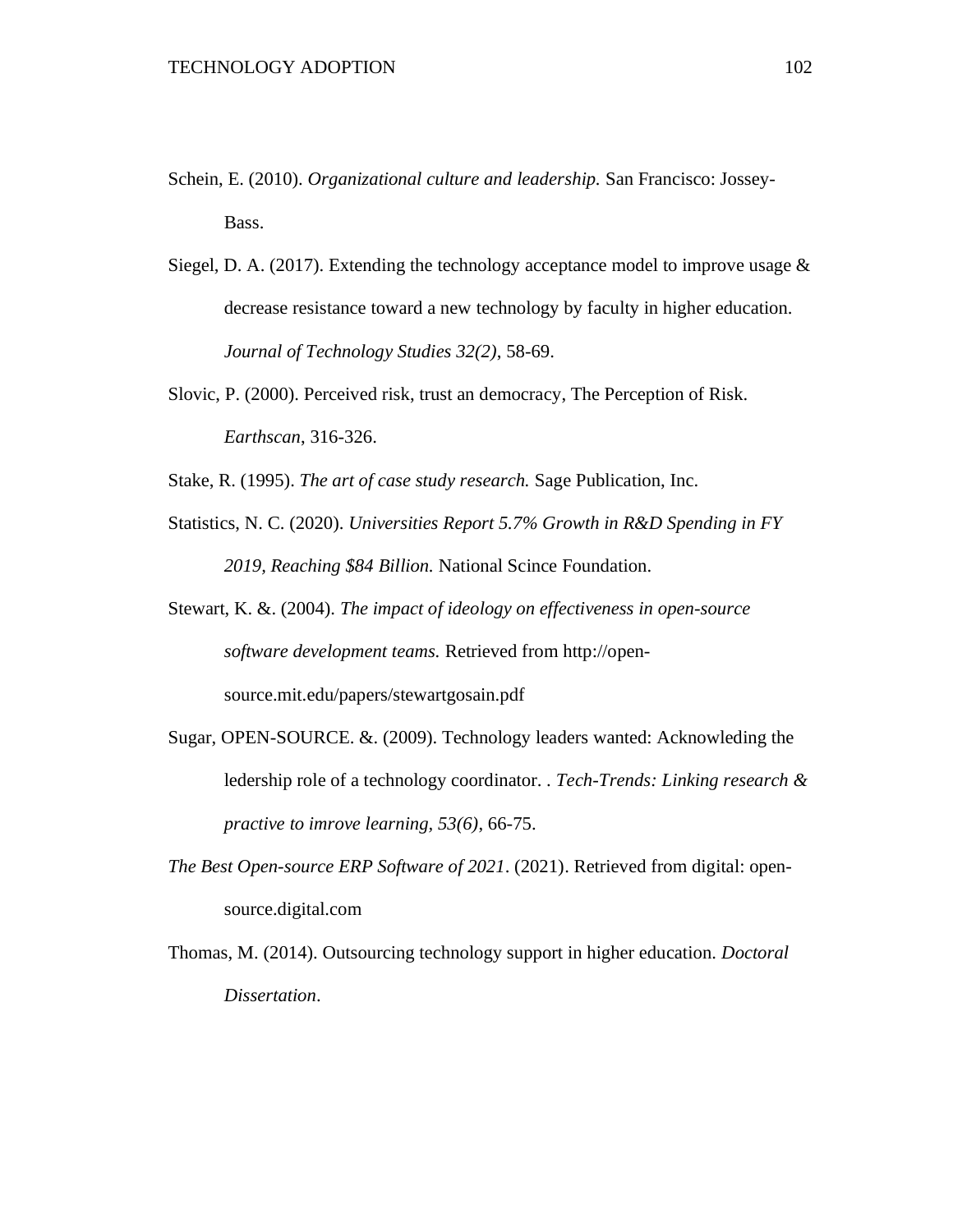- Thornton, C. &. (2008). The role of culture in institutional and individual approaches to civic responsibility at research universities. *Journal of Higher Education 79(2)*, 160-182.
- *Top 8 Most Popular Enterprise Grade Open-source DBMS Software*. (2021, 11 1). Retrieved from Software Testing Help: open-source.softwaretestinghelp.com
- U.S. Department of Education. Institute of Education Statistic, N. C. (2021).
- Venkatesh, V. a. (2008). Technology Acceptance Model 3 and a Research Agenda on Interventions. *Decision Sciences 39 (2)*, 273-315.
- Venkatesh, V. M. (2003). User Acceptance of Information Technology: Toward a Unified View. *MIS Quarterly 27(3)*, 425-478.
- Wallance, L. &. (2014). The adoption of software measures: A technology acceptance model (TAM) perspective. *Information Management*, 41-51.
- William van Rooij, S. (2009). Adopting open-source software application in U.S. higher education: A cross-disciplinary review of literature. *Review of Educational Research, 79(2)*, 682-701.
- Yin, R. (2003). *Case study research: Design and methods.* Thousand Oaks: Sage.
- Yin, R. (2014). *Case study research: design and methods.* Thousand Oaks, CA: SAGE Publications Inc.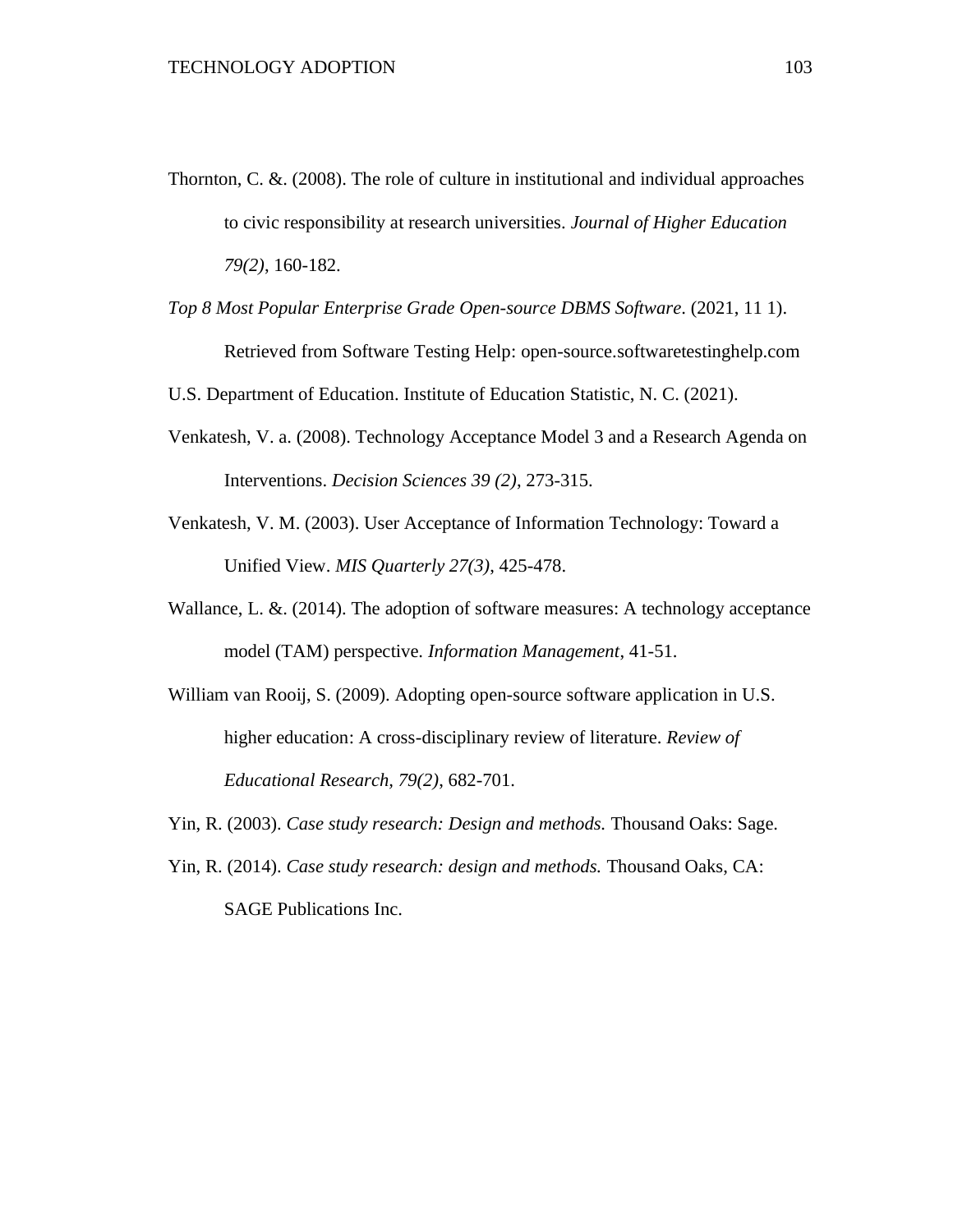### **Appendix**

### **Appendix A: IRB Approval**

| MSU Institutional Review Board for the Protection of Human Subjects in Research<br>NOTIFICATION OF EXEMPT PROTOCOL REVIEW |  |
|---------------------------------------------------------------------------------------------------------------------------|--|
|                                                                                                                           |  |

| <b>Principal Investigator/Researc</b> |         |                                   |               |               |                  |
|---------------------------------------|---------|-----------------------------------|---------------|---------------|------------------|
| First Nam                             | Derrick | Last Nam                          | Gilmore       | Title:        | Student-Doctoral |
| Campus Addres                         |         |                                   |               | Campus Phone: | (229) 291-0476   |
| E-Mail:                               |         | m1198260@moreheadstate.edu        |               |               |                  |
| Department:                           |         | Foundational & Grad Studies in Ed |               |               |                  |
| CITI Trainin                          |         | Yes Date Completed 07/09/2019     |               |               |                  |
| <b>Other Personnel</b>                |         |                                   | Other Personn |               |                  |

#### **Purpose:**

|                            | Title of Project/Course: Research Administration Open-Source Platforms: An Assessment of Institutional<br>Administrators Interest In Technology Adoption |
|----------------------------|----------------------------------------------------------------------------------------------------------------------------------------------------------|
| Funding Source/Agenc NA    | N/A                                                                                                                                                      |
| <b>Protocol Review Num</b> | 21-10-40                                                                                                                                                 |
|                            |                                                                                                                                                          |

The human subject use protocol described above has been reviewed by the MSU Institutional Review Board for the Protection of Human Subjects in Research with the following results:

The IRB determined the project, as stated, is exempt based on federal regula 46.101 (1) Federal regulations require that the IRB be notified if anything in the research changes, as additional review may be necessary.

| Yesl | Approved, may proceed as writte |
|------|---------------------------------|
|      | 1.01101000000<br>1.0111100001   |

Begin Dat | 10/14/2021 End Dat | 10/13/2027

In accordance with new procedures instituted by the IRB, and because your study is exempt, you are not required to complete continuation or final review reports. However, it is your responsibility to notify the IRB prior to making any changes to the study. Please note that changes made to an exempt protocol may disqualify it from exempt status and may require an expedited or convened review. Your exempt protocol is approved for six years. At the end of six years the protocol will close and interaction with human subjects must cease. If you would like to continue your project, you must submit a new exemption application and have it approved before the project can continue.

| N/A | Regulatory requirements have been met for the waiver of documentation of cons |
|-----|-------------------------------------------------------------------------------|
| N/A | Regulatory requirements have been met for the waiver of informed consent      |
| N/A | Criteria for use of children has been met                                     |

**Signed:\_\_\_\_\_\_\_\_\_\_\_\_\_\_\_\_\_\_\_\_\_\_\_\_\_\_\_\_\_\_\_\_\_\_\_\_\_\_\_\_\_\_\_\_\_ Date:\_\_\_\_\_\_\_\_\_\_\_\_\_\_\_\_\_\_\_\_\_\_\_\_\_\_\_**

Date: 10/13/2021

Chair, Institutional Review Board for the Protection of Human Subjects in Resear

**Please refer to the protocol review number in any future references to this protocol. If any revisions are made to a project or if any unforeseen risks arise during an investigation, the principal investigator must submit Form H to the IRB, fully explaining all changes or unexpected risks.**

pc: Protocol Fi

ch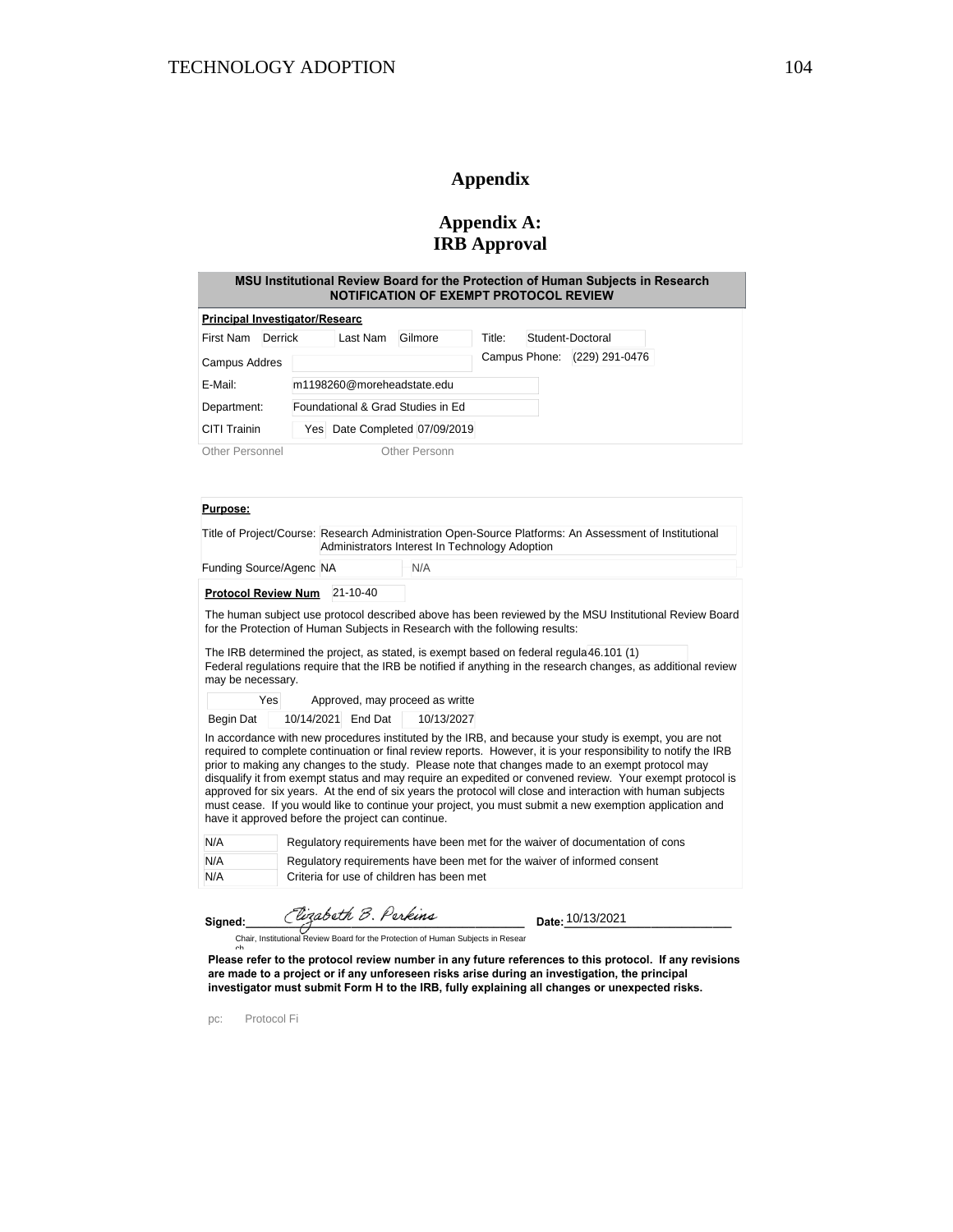#### **RESEARCH ADMINISTRATION OPEN-SOURCE PLATFORMS: AN ASSESSMENT OF INSTITUTIONAL ADMINISTRATORS INTEREST IN TECHNOLOGY ADOPTION**

#### **Purpose Statement:**

The purpose of this study is to explore the perceptions of technology adoption by institutional leadership at

a small college/university and their views on open source software platforms as a viable means of improving

sponsored research administrative functions.

#### **Research Questions:**

What impact does the perception(s) of open source software platforms have on technology adoption for

sponsored research among administrators at a small college/university?

What issues or factors support or deter technology adoption?

Do administrative roles and responsibilities affect the perceived usefulness and attitudes towards technology

adoption using open source software platforms for research administration?

#### **Interview Procedures:**

Part A. Explanation of the consent form:  $(2-3$  mins)

An explanation of the consent will be discussed with the research participant. Particularly, the data acquired through the interview will be confidential and not drawn back to the research participant or the institution. The information provided will be used for the research report of this study and may be used for academic dissemination in scientific articles and/or conference papers.

**Part B.** Introduction: (3 mins). The purpose of the study (as outlined in the consent letter), will be communicated when setting up an appointment for the interview. This will also allow introductions to be capped at 3mins.

#### Part C. Discussion and in-depth interview: (30 mins)

This section forms the basis of the interview and will be guided by the interview questions outlined below. Further to this, additional insights provided by the research participant will be taken into consideration for data analysis.

Part D. Conclude by asking the researching participant if there is anything further that may be insightful into this research. Thank the research participant for input into the research study (5mins)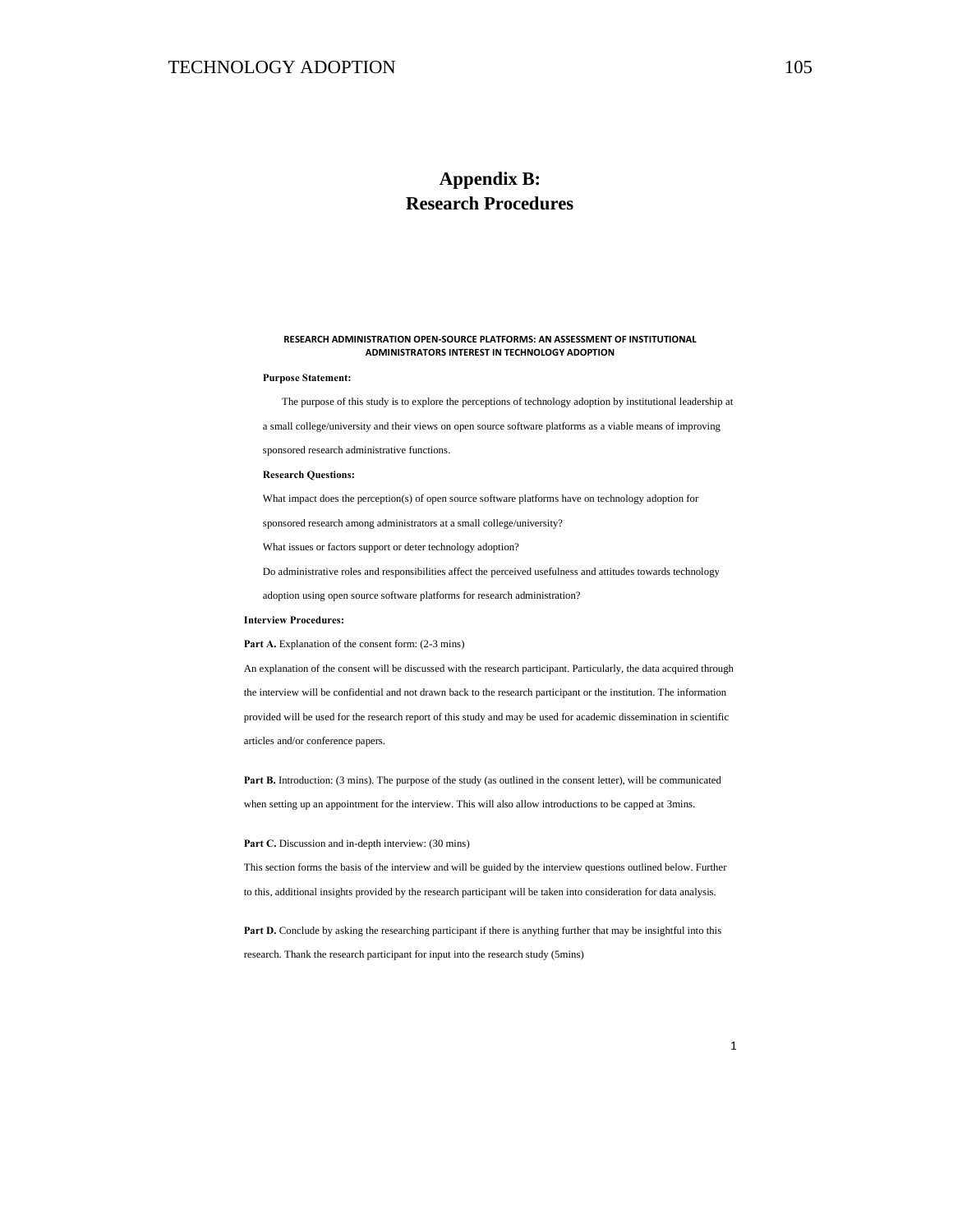## **Appendix C: Interview Questions**

#### **Part E:** INTERVIEW QUESTIONS

- 1) What is your role at the institution?
- 2) How long have you been employed at the institution?
- 3) What is your perception of the organizations response to emerging technology?
- 4) How often are the adoption of new technologies communicated at the institution?
- 5) What are benefits and risks (if any) when considering adopting technology from open source platforms? What open source platforms are you familiar with?
- 6) What is your perception of a free and open-source software system that supports sponsored research administration? Do have knowledge and/or experiences with open-source software?
- 7) What can the organization do from your perspective to ensure technology related to research administration is considered?
- 8) Do you support the adoption of technology aimed at improving efficiency and effectiveness in research administration? Why? ( consider asking "how" they would support the adoption)
- 9) Are there actions or triggers (i.e., proposal submissions, sponsored programs awards, and levels of funding) that support the need for sponsored research administrative software?
- 10) Do you believe free and open-source software systems are a viable and cost-efficient means of addressing the needs? Why?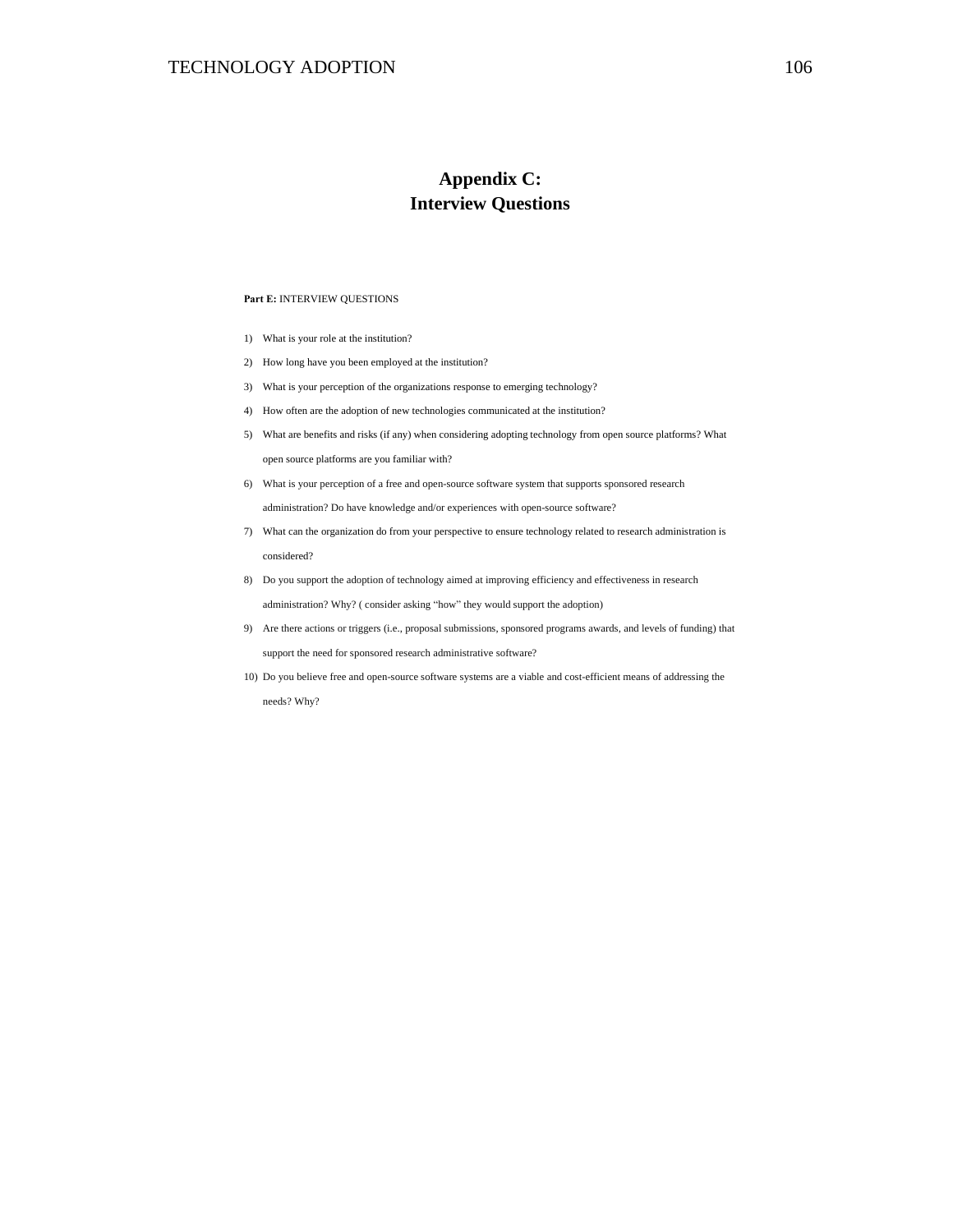## VITA

## DERRICK C. GILMORE

## EDUCATION

| May, 1994 | <b>Bachelor of Science</b><br><b>Albany State College</b><br>Albany, Georgia |
|-----------|------------------------------------------------------------------------------|
| May, 1996 | Master of Science<br>Albany State Univeristy<br>Albany, Georgia              |
| Pending   | Doctor of Education<br>Morehead State University<br>Morehead, Kentucky       |

## PROFESSIONAL EXPERIENCES

| January 1, 2020 | <b>Executive Vice President</b><br>Stillman College<br>Tuscaloosa, Alabama                                    |
|-----------------|---------------------------------------------------------------------------------------------------------------|
| January 1, 2013 | Deputy Provost for Research and Sponsored Programs<br><b>Kentucky State University</b><br>Frankfort, Kentucky |